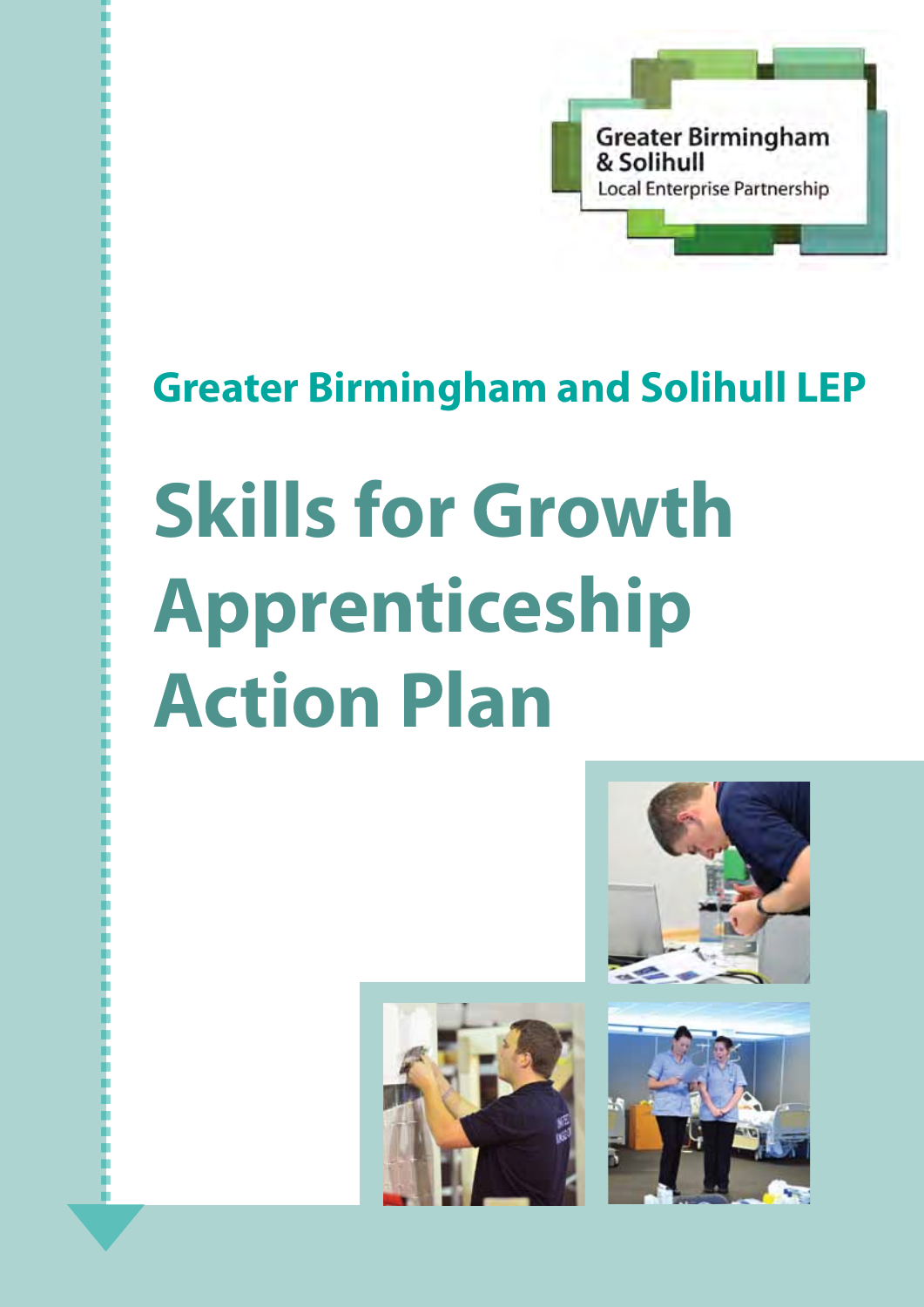## **Table of contents**

| $\mathbf{1}$ |     |  |  |  |  |
|--------------|-----|--|--|--|--|
|              | 1.1 |  |  |  |  |
|              | 1.2 |  |  |  |  |
|              | 1.3 |  |  |  |  |
|              | 1.4 |  |  |  |  |
|              | 1.5 |  |  |  |  |
| 2            |     |  |  |  |  |
|              | 2.1 |  |  |  |  |
| 3            |     |  |  |  |  |
|              | 3.1 |  |  |  |  |
|              | 3.2 |  |  |  |  |
|              |     |  |  |  |  |
|              | 3.4 |  |  |  |  |
| 4            |     |  |  |  |  |
| 5            |     |  |  |  |  |
|              | 5.1 |  |  |  |  |
|              | 5.2 |  |  |  |  |
|              | 5.3 |  |  |  |  |
|              | 5.4 |  |  |  |  |
|              | 5.5 |  |  |  |  |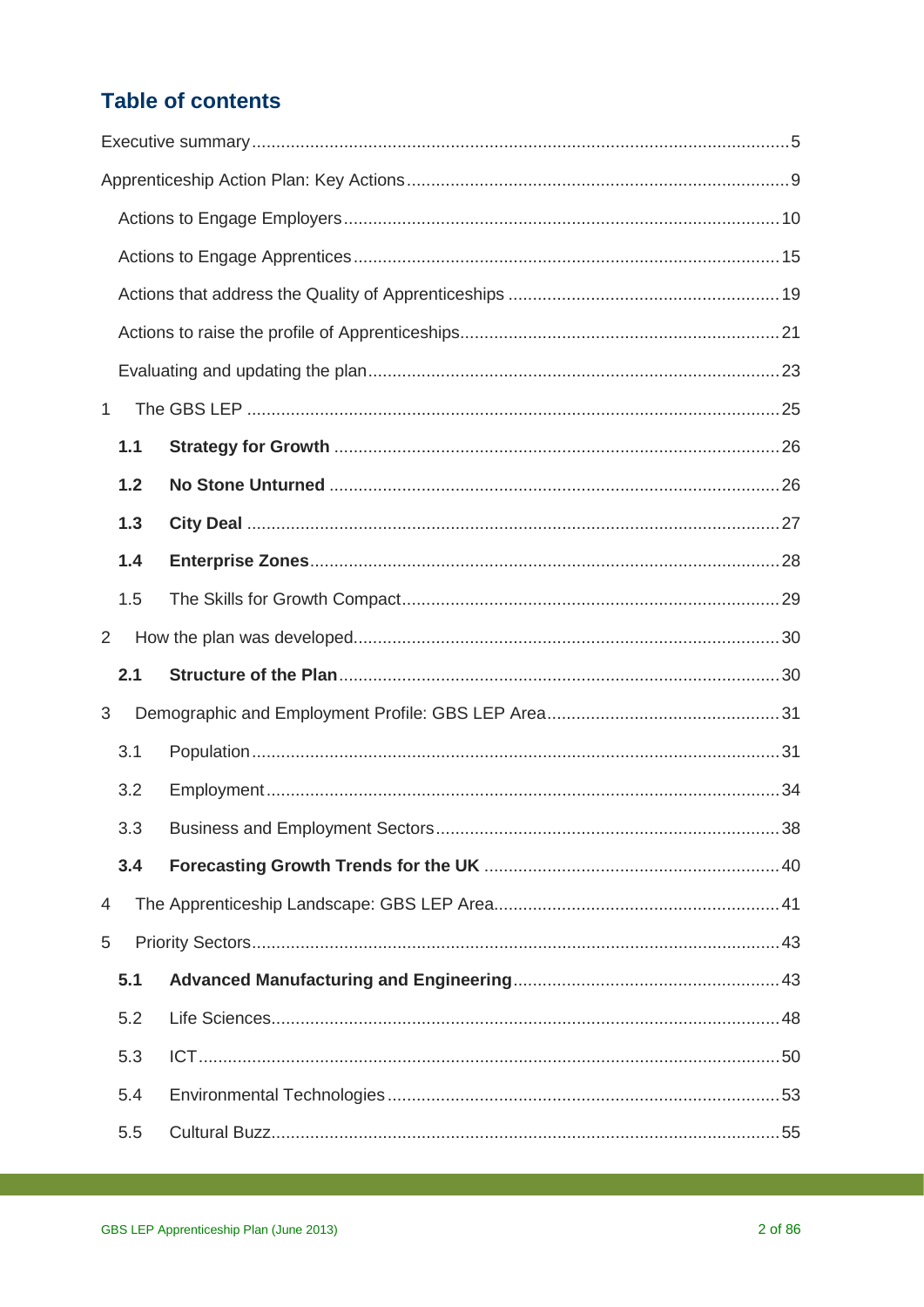| 6              |  |
|----------------|--|
| 6.1            |  |
| 6.2            |  |
| 6.3            |  |
| 6.4            |  |
| 6.5            |  |
| 6.6            |  |
| $\overline{7}$ |  |
| 7.1            |  |
| 7.2            |  |
| 7.3            |  |
| 7.4            |  |
| 7.5            |  |
| 7.6            |  |
| 7.7            |  |
| 8              |  |
| 8.1            |  |
| 8.2            |  |
| 8.3            |  |
| 8.4            |  |
| 8.5            |  |
| 9              |  |
| 9.1            |  |
| 9.2            |  |
| 9.3            |  |
| 9.4            |  |
| 10             |  |
|                |  |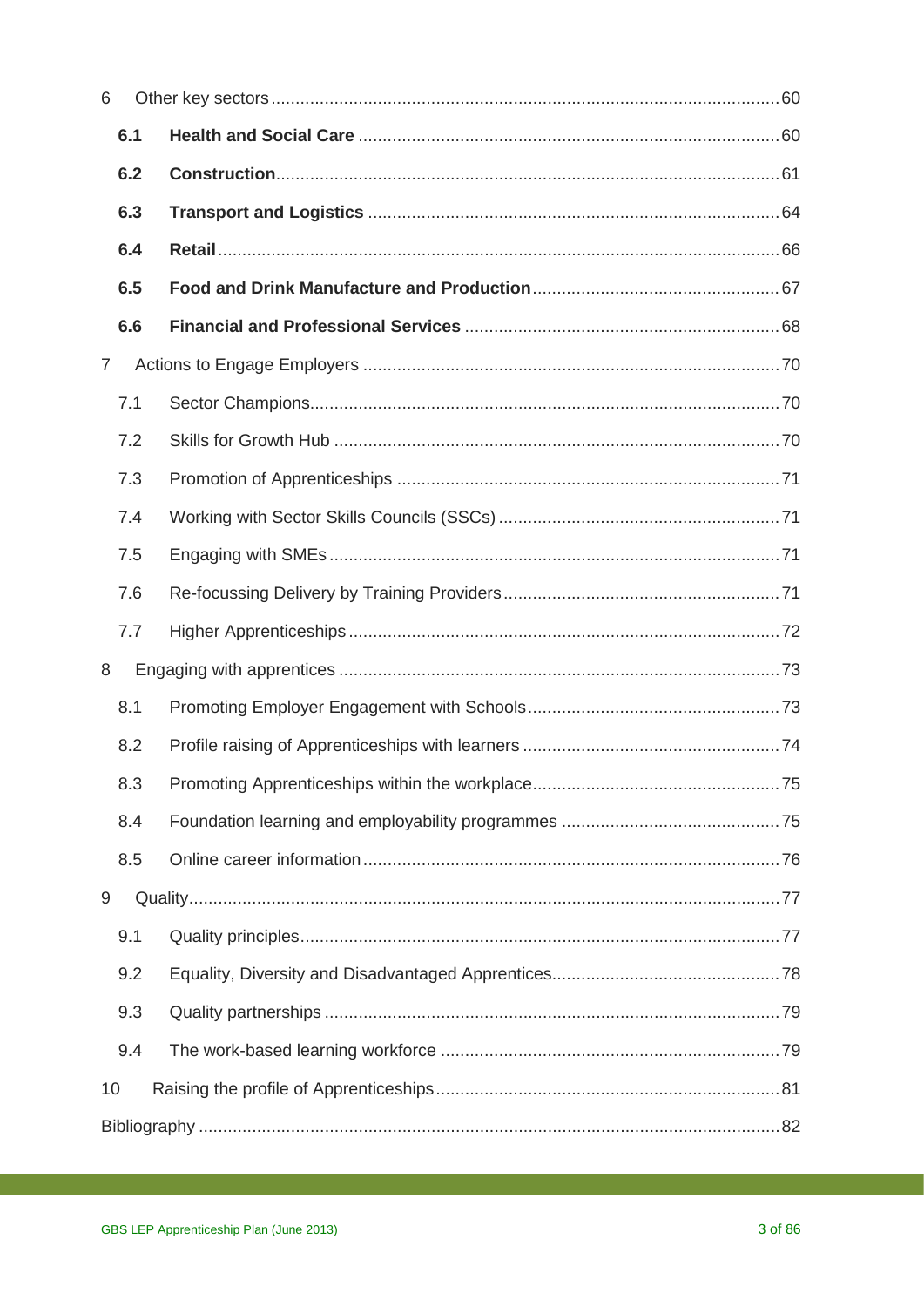

# **Greater Birmingham and Solihull LEP**

# **Skills for Growth Apprenticeship Plan**

# **Executive summary**





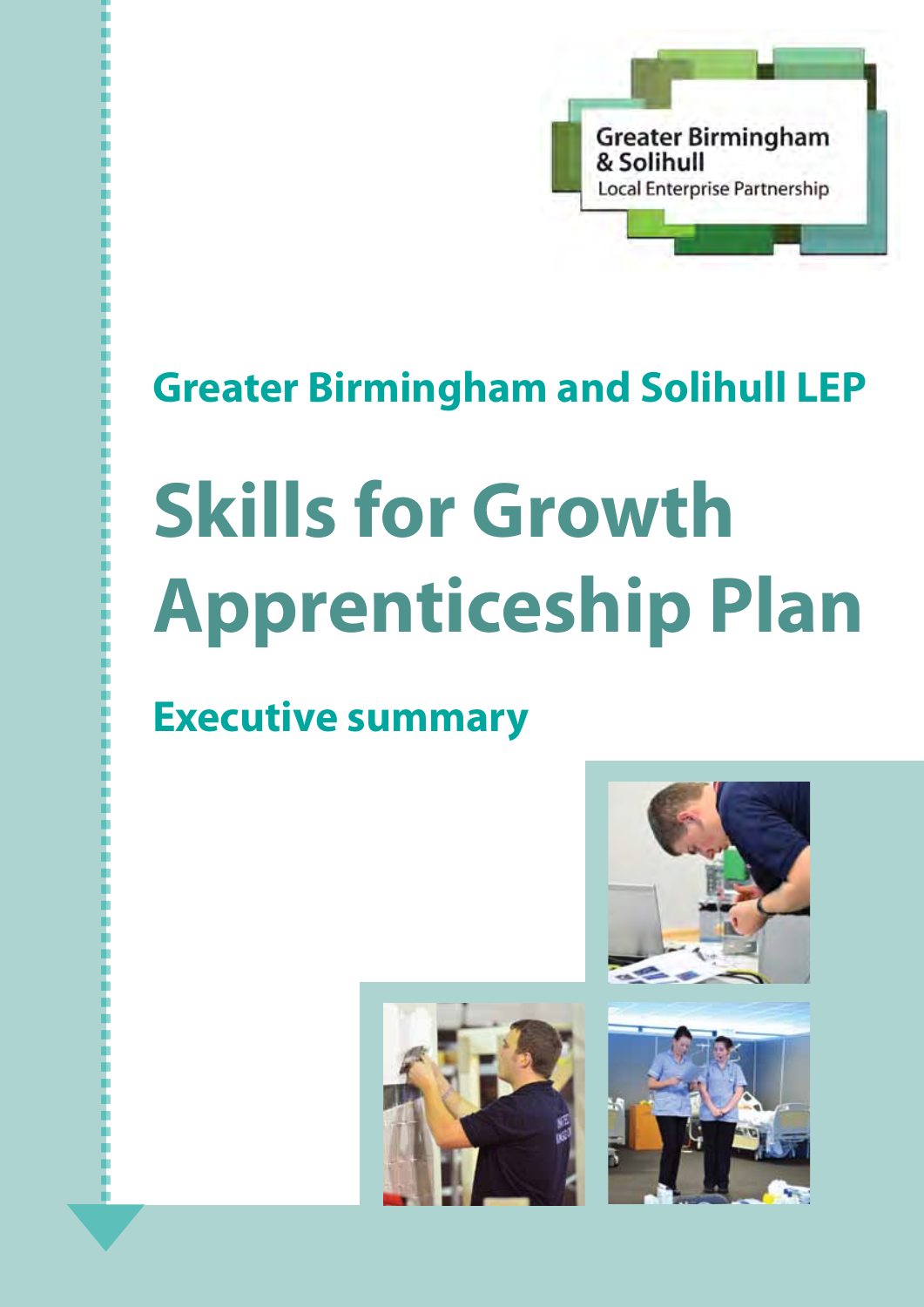## <span id="page-4-0"></span>**Executive summary**

The Greater Birmingham and Solihull area is a fantastic place to live, work and do business. It has more than 52,000 VAT registered businesses, 835,000 jobs and a GVA of about £34 billion. Underpinning this local economy are the area's education and skills providers including schools, colleges, training providers and five universities. We know that skills, where they are well used, have the power to drive the economy and we are keen to ensure that in Greater Birmingham and Solihull we really put skills to work. The area therefore has a huge resource to draw upon, but we feel that it could be used even more effectively going forward. The Skills for Growth Action Plan and the Apprenticeship Action Plan have been developed to support the effective use of skills in the area and to create an upward spiral of skill development and economic growth based on effective partnerships between education and employers.

The Greater Birmingham and Solihull Local Enterprise Partnership (GBS LEP) is committed to a transformation of the skills and employment system in the LEP-wide area. This change will put the development of skills at the centre of the local economy. It will ensure that providers of education and training work closely with employers to the benefit of all. The Skills for Growth Action Plan and the Apprenticeship Action Plan set out how the transformation will be achieved by harnessing the energies of a wide range of local stakeholders, politicians, business leaders and providers of education and training.

The GBS LEP has developed a three pronged local development strategy based around the following top level objectives:-

| <b>Business</b>               | <b>People</b>                   | <b>Place</b>              |
|-------------------------------|---------------------------------|---------------------------|
| Increasing the numbers of     | Shaping the skills market so    | Providing an attractive   |
| successful businesses         | that it delivers a strong local | environment where         |
| starting, sustaining, growing | talent pool filled with the     | businesses are better     |
| and employing within the      | skills that businesses need     | connected to workforces,  |
| <b>GBS LEP</b>                | to support their growth         | markets and coordinated   |
|                               |                                 | development opportunities |

#### **Sectors**

The GBS LEP has chosen five priority sectors where it can set the pace and build capacity to grow employment and the economy. In addition a further six sectors have been identified in this Plan demonstrating where current growth or churn creates a continuing skills demand.

| <b>GBS LEP Priority Growth Sectors</b>                                                                                                    | <b>Growth Sectors and Sectors with high</b><br>skills demand                                                                                                                       |
|-------------------------------------------------------------------------------------------------------------------------------------------|------------------------------------------------------------------------------------------------------------------------------------------------------------------------------------|
| Advanced Manufacturing and Engineering<br><b>ICT</b><br><b>Cultural Buzz</b><br><b>Life Sciences</b><br><b>Environmental Technologies</b> | <b>Health and Social Care</b><br>Retail<br><b>Transport and Logistics</b><br>Food and Drink Manufacture & Production<br>Construction<br><b>Financial and Professional Services</b> |

#### **Sector Needs**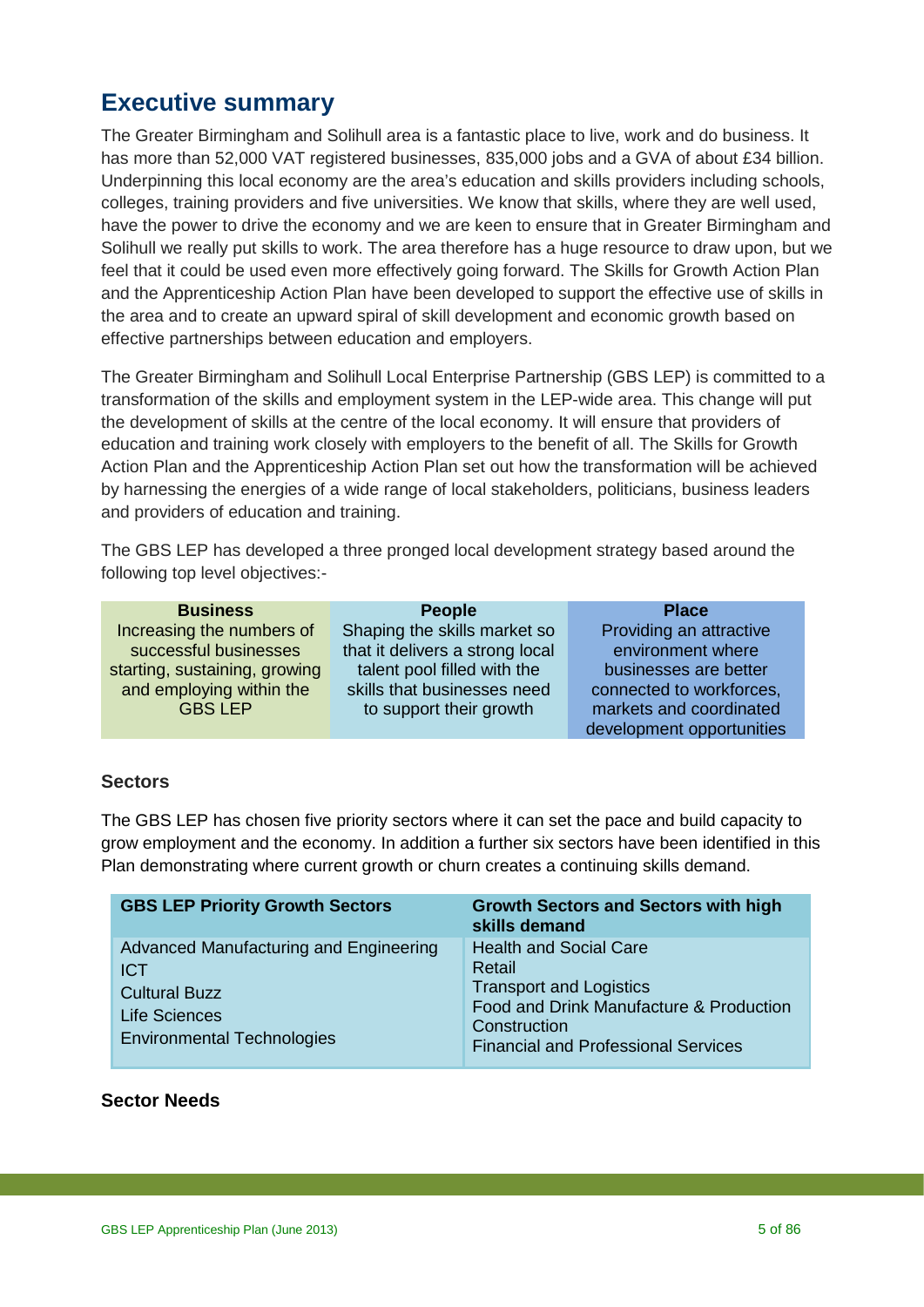These priority and growth sectors have a number of needs which include increasing the volume of Apprenticeships across the LEP area and improving the images of key employment sectors such as Advanced Manufacturing and Engineering, Environmental Technologies and Health & Social Care. It is also important that as the number of Apprenticeships in the LEP area is increased, we ensure they support the growth in the area's Enterprise Zone and Belt. Also, that they provide a progression pathway to Higher Level Apprenticeships, which can support the area's technological change, economic growth and succession planning. Employers and training providers also seek greater employability skills in prospective apprentices than they are currently able to find.

#### **The role for Apprenticeships**

The National Apprenticeship Service (NAS) argues that Apprenticeships are able to help businesses across all sectors by offering a mechanism to harness fresh talent. NAS note that UK businesses consider skills shortages and recruitment difficulties a bigger threat to performance than soaring oil prices and declining consumer spending, and more than a quarter of these businesses rate this form of vocational training higher than any other qualification. The GBS LEP would endorse this position and believe that Apprenticeships are a core element of the development of skills in the Greater Birmingham and Solihull area.

The GBS LEP recognises that Apprenticeships can ensure that the workforce has the practical skills and qualifications organisations need now and in the future. The mixture of on and off the job learning ensures that Apprentices learn the skills that work best for business needs. Apprenticeships can therefore benefit businesses through increased productivity, improved competitiveness and a committed and competent work-force.

#### **Skills Actions:**

The Apprenticeship Action Plan sets out 23 actions to focus on over the next five years to increase and improve the quality of apprenticeships. These actions also form part of the larger Skills for Growth Plan.

Core action: **C1** Development of the GBS LEP Skills for Growth Hub

#### **Actions to Engage Employers**:

- **E1** Establishment of five priority sector-based groups to inform all sector focused activity<br>**E4** Supporting employer ownership of the skills agenda
- Supporting employer ownership of the skills agenda
- **A2** Promoting Apprenticeships to employers
- **A3** Considering the development of one or more Apprenticeship Training Agency  $(ATA's)$ <br>Morking
- **A4** Working with Sector Skills Councils (SSCs) in the priority and key sectors to support delivery
- **A5** Ensuring that the priority sectors engage with Higher Apprenticeships<br>**P1** Organising strategic 'immersion' events which kick-start or reinvigorate
- **P1** Organising strategic 'immersion' events which kick-start or reinvigorate relationships between employers and education providers around the needs of our priority growth sectors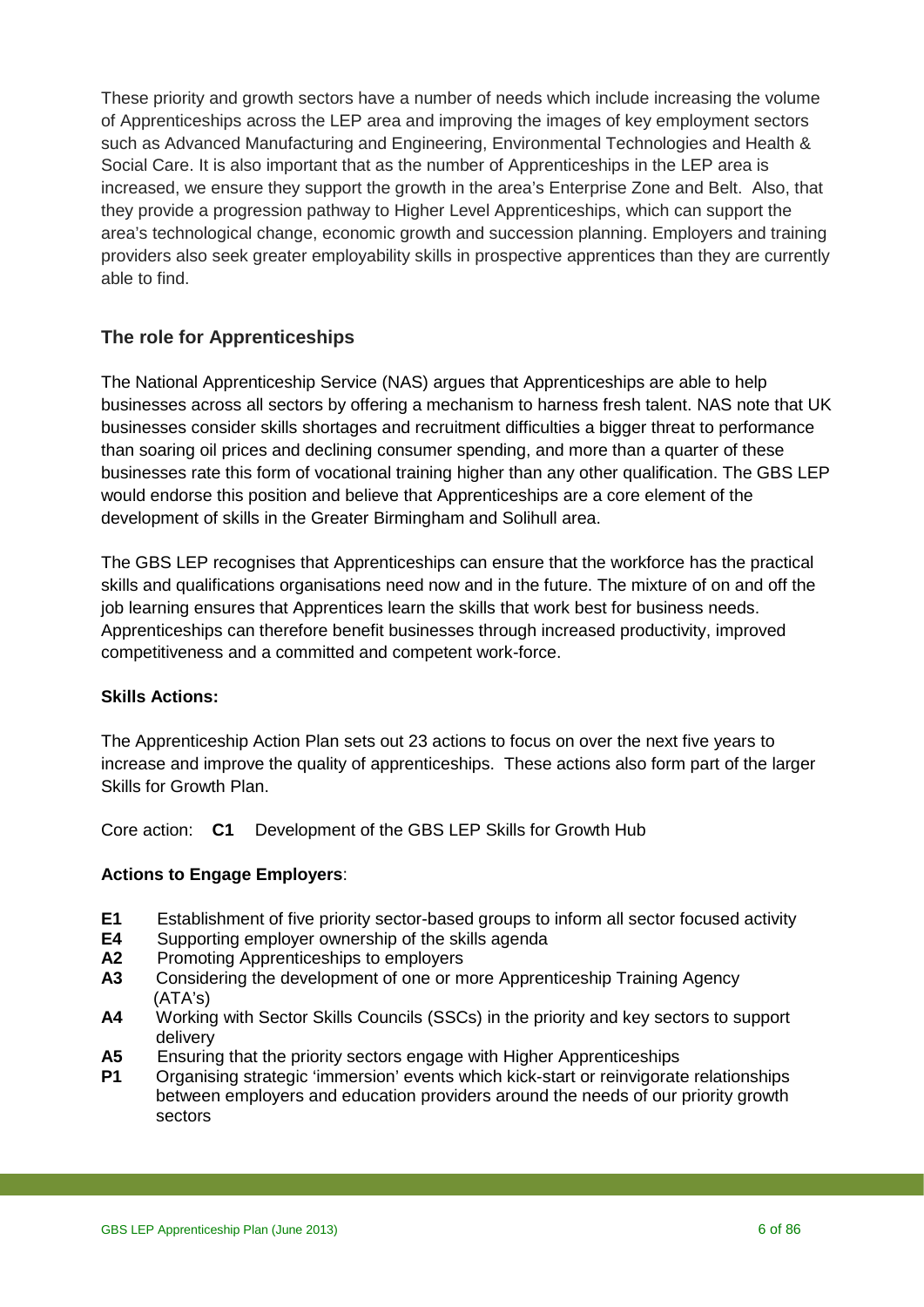#### **Actions to Engage Learners and Apprentices:**

- **A1** Developing work-based pre-Apprenticeship programmes and/or traineeships
- **A6** Delivering an Apprenticeship Campaign to schools<br>**S4** Creating engagement clusters where groups of sc
- **S4** Creating engagement clusters where groups of schools come together with colleges, universities and independent providers to build sustained relationships with local employers
- **S5** Recruiting employers onto school Governing Bodies<br>**S9** Scoping an online career hub and learning resources
- **S9** Scoping an online career hub and learning resources for the GBS LEP area<br>**S10** Ensuring use of existing curriculum enrichment and career learning programi
- **S10** Ensuring use of existing curriculum enrichment and career learning programmes by schools and employers
- **W2** Developing appropriate occupational routeways for a range of unemployed individuals to up-skill and access job opportunities arising from major local developments and priority sectors

#### **Actions that address the Quality of Apprenticeships:**

- **A7** Committing to the principles of sustainable Apprenticeships, ensuring a conducive learning environment
- A8 Developing the work based learning provider workforce to grow employer engagement<br>A10 Developing the work based learning provider workforce to work with Higher
- **A10** Developing the work based learning provider workforce to work with Higher Apprenticeships

#### **Actions to raise the profile of Apprenticeships:**

- **A9** Developing Apprenticeship Ambassadors
- **A11** Providing inset training and initial teacher education to increase teachers' awareness of Apprenticeships
- **A12** Holding Apprenticeship celebration events<br>**A13** Improving the marketing and PR of Appren
- **A13** Improving the marketing and PR of Apprenticeships<br>**S1** Expressing local concerns about career education of
- Expressing local concerns about career education, guidance and work-related learning policy to government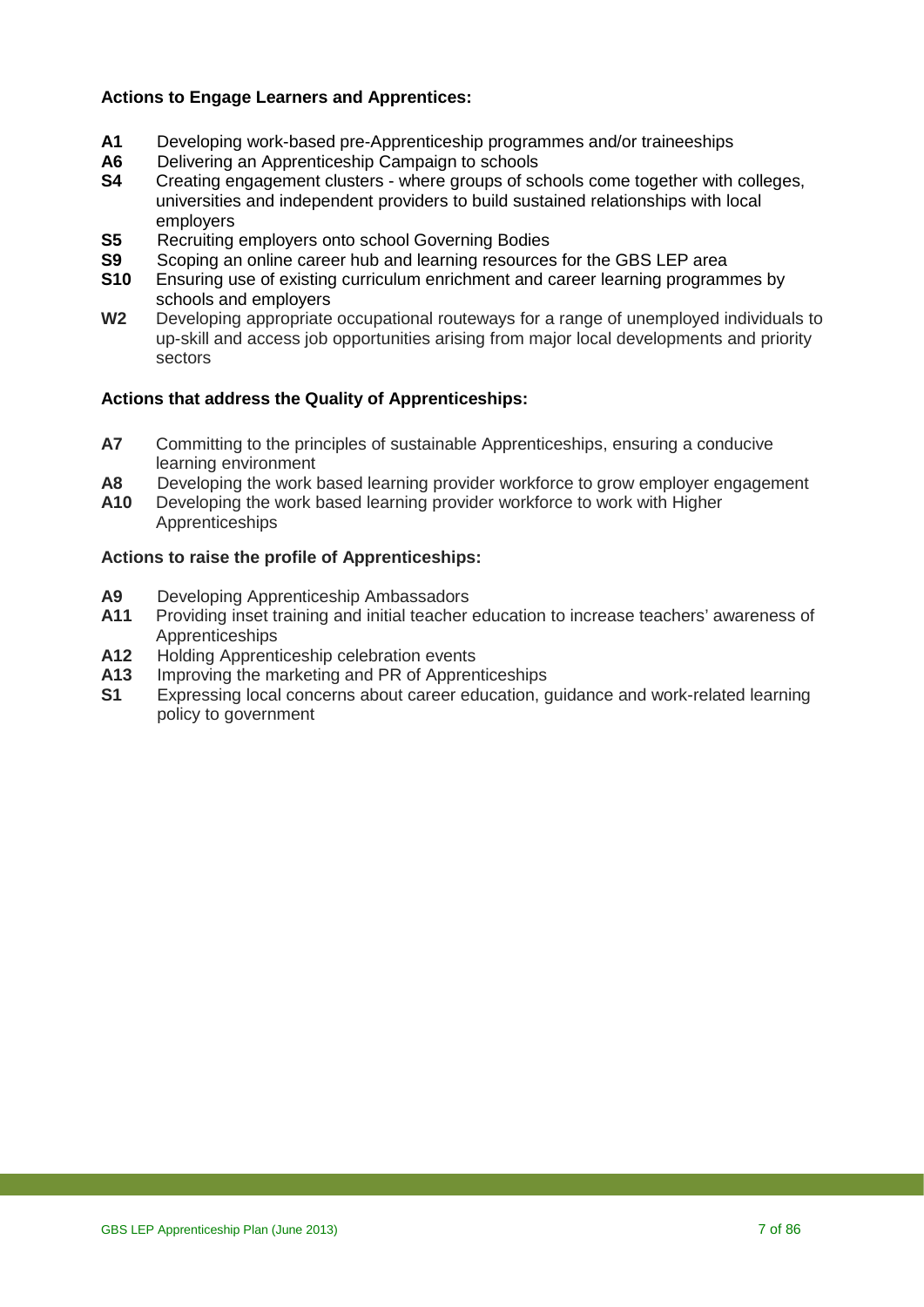

# Greater Birmingham and Solihull LEP

# *Apprenticeship Action Plan: Key Actions*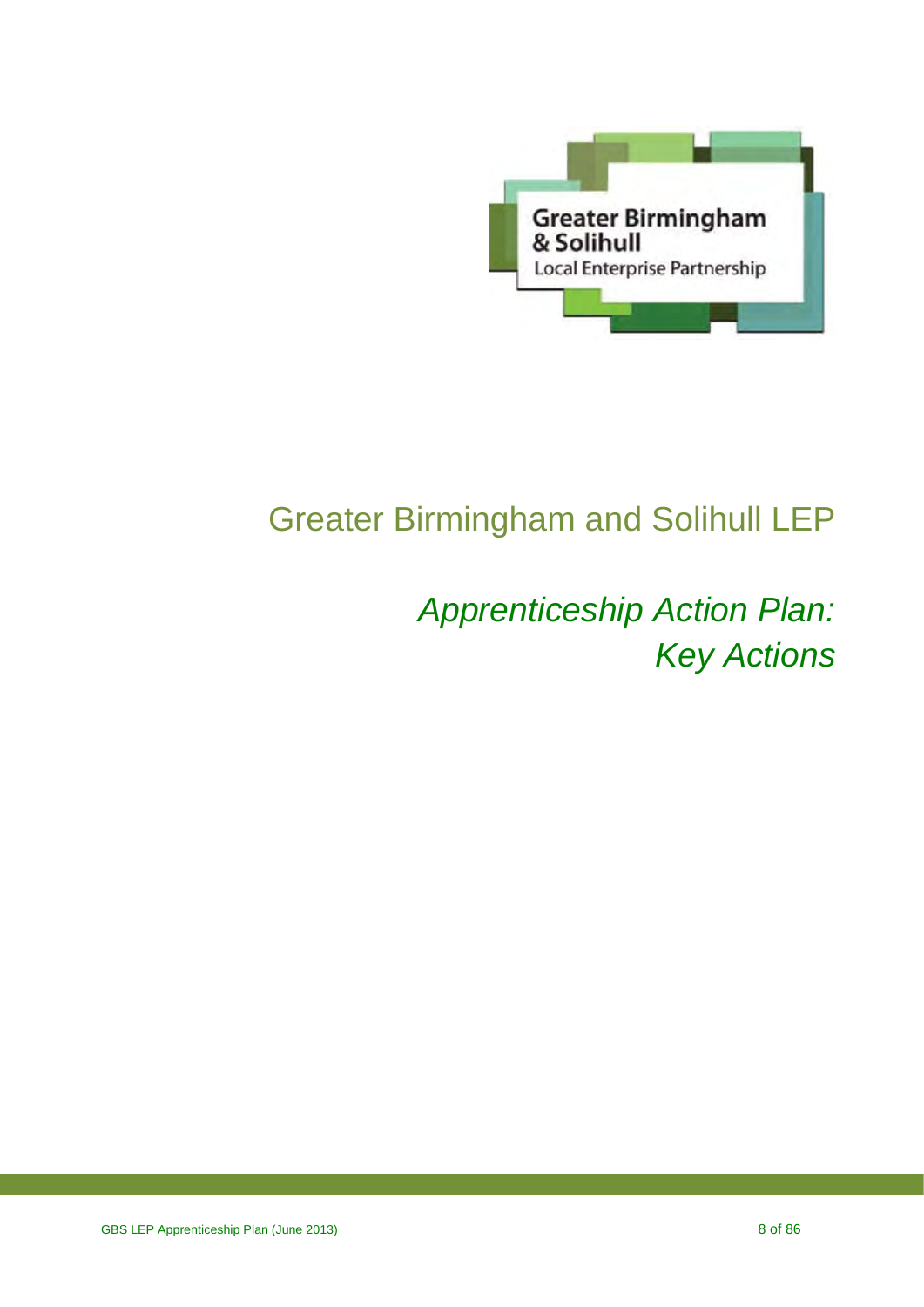## <span id="page-8-0"></span>**Apprenticeship Action Plan: Key Actions**

In this plan the GBS LEP sets out the key actions that will need to be undertaken to **stimulate the growth and uptake of apprenticeships** in the Greater Birmingham and Solihull area. This Plan looks in more depth and focuses on apprenticeship needs. It expands on key skills needs and actions highlighted in the accompanying Skills for Growth Action Plan that also have a significant part to play in stimulating the growth of apprenticeships in the LEP-wide area.

Each action in this Plan identifies where key responsibilities lie for realising that action and sets out key milestones for its achievement: *short term milestones relate to years 1 and 2, medium term milestones relate to years 3 and 4 and long term milestones relate to year 5, i.e. achievement by 2018***.** The Plan also describes what success will look like and establishes a series of Key Performance Indicators (KPI's) which reflect the anticipated outcomes from these actions. The GBS LEP ESB will be reviewing progress against these KPI's annually, as well as reviewing the impact of the Apprenticeship Action Plan in year five, as part of its whole development of future planning.

There is one **core action**: the **Development of the Skills for Growth Hub**.

The further actions are divided into four sections: actions to engage employers, actions to engage learners and apprentices, actions that address the quality of Apprenticeships and actions that raise the profile of Apprenticeships.

| <b>Action C1</b>                                                                                                                                                                                                                                                                                                                                                                                                                                                                                            |                                                                                                                                     | Lead                                                   | <b>Partners</b>                                                                                                                                                                                                                                                                         |
|-------------------------------------------------------------------------------------------------------------------------------------------------------------------------------------------------------------------------------------------------------------------------------------------------------------------------------------------------------------------------------------------------------------------------------------------------------------------------------------------------------------|-------------------------------------------------------------------------------------------------------------------------------------|--------------------------------------------------------|-----------------------------------------------------------------------------------------------------------------------------------------------------------------------------------------------------------------------------------------------------------------------------------------|
| Development of the GBS LEP Skills for Growth<br><b>Hub</b><br>The (virtual) Skills for Growth Hub will engage<br>employers, learners and providers and encourage<br>and support them to engage with education,<br>training and Apprenticeships. It will develop<br>mechanisms to ensure that the skills system works<br>effectively, for example through ensuring that<br>'Talent Match', the National Careers Service and<br>relevant national and European Union funding are<br>well used within the LEP. |                                                                                                                                     | <b>Skills for Growth</b><br>Hub                        | <b>NAS</b><br><b>SFA</b><br><b>DWP</b><br><b>FE Colleges</b><br><b>Private Training</b><br>Providers<br><b>HE</b><br><b>Job Centres</b><br>Chambers of<br>Commerce<br>Careers and<br>employability<br>providers<br><b>Intermediaries</b><br><b>Employers</b><br><b>Schools</b><br>SSC's |
| <b>Short-term Milestone</b><br>Initial scoping, conceptual design and action plan covering short,<br>medium and long term areas of focus and development with partners<br>and stakeholders.                                                                                                                                                                                                                                                                                                                 |                                                                                                                                     | The Skills for Growth Hub is commenced and operational |                                                                                                                                                                                                                                                                                         |
| <b>Medium Term Milestone</b><br>The Hub is engaging with key stakeholders, employers, private<br>training providers, Sector Champions and learners in order to<br>improve the take up of apprenticeships, develop new opportunities<br>and to evaluate supply/demand issues.<br>Medium term areas of Hub focus are reviewed                                                                                                                                                                                 |                                                                                                                                     |                                                        |                                                                                                                                                                                                                                                                                         |
| Long Term Milestone                                                                                                                                                                                                                                                                                                                                                                                                                                                                                         | The Skills for Growth Hub will review and evaluate progress on<br>developing projects that focus on future and long term skills and |                                                        |                                                                                                                                                                                                                                                                                         |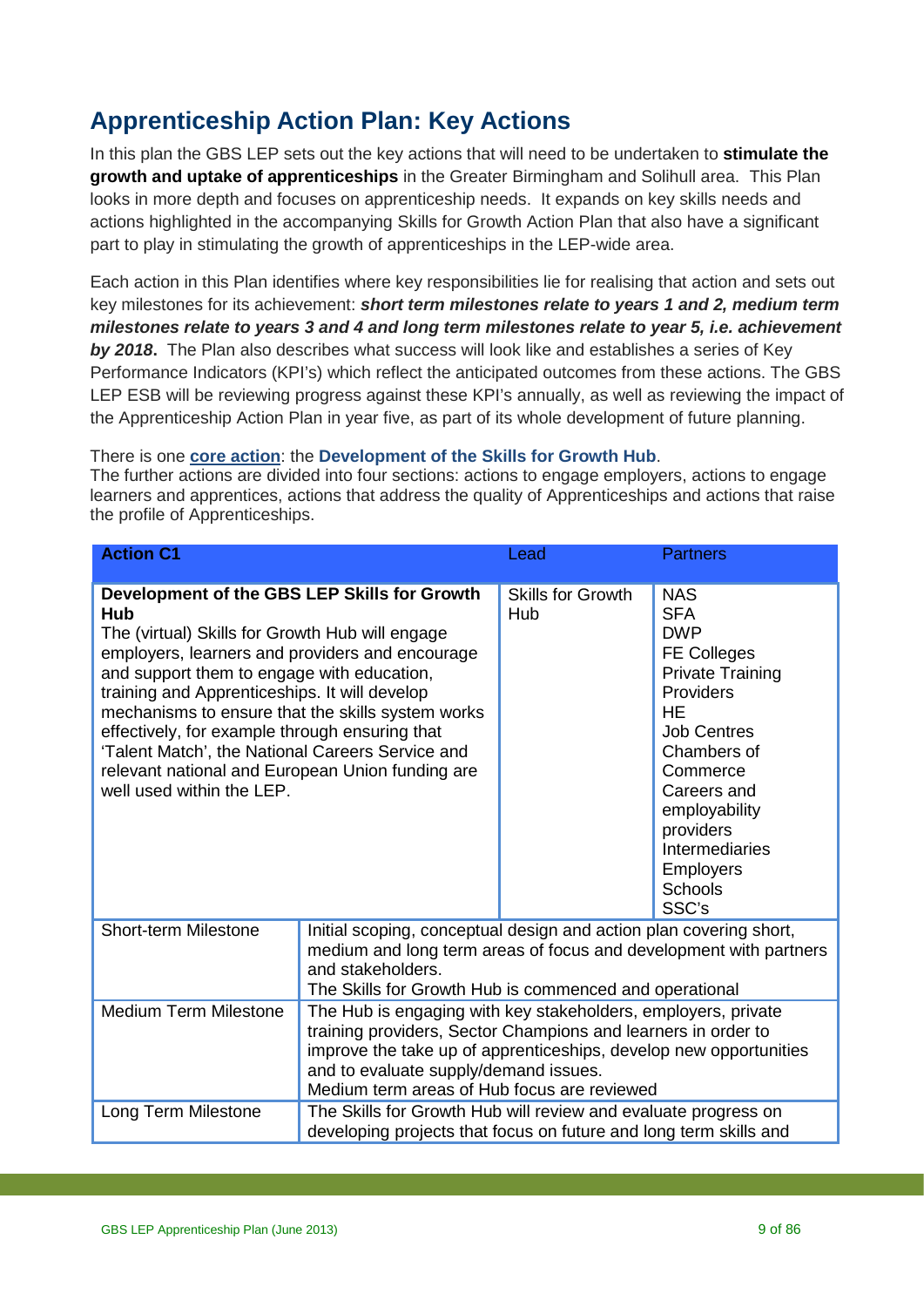<span id="page-9-0"></span>

## **Actions to Engage Employers**

| <b>Action E1</b>                                                                                                                                                                                                                                                                                      |                                                                                                                                                                                                                                                                                                                                                                                                                                                                                                                                                          | Lead                           | <b>Partners</b>                                                         |
|-------------------------------------------------------------------------------------------------------------------------------------------------------------------------------------------------------------------------------------------------------------------------------------------------------|----------------------------------------------------------------------------------------------------------------------------------------------------------------------------------------------------------------------------------------------------------------------------------------------------------------------------------------------------------------------------------------------------------------------------------------------------------------------------------------------------------------------------------------------------------|--------------------------------|-------------------------------------------------------------------------|
| <b>Establishment of five priority sector-based</b><br>groups to inform all sector focused activity.<br>Five sector-based groups will be established to<br>represent a wide range of employer interests and<br>cover the LEP geography. These groups will be set<br>up and led by the Sector Champions |                                                                                                                                                                                                                                                                                                                                                                                                                                                                                                                                                          | <b>Growth Sectors</b><br>Group | <b>Sector Champions</b><br><b>Employers</b><br><b>NAS</b><br><b>SFA</b> |
| <b>Short Term Milestone</b>                                                                                                                                                                                                                                                                           | Sector Groups established<br>Immersion events take place<br>Sector specific labour market intelligence reviewed by the groups<br>Sector specific labour market intelligence packaged to inform training<br>provision and careers advice<br>Three key actions identified for each Sector Group to take forward<br>Government meet with Sector Champions as part of their<br>commitment to work with, support and enable their work. To include<br>actively engaging them in policy and apprenticeship framework<br>development, where necessary or needed |                                |                                                                         |
| <b>Medium Term Milestone</b>                                                                                                                                                                                                                                                                          | Review of Sector Groups to assess impact and ongoing<br>appropriateness of priority sectors<br>Extend/appoint new Sector Champions and ambassadors<br>Labour market intelligence reviewed and re-packaged annually                                                                                                                                                                                                                                                                                                                                       |                                |                                                                         |
| Review of Sector Groups to assess impact and ongoing<br>Long Term Milestone<br>appropriateness of priority sectors<br>Extend/appoint new Sector Champions and ambassadors<br>Labour market intelligence reviewed and re-packaged annually                                                             |                                                                                                                                                                                                                                                                                                                                                                                                                                                                                                                                                          |                                |                                                                         |

| <b>Action E4</b>                                                                                                                                                                                                                                       |  | Lead                                                     | <b>Partners</b>                                                                                   |
|--------------------------------------------------------------------------------------------------------------------------------------------------------------------------------------------------------------------------------------------------------|--|----------------------------------------------------------|---------------------------------------------------------------------------------------------------|
| Supporting employer ownership of the skills<br>agenda<br>The LEP ESB will work with policy makers, funders<br>and employers to realise the vision of employer<br>ownership of skills.                                                                  |  | LEP ESB / Local<br><b>ESBs</b>                           | <b>Sector Champions</b><br><b>Employers</b><br>SSC's<br>Careers and<br>employability<br>providers |
| <b>Short Term Milestone</b><br>Establish effective relationships with policy makers, the UK<br>Commission for Employment and Skills (UKCES) and other key<br>influencers in this agenda.<br>Communication and support channels are developed to enable |  | employers in the GBS LEP area to bid for future funding. |                                                                                                   |
| <b>Medium Term Milestone</b><br>Successful bids are being developed, implemented and evaluated.                                                                                                                                                        |  |                                                          |                                                                                                   |
| Employer ownership of skills is being normalised in the GBS LEP<br>Long Term Milestone<br>skills system.                                                                                                                                               |  |                                                          |                                                                                                   |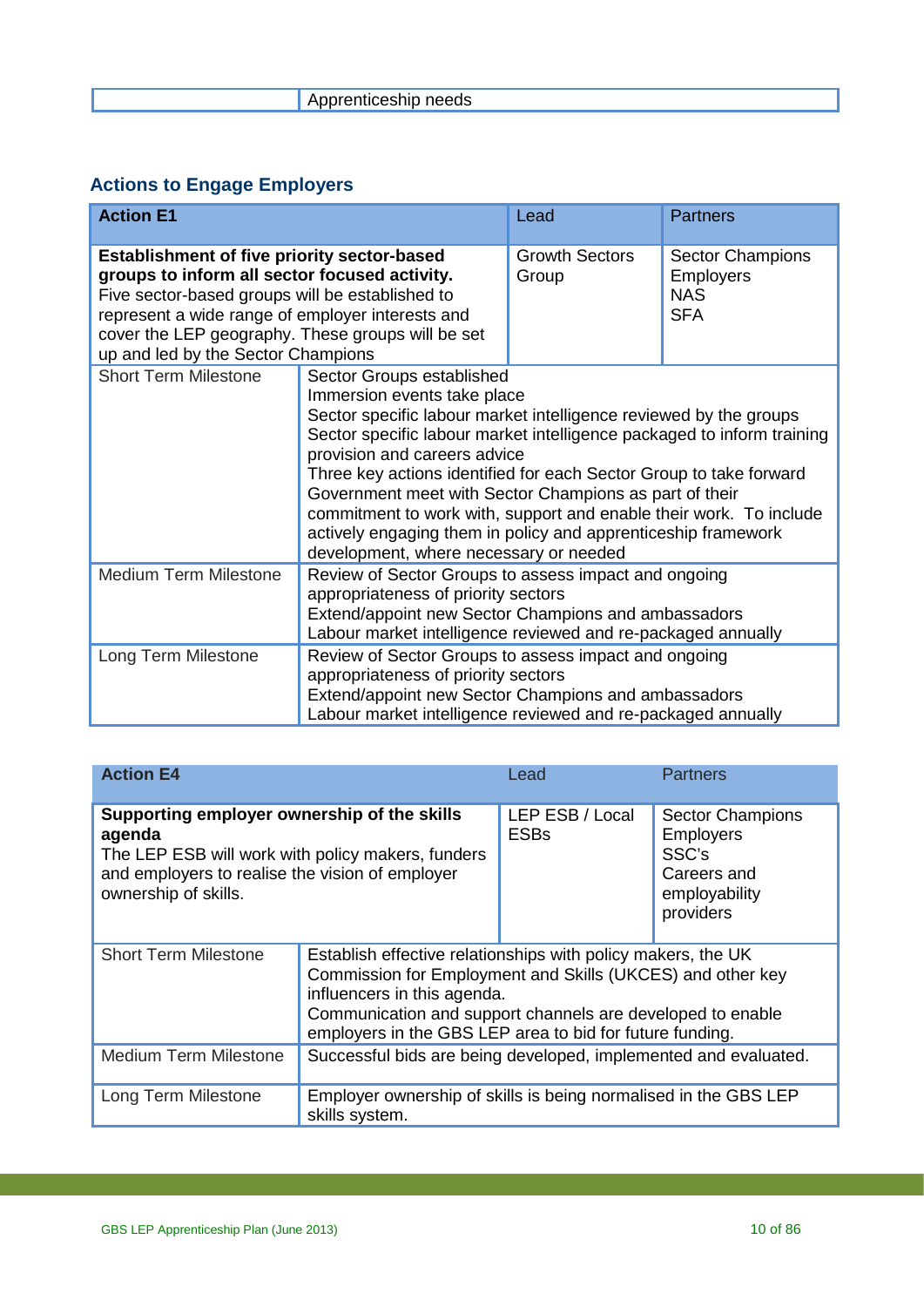| <b>Action A2</b>                                                                                                                                                                                                                                                                                                           |                                                                                                                                                                                                                                                                                                                                                                                                                                                                                                                    | Lead                            | <b>Partners</b>                                                                                                                                                                                                                                                                                                                                                                 |
|----------------------------------------------------------------------------------------------------------------------------------------------------------------------------------------------------------------------------------------------------------------------------------------------------------------------------|--------------------------------------------------------------------------------------------------------------------------------------------------------------------------------------------------------------------------------------------------------------------------------------------------------------------------------------------------------------------------------------------------------------------------------------------------------------------------------------------------------------------|---------------------------------|---------------------------------------------------------------------------------------------------------------------------------------------------------------------------------------------------------------------------------------------------------------------------------------------------------------------------------------------------------------------------------|
| <b>Promoting Apprenticeships to employers</b><br>Sector Champions ensure that opportunities are<br>taken to outline the benefits of Apprenticeships to<br>employers. This will include presentations at<br>business events, sector events, professional<br>associations as well as making use of relevant<br>online tools. |                                                                                                                                                                                                                                                                                                                                                                                                                                                                                                                    | <b>Skills for Growth</b><br>Hub | <b>Skills for Growth</b><br>Champions<br>Employers<br><b>NAS</b><br><b>FE Colleges</b><br><b>Private Training</b><br>Providers<br><b>HE</b><br>Careers and<br>employability<br>providers<br><b>Intermediaries</b><br><b>Business Support</b><br>Agencies including<br>Chamber of<br>Commerce, Business<br>Birmingham and<br><b>Solihull Business</b><br><b>Investment Team.</b> |
| <b>Short Term Milestone</b>                                                                                                                                                                                                                                                                                                | A communications, marketing and PR plan is developed to achieve<br>growth in apprenticeship numbers, by using targeted marketing<br>methods and follow up actions. The plan will align with national NAS<br>PR mechanisms and reflect local ESB campaigns. The plan will<br>indicate the number of businesses across the GBS LEP area, broken<br>down by geographical area and the approach for engagement.<br>Develop content for Skills for Growth Champions toolkit<br>Establish baseline of employers accessed |                                 |                                                                                                                                                                                                                                                                                                                                                                                 |
| <b>Medium Term Milestone</b><br>Increase the numbers of employers engaged with Apprenticeships<br>year on year (and by at least 20%), from previous years baseline<br>data of employers accessed                                                                                                                           |                                                                                                                                                                                                                                                                                                                                                                                                                                                                                                                    |                                 |                                                                                                                                                                                                                                                                                                                                                                                 |
| Long Term Milestone                                                                                                                                                                                                                                                                                                        | Increase the number of employers engaged with Apprenticeships by<br>at least 40% from the previous year's baseline data of employers<br>accessed                                                                                                                                                                                                                                                                                                                                                                   |                                 |                                                                                                                                                                                                                                                                                                                                                                                 |

| <b>Action A3</b>                                                                                                                                                                                                                                                                                                                                                                                                                                                                                                          | Lead                            | <b>Partners</b>                                        |
|---------------------------------------------------------------------------------------------------------------------------------------------------------------------------------------------------------------------------------------------------------------------------------------------------------------------------------------------------------------------------------------------------------------------------------------------------------------------------------------------------------------------------|---------------------------------|--------------------------------------------------------|
| Considering the development of an<br><b>Apprenticeship Training Agency (ATA)</b><br>approach<br>In order to assist employers to engage with<br>Apprenticeships, options for the development of an<br>ATA should be considered. which will ensure the<br>continuity of employment for learners or enable the<br>risk for some employers to be taken. The options<br>will include assessing whether a new ATA should<br>be developed or whether support from a current<br>ATA on the national register can be harnessed and | <b>Skills for Growth</b><br>Hub | <b>NAS</b><br><b>TBC</b> following<br>scoping exercise |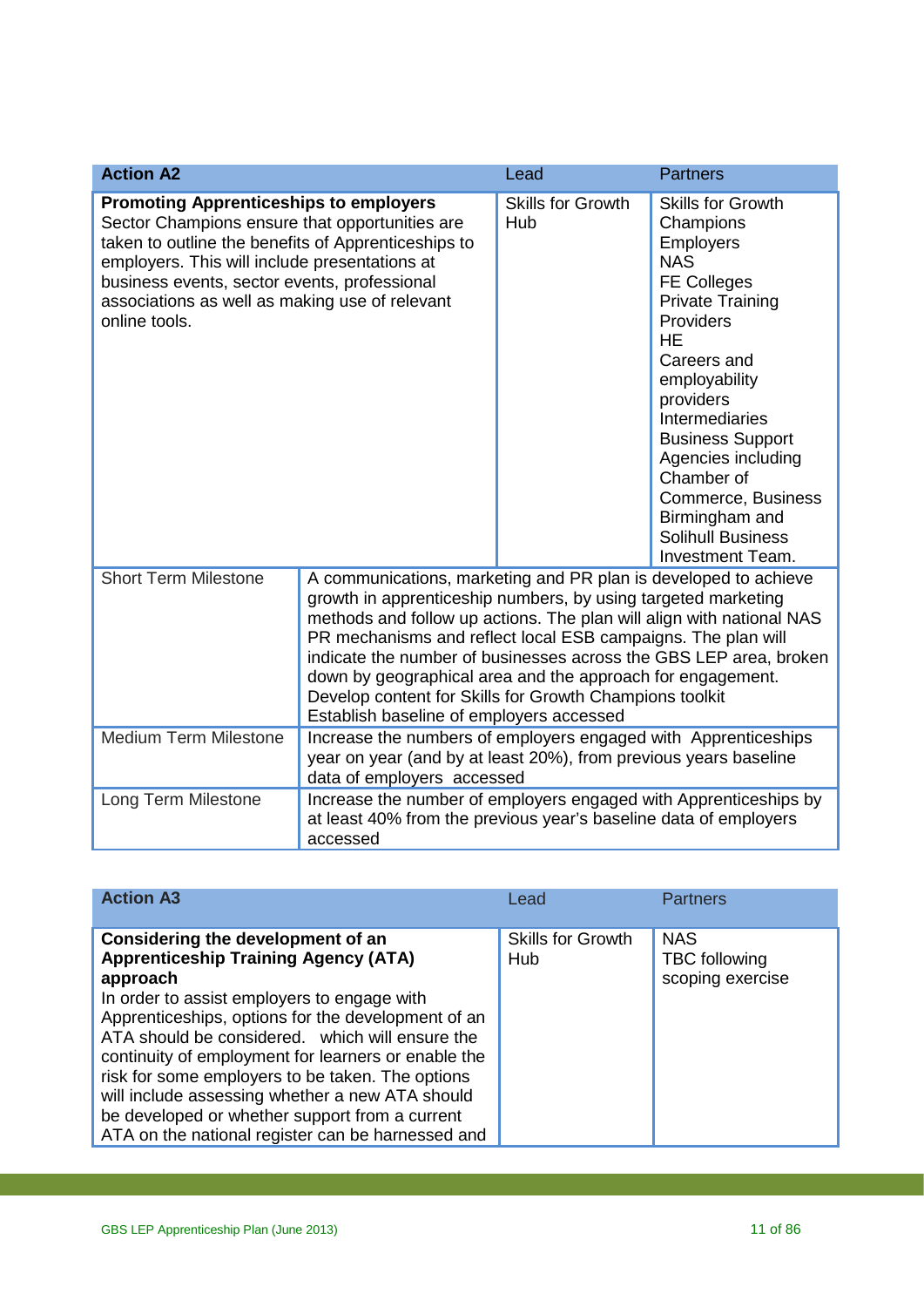| expanded into the GBS LEP area, where<br>appropriate.                                                                                               |                                                                                                                                                                                                                                     |  |  |
|-----------------------------------------------------------------------------------------------------------------------------------------------------|-------------------------------------------------------------------------------------------------------------------------------------------------------------------------------------------------------------------------------------|--|--|
| <b>Short Term Milestone</b>                                                                                                                         | Scoping exercise carried out to determine need and criteria used to<br>determine appropriate option to follow<br>Discussions with NAS re: national register<br>Host/partnership identified<br>Register ATA with NAS, if appropriate |  |  |
| <b>Medium Term Milestone</b>                                                                                                                        | An ATA established or existing ATA support expanded to focus on<br>SMEs in priority sectors (or otherwise) and operating across the GBS<br>LEP area.                                                                                |  |  |
| The ATA is able to respond to all employer skills and training needs<br>Long Term Milestone<br>where needs are not already met by a local provider. |                                                                                                                                                                                                                                     |  |  |

| <b>Action A4</b>                                                                                                                                                                                                                                                                |                                                       | Lead                                                            | <b>Partners</b>                                      |
|---------------------------------------------------------------------------------------------------------------------------------------------------------------------------------------------------------------------------------------------------------------------------------|-------------------------------------------------------|-----------------------------------------------------------------|------------------------------------------------------|
| Working with the Sector Skills Councils (SSCs).<br>Employers and providers in the area should work<br>more closely with the SSCs to ensure that their<br>needs are adequately represented and to support<br>the development of new Apprenticeship<br>frameworks where required. |                                                       | <b>Skills for Growth</b><br>Hub                                 | <b>Employers</b><br>SSC's<br><b>Sector Champions</b> |
| <b>Short Term Milestone</b><br>The Skills for Growth Hub works with the priority and growth sector<br>SSCs in order to develop links and create pathways for engagement<br>with employers.<br>Following sector immersion events gaps in existing Apprenticeship                 |                                                       | frameworks are identified and plans developed to address this   |                                                      |
| <b>Medium Term Milestone</b><br>The Skills for Growth Hub brokers relationships between employers<br>and SSCs in order to promote Apprenticeships and the SSC<br>services.                                                                                                      |                                                       |                                                                 |                                                      |
| Long Term Milestone                                                                                                                                                                                                                                                             | in place to promote increases Apprenticeship numbers. | Ongoing relationships between providers, employers and SSCs are |                                                      |

| <b>Action A5</b>                                                                                                                                                                                         |                                                                                                                                                                                     |                                 | <b>Partners</b>                                                                                                             |
|----------------------------------------------------------------------------------------------------------------------------------------------------------------------------------------------------------|-------------------------------------------------------------------------------------------------------------------------------------------------------------------------------------|---------------------------------|-----------------------------------------------------------------------------------------------------------------------------|
| Ensuring that the priority sectors engage with<br><b>Higher Apprenticeships</b><br>The priority sectors engage with Higher<br>Apprenticeships and provide progression<br>opportunities where appropriate |                                                                                                                                                                                     | <b>Skills for Growth</b><br>Hub | <b>Sector Champions</b><br><b>Private Training</b><br><b>Providers</b><br>FE<br><b>HE</b><br><b>Employers</b><br><b>NAS</b> |
| <b>Short Term Milestone</b>                                                                                                                                                                              | Explore gaps in higher apprenticeship provision, based on employer<br>needs and demands (in priority sectors and/or otherwise) and<br>commence feasibility/development discussions. |                                 |                                                                                                                             |
| <b>Medium Term Milestone</b>                                                                                                                                                                             | Agree timelines to develop and accredit new higher level<br>frameworks, train providers/employers and promotion to employers<br>in the sector.                                      |                                 |                                                                                                                             |
| Long Term Milestone                                                                                                                                                                                      | Monitor demand and supply of higher apprenticeships in order to<br>secure a manageable throughput of learners and assess that there<br>are clear opportunities for progression      |                                 |                                                                                                                             |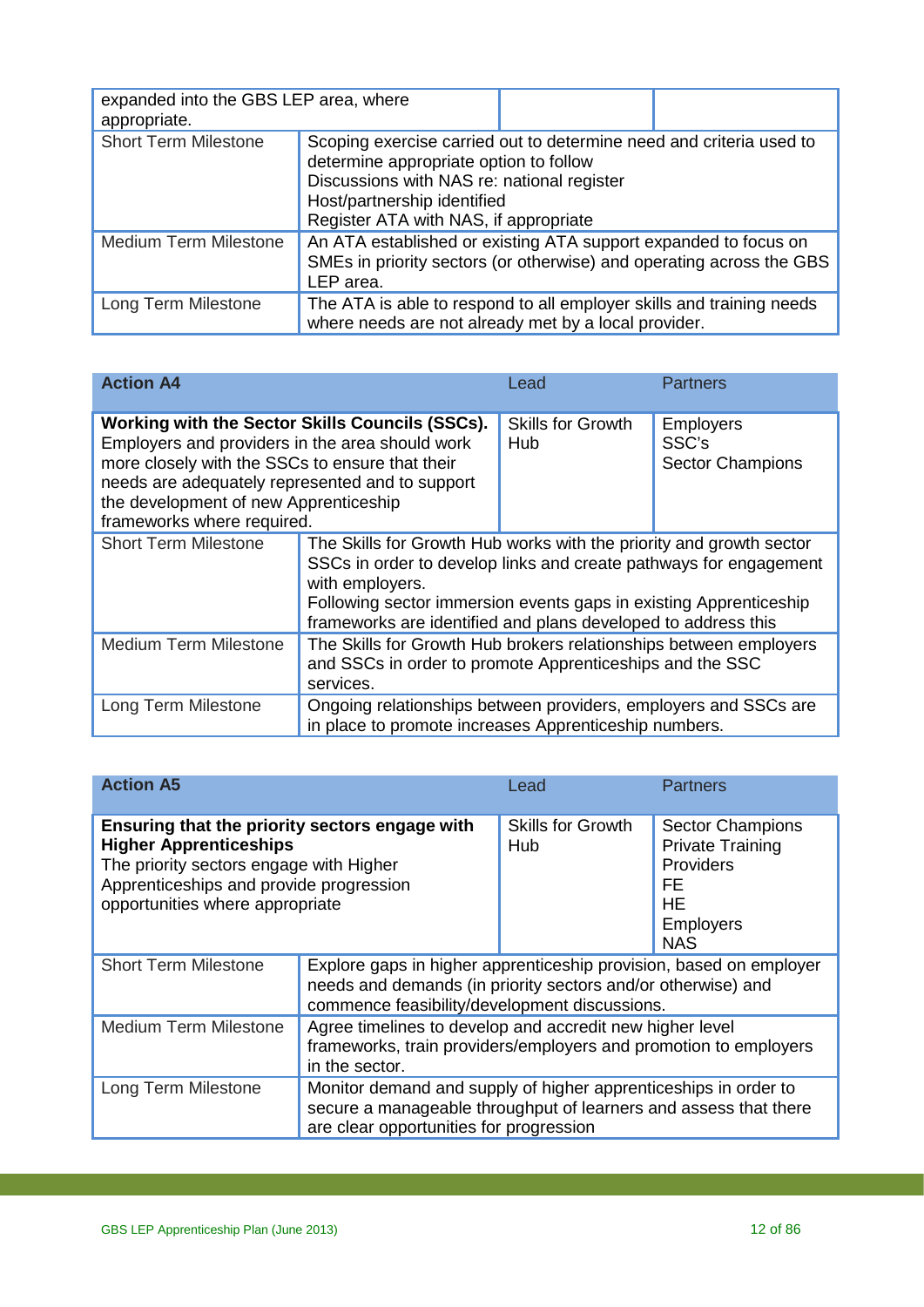| <b>Action P1</b>                                                                                                                                                                                                                                                                                                                                       |                                                                                                                                                                                                         | Lead                                          | <b>Partners</b>                                                                                                                   |
|--------------------------------------------------------------------------------------------------------------------------------------------------------------------------------------------------------------------------------------------------------------------------------------------------------------------------------------------------------|---------------------------------------------------------------------------------------------------------------------------------------------------------------------------------------------------------|-----------------------------------------------|-----------------------------------------------------------------------------------------------------------------------------------|
| Organising strategic 'immersion' events -<br>creating stronger links between training<br>providers and employers<br>The Sector Champions will co-ordinate a series of<br>'immersion' events which are designed to kick-start<br>or reinvigorate relationships between employers<br>and education providers around the needs of a<br>particular sector. |                                                                                                                                                                                                         | <b>Growth Sectors</b><br><b>Working Group</b> | <b>Sector Champions</b><br><b>Private Training</b><br><b>Providers</b><br>FE<br>HE<br><b>Employers</b><br>Chambers of<br>Commerce |
| <b>Short Term Milestone</b>                                                                                                                                                                                                                                                                                                                            | Five immersion events held<br>Key actions agreed<br>Evaluation of approach and re-design as appropriate                                                                                                 |                                               |                                                                                                                                   |
| <b>Medium Term Milestone</b>                                                                                                                                                                                                                                                                                                                           | Five immersion events held annually, one for each of the Priority<br>Sectors<br>Consideration of holding immersion events in other sector groups<br>Evaluation of approach and re-design as appropriate |                                               |                                                                                                                                   |
| Long Term Milestone                                                                                                                                                                                                                                                                                                                                    | Consideration of holding immersion events in other sector groups<br>Evaluation of approach and re-design as appropriate                                                                                 |                                               |                                                                                                                                   |

#### **Actions to Engage Employers: What will success look like?**

- Employers are driving the skills agenda in the LEP area.
- Apprenticeships are valued and prioritised by employers.
- Employers are influencing the curricula of education and training providers.
- Employers are playing a role in the delivery of learning within post-secondary education.
- Employers feel that they have successfully influenced the range of programmes available so that they meet the needs of the area's labour market and that the range of provision continues to develop appropriately.
- Established relationships are developed between key employers and post-secondary providers particularly in the priority and growth sectors.

#### **What success looks like in the priority and growth sectors:**

#### **Advanced Manufacturing & Engineering**

- Apprenticeships targeted at age19 plus learners and a separate focussed campaign on 16-18 year olds
- **EXEC** Larger volume of Apprenticeships across the region
- **Higher level Apprenticeships for new and existing workforce to support technological change,** economic growth and succession planning

#### **Life Sciences**

- **Increase in number of Apprenticeships delivered especially in Birmingham**
- **Higher level Apprenticeships delivered for new and existing workforce**

#### **Environmental Technologies**

**•** Apprenticeships support the growth of the sector

#### **ICT**

Greater volume of Apprenticeships delivered across the region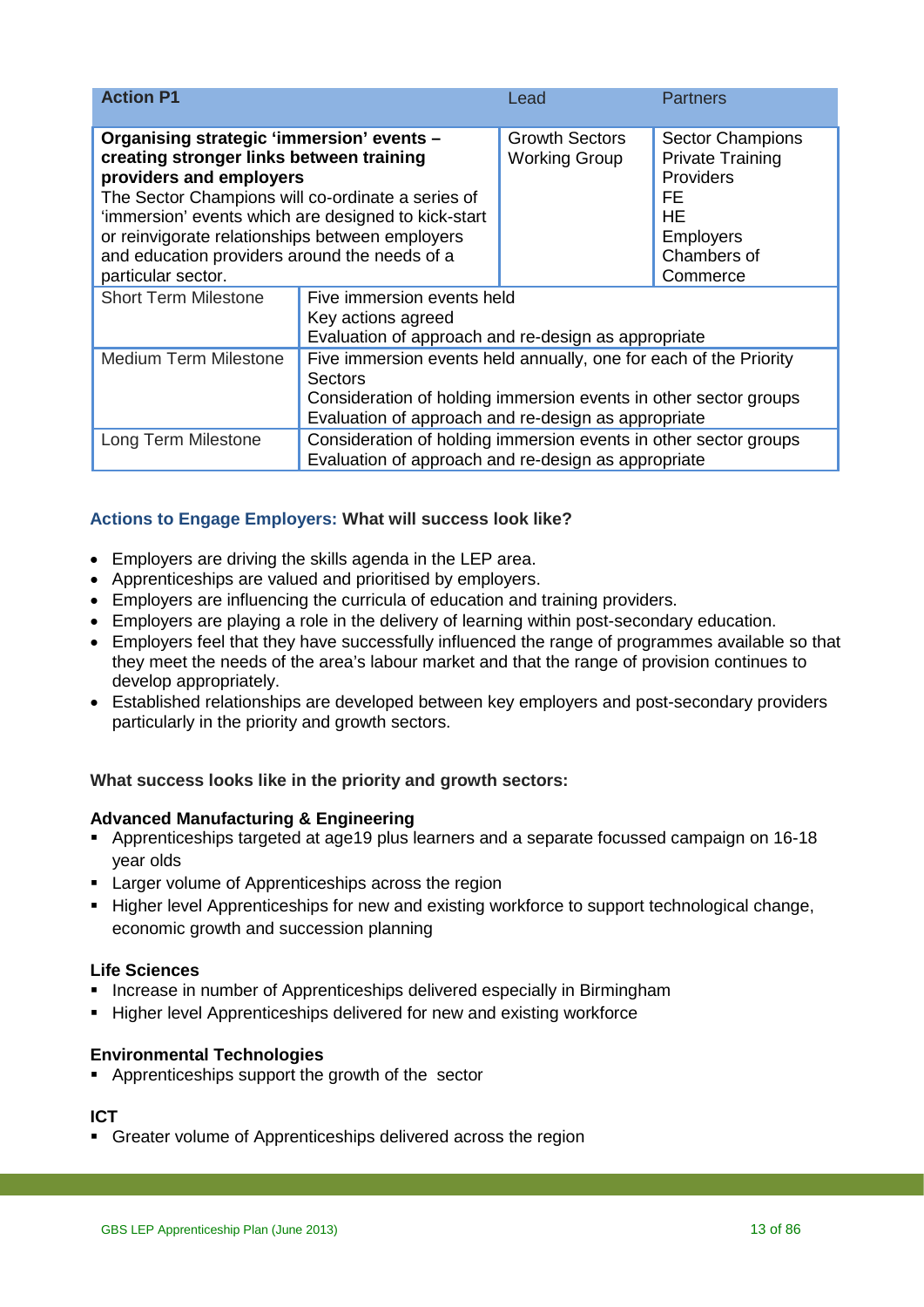**Higher Apprenticeships delivered.** 

#### **Cultural Buzz**

 Provision focuses on the leadership, management and entrepreneurial functions. For the creative sectors this is particularly relevant in relation to the exploitation of intellectual property, coproduction and international trading. The higher Apprenticeship L5 in Management & Leadership, with a focus on the creative sector may assist with this skills need.

#### **Health & Social Care**

**More Apprenticeships delivered** 

#### **Transport and Logistics**

**Increased provision of all types across the area** 

#### **Hospitality, Food and Drink, Tourism**

**Increased provision of all types across the area** 

#### **Financial and Professional Services**

**Increased number of Higher Apprenticeships** 

#### **Construction**

**Increased provision for roles such as Senior, executive, and business process managers,** construction managers, civil engineers, surveyors and logistics. -The Higher Level Apprenticeship in Sustainable Built Environment and Facilities Management and Construction Operations Management Higher Apprenticeship will support these roles.

#### **KPIs:**

- 5 Sector Groups established
- 25% of employers signed up to the Skills for Growth Compact
- 200 employers who have never engaged with Apprenticeships do so.
- 1000 additional apprentices recruited in priority sectors.
- The appropriate development of an Apprenticeship Training Agency (ATA) has been considered where employer demand demonstrates a need and the ATA is fully operational across the priority and growth sectors.
- Pre-Apprenticeship programmes for school students, schools leavers and the workless are being delivered.
- 200 Higher Apprentices are on programme.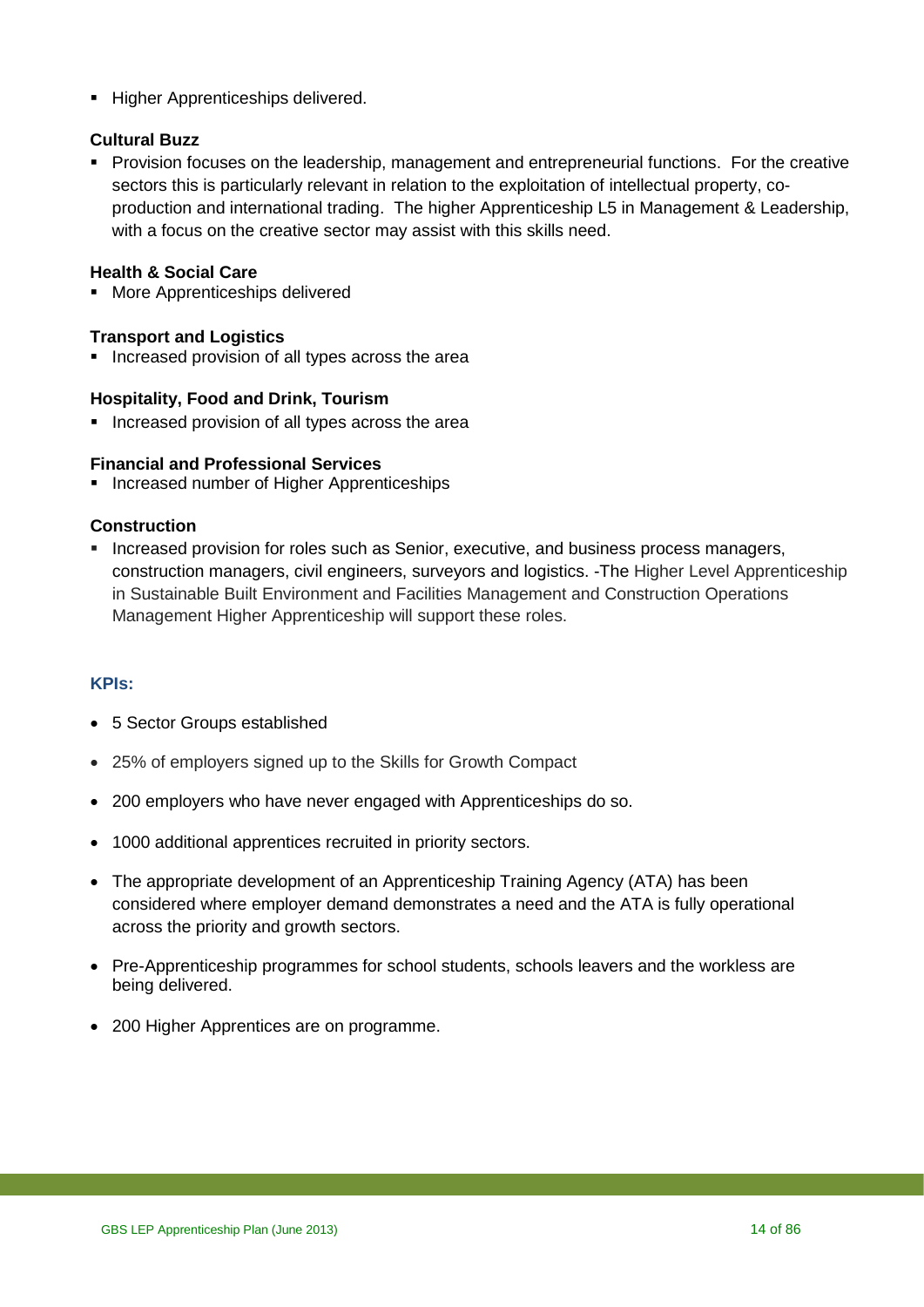## <span id="page-14-0"></span>**Actions to Engage Learners and Apprentices**

| <b>Action A1</b>                                                                                                                                                                                                                                                                                         |                                                                                                                                                                                                                                  | Lead                            | <b>Partners</b>                                                                                                          |
|----------------------------------------------------------------------------------------------------------------------------------------------------------------------------------------------------------------------------------------------------------------------------------------------------------|----------------------------------------------------------------------------------------------------------------------------------------------------------------------------------------------------------------------------------|---------------------------------|--------------------------------------------------------------------------------------------------------------------------|
| Developing work-based pre-Apprenticeship<br>programmes and/or traineeships<br>Providers and employers to work together to<br>develop work-based pre-apprenticeship and<br>Traineeships programmes which map across to<br>Apprenticeships in order to improve employability<br>and work-readiness skills. |                                                                                                                                                                                                                                  | <b>Skills for Growth</b><br>Hub | <b>Training Providers</b><br><b>Employers</b><br>Schools<br><b>DWP</b><br><b>Job Centre Plus</b><br>16-17 youth advisors |
| <b>Short Term Milestone</b>                                                                                                                                                                                                                                                                              | Review current state, relevance and availability of pre-apprenticeship<br>programmes. Assess demand, supply and market readiness.<br>Develop interest and demand from employers for pre-<br>apprenticeships and/or Traineeships. |                                 |                                                                                                                          |
| <b>Medium Term Milestone</b>                                                                                                                                                                                                                                                                             | Ensure that pre-apprenticeship programmes contribute towards units<br>of an Apprenticeship programme and that clear pathways to jobs,<br>education and/or training are created.                                                  |                                 |                                                                                                                          |
| Long Term Milestone                                                                                                                                                                                                                                                                                      | Evaluate the improvement in work-readiness skills in order to help<br>transition to apprenticeships and/or full time roles.                                                                                                      |                                 |                                                                                                                          |

| <b>Action A6</b>                                                                                                                                                                                                                                                                                                                                                                                                            |                                                                                                                                                                                                                                                                                                                                                                  | Lead                            | <b>Partners</b>                                                                                                                                                                                |
|-----------------------------------------------------------------------------------------------------------------------------------------------------------------------------------------------------------------------------------------------------------------------------------------------------------------------------------------------------------------------------------------------------------------------------|------------------------------------------------------------------------------------------------------------------------------------------------------------------------------------------------------------------------------------------------------------------------------------------------------------------------------------------------------------------|---------------------------------|------------------------------------------------------------------------------------------------------------------------------------------------------------------------------------------------|
| Delivering an Apprenticeship Campaign to<br>schools<br>Develop a schools Apprenticeship campaign aimed<br>at students, parents and staff which reflects the<br>diverse needs of students of different ages and<br>capabilities. Develop and utilise supporting<br>mechanisms such as the National Careers Service<br>to provide unbiased information about<br>apprenticeships within the whole skills offer to<br>learners. |                                                                                                                                                                                                                                                                                                                                                                  | <b>Skills for Growth</b><br>Hub | Education / Business<br><b>Working Group</b><br><b>Local ESBs</b><br><b>Local Authorities</b><br>HE<br>FF<br><b>Private Training</b><br><b>Providers</b><br><b>National Careers</b><br>Service |
| <b>Short Term Milestone</b>                                                                                                                                                                                                                                                                                                                                                                                                 | Colleges and training providers work together to develop a<br>promotional plan and campaign<br>Promotional materials and produced and distributed<br>All students have access to materials which promote and provide<br>accurate information on Apprenticeships<br>National Careers Service is utilised<br>Evaluate impact of campaign and revise as appropriate |                                 |                                                                                                                                                                                                |
| <b>Medium Term Milestone</b>                                                                                                                                                                                                                                                                                                                                                                                                | Evaluate impact of campaign and revise as appropriate                                                                                                                                                                                                                                                                                                            |                                 |                                                                                                                                                                                                |
| Long Term Milestone                                                                                                                                                                                                                                                                                                                                                                                                         | Evaluate impact of campaign and revise as appropriate                                                                                                                                                                                                                                                                                                            |                                 |                                                                                                                                                                                                |

| <b>Action S4</b>                                                                                                                                                                          | Lead                                                         | <b>Partners</b>                                                                           |
|-------------------------------------------------------------------------------------------------------------------------------------------------------------------------------------------|--------------------------------------------------------------|-------------------------------------------------------------------------------------------|
| <b>Creating engagement clusters</b><br>Groups of schools will come together to create<br>clusters capable of supporting a joint member of<br>staff who can build meaningful and sustained | Education /<br><b>Business Links</b><br><b>Working Group</b> | <b>Local ESBs</b><br>School Cluster Leads<br><b>Local Authorities</b><br><b>Employers</b> |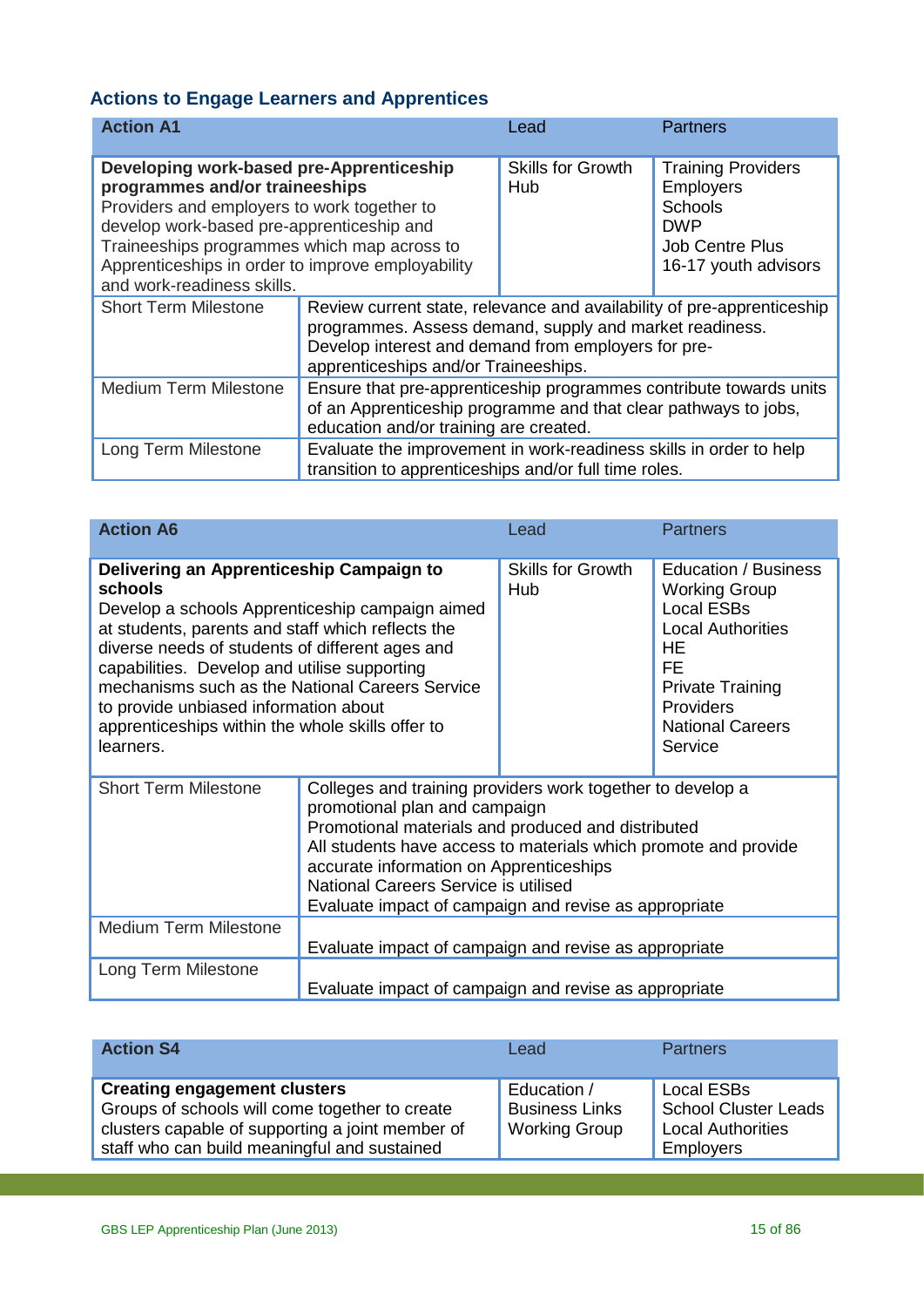| relationships with local employers and post-16<br>providers of education and training. |                                                                                                                                                                                                                                                                |  |  |
|----------------------------------------------------------------------------------------|----------------------------------------------------------------------------------------------------------------------------------------------------------------------------------------------------------------------------------------------------------------|--|--|
| <b>Short Term Milestone</b>                                                            | Design an approach to the creation of engagement clusters<br>Develop a communication strategy to promote the approach to<br>schools within the LEP area<br>Three School Engagement Partnerships have been formed.<br>Evaluate impact and revise as appropriate |  |  |
| <b>Medium Term Milestone</b>                                                           | Ten School Engagement Partnerships in place<br>Evaluate impact and revise as appropriate                                                                                                                                                                       |  |  |
| Long Term Milestone                                                                    | Twenty School Engagement Partnerships in place<br>Evaluate impact and revise as appropriate                                                                                                                                                                    |  |  |

| <b>Action S5</b>                                                                                                                                                                                                                                                                                 |                                                                                                                                                                                                                                                                                                                                                                                                                                                        | Lead                                                             | <b>Partners</b>                                                                                               |
|--------------------------------------------------------------------------------------------------------------------------------------------------------------------------------------------------------------------------------------------------------------------------------------------------|--------------------------------------------------------------------------------------------------------------------------------------------------------------------------------------------------------------------------------------------------------------------------------------------------------------------------------------------------------------------------------------------------------------------------------------------------------|------------------------------------------------------------------|---------------------------------------------------------------------------------------------------------------|
| <b>Recruiting employers onto school Governing</b><br>Bodies.<br>Schools will seek to ensure that they have employer<br>representatives on their Governing Bodies and that<br>these governors are used to inform their employer<br>engagement and career and work-related learning<br>strategies. |                                                                                                                                                                                                                                                                                                                                                                                                                                                        | Education /<br><b>Business Links</b><br>Group                    | <b>School Cluster Leads</b><br>Education / Business<br><b>Links Working Group</b><br><b>Local Authorities</b> |
| <b>Short Term Milestone</b>                                                                                                                                                                                                                                                                      | Develop information to outline the benefits to employers and schools<br>Develop a communications strategy to promote the benefits to the<br>employer governors and options for how the governors will Short<br><b>Term Milestone</b><br><b>Medium Term Milestone</b><br>Long Term Milestoneinfluence work-related learning strategies<br>At least 30% of schools have an employer on their Governing Body<br>Evaluate impact and revise as appropriate |                                                                  |                                                                                                               |
| <b>Medium Term Milestone</b>                                                                                                                                                                                                                                                                     | At least 40% of schools have an employer on their Governing Body<br>Evaluate impact and revise as appropriate                                                                                                                                                                                                                                                                                                                                          |                                                                  |                                                                                                               |
| Long Term Milestone                                                                                                                                                                                                                                                                              | Evaluate impact and revise as appropriate                                                                                                                                                                                                                                                                                                                                                                                                              | At least 60% of schools have an employer on their Governing Body |                                                                                                               |

| <b>Action S9</b>                                                                                                                                                                                                                                                                                                                                                                                                                                               |                                                                                                                                                    | Lead                                                         | <b>Partners</b>                                                                                                                           |
|----------------------------------------------------------------------------------------------------------------------------------------------------------------------------------------------------------------------------------------------------------------------------------------------------------------------------------------------------------------------------------------------------------------------------------------------------------------|----------------------------------------------------------------------------------------------------------------------------------------------------|--------------------------------------------------------------|-------------------------------------------------------------------------------------------------------------------------------------------|
| Scoping an online career hub for the GBS LEP<br>area<br>A project should be developed to explore how best<br>to drawn together existing online career and<br>learning resources in the area. This may be aligned<br>with a common application process for courses and<br>other provision in the area. Consideration should<br>be given to how the National Careers Service can<br>support careers guidance across the LEP and<br>possibly via localised pages. |                                                                                                                                                    | Education /<br><b>Business Links</b><br><b>Working Group</b> | Skills Hub<br><b>Local Authorities</b><br>Schools<br><b>Sector Based Groups</b><br><b>Providers</b><br><b>National Careers</b><br>Service |
| <b>Short Term Milestone</b>                                                                                                                                                                                                                                                                                                                                                                                                                                    | Working group formed.                                                                                                                              |                                                              |                                                                                                                                           |
| <b>Medium Term Milestone</b>                                                                                                                                                                                                                                                                                                                                                                                                                                   | Report presented outlining how resources could be drawn together,<br>who the LEP should partner with and how such a project could be<br>resourced. |                                                              |                                                                                                                                           |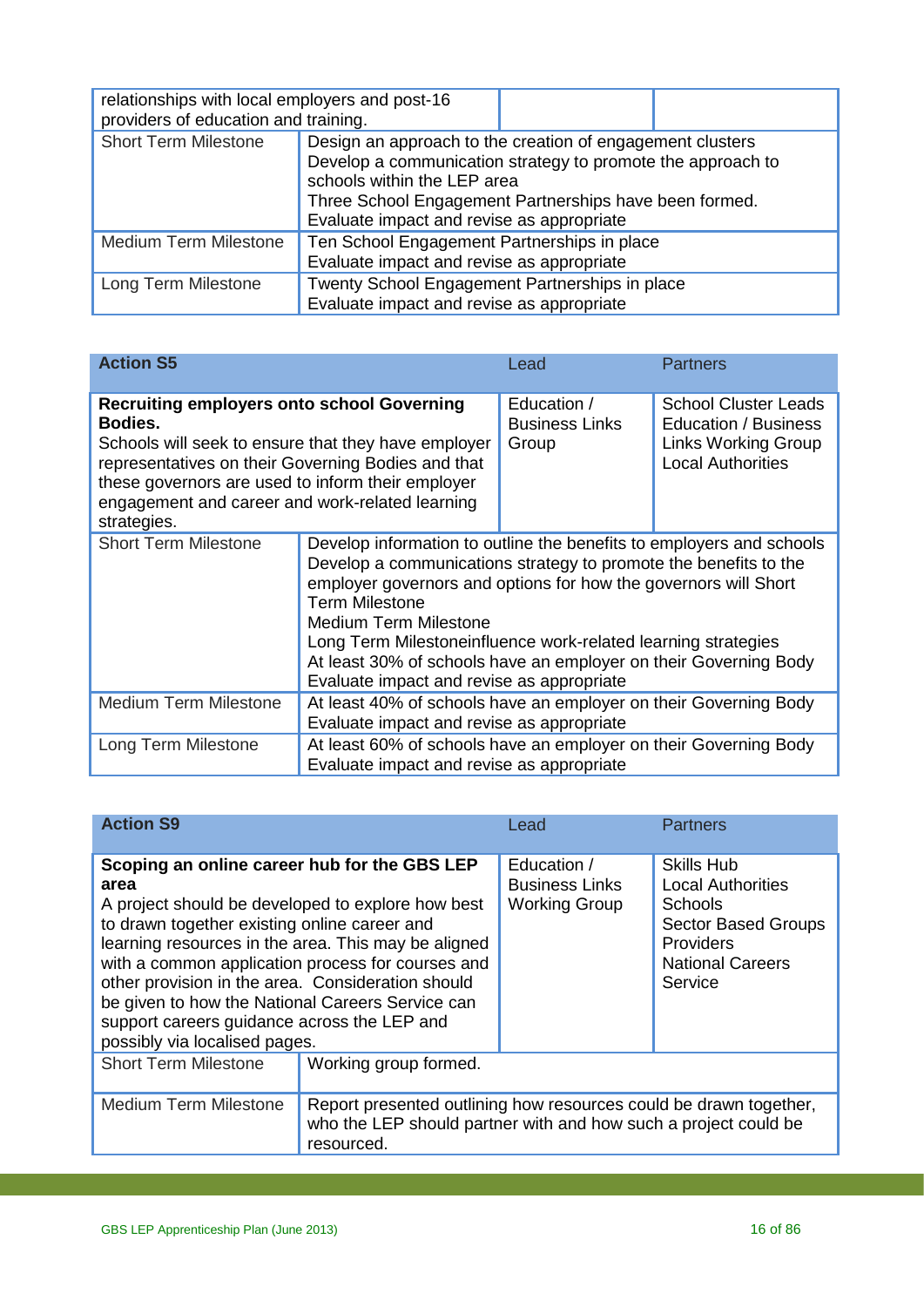| <b>Action S10</b>                                                                                                                                                                                                                                                                                                                                                                                                                                                                                                                                                                                                                    |                                                                                                                                                                                                 | Lead                                                         | <b>Partners</b>                                                                                            |  |
|--------------------------------------------------------------------------------------------------------------------------------------------------------------------------------------------------------------------------------------------------------------------------------------------------------------------------------------------------------------------------------------------------------------------------------------------------------------------------------------------------------------------------------------------------------------------------------------------------------------------------------------|-------------------------------------------------------------------------------------------------------------------------------------------------------------------------------------------------|--------------------------------------------------------------|------------------------------------------------------------------------------------------------------------|--|
| Ensuring effective use of existing curriculum<br>enrichment and career learning programmes by<br>schools and employers<br>There are a large number of national and local<br>programmes which employers can contribute to and<br>schools can draw on e.g. national activities such as<br>the Education and Employers Task Force "Speakers<br>for Schools" and "Inspiring Futures" programmes,<br>STEM NET, the Engineering Development Trust and<br>local initiatives such as Step Up campaign and<br>BBacc. The LEP should work to increase the profile<br>of these programmes with stakeholder groups and<br>monitor their take up. |                                                                                                                                                                                                 | Education /<br><b>Business Links</b><br><b>Working Group</b> | <b>Schools</b><br><b>Employers</b><br>Local ESBs<br>Association of<br>Colleges<br><b>Provider Networks</b> |  |
| <b>Short Term Milestone</b>                                                                                                                                                                                                                                                                                                                                                                                                                                                                                                                                                                                                          | Research good practice and current websites<br>Produce a brochure or a website setting out all relevant programmes<br>and explaining their utility.                                             |                                                              |                                                                                                            |  |
| <b>Medium Term Milestone</b>                                                                                                                                                                                                                                                                                                                                                                                                                                                                                                                                                                                                         | Review good practice and websites<br>Report on take up of national and local programmes across Greater<br>Birmingham and Solihull. Use this to engage more stakeholders and<br>develop targets. |                                                              |                                                                                                            |  |
| Long Term Milestone                                                                                                                                                                                                                                                                                                                                                                                                                                                                                                                                                                                                                  | Review good practices, materials and websites<br>Report on take-up of national and local programmes against targets.<br>Review their impact in the Greater Birmingham and Solihull area.        |                                                              |                                                                                                            |  |

| <b>Action W2</b>                                                                                                                                                                                                                                                                                                                                                                                                                                                                                                                                                                                                                                                                                                                                                                                          |                                                                                                                                                                                                     | Lead              | <b>Partners</b>                                                                                            |  |
|-----------------------------------------------------------------------------------------------------------------------------------------------------------------------------------------------------------------------------------------------------------------------------------------------------------------------------------------------------------------------------------------------------------------------------------------------------------------------------------------------------------------------------------------------------------------------------------------------------------------------------------------------------------------------------------------------------------------------------------------------------------------------------------------------------------|-----------------------------------------------------------------------------------------------------------------------------------------------------------------------------------------------------|-------------------|------------------------------------------------------------------------------------------------------------|--|
| Developing appropriate occupational route<br>ways for a range of unemployed individuals to<br>up-skill and access job opportunities arising<br>from major local developments and priority<br>sectors.<br>Recruitment campaigns should recognise the<br>diverse characteristics and access to support of<br>workless people and ensure that route ways are in<br>place for them to access opportunities. Diverse<br>approaches should be taken to broaden the access<br>for under-represented groups $-$ e.g. ethnic minority<br>groups, people with disabilities, particular genders,<br>offenders. Provision, for example through 'Talent<br>Match' should be considered, in addition to how<br>appropriate national and European Union funding<br>streams can support the development of<br>approaches. |                                                                                                                                                                                                     | <b>Local ESBS</b> | <b>Providers</b><br>Jobcentre Plus<br>Third Sector and<br><b>Social Enterprises</b><br><b>Talent Match</b> |  |
| <b>Short Term Milestone</b>                                                                                                                                                                                                                                                                                                                                                                                                                                                                                                                                                                                                                                                                                                                                                                               | Set up a strategic group of LEP area Work Programme Providers,<br>DWP European Social Fund contractors and National Offender<br>Service co-financing services to ensure that their provision aligns |                   |                                                                                                            |  |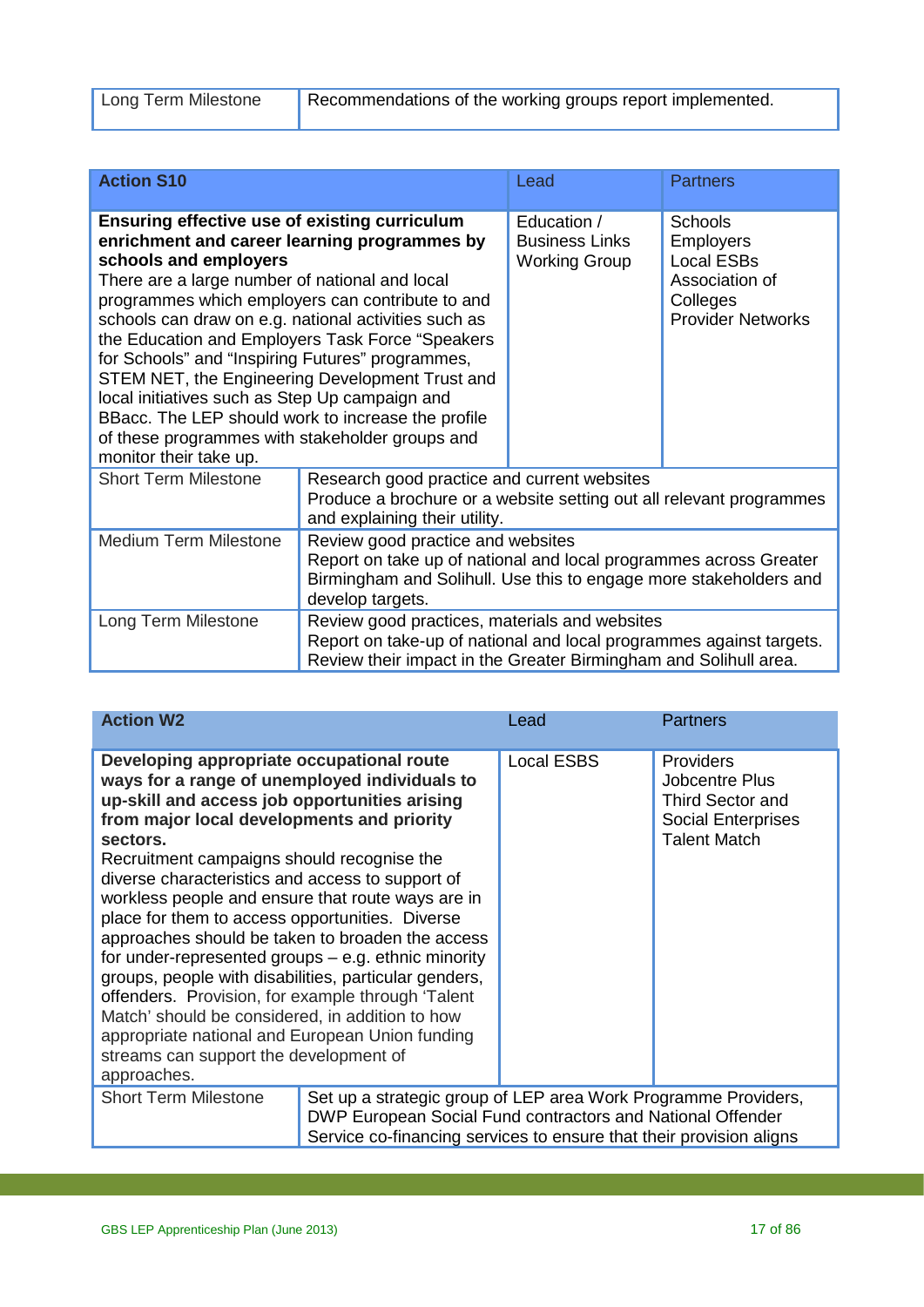|                              | with LEP skills priorities and that they are fully aware of the<br>opportunities arising from major recruitment campaigns.                       |
|------------------------------|--------------------------------------------------------------------------------------------------------------------------------------------------|
|                              | Identify issues and potential solutions and include within the LEP's<br>bid to the Local Growth Fund and other funding and co-funding<br>options |
|                              | Identify three key actions to take forward in year 1<br>Evaluate impact of activity                                                              |
| <b>Medium Term Milestone</b> | Evaluate impact of activity and revise as appropriate                                                                                            |
| Long Term Milestone          | Evaluate impact of activity and revise as appropriate                                                                                            |

#### **Actions to Engage Learners and Apprentices: What will success look like?**

- Young people develop employability skills which benefit transitions into Apprenticeships
- Young people have opportunities to develop their ambitions in ways that connect meaningfully with the opportunities that exist in the labour market and the progression routes that will take them there.
- Employers provide a powerful resource that schools can harness to re-energise careers education, enterprise learning and work-related learning.
- Schools are fully engaged with employers in delivering employability skills in students
- Improved perception of STEM subjects and careers for learners
- Improved sector image of environmental technologies for learners
- Improved sector image of the adult social care sector as an employment destination
- New methods used to engage an increased number of NEETs into appropriate Apprenticeships or traineeships.
- Diverse approaches are adopted to broaden the access for under-represented groups  $-e.a.$ ethnic minority groups, people with disabilities, particular genders, offenders.

#### **KPIs:**

- 50% of schools signed up to the Skills for Growth Compact
- School Engagement Clusters operational
- 50% of schools have an employer on their Governing Body
- All schools are delivering career education and work-related learning programmes
- Schools and employers are aware of the range of national and local programmes (National Careers Service, HE, FE, vocational work) that are available to support effective career learning and employability, the level of uptake is monitored and its effectiveness evaluated
- All FE Colleges based in the LEP area are signed up to the Skills for Growth Compact
- At least 40% of training providers are signed up to the Skills for Growth Compact
- The Skills for Growth Hub is active in supporting partnerships between employers and education and training providers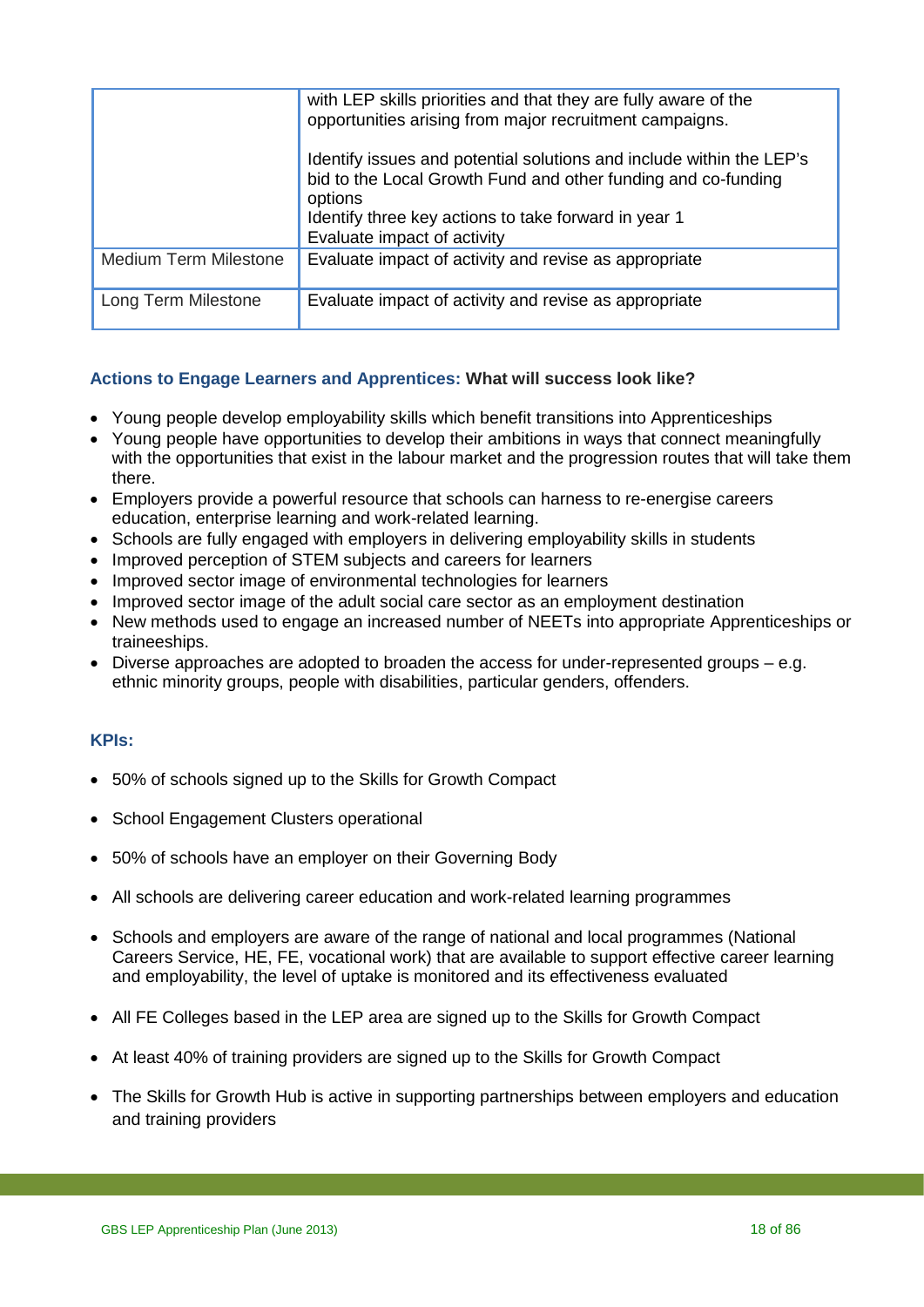<span id="page-18-0"></span>

|   |  |  | <b>Actions that address the Quality of Apprenticeships</b> |  |
|---|--|--|------------------------------------------------------------|--|
| . |  |  |                                                            |  |

| <b>Action A7</b>                                                                                                                                                                                                                                                                                                                                                                                                                                        |                                                                                                                                                                                                              | Lead                                                                                              | <b>Partners</b>                                                                                           |
|---------------------------------------------------------------------------------------------------------------------------------------------------------------------------------------------------------------------------------------------------------------------------------------------------------------------------------------------------------------------------------------------------------------------------------------------------------|--------------------------------------------------------------------------------------------------------------------------------------------------------------------------------------------------------------|---------------------------------------------------------------------------------------------------|-----------------------------------------------------------------------------------------------------------|
| Committing to the principles of sustainable<br>Apprenticeships, ensuring a conducive learning<br>environment<br>A local Code of Conduct is developed which builds<br>on the NAS minimum/definition of quality of an<br>apprenticeship. Employers commit to these<br>principles through the Skills for Growth Compact<br>thereby ensuring Apprenticeships are provided with<br>a beneficial learning environment for the apprentice<br>in the workplace. |                                                                                                                                                                                                              | <b>Skills for Growth</b><br>Hub<br><b>NAS</b><br><b>Employers</b><br>Training<br><b>Providers</b> | <b>NAS</b><br><b>Private Training</b><br><b>Providers</b><br><b>Employers</b><br>HE<br><b>FE Colleges</b> |
| <b>Short Term Milestone</b>                                                                                                                                                                                                                                                                                                                                                                                                                             | Information, advice and guidance on the best approaches for<br>supporting apprentices within the workplace is produced and<br>circulated by NAS, Training Providers and the Skills for Growth Hub.           |                                                                                                   |                                                                                                           |
| <b>Medium Term Milestone</b>                                                                                                                                                                                                                                                                                                                                                                                                                            | Employers work with their training providers to ensure the best<br>learning opportunities for Apprentices are provided whilst tailoring the<br>Apprenticeship framework to suit the role and business needs. |                                                                                                   |                                                                                                           |
| Long Term Milestone                                                                                                                                                                                                                                                                                                                                                                                                                                     | Work with employers delivering best practice to support and guide<br>core principles for Apprenticeship recruitment.                                                                                         |                                                                                                   |                                                                                                           |

| <b>Action A8</b>                                                                                                                                                                                                                                          |                                                                                                                                                                                                                                                                                                                                                                                 | Lead                     | <b>Partners</b>                                                                                             |
|-----------------------------------------------------------------------------------------------------------------------------------------------------------------------------------------------------------------------------------------------------------|---------------------------------------------------------------------------------------------------------------------------------------------------------------------------------------------------------------------------------------------------------------------------------------------------------------------------------------------------------------------------------|--------------------------|-------------------------------------------------------------------------------------------------------------|
| Developing the work based learning provider<br>workforce to grow employer engagement<br>Training Providers, Colleges and their supply<br>chains invest in their staff in order to ensure all<br>opportunities for working with employers are<br>maximised |                                                                                                                                                                                                                                                                                                                                                                                 | <b>Skills Growth Hub</b> | <b>Private Training</b><br>Providers<br><b>FE Colleges</b><br>HE<br><b>NAS</b><br><b>SFA</b><br>Union Learn |
| <b>Short Term Milestone</b>                                                                                                                                                                                                                               | Undertake business support and engagement training with employer<br>engagement facing staff. Assess communication flow between<br>curriculum teams and employer engagement staff in order to improve<br>customer service levels as well as feedback on apprenticeship<br>delivery. Share information on further opportunities for<br>apprenticeships and wider skills training. |                          |                                                                                                             |
| <b>Medium Term Milestone</b>                                                                                                                                                                                                                              | Develop plans to improve communication and working relationships<br>between managers, curriculum teams and employer engagement<br>staff in order to drive up quality and demand for apprenticeships.                                                                                                                                                                            |                          |                                                                                                             |
| Long Term Milestone                                                                                                                                                                                                                                       | Assess and evaluate performance in relation to engagement and<br>continually improve processes and procedures.                                                                                                                                                                                                                                                                  |                          |                                                                                                             |

| <b>Action A10</b>                                                                                                                                                                                                                 | Lead                                 | <b>Partners</b>                                                          |
|-----------------------------------------------------------------------------------------------------------------------------------------------------------------------------------------------------------------------------------|--------------------------------------|--------------------------------------------------------------------------|
| Development of the work based learning<br>provider workforce to deliver with Higher<br><b>Apprenticeships</b><br>Providers and their supply chains invest in and<br>support their staff to deliver with Higher<br>Apprenticeships | Skills Growth Hub   Private Training | Providers<br><b>FE Colleges</b><br><b>HE</b><br><b>NAS</b><br><b>SFA</b> |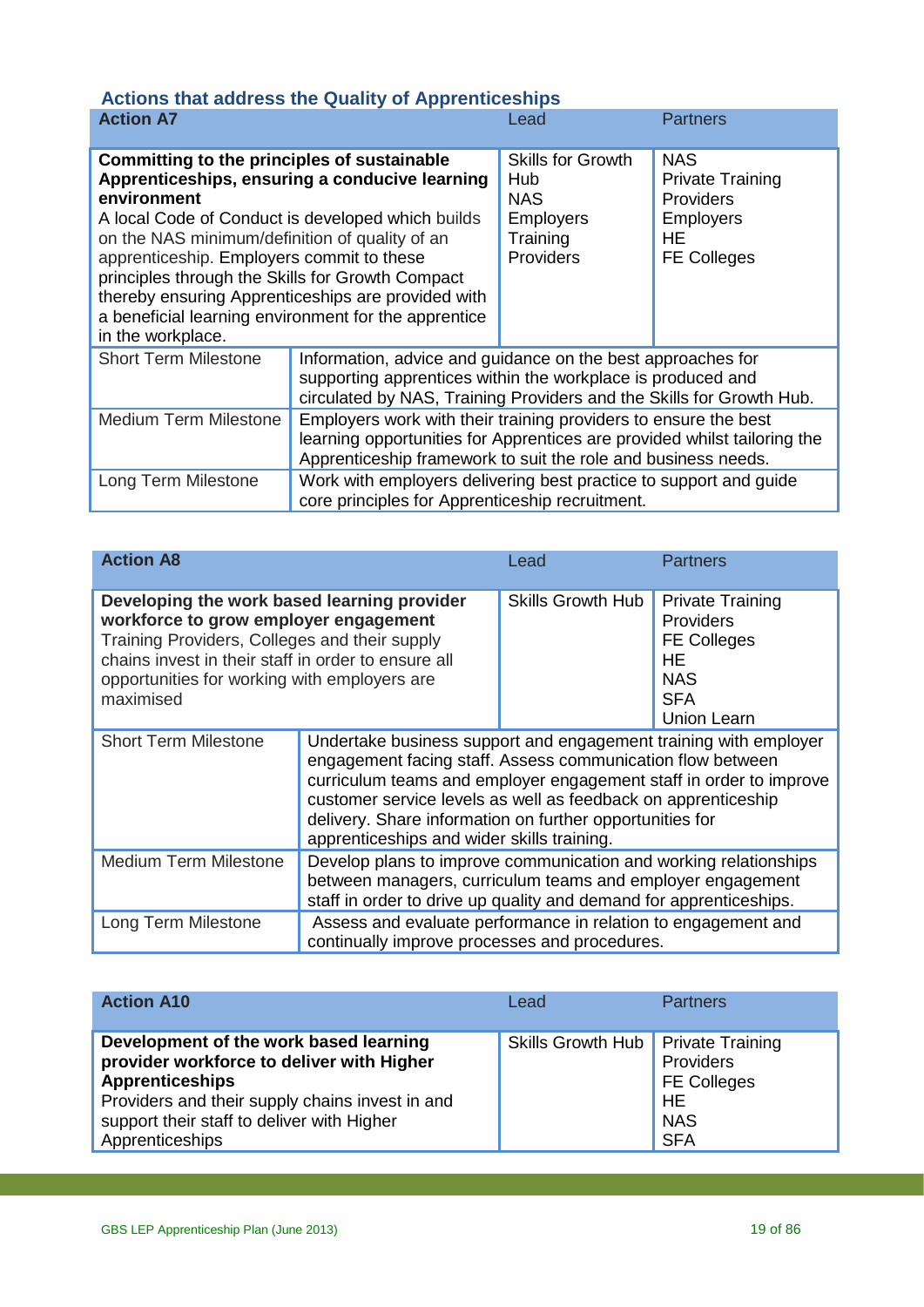| <b>Short Term Milestone</b>  | Workforce development plans are put in place to support the<br>workforce working with Higher Apprenticeships ensuring the sector<br>occupational and pedagogical skills of the dual professional role are<br>appropriate for learners working at level 4 and above. |  |
|------------------------------|---------------------------------------------------------------------------------------------------------------------------------------------------------------------------------------------------------------------------------------------------------------------|--|
| <b>Medium Term Milestone</b> | Workforce development plans have been implemented and reviewed                                                                                                                                                                                                      |  |
| Long Term Milestone          | Workforce development plans are maintained                                                                                                                                                                                                                          |  |

#### **Actions that address the Quality of Apprenticeships: What will success look like?**

- Employers deliver best practice in supporting Apprenticeship
- Learners experience high quality provision at all levels
- Opportunities to engage with employers are maximised
- The workforce is enabled to deliver Higher Apprenticeships: levels 4 to 7
- The GBS LEP has developed its own standard for the quality of Apprenticeships

#### **KPIs:**

- All providers delivering Higher Apprenticeships have supported their workforce to deliver and assess these qualifications.
- All employers working with apprentices have committed to the principles of sustainable Apprenticeships.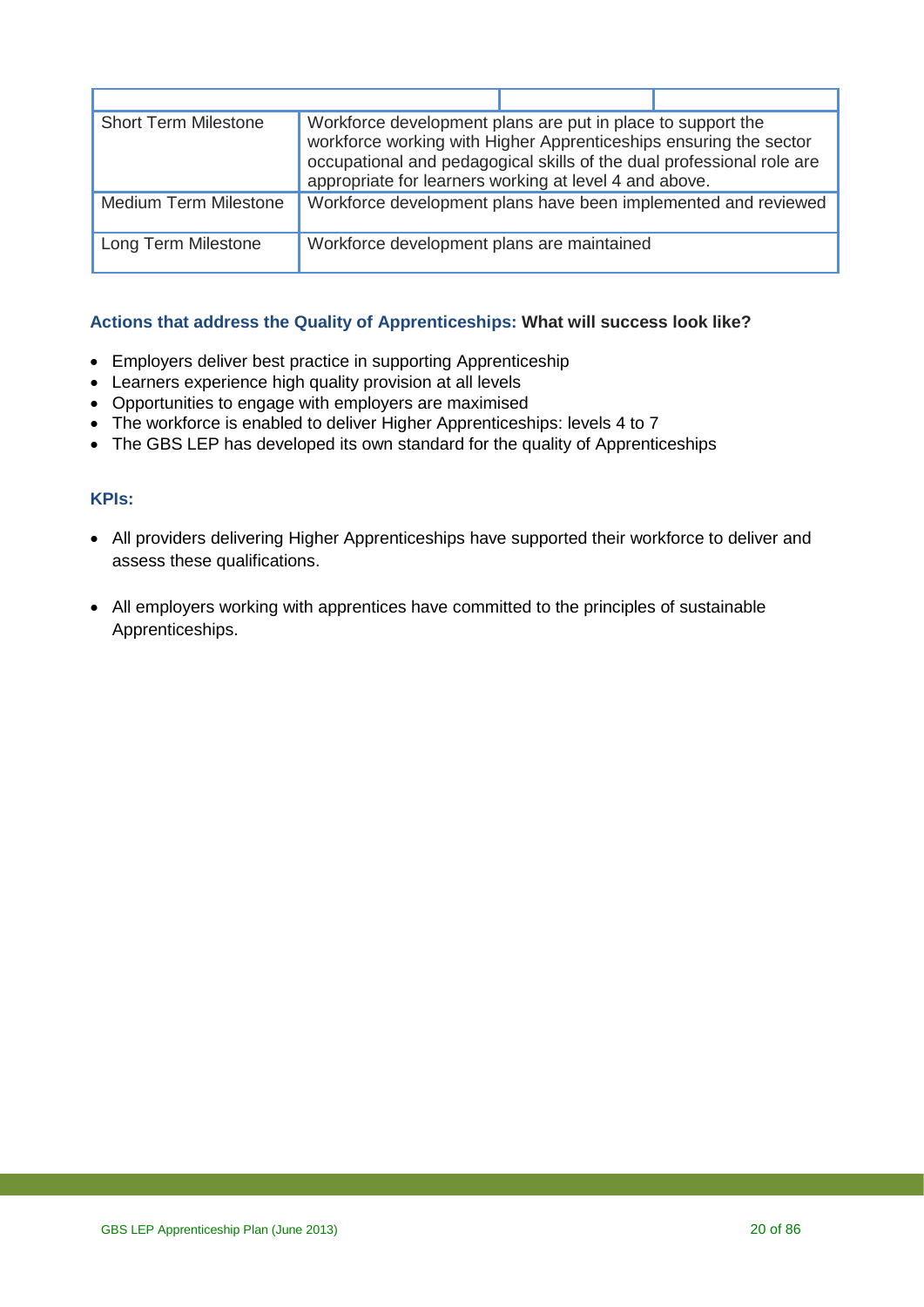## <span id="page-20-0"></span>**Actions to raise the profile of Apprenticeships**

| <b>Action A9</b>                                                                                                                                                                                                                                                                              |                                                                                                                                                | Lead                             | Partner                        |
|-----------------------------------------------------------------------------------------------------------------------------------------------------------------------------------------------------------------------------------------------------------------------------------------------|------------------------------------------------------------------------------------------------------------------------------------------------|----------------------------------|--------------------------------|
| <b>Developing Apprenticeship Ambassadors</b><br>The national Apprenticeship Ambassadors Network<br>provides a strong and supportive employer voice<br>for Apprenticeships. Employers in the GBS LEP<br>area should seek to engage with this network and<br>become Apprenticeship Ambassadors. |                                                                                                                                                | Priority sector-<br>based groups | <b>Employers</b><br><b>NAS</b> |
| <b>Short Term Milestone</b>                                                                                                                                                                                                                                                                   | The Apprenticeship Ambassador Network is publicised to all<br>employers in the area and local structures developed to manage the<br>Network.   |                                  |                                |
| <b>Medium Term Milestone</b>                                                                                                                                                                                                                                                                  | The Apprenticeship Ambassador Network is well known across the<br>GBS LEP area and provides a strong employer voice around<br>Apprenticeships. |                                  |                                |
| Long Term Milestone                                                                                                                                                                                                                                                                           | The Apprenticeship Ambassador Network is well known across the<br>GBS LEP area and provides a strong employer voice around<br>Apprenticeships. |                                  |                                |

| <b>Action A11</b>                                                                                                                                                                                                                                                      |                                                                                                                                                                         | Lead                                                        | <b>Partners</b>                                                                              |
|------------------------------------------------------------------------------------------------------------------------------------------------------------------------------------------------------------------------------------------------------------------------|-------------------------------------------------------------------------------------------------------------------------------------------------------------------------|-------------------------------------------------------------|----------------------------------------------------------------------------------------------|
| Providing inset training and input to initial<br>teacher education (ITE) to increase teachers'<br>awareness of Apprenticeships.<br>Teachers are often key career informants for young<br>people. It is important that they are well informed<br>about Apprenticeships. |                                                                                                                                                                         | Education /<br><b>Business Link</b><br><b>Working Group</b> | <b>ITE</b> providers<br>Head teachers<br>Teachers unions and<br>professional<br>associations |
| <b>Short Term Milestone</b>                                                                                                                                                                                                                                            | A working group of ITE providers, representatives of schools and<br>Apprenticeship providers is established.<br>Resources are commissioned to be used in inset and ITE. |                                                             |                                                                                              |
| <b>Medium Term Milestone</b>                                                                                                                                                                                                                                           | A programme of inset is rolled out.<br>The Apprenticeship awareness resources are integrated into ITE.                                                                  |                                                             |                                                                                              |
| Long Term Milestone                                                                                                                                                                                                                                                    | The resources and their implementation are reviewed and evaluated.                                                                                                      |                                                             |                                                                                              |

| <b>Action A12</b>                                                                                                                                                                                                                  |                                                                                                                                                                                                                      | Lead       | <b>Partners</b>                                                                                                                     |
|------------------------------------------------------------------------------------------------------------------------------------------------------------------------------------------------------------------------------------|----------------------------------------------------------------------------------------------------------------------------------------------------------------------------------------------------------------------|------------|-------------------------------------------------------------------------------------------------------------------------------------|
| <b>Holding Apprenticeship celebration events</b><br>It is important that the achievement of Apprentices<br>is recognised and celebrated. A regular celebration<br>event should be held to provide a focus for this<br>recognition. |                                                                                                                                                                                                                      | <b>ESB</b> | Priority sector-based<br>groups<br><b>Employers</b><br><b>Private Training</b><br>Providers<br><b>FE</b><br><b>HE</b><br><b>NAS</b> |
| <b>Short Term Milestone</b>                                                                                                                                                                                                        | A working group is established to plan the event, gain sponsorship<br>and organise the resourcing of an annual celebration event.<br>Press and publicity strategy for the event is developed.<br>First event is held |            |                                                                                                                                     |
| <b>Medium Term Milestone</b>                                                                                                                                                                                                       | Funding and resourcing is considered to enable an Apprenticeship<br>celebration event to be established as an annual fixture.                                                                                        |            |                                                                                                                                     |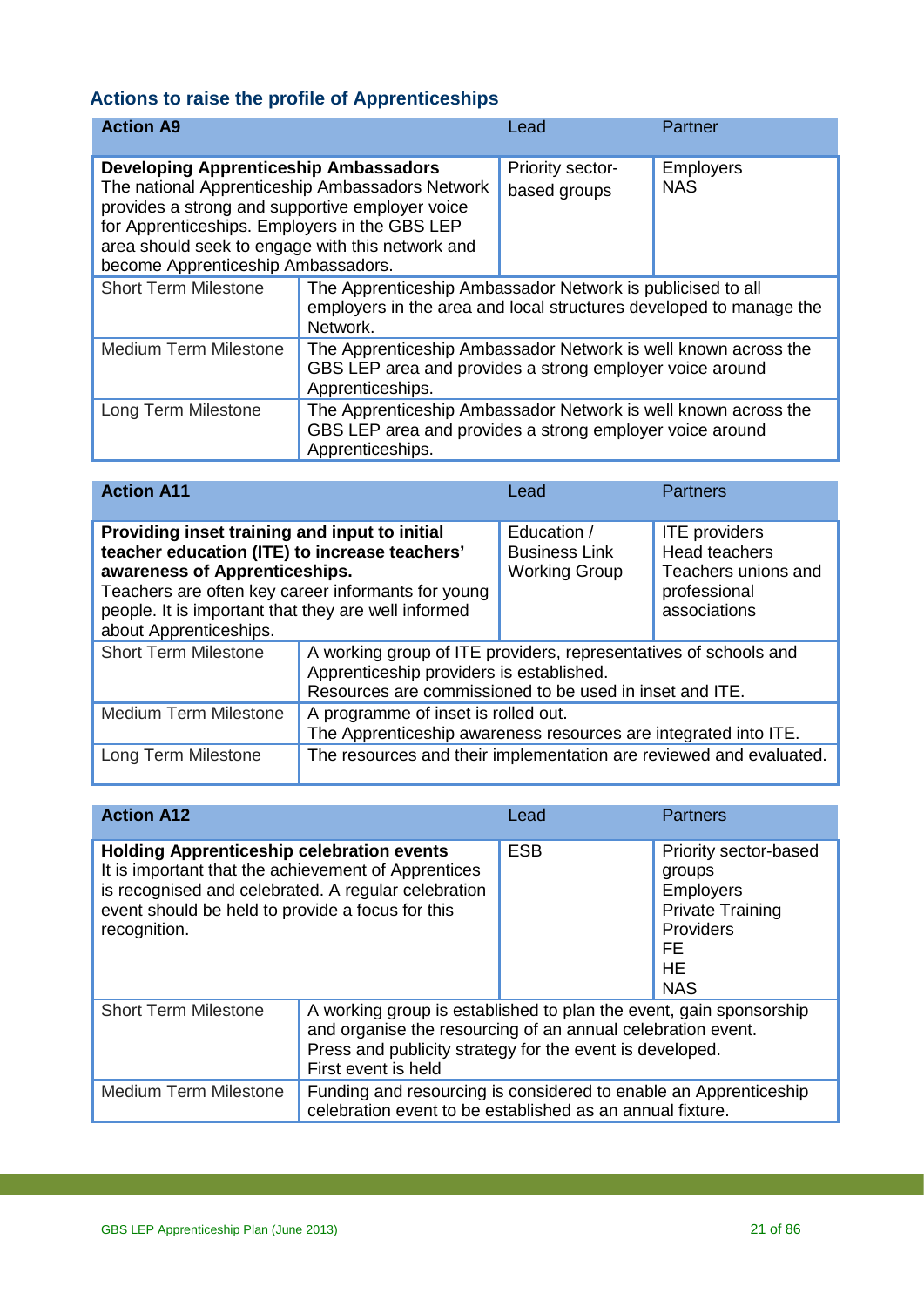|  | Long Term Milestone |
|--|---------------------|
|--|---------------------|

Apprenticeship celebration event is established as an annual fixture.

| <b>Action A13</b>                                           |                                                                                                                                                                                                                          | Lead                                    | <b>Partners</b>                                                                           |
|-------------------------------------------------------------|--------------------------------------------------------------------------------------------------------------------------------------------------------------------------------------------------------------------------|-----------------------------------------|-------------------------------------------------------------------------------------------|
| Improving the marketing and PR of<br><b>Apprenticeships</b> |                                                                                                                                                                                                                          | ESB.<br><b>Skills for Growth</b><br>Hub | <b>Private Training</b><br>Providers<br><b>Provider Forum</b><br>HЕ<br><b>FE Colleges</b> |
| <b>Short Term Milestone</b>                                 | A review of the marketing of Apprenticeship across the GBS LEP<br>area is commissioned.<br>Gaps in marketing are identified.<br>A new marketing plan is formed.<br>A working group is established to implement the plan. |                                         |                                                                                           |
| <b>Medium Term Milestone</b>                                | The new marketing plan has been implemented.<br>The impact of the new plan is evaluated.                                                                                                                                 |                                         |                                                                                           |
| Long Term Milestone                                         | A regular annual or biannual cycle of review and development is<br>established to support the on-going development of the marketing of<br>Apprenticeships.                                                               |                                         |                                                                                           |

| <b>Action S1</b>                                                                                                                                                                                                                                                                                                                                                                                                                                                                                                                                                                                                                                   |                                                                                                                                                                                                                                                                                                                                     | Lead                                                         | <b>Partners</b>                                                                                                                                                      |
|----------------------------------------------------------------------------------------------------------------------------------------------------------------------------------------------------------------------------------------------------------------------------------------------------------------------------------------------------------------------------------------------------------------------------------------------------------------------------------------------------------------------------------------------------------------------------------------------------------------------------------------------------|-------------------------------------------------------------------------------------------------------------------------------------------------------------------------------------------------------------------------------------------------------------------------------------------------------------------------------------|--------------------------------------------------------------|----------------------------------------------------------------------------------------------------------------------------------------------------------------------|
| Representing local concerns about current<br>policy in the area of career education and<br>guidance and work-related learning to<br>government.<br>Stakeholders engage with government to ensure<br>that schools policy, including the Ofsted inspection<br>framework, supports the aim of aligning skills<br>supply and demand and incentivises schools to<br>engage with employers. Government needs to put<br>in place a system of incentives and levers that<br>encourage schools to deliver curriculum that<br>prepare young people for work and that give them<br>insights into the local economy in which they are<br>likely to be working. |                                                                                                                                                                                                                                                                                                                                     | Education /<br><b>Business Links</b><br><b>Working Group</b> | <b>Employers</b><br><b>Schools</b><br>Local authorities<br><b>FE Colleges</b><br><b>HE</b><br>Work-based learning<br>providers<br><b>National Careers</b><br>Service |
| <b>Short Term Milestone</b>                                                                                                                                                                                                                                                                                                                                                                                                                                                                                                                                                                                                                        | LEP Education/Business Links Working Group established<br>Group agrees three key actions to take forward<br>Group meets with representatives from DfE and BIS to discuss how<br>they can support this activity and to look at the potential for<br>departmental secondees to support LEP activity as agreed within the<br>City Deal |                                                              |                                                                                                                                                                      |
| <b>Medium Term Milestone</b>                                                                                                                                                                                                                                                                                                                                                                                                                                                                                                                                                                                                                       | Revise approach in line with current and emerging policy                                                                                                                                                                                                                                                                            |                                                              |                                                                                                                                                                      |
| Long Term Milestone                                                                                                                                                                                                                                                                                                                                                                                                                                                                                                                                                                                                                                | Revise approach in line with current and emerging policy                                                                                                                                                                                                                                                                            |                                                              |                                                                                                                                                                      |

#### **Actions to raise the profile of Apprenticeships: What will success look like?**

• Apprenticeships regularly receive favourable media coverage and support across the GBS LEP area.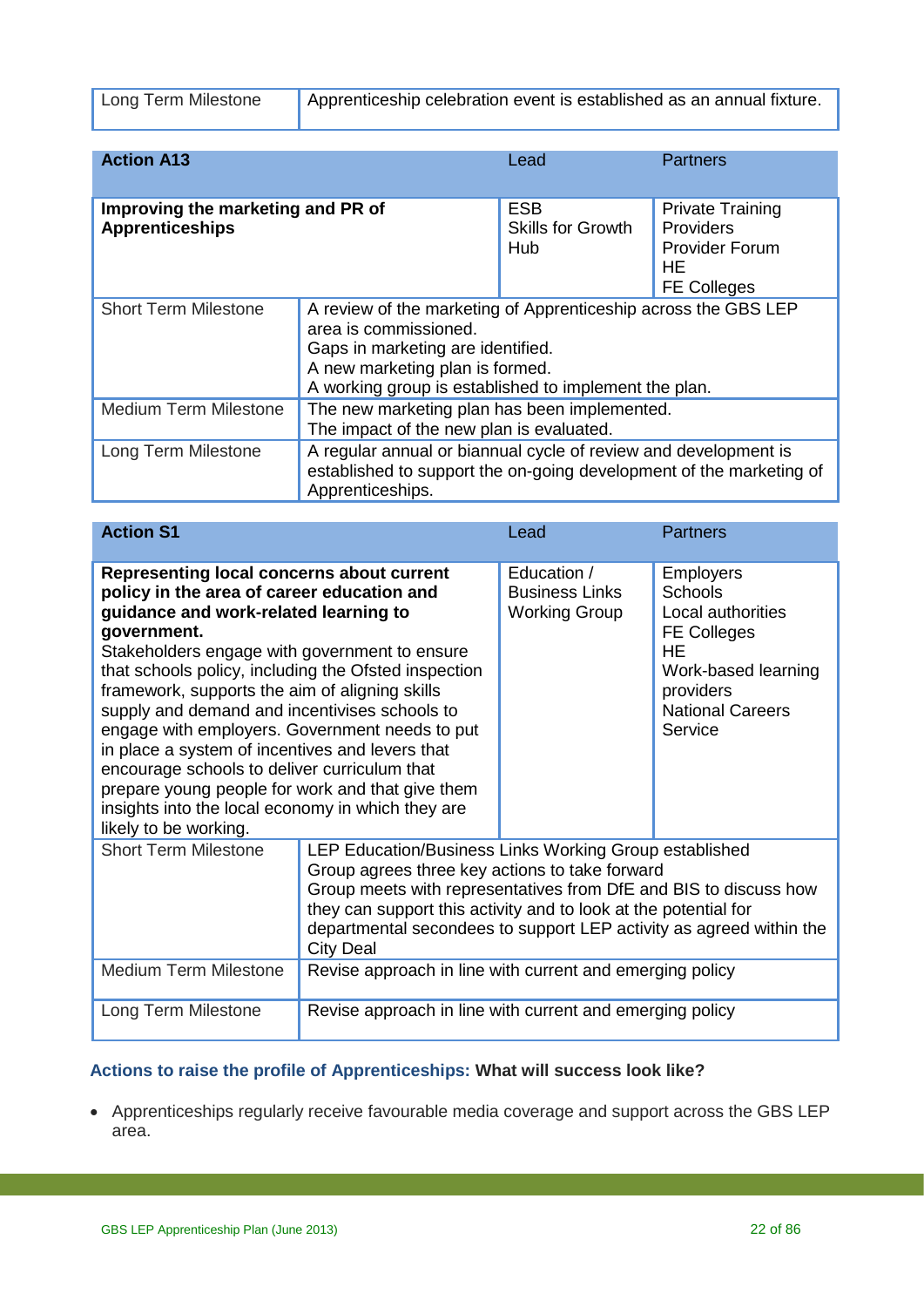- A wide range of young people aspire to an Apprenticeship.
- Teachers and other career informants are well informed about Apprenticeship.

#### **KPI's:**

- The Apprenticeship Ambassador Network is strongly established in the area.
- Teachers in all schools have received training and CPD around Apprenticeships.
- There is regular positive press coverage and PR of Apprenticeships.
- Young people have access to high quality careers education and guidance.

#### <span id="page-22-0"></span>**Evaluating and updating the plan**

In order to monitor and evaluate the Apprenticeship Plan, a series of actions will be undertaken.

- Progress towards achieving the outcomes and KPIs is evaluated and reported annually.
- The Plan is updated and amended annually in light of progress.
- In year 5 the impact of the Plan is evaluated.
- The Plan is reviewed and a new Plan covering the following five years is produced.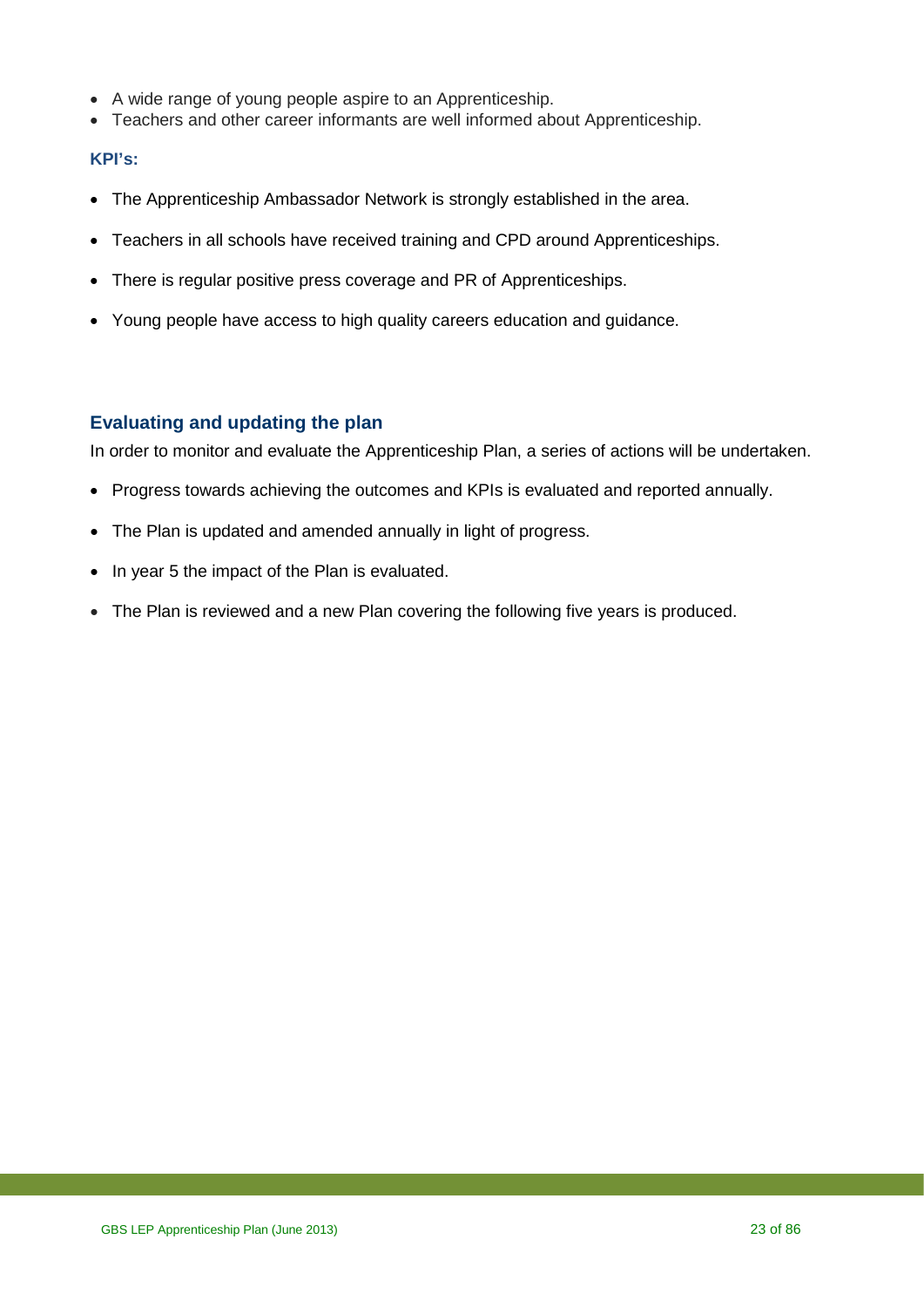

# Greater Birmingham and Solihull LEP

## *Underpinning Research and Recommendations*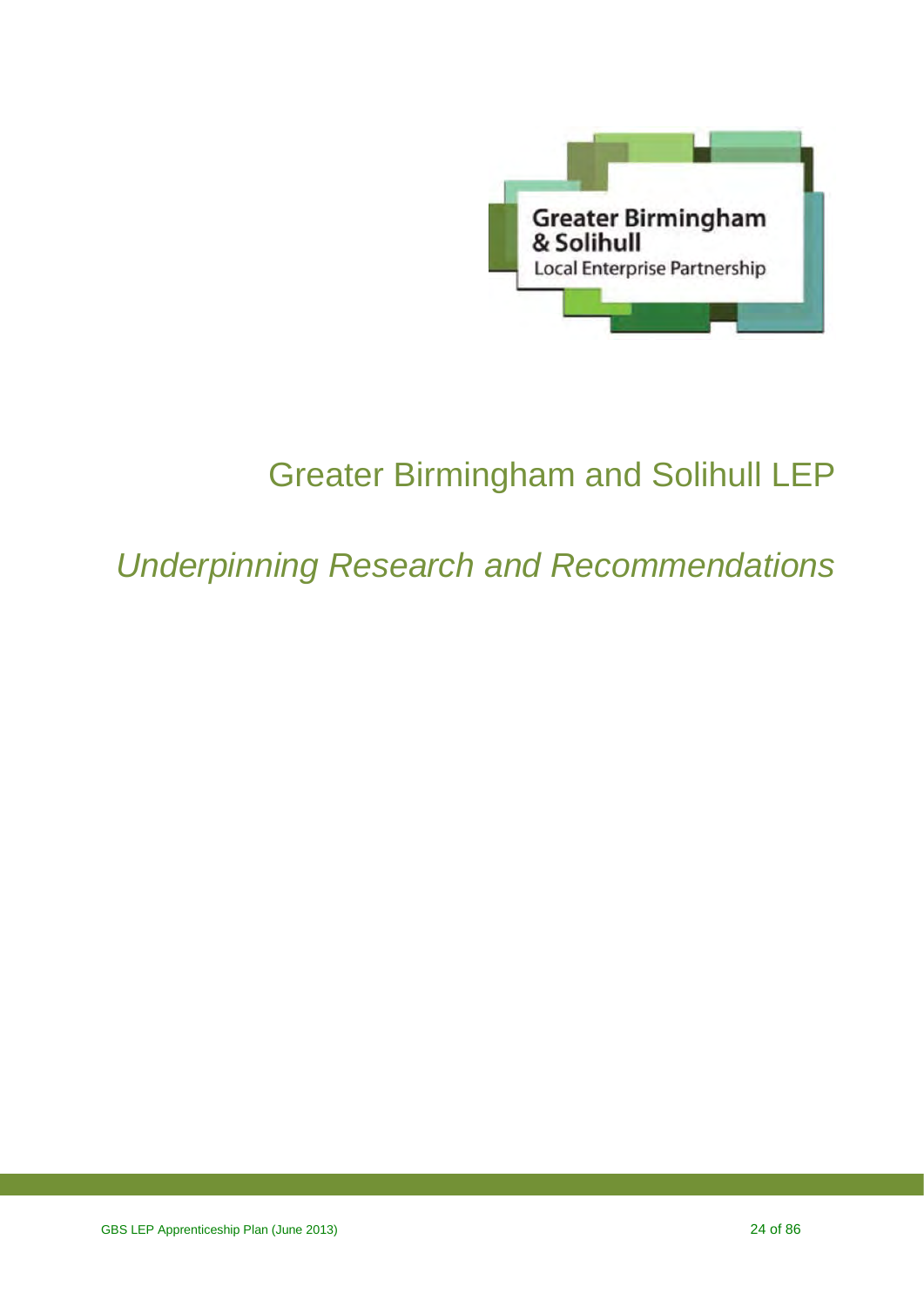## <span id="page-24-0"></span>**1 The GBS LEP**

Greater Birmingham and Solihull LEP (GBS LEP) was one of the first LEPs to be approved by the Government. We have been leading the way ever since in developing our local economy. The GBS LEP is led by businesses and local authorities across an area which includes Birmingham; Solihull; Southern Staffordshire - Cannock Chase, East Staffordshire, Lichfield, Tamworth and North Worcestershire - Bromsgrove, Redditch and Wyre Forest. The area has a population of nearly two million, contains 835,000 jobs and has a Gross Value Added (GVA) of about £34 billion.



Figure 1: Map of GBS LEP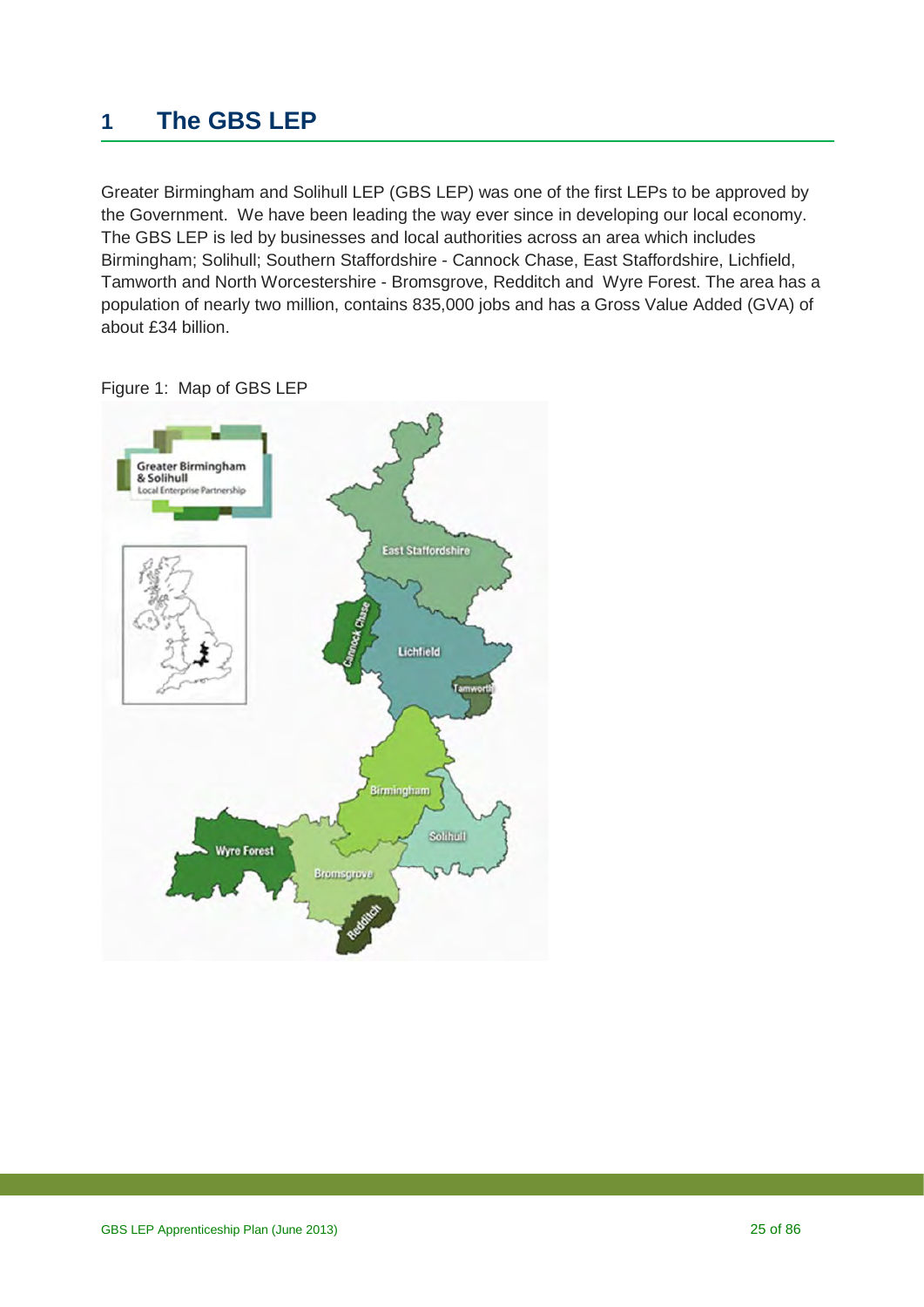#### <span id="page-25-0"></span>**1.1 Strategy for Growth**

The vision and strategic plan for the Greater Birmingham and Solihull LEP (GBS LEP) 2013 – 2020: **'Delivering Growth'** identifies three areas of focus for development:

| <b>Business</b>               | <b>People</b>                   | <b>Place</b>              |
|-------------------------------|---------------------------------|---------------------------|
| Increasing the numbers of     | Shaping the skills market so    | Providing an attractive   |
| successful businesses         | that it delivers a strong local | environment where         |
| starting, sustaining, growing | talent pool filled with the     | businesses are better     |
| and employing within the      | skills that businesses need     | connected to workforces,  |
| <b>GBS LEP</b>                | to support their growth         | markets, and coordinated  |
|                               |                                 | development opportunities |

**Delivering Growth** sets out six strategic enablers for its focus. Central to skills is the strategic enabler: **'improving our skills talent pool'**, where it is recognised that the skills ecosystem needs radical reform and that there is a need to bring about an alignment between employers and education and training providers within a partnership that helps create a demand-led skills system.

The Skills for Growth Action Plan and Apprenticeship Action Plan refers to a second tier of strategic enablers which are intrinsic to supporting the focus of 'improving our skills talent pool'. This second tier of strategic enablers also reflect core proposals from the skills element of the City Deal and will be required to transform the local skills ecosystem and need to engage all stakeholders in its implementation. These enablers are as follows:

- Providing **inspired leadership** by utilising the Employment and Skills Board (ESB) infrastructure and networks, recruiting local industry champions to inspire employers, providers and learners and influencing key changes at a national level.
- Creating a **dynamic partnership between business and skills providers** using a Skills for Growth Compact through which employers, schools, FE colleges, HE and training providers can work closely together and align careers advice, learning and preparation for work.
- Creating a **demand orientated local skills system** which maximises growth by identifying and articulating local business needs and targeting activity on the area's key growth sectors, and development and investment opportunities.
- **Increasing aspiration** and opportunity amongst young people and adults by linking pupils and learners with real-world work opportunities; identifying and overcoming barriers to skills development and employment.
- **Supporting a thriving FE and HE skills ecosystem** by working with the area's Further and Higher Education providers to support a world-leading reputation for educational excellence, and to develop an environment where students and graduates will want to study, live and work.

#### <span id="page-25-1"></span>**1.2 No Stone Unturned**

A key context within which the Skills for Growth Action Plan has been developed, is the publication of *No Stone Unturned: in Pursuit of Growth*. In this paper Lord Heseltine sets out his vision for a greater role for local employers and the LEPs in directing the use of public funding in their area with the aim of stimulating growth. Heseltine identifies a number of mechanisms to deliver this local control of public services, the idea of creating a single funding pot which LEPs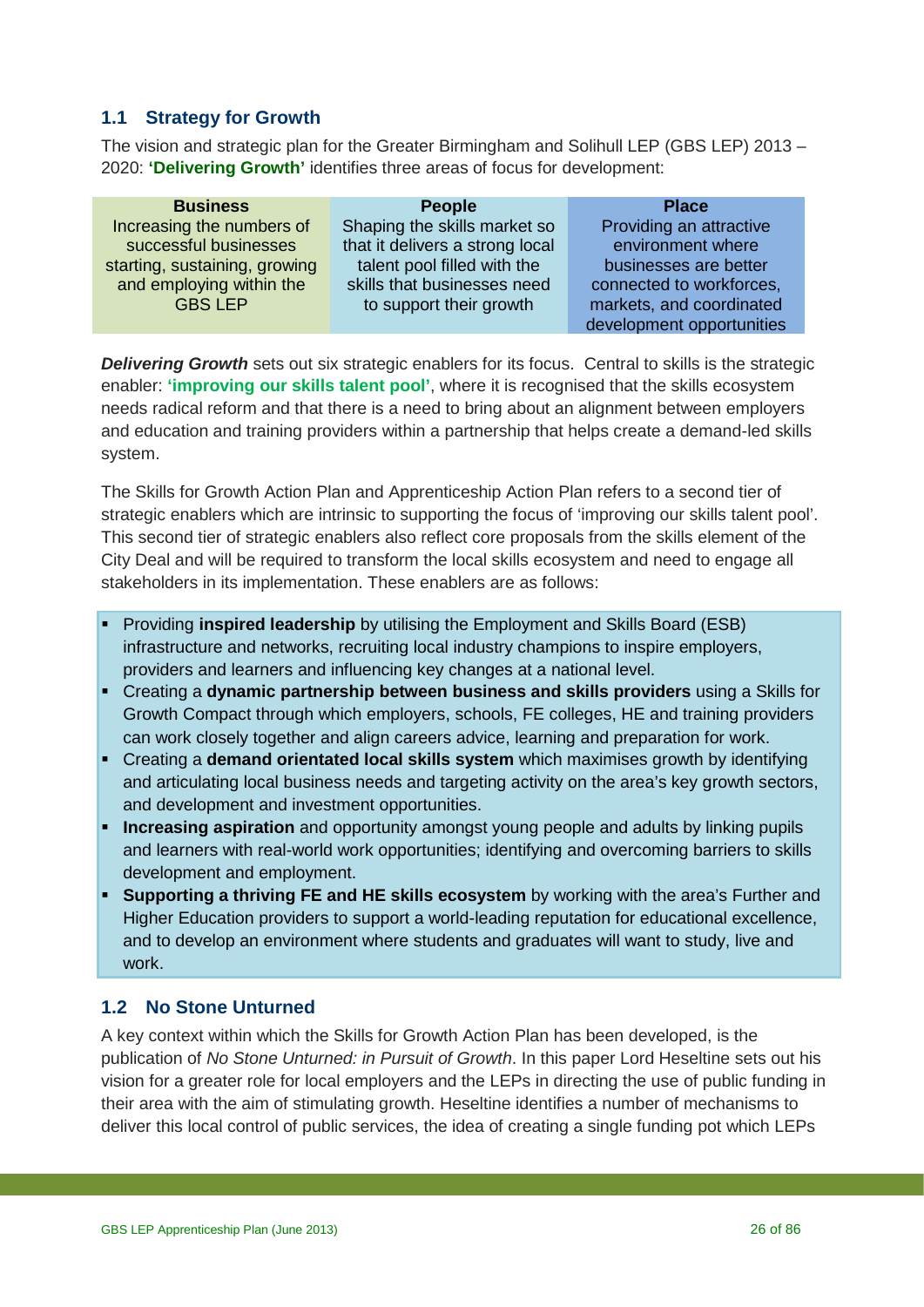can centrally bid to. This idea of a single funding pot was endorsed by the Chancellor in the 2013 Budget and is likely to form a critical element of business policy going forwards.

The LEP has been working closely with Lord Heseltine to explore the implications of *No Stone Unturned* for the GBS LEP area. The Skills for Growth Action Plan has been written with this context in mind and incorporates a number of actions that have emerged out of the discussions around *No Stone Unturned*.

#### <span id="page-26-0"></span>**1.3 City Deal**

The GBS LEP agreed a City Deal in July 2012 which will "Deliver a world class skills system" by reinvigorating the connections between education and employment and driving growth in a number of strategic priority sectors. The GBS LEP has chosen five growth/priority sectors where it can set the pace: build capacity to grow employment and the economy. In addition a further six sectors have been identified in this plan demonstrating where current growth or churn creates a continuing skills demand. Within the GBS LEP area five sectors have been identified as priority sectors which have the capacity to grow employment and the economy. In addition, a further six sectors have been identified where there is current growth or churn which is creating a continuing skills demand.

| <b>GBS LEP Priority Growth Sectors</b>                                                                                                    | <b>Growth Sectors and Sectors with high</b><br>skills demand                                                                                                                             |
|-------------------------------------------------------------------------------------------------------------------------------------------|------------------------------------------------------------------------------------------------------------------------------------------------------------------------------------------|
| Advanced Manufacturing and Engineering<br><b>ICT</b><br><b>Cultural Buzz</b><br><b>Life Sciences</b><br><b>Environmental Technologies</b> | <b>Health &amp; Social Care</b><br>Retail<br><b>Transport &amp; Logistics</b><br>Food and Drink Manufacture & Production<br>Construction<br><b>Financial &amp; Professional Services</b> |

The City Deal is focused on investing in growth and improving local workers' skills and the skills of children and young people (from Primary School age to age 24). Skills will be developed in the local area that match the opportunities that exist now and in the future by empowering local businesses to work more closely with education. Through the City Deal, the GBS LEP Employment & Skills Board is striving to:

- Develop Inspired Leadership in the GBS LEP area by recruiting Sector Champions to galvanise the growth sectors (Advanced Manufacturing and Engineering, Life Sciences, Cultural Buzz, ICT and Environmental Technologies). The Champions will provide leadership and inspiration to employers, providers and learners and be catalysts for change.
- Create a partnership between employers and education and training providers through a 'Skills for Growth Compact' that aligns careers advice, learning and preparation for work with real opportunities now and in the future.
- Deliver sustained business engagement in our schools, colleges and universities which help to build aspirations in young people, improve work readiness, embed enterprise development and provide informed and inspired routes to future opportunities and employment.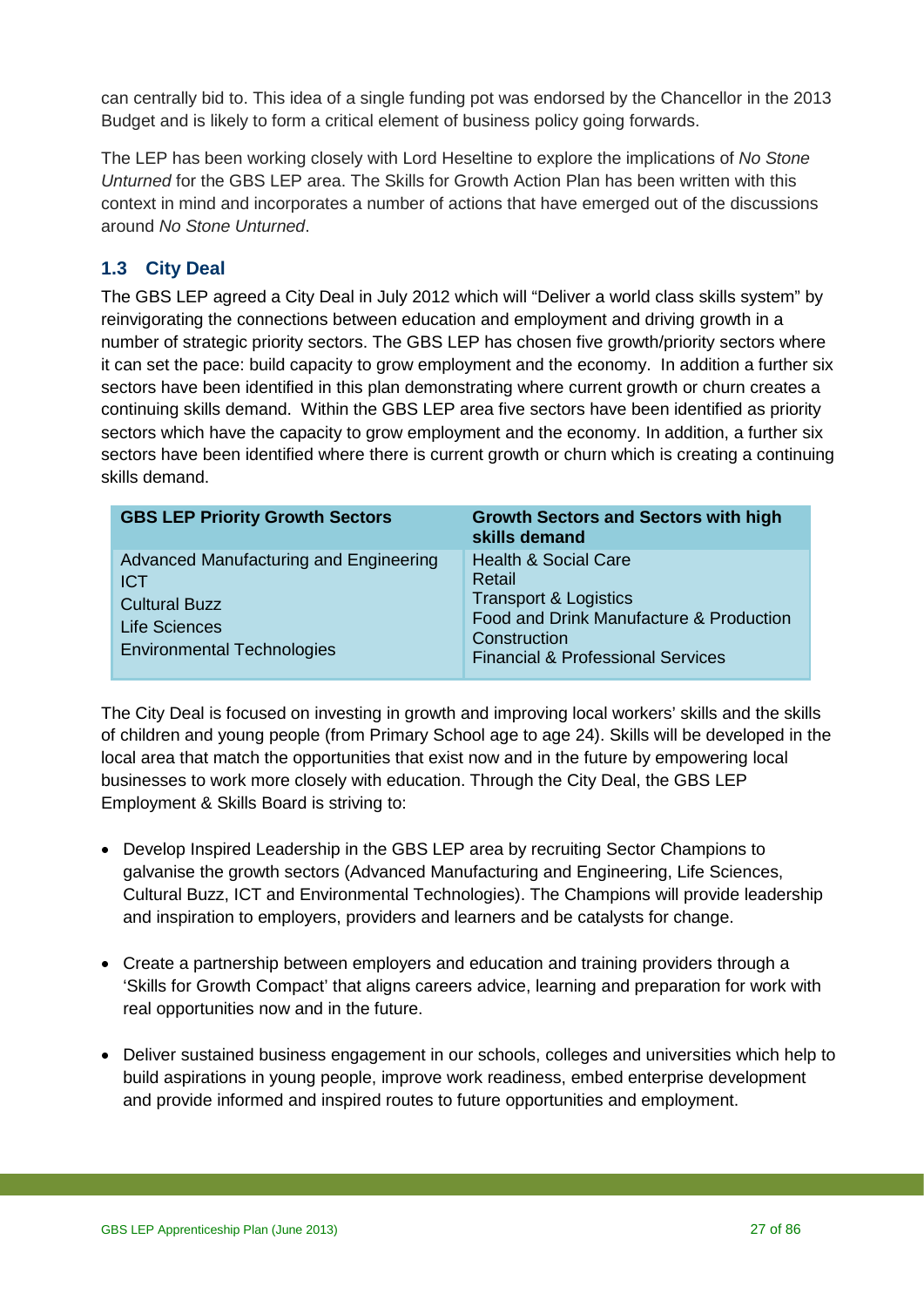- Drive growth in the growth sectors through a 'Skills for Growth Hub', where a clear evidence base ensures a sustained focus is made in sectors identified as having the maximum growth potential and infrastructure and tools are put in place to help deliver this. A key role of this Hub will be to help to increase apprenticeship uptake across the GBS LEP area.
- Re-balance the local skills system to become demand orientated in targeted growth sectors, delivering employer-shaped learning opportunities and responding to development and investment opportunities in the GBS LEP area, including the Enterprise Zone.
- Evaluate the progress and changes that are being made in the GBS LEP area and use this evaluation to improve performance.

The objectives and actions set out in this Apprenticeship Plan are part of the wider Skills for Growth Action Plan and have been generated through extensive consultation with stakeholders across the GBS LEP area, to reflect both the priorities of key stakeholders and the practical actions that they have identified to drive up skill levels in the area. Two initiatives, for example, that are being implemented in support of the City Deal are the recruitment of Sector Champions and the establishment of a Skills for Growth Hub. Sector Champions have already been recruited for each of the five priority sectors and they have been tasked with providing leadership and focus for employers and providers in their sector to drive growth and raise skills. The Skills for Growth Hub concept and implementation plan is currently being developed and is geared towards providing a point of access for employers, learners and providers to foster development of skills and uptake of apprenticeships. Furthermore, stakeholders will commit to undertaking these actions by signing the Skills for Growth Compact.

#### <span id="page-27-0"></span>**1.4 Enterprise Zone and Belt**

Birmingham City Centre Enterprise Zone comprises 26 sites across the city centre covering 68 hectares in seven clusters at Westside, Snow Hill District, Eastside, Southern Gateway, Digbeth Creative Quarter, Birmingham Science Park Aston and the Jewellery Quarter. These sites are focussed on the business and financial services, Information and Communication Technology, creative industries and digital media sectors which are already clustered in the city centre and present significant growth opportunities. The Enterprise Zone will support accelerated growth and has the potential to create 40,000 new jobs, add £2 billion a year to the economy and make available 1.3 million sq metres of floorspace over the lifetime of the project. Providers will need to be able to respond to the skills demand generated by the Enterprise Zones in terms of supporting the local workforce to acquire relevant and higher level skills and supporting any workforce relocating into the area.

The Enterprise Belt covers 580 hectares outside of Birmingham and has the potential to generate £14 billion GVA growth by 2026, create well over 1 million square metres of floor space and up to 96,000 jobs. It includes the M42 Economic Gateway, which is a major growth pole with great potential for investment and job creation. A number of major economic assets are located along or close to the motorway including Birmingham Airport, the NEC, Jaguar Land Rover, Solihull Town Centre and major investment sites at Birmingham Business Park and Blythe Valley Business Park. The Belt also includes a number of sites in the E3I belt, a 20-40 km area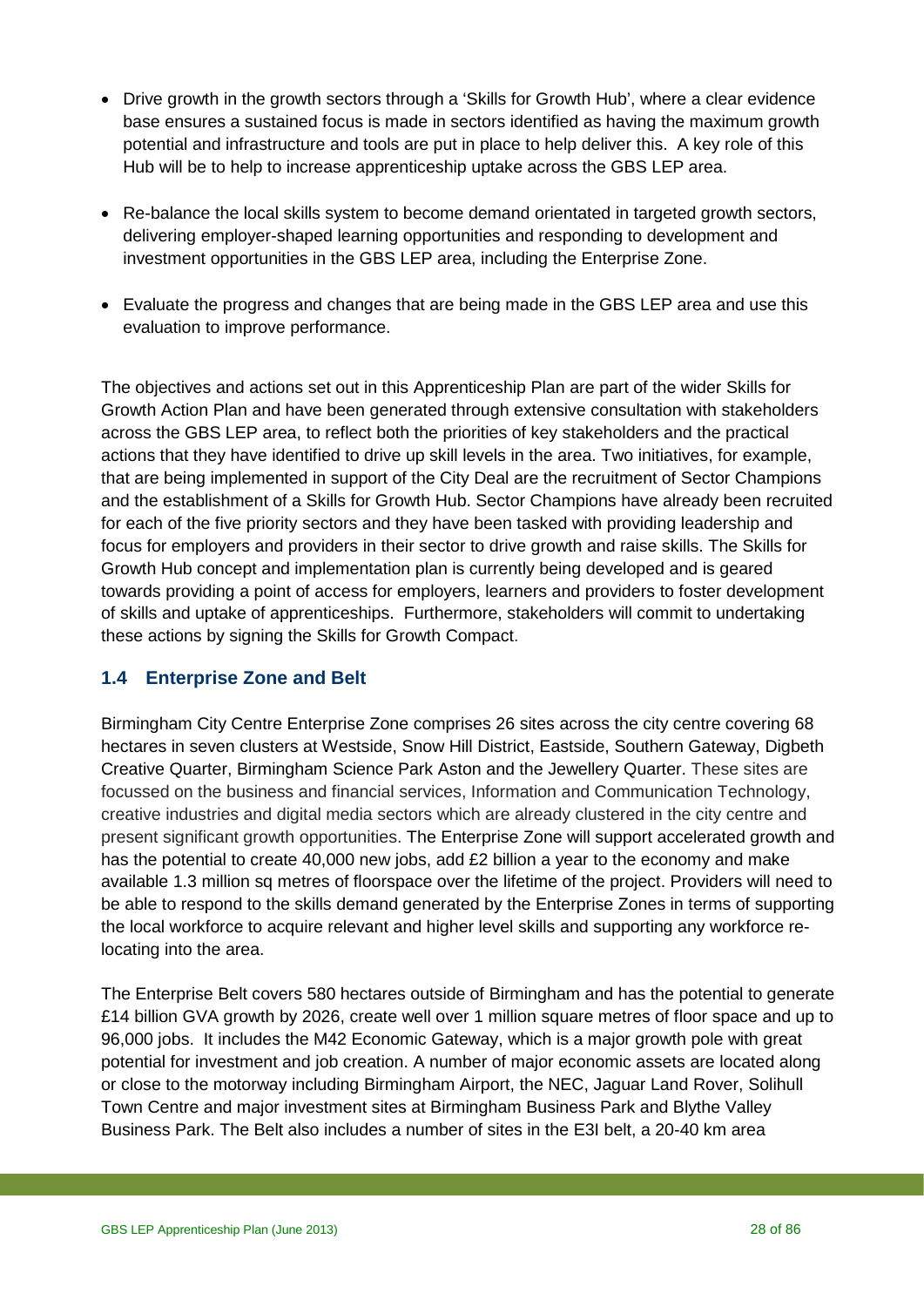straddling southern Staffordshire and north Worcestershire. This area combines 'economic', 'entrepreneurial', 'environmental' and 'innovation' factors to create the conditions for business growth and potential for sustainable, knowledge-based economic growth.

#### <span id="page-28-0"></span>**1.5 The Skills for Growth Compact**

The Skills for Growth Compact provides an opportunity for employers, providers, schools and other stakeholders in the Greater Birmingham and Solihull LEP area to contribute to the growth of skills in the area.

The Skills for Growth Compact will take the form of a web site through which stakeholders can sign up to support a number of objectives and actions.

Stakeholders across the region have identified a number of aspirations which, when realised, will further improve the supply of skills in the region, raise expectations and drive growth.

Increasing the volume of relevant and high quality Apprenticeships in the area is one of the key strategies with the skills plan for the area.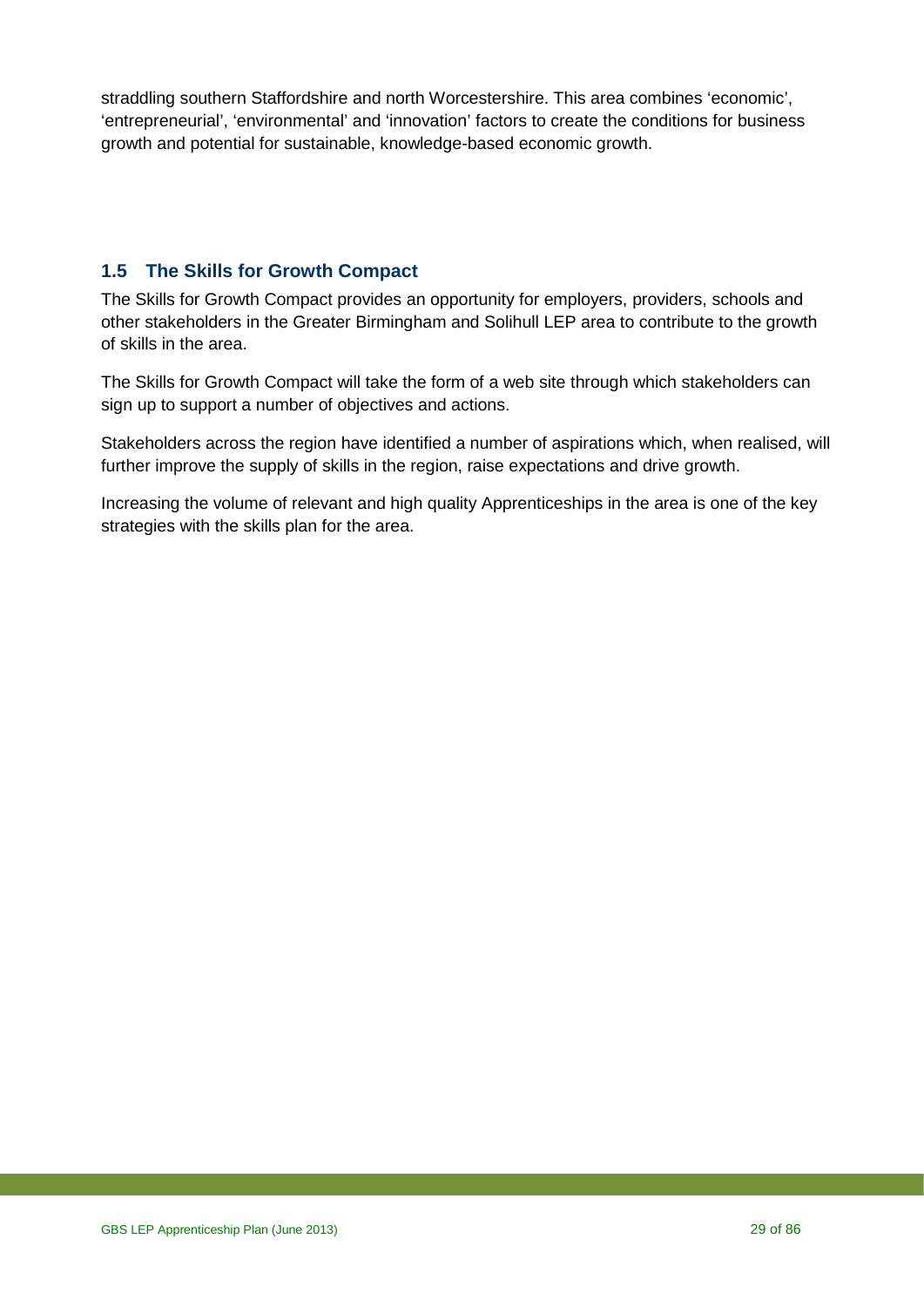### <span id="page-29-0"></span>**2 How the plan was developed**

This Apprenticeship Action Plan has been developed in line with reference to a number of sources of information, including data analysis, literature reviews (to inform the baselines) and interviews with a wide range of stakeholders, in order to feed in local perspectives. The format of the consultation varied depending on the organisation or individuals being consulted. The consultation was facilitated through group discussions, whilst in other instances, views were sought through one-to-one conversations or through online interaction methods. Due care and attention was taken to ensure contribution and involvement from the widest range of stakeholders possible. The stakeholders consulted in the creation of this plan included employers, private training providers, FE, HE, schools, learners/apprentices, job club attendees, local authority representatives and key business and employment interest groups.

#### <span id="page-29-1"></span>**2.1 Structure of the Plan**

The underpinning research paper is set out to provide a clear articulation of the current state of Apprenticeships in the Greater Birmingham and Solihull area. We begin by exploring the demographics of the area and then assessing the current Apprenticeship landscape in those geographical areas, by focusing on the priority and growth sectors. Actions to engage employers, apprentices and to improve/enhance the quality of Apprenticeships are proposed along with actions to raise the profile of Apprenticeships thereafter.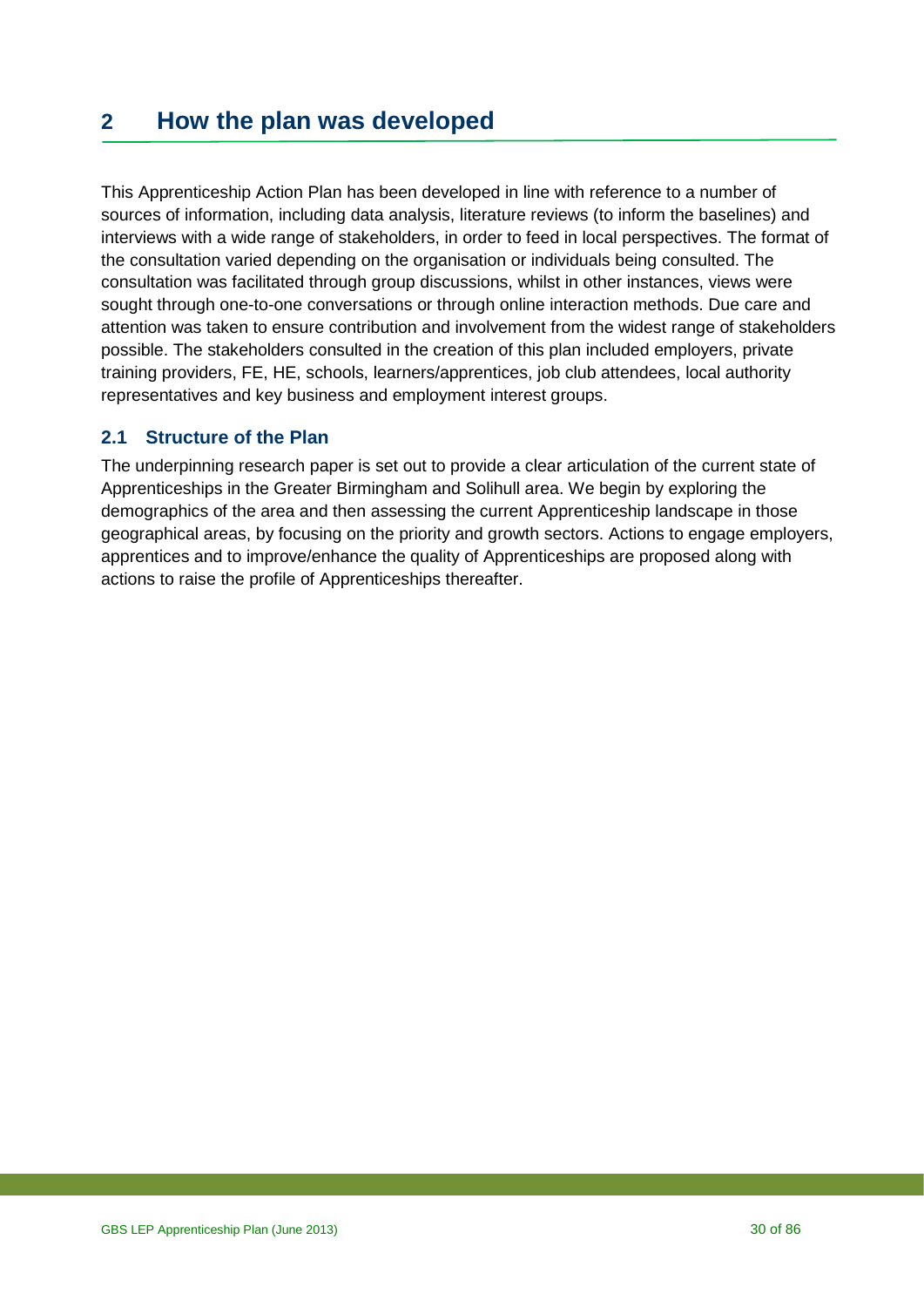#### <span id="page-30-1"></span><span id="page-30-0"></span>**3.1 Population**

The Office for National Statistics (ONS) estimates that the GBS LEP area has a population of 1,944,057. This is just over 3.15% of the UK population which makes GBS LEP the sixth most populous LEP Region behind London (8,204,400), South East, (3,987,700), Leeds City region (2,954,700), Greater Manchester (2,685,400), and Derby, Derbyshire, Nottingham and Nottinghamshire (2,110,300). The population is rising and the GBS LEP Plan for Growth forecasts a population increase of 167,000 by 2025 to 2,111,057.

#### **Table 1: Population of the GBS LEP Area[1](#page-30-2)**

|                            | Population | % of GBS LEP |
|----------------------------|------------|--------------|
| <b>Birmingham</b>          | 1,073,045  | 55.2         |
| Solihull                   | 206,674    | 10.6         |
| <b>South Staffordshire</b> | 388,512    | 20.0         |
| North Worcestershire       | 275,826    | 14.2         |
|                            |            |              |
| <b>GBS LEP Area</b>        | 1,944,057  |              |

The area has an ageing population, demonstrated in Table 2, reflecting that over the last decade the region has had a large increase in the pension age population and a fall in the number of young people.

|                         | Population (thousands) |           |        |
|-------------------------|------------------------|-----------|--------|
|                         | 2000                   | 2010      | Change |
| All                     | 1,837,000              | 1,892,000 | 3%     |
| 0-15 years              | 400,000                | 388,000   | $-3%$  |
| Working age $(16 - 64)$ | 112,000                | 116,000   | $+3%$  |
| Pension age             | 312,000                | 342,000   | $+10%$ |

#### **Table 2: Age Profile: GBSLEP Area (2001-2010 Source: ONS[2](#page-30-3) )**

However, the position is not uniform across the area (Table 3). Birmingham has a relatively young population with 22% of the population under the age of 16, whilst Wyre Forest (25%), Lichfield (24%) and Bromsgrove (23%) respectively have the highest number of people aged over 60. An ageing population could therefore be an issue for skills and employment in the local economy.

<span id="page-30-2"></span> $1$  Office for National Statistics (2013) 2011 Census, Population Estimates by five-year age bands, and Household Estimates, for Local Authorities in the United Kingdom. Available from: http://www.ons.gov.uk/ons/rel/census/2011-census/population-estimates-by-five-year-age-bands--andhousehold-estimates--for-local-authorities-in-the-united-kingdom/index.htmlaspx [Accessed 9 May 2013].

<span id="page-30-3"></span><sup>2</sup> Marketing Birmingham (2012). *Future Skills Research – Contextual Review.*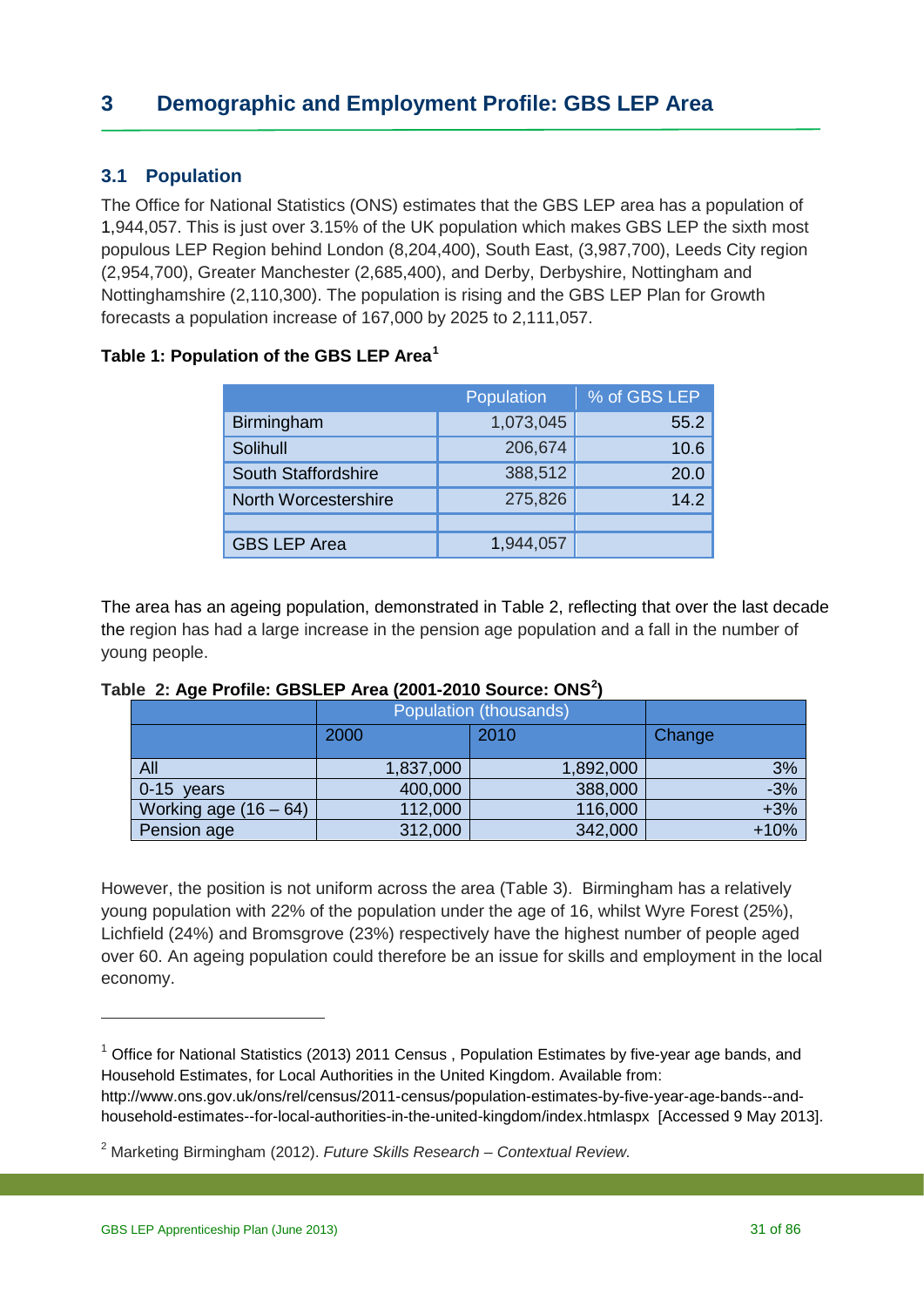|                     | $0 - 15$ | $16 - 19$ | $20 - 24$ | $25 - 64$ | 65 and over | Total     |
|---------------------|----------|-----------|-----------|-----------|-------------|-----------|
| <b>Birmingham</b>   | 229,920  | 80,278    | 93,914    | 530,720   | 138,213     | 1,073,045 |
| Solihull            | 36,377   | 13,406    | 11,365    | 105,930   | 39,596      | 206,674   |
| <b>South Staffs</b> | 68,200   | 24,108    | 22,591    | 207,427   | 66,186      | 388,512   |
| <b>North Worcs</b>  | 46,425   | 16,362    | 14,994    | 146,563   | 51,482      | 275,826   |
| Total               | 229,920  | 80,278    | 93,914    | 530,720   | 138,213     | 1,944,057 |

#### **Table 3: Age Breakdown: GBS LEP Area[3](#page-31-0)**

#### **Table 4: Economically Inactive Population (16-64): GBS LEP Area. (Oct 2011–Sep 2012 Source: ONS)[4](#page-31-1)**

|                           | <b>GBS LEP</b> | <b>GBS LEP</b><br>% | West<br><b>Midlands</b><br>℅ | <b>Great Britain</b><br>℅ |
|---------------------------|----------------|---------------------|------------------------------|---------------------------|
| All people                |                |                     |                              |                           |
| Total                     | 340,400        | 28.1                | 25.4                         | 23.3                      |
| <b>Student</b>            | 102,100        | 30.0                | 25.7                         | 25.2                      |
| looking after family/home | 91,700         | 26.9                | 26.6                         | 25.1                      |
| temporary sick            | 5,600          | 1.6                 | 1.7                          | 1.9                       |
| long-term sick            | 72,000         | 21.2                | 21.4                         | 21.8                      |
| Discouraged               | #              | #                   | 0.6                          | 0.9                       |
| <b>Retired</b>            | 43,100         | 12.7                | 16.1                         | 16.5                      |
| Other                     | 24,400         | 7.2                 | 7.9                          | 8.7                       |

The available workforce is further affected by those who are aged  $16 - 64$  but are economically inactive due to study, caring responsibilities, ill health, etc. This group of economically inactive individuals make up 22.1% which is slightly below the national average of 22.6%.

<span id="page-31-0"></span> $3$ Office for National Statistics (2013). 2011 Census , Population Estimates by five-year age bands, and Household Estimates, for Local Authorities in the United Kingdom. Available from: http://www.ons.gov.uk/ons/rel/census/2011-census/population-estimates-by-five-year-age-bands--andhousehold-estimates--for-local-authorities-in-the-united-kingdom/index.htmlaspx [Accessed 9 May 2013..

<span id="page-31-1"></span><sup>4</sup> Office for National Statistics (2012). *Economic Inactivity (Oct 2011-Sep 2012): Labour Market Profile Greater Birmingham and Solihull Local Enterprise Partnership*. Available from: <https://www.nomisweb.co.uk/reports/lmp/lep/1925185545/report.aspx>[Accessed 12 February 2013].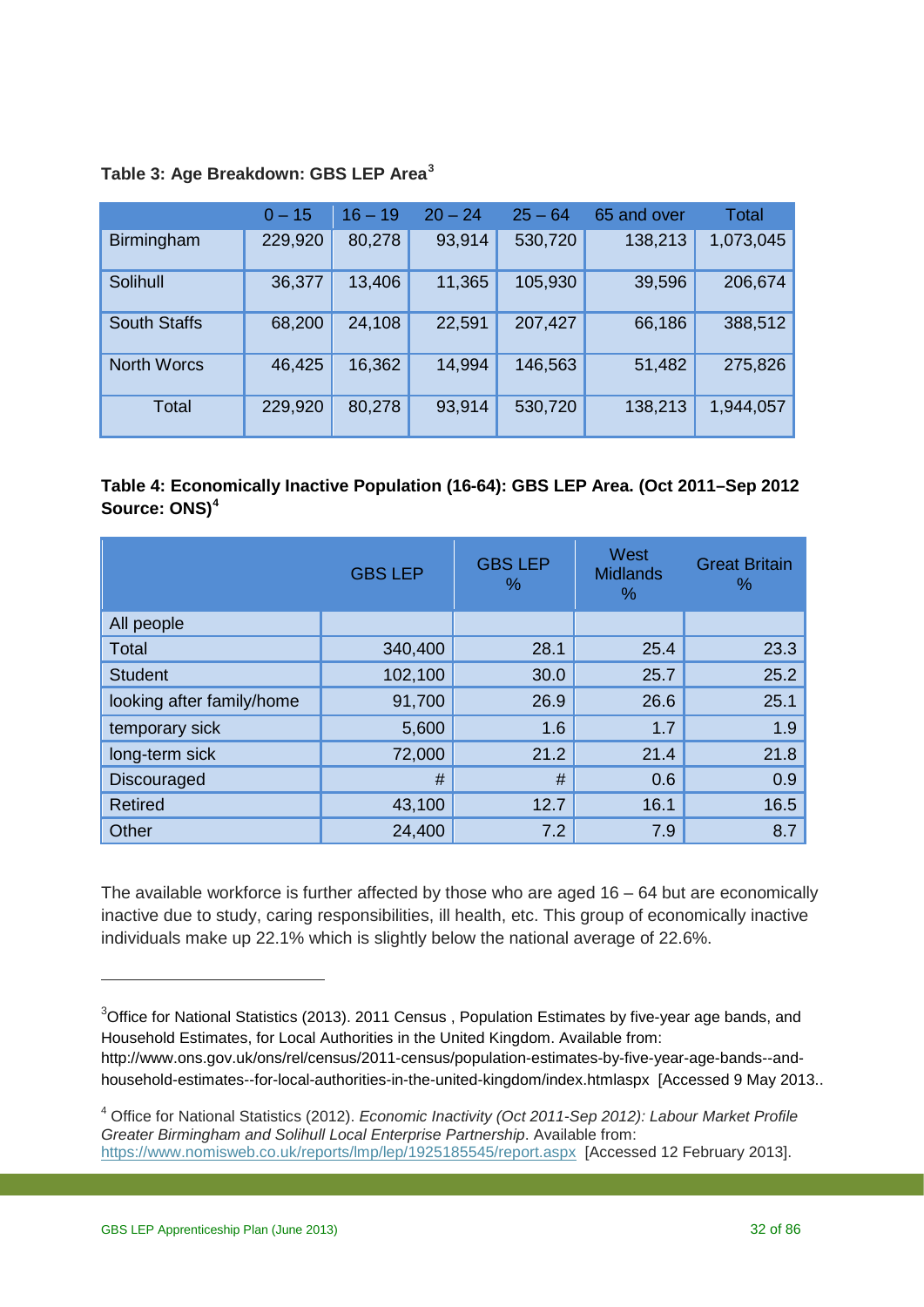Overall 78% of the population describe themselves as being white within the region, 20% nonwhite and 2% other which includes migrants from other EU countries. Figure 2 shows that the ethnic minority population is largely concentrated within the Birmingham area which is one of the most ethnically diverse regions within the UK.





The ethnicity of the area does not necessarily have any major implications related to skills policy in the area beyond some broad trends relating to the differential attainment of qualification by different ethnic groups.<sup>[6](#page-32-1)</sup> Potentially more relevant from a skills perspective are issues relating to the language skills of the population. However, the West Midlands has a higher than average percentage of people who report that English is their main language (92.8%) although Birmingham does have a particularly high concentration of Pakistani Pahari speakers (10,800). Of course the majority of Greater Birmingham and Solihull residents who are not native speakers do speak English well. However, the census did find that 2% of West Midlands' residents were unable to speak English well (or at all).<sup>[7](#page-32-2)</sup> Although language skills were not a main focus of our consultation, this was not identified as a serious issue by employers nor did any learners suggest that there was insufficient provision for this group across the LEP area.

The West Midlands Regional Observatory<sup>[8](#page-32-3)</sup> identified lack of relevant skills and qualifications, linked to factors such as disabilities and health problems and a lack of mobility as key barriers to participation in employment for disadvantaged individuals. Marangozov *et al.*, (2009) examined the under-representation of race, gender and disability in apprenticeships and found that the lack

<span id="page-32-2"></span>force survey. *Economics of Education Review*, *28* (1), 80-89.. 7 Office for National Statistics (2013). Language in England and Wales, 2011. Available from [http://www.ons.gov.uk/ons/dcp171776\\_302179.pdf](http://www.ons.gov.uk/ons/dcp171776_302179.pdf) [Accessed 5 April 2013].

<span id="page-32-0"></span><sup>5</sup> Marketing Birmingham (2012). *Future Skills Research – Contextual Review.*

<span id="page-32-1"></span><sup>6</sup> See for example Bhattacharyya, G., L. Ison and M. Blair (2003). *Minority Ethnic Attainment and Participation in Education and Training: The Evidence*, DfES Research Topic Paper RTP01-03 or Lindley, J. (2009). The Over-Education of UK immigrants and minority ethnic groups: Evidence from the labour<br>force survey. *Economics of Education Review. 28* (1), 80-89..

<span id="page-32-3"></span><sup>8</sup> West Midlands Regional Observatory (2009). *Economic Inclusion Baseline Report*. West Midlands Regional Observatory.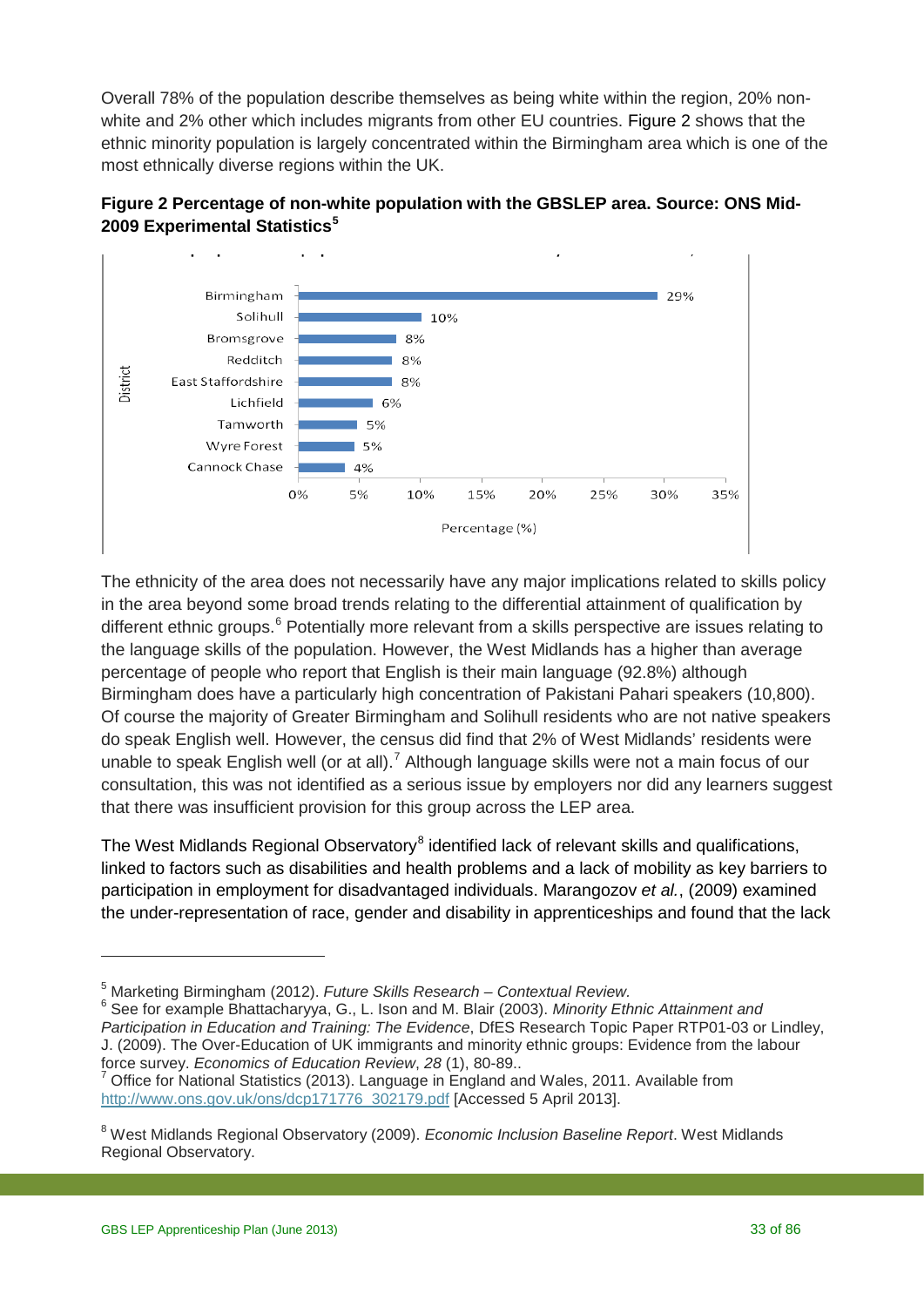of tailored and specialist provision and a lack of awareness were key barriers to the underrepresented groups. They identified a number approaches to tackle the issue which included:

- Partnership/collaborative working between key agencies
- Securing employer commitment and addressing work place culture
- **Specialised staff (role models, ambassadors and outreach)**
- **Mentoring and support**
- **Parental engagement**
- **Promoting Apprenticeships through role models and different media channels**
- **Equality training for employers, staff, careers advisers and community workers**
- Targeted advertising, taster sessions and work trials.

Based on these findings the Skills Funding Agency and the National Apprenticeship Service (NAS) created the Diversity in Apprenticeship pilots which examined pilots of underrepresented groups relating to gender, ethnicity, disability, learning disabilities and difficulties (LDD), religion/belief and sexual orientation as well as uptake among vulnerable groups such as young people not in education, employment or training, young offenders and care leavers among others. A recent evaluation (Newton et al., 2012) found that the most successful approach to tackling gender stereotyping was to start interventions at a young age within school and include provision involving role models and ambassadors. For ethnic minorities they found that a one size fits all approach to different communities does not work and more work is needed to establish what works with different communities relating to different types of apprenticeship. For people with disabilities they found that supported programmes were an effective approach as well as coaching and mentoring. For young people that are NEET or ex-offenders they recommended intensive support that developed employability skills and developed their understanding of work cultures and employer expectations as well support once they have entered employment.

In Australia there are well-developed apprenticeships and traineeships which are collectively described as "Australian Apprenticeships" Recent reform has been in acted to provide increased incentives to employers who take on apprenticeships in areas identified as requiring more skills in the Australian national Skills needs list and for underrepresented groups such as Indigenous Australians, the disabled ,people located in regional or remote Australia and people with poor language, literacy and numeracy skills (Commonwealth of Australia, 2011, Deloitte Access Economics Pty Ltd, 2012).

#### <span id="page-33-0"></span>**3.2 Employment**

#### **3.2.1 Occupations**

The GBS LEP area has lower percentage of managers and professionals than the national average and a higher percentage of both skilled and low skilled occupations. Table 5 sets out further information about the types and levels of occupations in the area.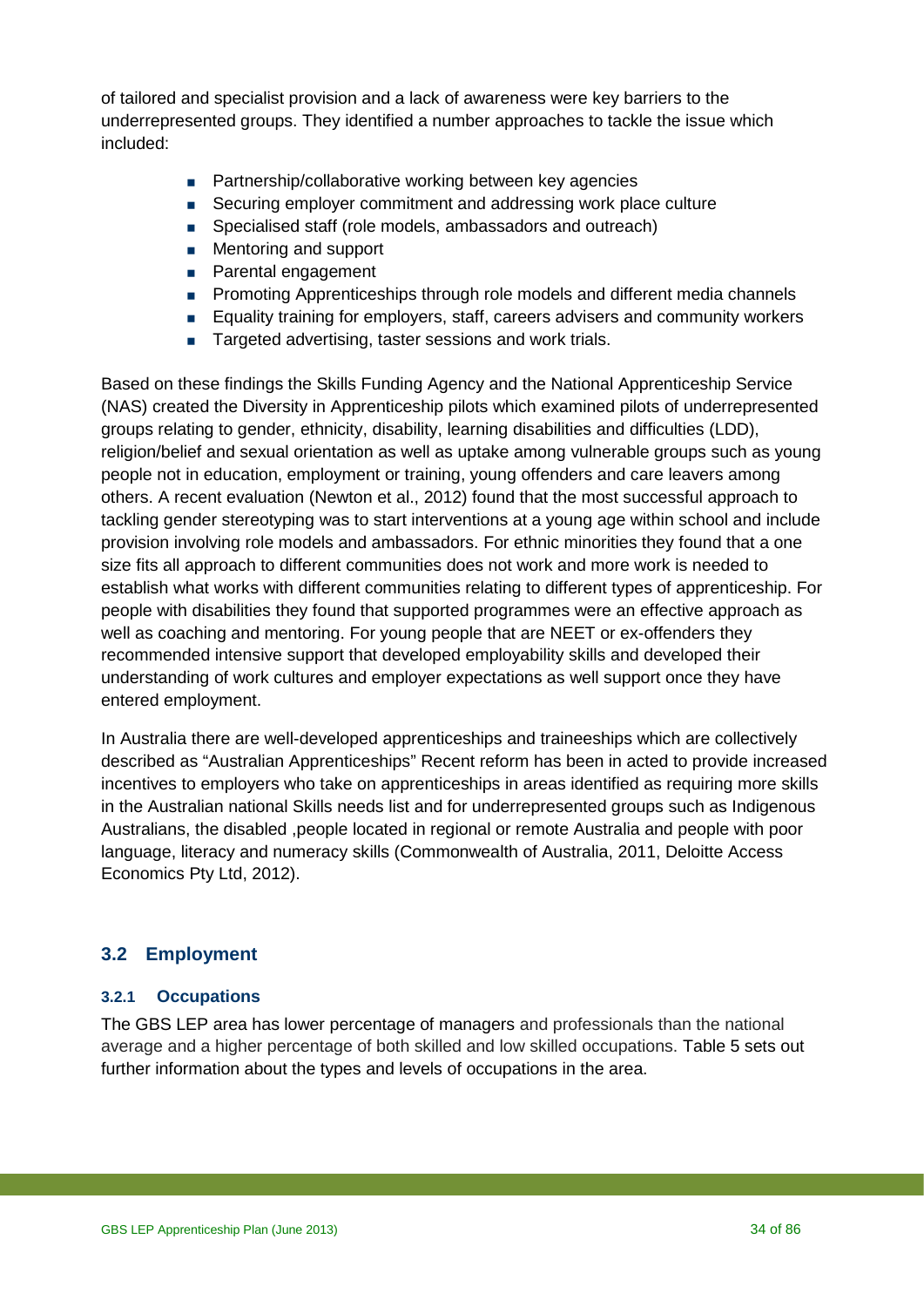|                                                 | <b>GBS LEP</b><br><b>Numbers</b> | <b>GBS LEP</b><br>$\%$ | <b>UK %</b> |
|-------------------------------------------------|----------------------------------|------------------------|-------------|
| 1 Managers, directors and senior officials      | 78,400                           | 9.8                    | 10.1        |
| 2 Professional occupations                      | 140,200                          | 17.6                   | 19.2        |
| 3 Associate professional & technical            | 101,700                          | 12.8                   | 14.2        |
| Soc 2010 major group 1-3                        | 320,200                          | 40.7                   | 43.7        |
| 4 Administrative & secretarial                  | 88,300                           | 11.1                   | 10.9        |
| 5 Skilled trades occupations                    | 86,500                           | 10.8                   | 10.7        |
| Soc 2010 major group 4-5                        | 174,800                          | 22.2                   | 21.7        |
| 6 Caring, leisure and Other Service occupations | 73,400                           | 9.2                    | 9.0         |
| 7 Sales and customer service occs               | 64,200                           | 8.1                    | 8.2         |
| Soc 2010 major group 6-7                        | 137,600                          | 17.5                   | 17.3        |
| 8 Process plant & machine operatives            | 62,300                           | 7.8                    | 6.3         |
| 9 Elementary occupations                        | 92,000                           | 11.5                   | 10.9        |
| Soc 2010 major group 8-9                        | 154,300                          | 19.6                   | 17.3        |

**Table 5: Employment Numbers by Standard Occupation Classification (SOC) (Oct 2011- Sep 2011): GBS LEP Area[9](#page-34-0)**

Alongside the employment profile of the area, it is important to take account of the skills and qualification profile. The GBS LEP area working age population has lower qualification levels than the rest of the UK (Table 6), however skill levels are gradually increasing. The region is likely to need to improve the skills levels of the whole labour force and particularly residents with lower skilled to keep pace with predictions of increasing demand for higher skill levels (UKCES, 2010).

#### **Table 6: Qualifications of working age population. Source: ONS[10](#page-34-1)**

|                | <b>GBS LEP Numbers</b> | GBS LEP % | GB % |
|----------------|------------------------|-----------|------|
| NVQ4 and above | 307,600                | 25.6      | 32.9 |
| NVQ3 and above | 534,600                | 44.5      | 52.7 |

<span id="page-34-0"></span><sup>&</sup>lt;sup>9</sup> Office for National Statistics (2012). Employment by Occupation (Oct 2011-Sep 2012): Labour Market Profile Greater Birmingham and Solihull Local Enterprise Partnership. Available from:

<span id="page-34-1"></span>https://www.nomisweb.co.uk/reports/lmp/lep/1925185545/report.aspx [Accessed 12 February 2013]. <sup>10</sup> Office for National Statistics (2012). *Qualifications (Jan 2011-Dec 2011) (Labour Market Profile Greater Birmingham and Solihull Local Enterprise Partnership*. Available from:

https://www.nomisweb.co.uk/reports/lmp/lep/1925185545/report.aspx [Accessed 12 February 2013].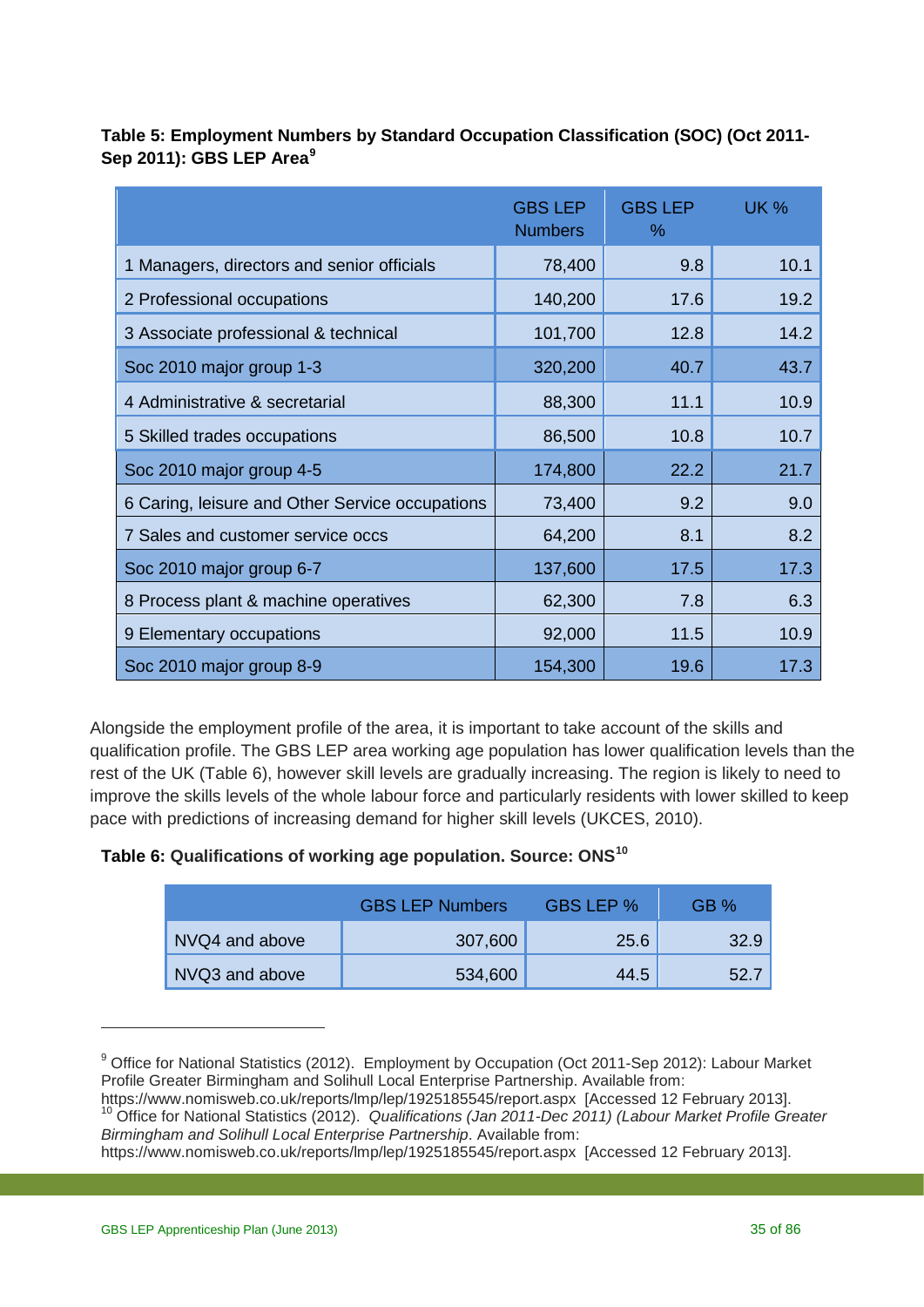| NVQ2 and above       | 753,400 | 62.8 | 69.7 |
|----------------------|---------|------|------|
| NVQ1 and above       | 927,400 | 77.3 | 82.7 |
| Other qualifications | 103,300 | 8.6  | 6.7  |
| No qualifications    | 169,600 | 14.1 | 10.6 |

#### **3.2.2 Unemployment**

Between 2000 and 2007, total employment rose by around 3% (26,000 jobs) in the LEP area to nearly 860,000. However, due to the recession, employment then fell by over 6% between 2008 and 2010. For example, Birmingham experienced the highest net fall in employment (nearly 37,000 jobs) followed by Solihull. In December 2012 ONS reported that the national unemployment rate dropped to 2.5 million (7.8% of the economically active population) however it is not yet clear whether this constitutes a long-term trend.

#### **Table 7: Unemployment figures for the last quarter of 2012. Source: ONS[11](#page-35-0)**

|                      | Number of<br><b>Unemployed People</b> | Unemployment Rate % |
|----------------------|---------------------------------------|---------------------|
| Birmingham           | 61,800                                | 13.8                |
| South Staffordshire  | 3,100                                 | 5.9                 |
| Solihull             | 7,300                                 | 6.8                 |
| North Worcestershire | 8,500                                 | 6.0                 |
|                      |                                       |                     |
| <b>GBS LEP Area</b>  | 90,700                                | 8.41                |
| <b>National</b>      |                                       | 7.8                 |

The GBS LEP area unemployment rate is higher than the national average at 8.41%, however, there is considerable variation across the area with unemployment concentrated in Birmingham (13.8%), while Solihull, North Worcestershire and South Staffordshire are all below the national average (Table 7). Two wards with highest rates in the country are in the GBS LEP area: Birmingham Ladywood at 11.7% and Birmingham Hodge Hill at 10.2%.

For young people there are a range of particular challenges related to the initial entry and attachment to the labour market. Many young people are not in education, employment or training (NEET) and it is important that local education and employment policy is formed with a strong recognition of this. The factors which influence NEET status are more complex than solely the individuals relationship with the labour and learning markets, they are also related to wider aspects of their life such as family, friends, poverty, their locality, their experience of education, their role as carers, and their status with respect to ethnicity, disability, homelessness, offending and substance abuse and similar aspects of social exclusion. Young people rarely are

<span id="page-35-0"></span><sup>11</sup> Office for National Statistics (2012). *All people - Economically Active – Unemployed*.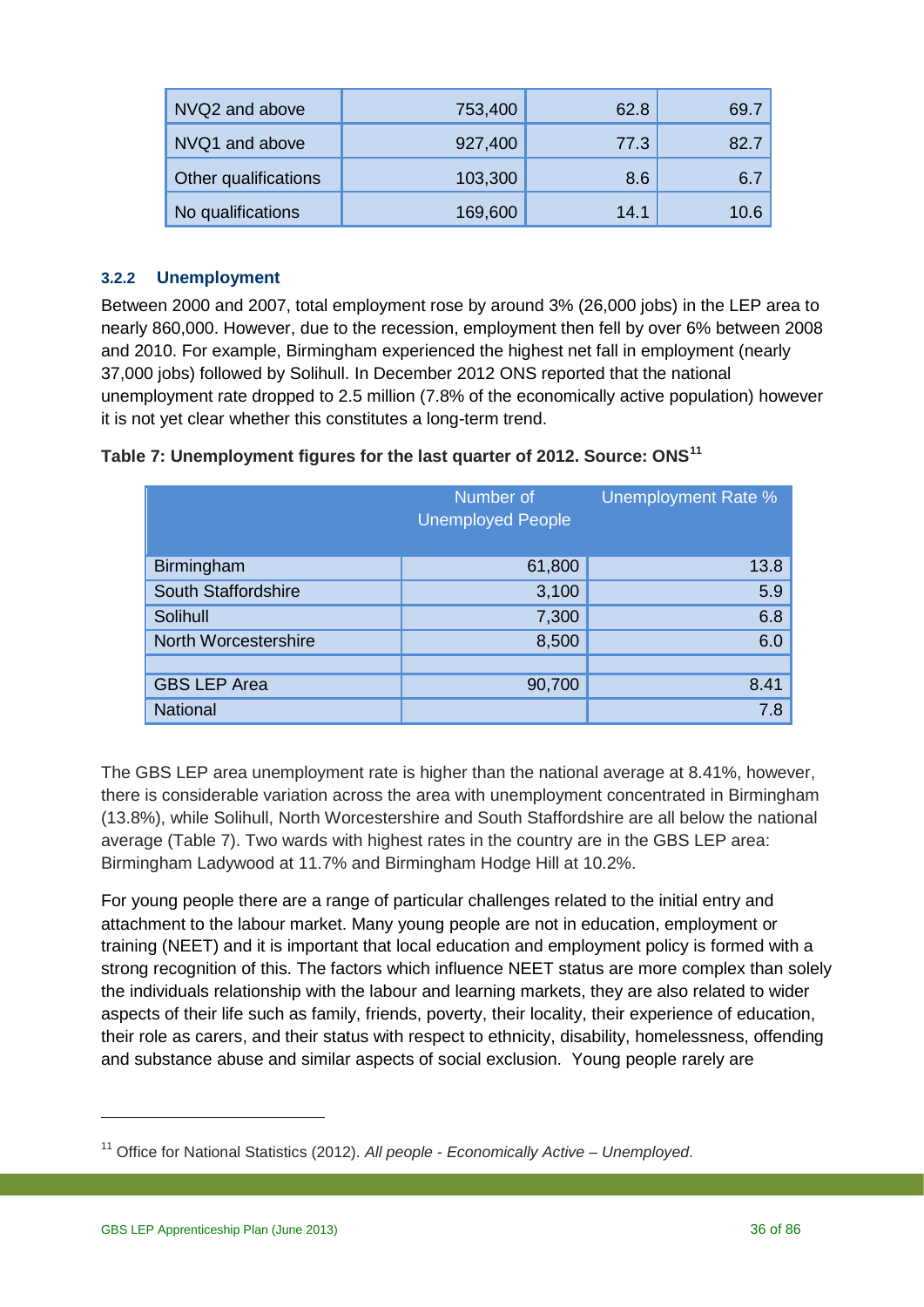continuously NEET but transition in and out of education, training and employment. This transitioning contributes to higher NEET rates at 18 than at younger ages.



**Figure 3: End of year NEET percentage 1999 to 2011. Source: DfE 2012[12](#page-36-0)**

There has been an overall decline in NEETs figures since a peak in 2005. Figure 2, however, shows that a reduction is more evident for younger NEETs (16 and 17 year olds) than for 18 year olds.

|  |  | Table 8: 16 - 18 year olds NEET and not known by age 2011. Source: DfE <sup>13</sup> |  |  |
|--|--|--------------------------------------------------------------------------------------|--|--|
|--|--|--------------------------------------------------------------------------------------|--|--|

|            | <b>Age 16</b>         |                  |                | <b>Age 17</b>         |                     | <b>Age 18</b>  |                       |                     |                  |
|------------|-----------------------|------------------|----------------|-----------------------|---------------------|----------------|-----------------------|---------------------|------------------|
|            | Est No<br><b>NEET</b> | %<br><b>NEET</b> | % not<br>known | Est No<br><b>NEET</b> | $\%$<br><b>NEET</b> | % not<br>known | Est No<br><b>NEET</b> | $\%$<br><b>NEET</b> | $%$ not<br>known |
| Birmingham | 580                   | 4.6%             | 0.8%           | 920                   | 6.9%                | 2.6%           | 1,240                 | 9.1%                | 18.7%            |
| Solihull   | 90                    | 3.6%             | 0.4%           | 170                   | 6.5%                | 3.3%           | 260                   | 9.7%                | 8.6%             |

<span id="page-36-0"></span> $12$  NEET Statistics – Quarterly Brief, November 2012, available at: www.education.gov.uk/rsgateway/DB/SFR/s001099/sfr31-2012.pdf (accessed 13 December 2012).

<span id="page-36-1"></span> $13$  DfE 16- to 18-year-olds not in education, employment or training (NEET) 2011 available at:

[http://www.education.gov.uk/childrenandyoungpeople/youngpeople/participation/neet/a0064101/16--to-18](http://www.education.gov.uk/childrenandyoungpeople/youngpeople/participation/neet/a0064101/16--to-18-year-olds-not-in-education,-employment-or-training) [year-olds-not-in-education,-employment-or-training](http://www.education.gov.uk/childrenandyoungpeople/youngpeople/participation/neet/a0064101/16--to-18-year-olds-not-in-education,-employment-or-training) (accessed 17.05.13).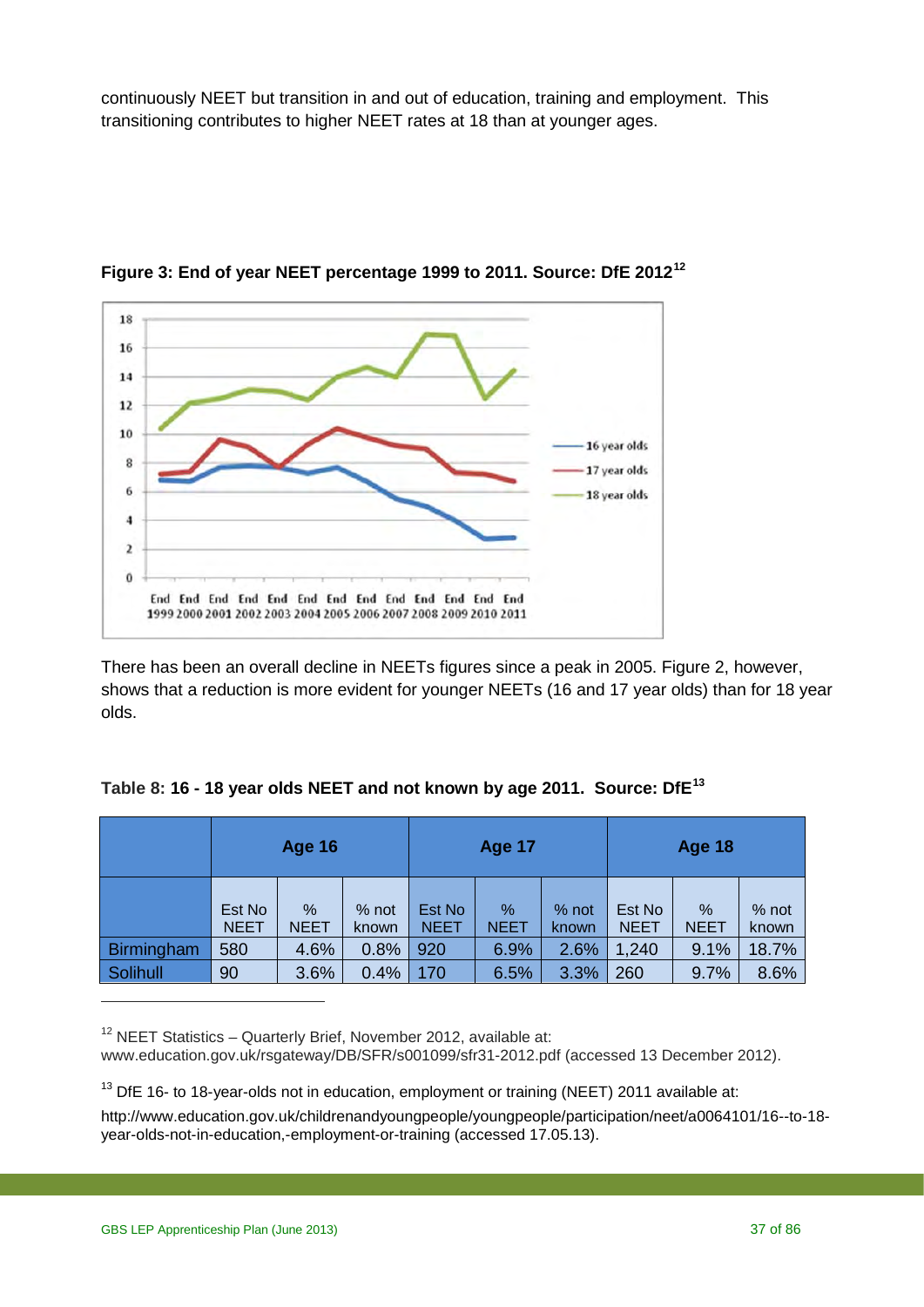| Stafford-         |       |      |      |               |      |      |       |      |       |
|-------------------|-------|------|------|---------------|------|------|-------|------|-------|
| shire             | 270   | 2.9% | 1.6% | 470           | 4.9% | 8.6% | 790   | 8.1% | 18.3% |
| <b>Worcester-</b> |       |      |      |               |      |      |       |      |       |
| shire             | 200   | 3.4% | 0.9% | 310           | 5.2% | 3.6% | 420   | 7.0% | 9.1%  |
|                   |       |      |      |               |      |      |       |      |       |
| <b>WEST</b>       |       |      |      |               |      |      |       |      |       |
| <b>MIDLANDS</b>   | 2,490 | 3.9% |      | $1.3\%$ 3,970 | 6.0% | 6.0% | 5,830 | 8.8% | 20.1% |

Despite the unemployment rate in the area, data from the Department for Work and Pensions indicated that in November 2012 (Table 9) there were still 16,836 unfilled vacancies.

#### **Table 9: Unfilled Job Vacancies: GBS LEP Area (Source: ONS).[14](#page-37-0)**

|                                                                  | <b>GBS</b> Area | <b>Great Britain</b> |
|------------------------------------------------------------------|-----------------|----------------------|
| Unfilled jobcentre vacancies<br>(numbers)                        | 16,836          | 389,889              |
| Unfilled jobcentre vacancies per<br>10,000 population aged 16-64 |                 | 98                   |
| JSA claimants per unfilled<br>jobcentre vacancy                  | 3.8             | 3.7                  |

## **3.3 Business and Employment Sectors**

In 2011 the West Midlands Regional Observatory identified that the GBS LEP region was particularly sensitive to cuts in the public sector and that although private sector job creation was likely to increase, the result of public sector redundancies would produce a net result of 28,000 fewer jobs up to 2015. However the Business Register and Employment Survey from the Office for National Statistics<sup>[15](#page-37-1)</sup> revealed that the Greater Birmingham area experienced an increase in private sector employment of 16,300 between September 2010 and September 2011. The main growth areas were business, professional and financial services which enjoyed a growth of 15,300, whereas retail and computer programming saw decreases of 6,500. Despite these shifts in the local economy the public sector remains as the largest employer in the area (31% of employed people). Table 9 sets out employment by sector for the most recent dataset available.

Research by Cambridge Economics based on GVA suggested a number of sectors that were likely to experience significant growth in the future which included Advanced Engineering industries; Transport and Logistics; Hospitality & Tourism; Retail; and Construction.

<span id="page-37-0"></span><sup>14</sup> Office for National Statistics (2012). *Jobcentre Plus Vacancies (November 2012): Labour Market Profile Greater Birmingham and Solihull Local Enterprise Partnership*. Available from:

<span id="page-37-1"></span>https://www.nomisweb.co.uk/reports/lmp/lep/1925185545/report.aspx [Accessed 12 February 2013]. <sup>15</sup> Office for National Statistics (2012). *Business Register and Employment Survey, 2011*. London: Office for National Statistics. Available from: [http://www.ons.gov.uk/ons/dcp171778\\_280655.pdf](http://www.ons.gov.uk/ons/dcp171778_280655.pdf) [Accessed 5 April 2013].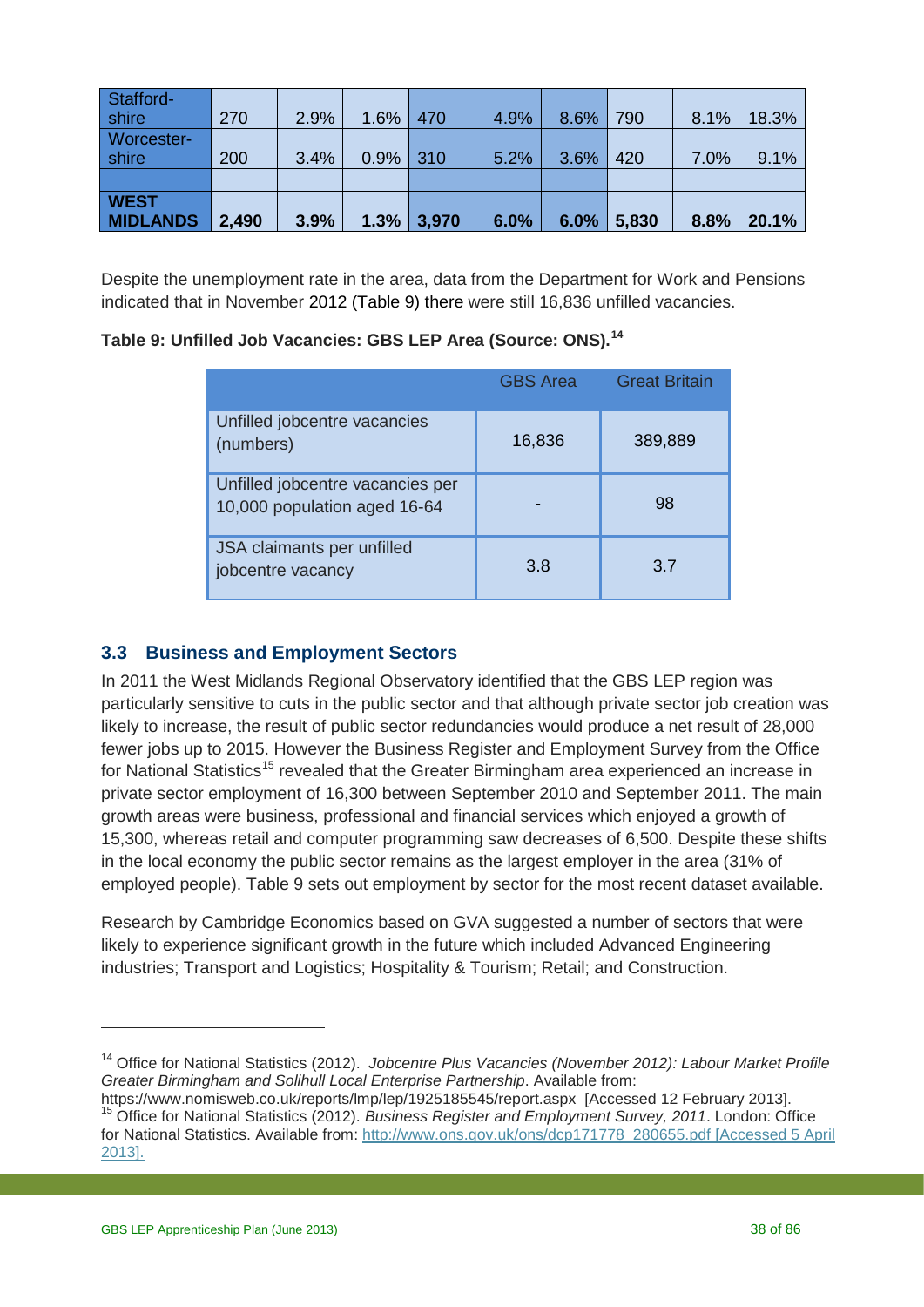|                                                          | Position in 2010 |                       | 2008-2010 trend |        |
|----------------------------------------------------------|------------------|-----------------------|-----------------|--------|
| <b>Sector</b>                                            | Employment       | Share of total<br>(%) | <b>Numbers</b>  | %      |
| Public Sector (Public admin,<br>education & health)      | 233,800          | 31%                   | $+12,400$       | $+5%$  |
| Wholesale & Retail                                       | 121,600          | 15%                   | $-4,700$        | $-4%$  |
| Manufacturing & Engineering                              | 117,400          | 13%                   | $-15,500$       | $-13%$ |
| Higher value Financial &<br><b>Professional Services</b> | 90,400           | 10%                   | $-11,100$       | $-12%$ |
| <b>Lower value Business Services</b>                     | 86,000           | 9%                    | $-13,400$       | $-16%$ |
| Leisure & Tourism                                        | 56,200           | 6%                    | $-10,800$       | $-19%$ |
| Construction                                             | 43,100           | 5%                    | $-7,000$        | $-16%$ |
| <b>Transport &amp; Logistics</b>                         | 39,800           | 5%                    | $-2,800$        | $-7%$  |
| <b>Other Services</b>                                    | 34,800           | 4%                    | $-4,600$        | $-13%$ |
| ICT & Digital                                            | 24,300           | 3%                    | $+2,100$        | $+9%$  |
| <b>Primary Industries</b>                                | 6,900            | 1%                    | $\Omega$        | 0%     |
| <b>Overall GBS LEP</b>                                   | 854,335          | 100%                  | $-55,500$       | $-6%$  |

## **Table 10: Primary Sectors: GBS LEP Area (Source: Nomis)[16](#page-38-0).**

A number of sectors that had potential for growth that were not currently well represented in the region were also identified. These included:

- Pharmaceuticals and Biotechnology;
- Environmental Technologies and Low Carbon;
- Creative and Media.

They also identified that the Public Sector and Food and Drink, although significant to the region, were likely to have slower future growth.

Nationally family owned businesses employ 40% of all private sector workforce and generate 37% of all private sector turnover. The lower ratio of turnover to volume of business is in large

<span id="page-38-0"></span><sup>16</sup> Marketing Birmingham (2012). *Future Skills Research – Contextual Review.*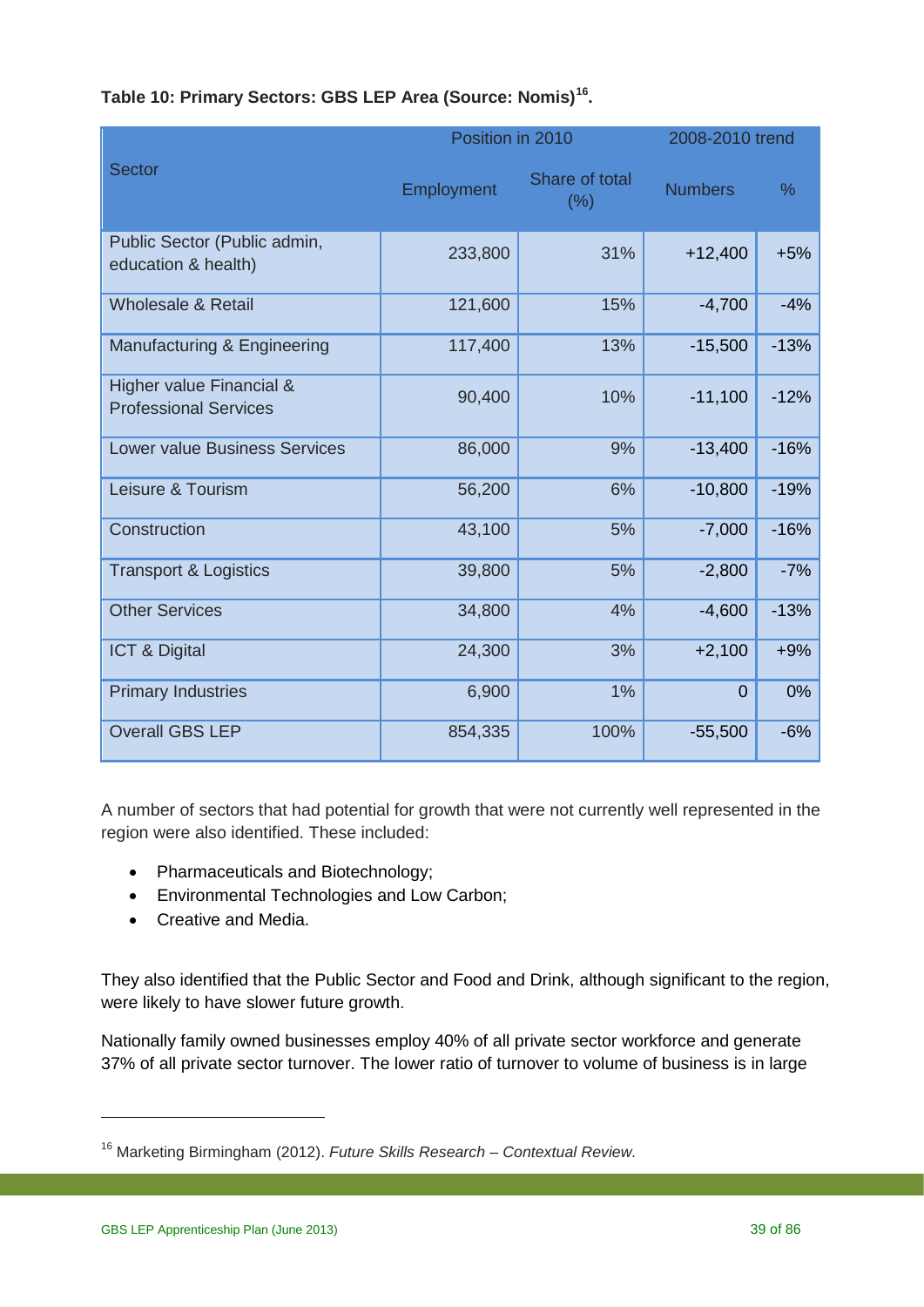part connected to company size as over 50% of family owned businesses employ 10 people or less. The industries with the highest concentration of family businesses are shown at Table 10.

| Table 11: Family Owned Businesses (as a % of all private sector business). Source: |  |
|------------------------------------------------------------------------------------|--|
| Institute for Family Businesses <sup>17</sup>                                      |  |

|                                                                          | Highest percentage |
|--------------------------------------------------------------------------|--------------------|
| Agriculture, hunting, forestry, fishing, and extraction and<br>utilities | 89.1%              |
|                                                                          |                    |
| <b>Hotels and Restaurants</b>                                            | 84.9%              |
| Wholesale and retail trade and repairs                                   | 77.1%              |
|                                                                          | Lowest percentage  |
| Community, social and personal service                                   | 46.2%              |
| Health and social care                                                   | 36.5%              |

In 2010, 58% of the West Midlands private sector firms were family owned. Historically family owned businesses tended to be less growth focussed and more risk averse with a preference to recruiting employees from within the family, which in turn can impact on Apprenticeship take-up.

# **3.4 Forecasting Growth Trends for the UK**

It has been estimated the UK will generate 1.5 million new jobs in the period up to 2020 which is a slower rate of growth than in the previous ten years. Although at the same time a large number of people will retire meaning that there will be more "replacement" jobs. It is expected that the private services sector will be the largest growth area with an increase of 1 million jobs which will raise the sectors share of the workforce from 55% to 58%. The manufacturing sector is estimated to maintain its share of output but the share of employment is likely to fall by between 1% and 7%. The public sector is expected to shrink from 27% to 25% in the period<sup>[18](#page-39-1)</sup>.

It is estimated that higher skilled, white collar occupations will continue to grow from 42% to 46% share of employment. Skilled and semi-skilled manual roles are likely to continue to fall with their share of employment falling from 18% to 16%. The low skilled will still make up a significant element of the economy with increases of 300,000 jobs in the caring, personal and other service occupations and 100,000 in other job roles.

The demand for skills as measured by formal qualifications is projected to rise as is the supply of people holding higher level qualifications. The number of jobs in occupations typically requiring a degree is expected to continue rise but at a slower rate than in earlier projections.

<span id="page-39-0"></span><sup>&</sup>lt;sup>17</sup> Institute for Family Businesses (2011). The UK Family Business Sector. London: Institute for Family Businesses. Available from:

[http://www.ifb.org.uk/media/44219/theukfamilybusinesssectorreportnov2011\\_final.pdf](http://www.ifb.org.uk/media/44219/theukfamilybusinesssectorreportnov2011_final.pdf) [Accessed 5 April 2013].

<span id="page-39-1"></span><sup>18</sup> Wilson, R.A. & Homenidou, K. (2012). *Working Futures 2010-2020: Main Report*. Wath upon Dearne: UKCES.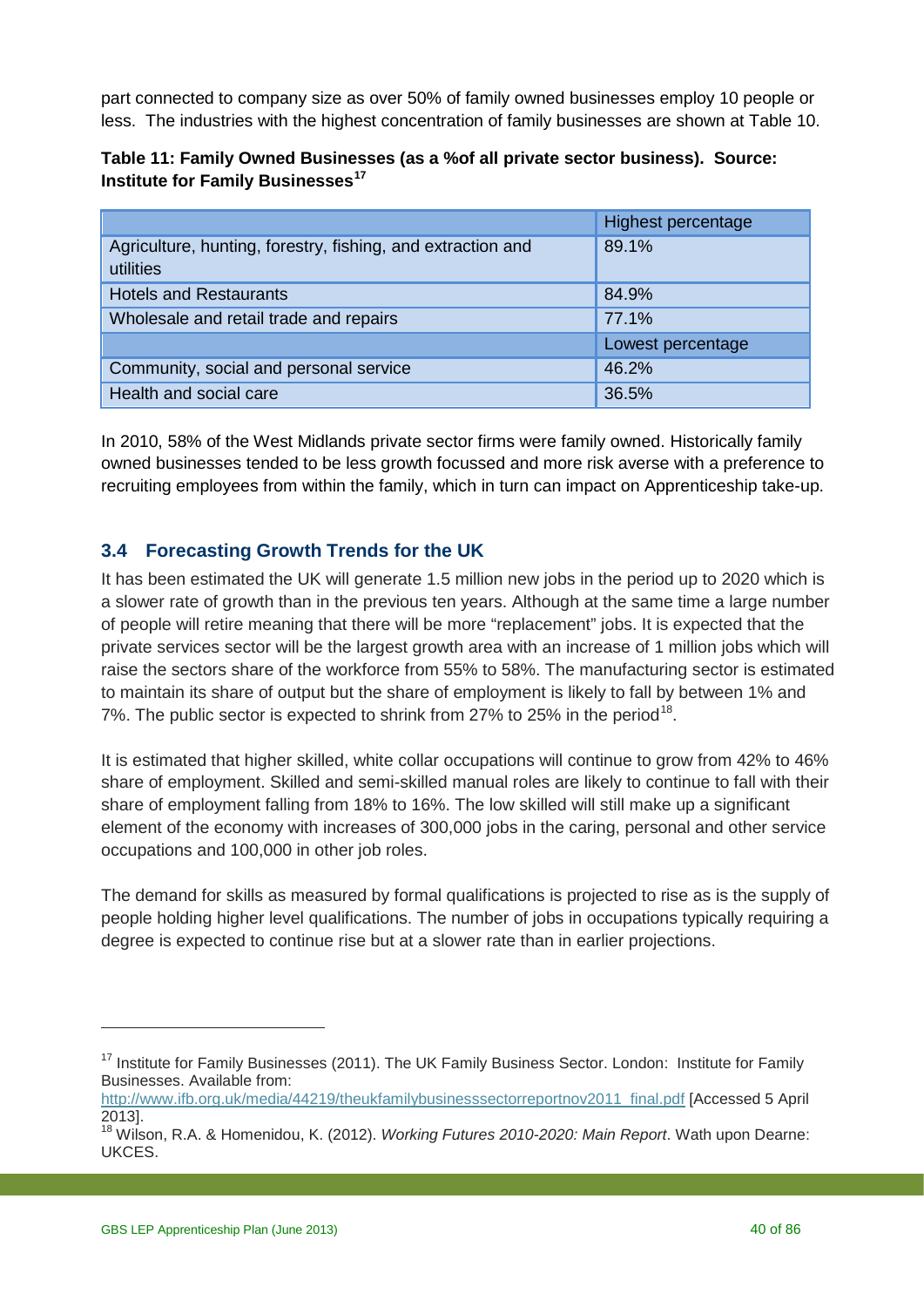# **4 The Apprenticeship Landscape: GBS LEP Area**

The GBS LEP recognises and supports the take-up of Apprenticeships as an integral part of the strategy in developing skills in the area and creating growth in employment. There is already much good practice to build on in the Greater Birmingham and Solihull LEP area, even though research to date suggests that engagement with Apprenticeships by employers is patchy across the sectors and the geographical regions of the GBS LEP area.

Whilst interest in Apprenticeships has been developing slowly over time and the take-up by employers increasing steadily, our consultation with employers suggested that in some areas the demand for apprenticeships was greater than provision available by training providers and that that the quality of some of the potential recruits was poor. Issues such as these require addressing through the help and support of the Sector Champions and the Skills for Growth Hub, which will have a major role to play in supporting employers to access Apprenticeships.

Many of the Employers, FE colleges and training providers consulted also stated that they experienced a number of issues with recruiting new entrants to industries from Schools, Colleges, the Jobcentre and Work Programme providers. Many of the school students consulted expressed a number of misgivings about Apprenticeships, with an overall perception that they were only relevant for those who have little academic capability. Negative media stories and personal experiences amongst friends and families had also deterred some students from engaging with Apprenticeships. The Schools consulted were frequently unaware of the details of the Apprenticeship programmes and teachers often lacked any personal experience of them.

When probed, school leavers, employers and training providers who were seeking to recruit apprentices commented that:

- Higher education was promoted as the best option to higher achieving learners;
- There was limited awareness of apprenticeships amongst school staff which impacts on learner awareness;
- Where apprenticeships were promoted it was generally to the less academically capable learner;
- Learners/recruits often lacked high quality employability skills;
- Schools tended not to engage with employers to enhance employability skills;
- Raising of Participation Age (RPA) colleges report concerns that school sixth form learners are not always aware of the full range of options open to them. In particular there are concerns that schools are protecting their cohorts of learners to maximise retention within the school. This issue was raised by the House of Commons Education Committee in the context of the loss of impartial career guidance in schools (2013).

Employers also went on to note that those leaving Further Education and Higher Education, as well as those who are workless, did not always demonstrate the employability skills they required. Employers participating in our consultation identified key areas of weakness, as summarised below.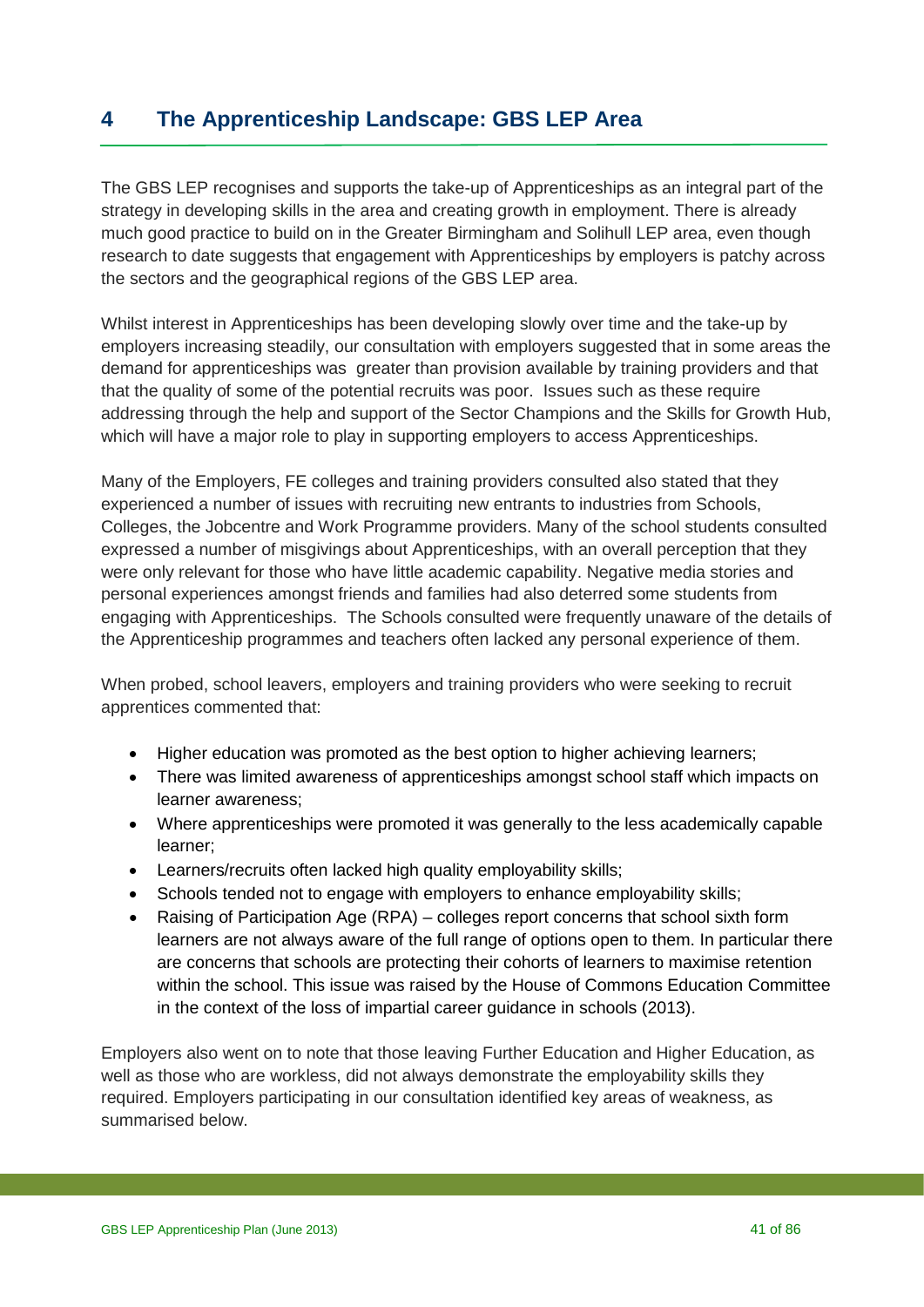- Punctuality: Employers felt that on completion of their schooling many young people have not acquired the ability to plan their own work day, pace their work, set priorities and meet deadlines;
- Communication: Employers needed employees who are effective communicators, who were confident in conversing with colleagues and customers, but generally felt that good interpersonal skills in applicants were lacking;
- Appropriate Appearance: Employers felt they had to stress the importance of dressing professionally and appropriately for the work environment;
- ICT: ICT is increasingly critical for a wide range of jobs. Employers noted that some of the more mature recruits who were re-joining the labour market after a period of worklessness, were not competent in the effective use of ICT;
- Commercial / Business Awareness: Employers stressed the importance of employees understanding how their work contributes to the overall business and found that this awareness was lacking in recent school leavers:
- Teamwork and the ability to establish productive working relationships: Employers noted some problems in effectively integrating young people into existing workforces and teams.

Despite the issues, the number of apprenticeships delivered by a range of further education, local and national independent training providers across the GBS LEP area is shown in Table 12 below.

## **Table 12: Achievements: Total Apprenticeships by home postcode 2010 / 2011. Source: The Data Service[19](#page-41-0)**

|                     | Intermediate<br>Apprenticeship | Advanced<br>Apprenticeship | <b>Total</b> |
|---------------------|--------------------------------|----------------------------|--------------|
| <b>Birmingham</b>   | 2,850                          | 1,270                      | 4,120        |
| Solihull            | 530                            | 270                        | 800          |
| <b>South Staffs</b> | 930                            | 550                        | 1,480        |
| <b>North Worcs</b>  | 650                            | 380                        | 1,030        |
|                     | 4,960                          | 2,470                      | 74,30        |
| %                   | 67%                            | 33%                        |              |

The areas listed represent those areas in the GBS LEP area as specified in section 1:

- Birmingham
- **Solihull**

- South Staffordshire East Staffordshire, Cannock Chase, Tamworth and Lichfield
- North Worcestershire Bromsgrove, Redditch, Wyre Forest

<span id="page-41-0"></span><sup>19</sup> The Data Service (2012). *Apprenticeship Framework Achievements by Region, Level and Age (2005/06 to 2010/11)*.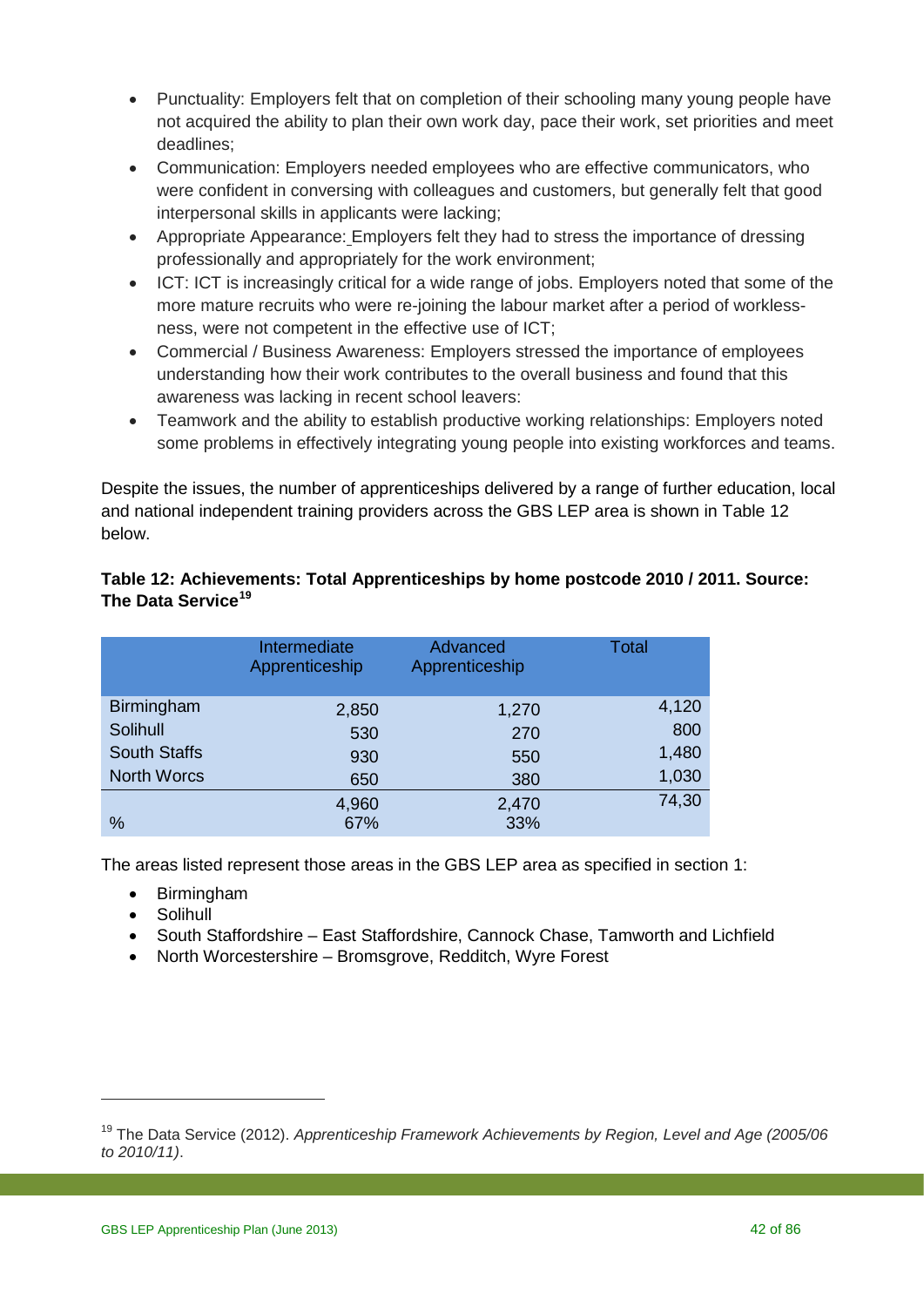The GBS LEP has identified the five priority growth sectors where it wishes to set the pace for growth and building skills capacity:

- Advanced Manufacturing & Engineering;
- ICT;
- Life Sciences;
- Environmental Technologies;
- Cultural Buzz.

In this section we describe the current skills landscape, set out the particular challenges relating to each of these sectors, establish baselines and explain how the Apprenticeship Action Plan can support their growth in relation to Apprenticeships.

# **5.1 Advanced Manufacturing and Engineering**

#### **5.1.1 National Picture**

SEMTA, the Sector Skills Council for Advanced Manufacturing and Engineering, describe these industries and businesses as using a high level of design or scientific skills to produce innovative and technologically complex products/processes. Some of the key areas of advanced manufacturing include composites manufacture and development, plastic electronics and nanotechnology. At a wider level this sector includes industries which incorporate advanced processes within production including automotive, aerospace, metals and their supply chains.

At a national level, advanced manufacturing is critical to the UK economy. In 2009 it accounted for over half of UK exports, accounted for 12% of gross value-added (GVA) and employed approximately 2.6 million people. It has been estimated the manufacturing sector is likely to face a number of skills demand and supply challenges in the next few years. In particular an ageing workforce means around 268,000 people will retire in the period up to 2016. Even taking account of the expected decrease of 98,000 jobs due to contraction, there will still be an overall net requirement for 171,000 jobs (24,400 per annum). There is also likely to be a shift in job roles with an 11% increase in managers, directors and senior officers and a 14 % increase in professional and technical jobs. However, it is expected there will be 16 % loss of skilled trade occupations and 23 % loss of process and machine operative jobs. Therefore skills demand across the sector is likely to continue to develop a need for more highly skilled staff as well as increase in the demand for Science Technology Engineering and Mathematics (STEM) skills<sup>[20](#page-42-0)</sup>.

<span id="page-42-0"></span><sup>20</sup> Davis, C., Hogarth, T. and Gambin, L. with Breuer, Z. and Garrett, R. (2012). *Sector Skills Insights: Advanced Manufacturing*. Wath-upon-Dearne: UKCES.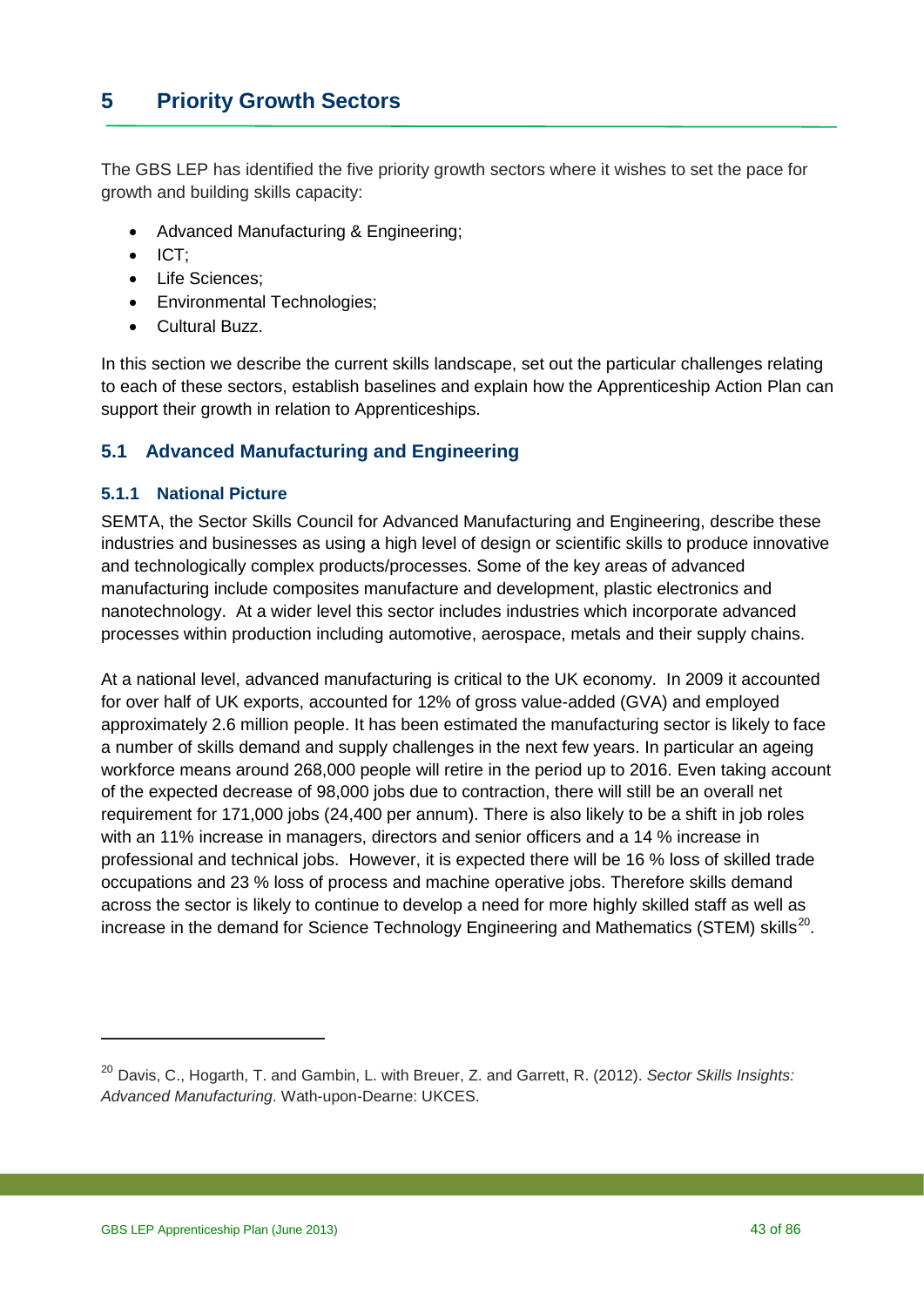SEMTA reported that 69% of employers found that applicants across all roles lacked technical, practical or job-specific skills, followed by problem solving skills (31%) and management skills  $(27%)<sup>21</sup>$ . These employers also view young people less well prepared for work, than required.

# **5.1.2 Local Picture**

The Advanced Manufacturing sector is worth in excess of £600m to the Greater Birmingham and Solihull economy. Within the area it employs around 20,000 people and is comprised in excess of 760 businesses. This sector will be supported by one of the Enterprise Zones, the Advanced Manufacturing Hub based at the Aston Regional Investment Site<sup>22</sup>.

The GBS LEP area has a history of automotive manufacturing as well as production within the automotive supply chain. Collapse of these industries in the 80s and 90s largely resulted in the closure of many factories and a loss of jobs. Many of the skilled workers have since retired and are no longer available in the labour market.

More recently, the automotive industry is experiencing a resurgence with Land Rover production in Solihull and Jaguar production at Castle Bromwich operating at 24 hours and the development of the SAIC Motor UK Technical Centre Vehicle and MG production at the former Longbridge works.

Automotive manufacturing in the area is currently worth in excess of £375m and its GVA is expected to grow by 4.9% per year. It employs 11,600 and this is expected to increase at 3.7% per vear $^{23}$ .

The aerospace industry is also in growth with a new maintenance hub at Birmingham Airport creating 300 new jobs. Aero Engine Controls, a joint venture between Rolls-Royce and Goodrich, have plans for a £60 million manufacturing factory in the nearby Birmingham Business Park.

Producers and their supply chains are creating a demand for engineering skills (both in traditional engineering and advanced manufacturing processes), however an ageing workforce in the GBS LEP area is creating Level 3 skills shortage, particularly for roles such as mechanical engineers, production engineers, tool makers, etc.

## **5.1.3 Supply/Provision**

 $\overline{a}$ 

There are two engineering focus UTCs supporting the GBS LEP area. The Aston University Engineering Academy (AUEA) has worked with a number of highly engaged employers who have identified what for them are key learning outcomes in terms of engineering skills and knowledge. These learning outcomes have then been mapped to qualifications at Y11 and Y13 so that learning is driven by real skill demand and qualifications fall out from that learning rather than learning being solely focussed on achieving the content of qualifications. The JCB Academy,

<span id="page-43-0"></span><sup>21</sup> Semta (2010). *Sector Skills Assessment for Science, Engineering and Manufacturing Technologies*. Available from: http://83.223.124.19/~semta/store/files/England SSA full report 2010.pdf [Accessed 5 April 2013].

<span id="page-43-1"></span><sup>22</sup> Birmingham City Council (2012). *The Advanced Manufacturing Sector*. Birmingham: Birmingham City Council.

<span id="page-43-2"></span><sup>23</sup> Marketing Birmingham and PA Consulting (2012). *Key Sectors for Inward Investment*. *Final Report*. Available from: [http://www.marketingbirmingham.com/marketing\\_birmingham\\_and\\_pa\\_consulting/](http://www.marketingbirmingham.com/marketing_birmingham_and_pa_consulting/) [Accessed 5 April 2013].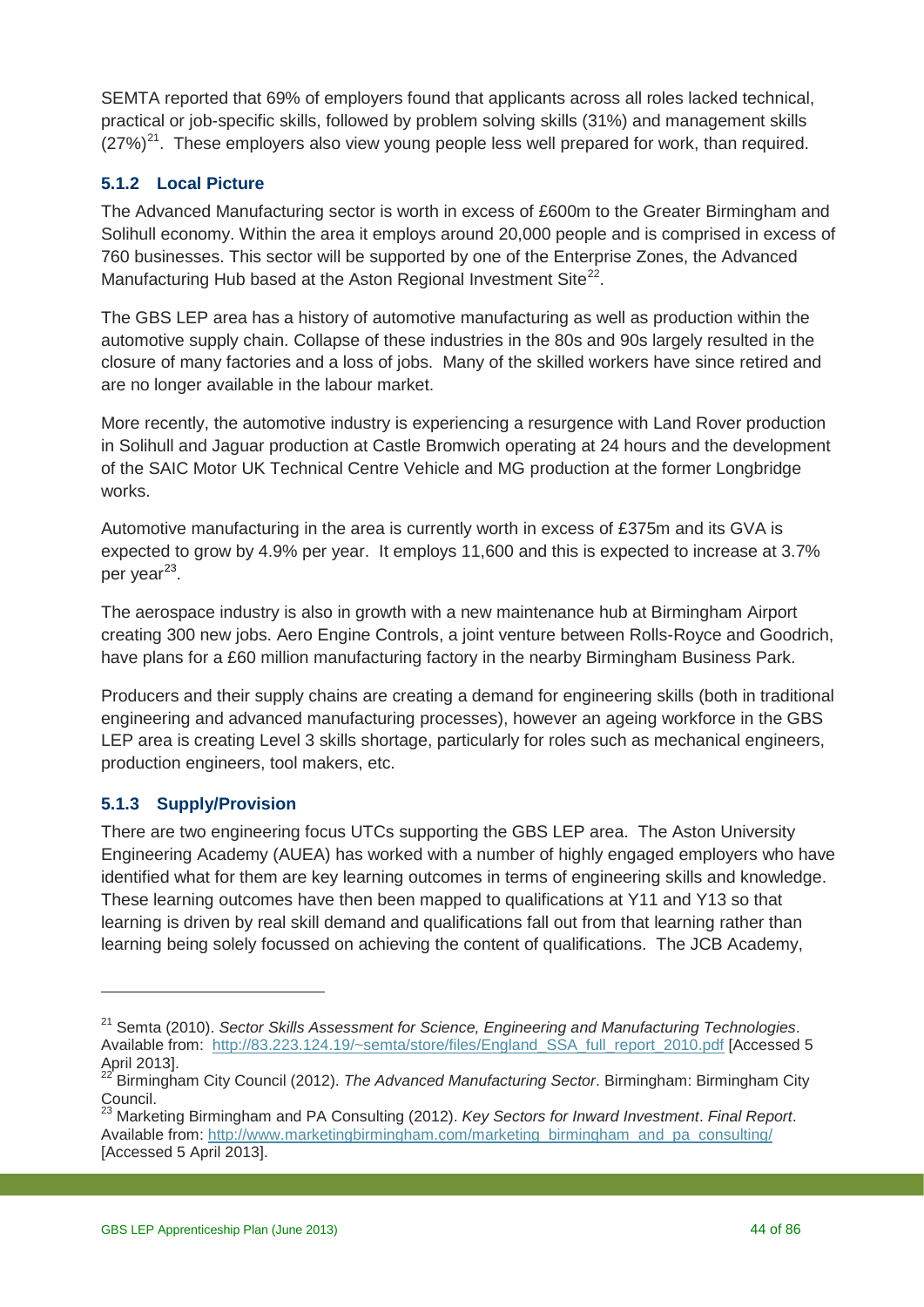located just outside the GBS LEP area in Rocester, Staffordshire specialises in engineering, as well as management learning for 14-19 year olds.

#### **Table 13: Technology related achievements by home postcode 2011. Source: The Data Service[24](#page-44-0)**

|                     | Intermediate<br>Apprenticeship | Advanced<br>Apprenticeship | FE.<br><b>Education</b><br>and<br>Training | <b>Work Based</b><br>Learning | Total |
|---------------------|--------------------------------|----------------------------|--------------------------------------------|-------------------------------|-------|
| Birmingham          | 40                             | 50                         | 980                                        | 540                           | 1,610 |
| Solihull            | 10                             | 10                         | 120                                        | 100                           | 240   |
| <b>South Staffs</b> | 20                             | 40                         | 220                                        | 1,020                         | 1,300 |
| <b>North Worcs</b>  | 30                             | 10                         | 130                                        | 350                           | 520   |
| Total               | 100                            | 110                        | 1,450                                      | 2,010                         | 3,670 |

These represent frameworks available from SEMTA the SSC for Sector Skills Council for Science, Engineering and Manufacturing Technologies and includes frameworks drawn from the following list:

- Advanced Manufacturing Engineering L4
- Composite Engineering L2, L3
- Composite Engineering (Craft and Technician) L3
- Composite Engineering (Operator and Semiskilled) L2
- Engineering Manufacture (Craft and Technician) L3
- Engineering Manufacture (Operator and Semiskilled) L2
- Engineering Manufacture (Senior Technician)  $L<sub>4</sub>$
- Improving Operational Performance L2
- Laboratory and Science Technicians L2, L3
- Metal Processing and Allied Operations L2, L3
- Metal Processing and Allied Operations (Craft and Technician) L3
- Metal Processing and Allied Operations (Operator and Semi-skilled) L2
- Operations and Quality Improvement L3

<span id="page-44-0"></span><sup>24</sup> The Data Service (2012). *Local Authority Enrolments, Starts and Achievements by Sector and Delivery Postcode 2010/11* Available from:

[http://mireportslibrary.thedataservice.org.uk/demographics/geography\\_reports/local\\_authority.htm](http://mireportslibrary.thedataservice.org.uk/demographics/geography_reports/local_authority.htm)  [Accessed 5 April 2013]. Geographic areas as defined in Section 1 page 2 of this report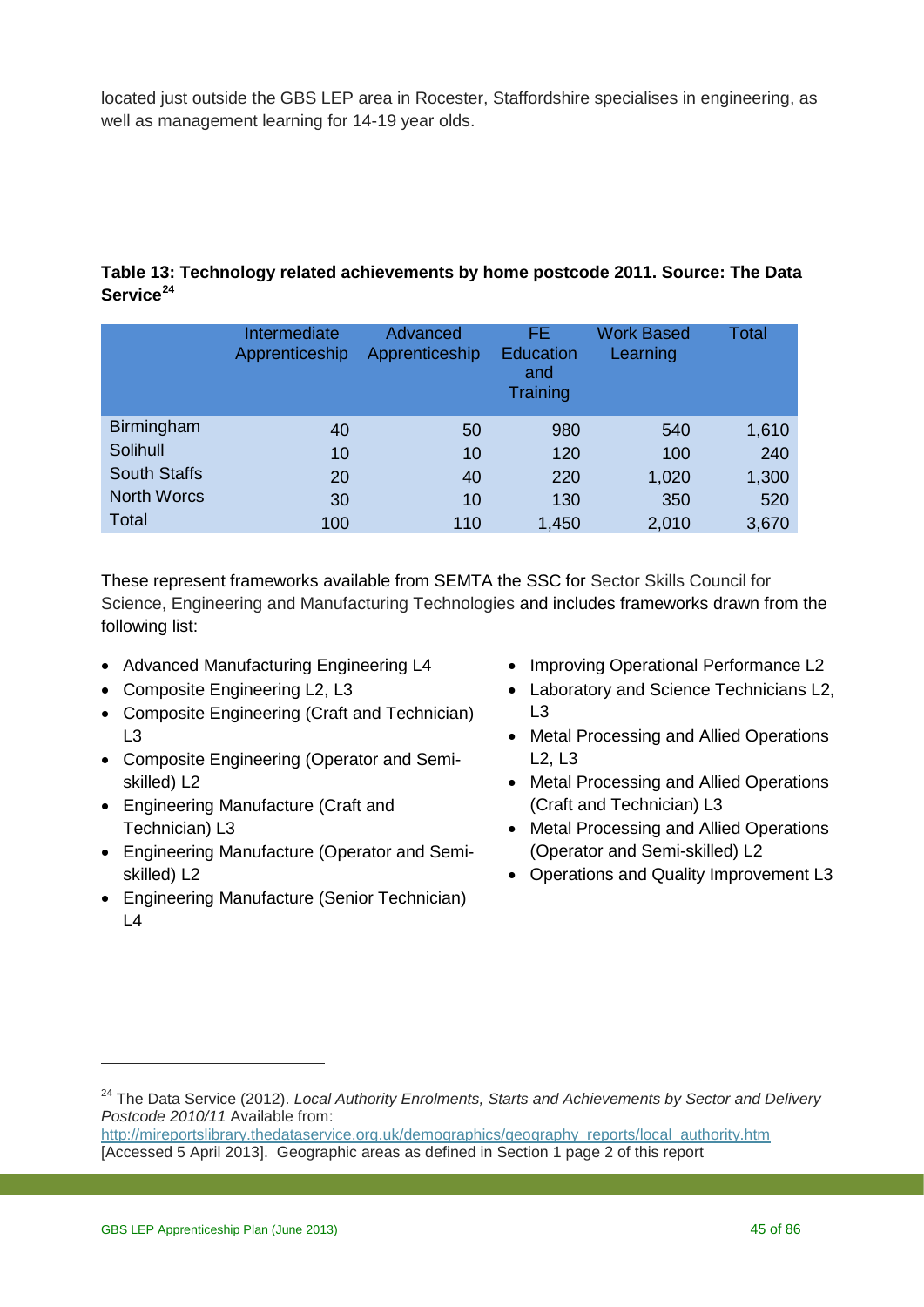| Table 14: Process manufacturing achievements by home postcode 2011. Source: The Data |  |
|--------------------------------------------------------------------------------------|--|
| Service <sup>25</sup>                                                                |  |

|                     | Intermediate<br>Apprenticeship | Advanced<br>Apprenticeship | FE.<br><b>Education</b><br>and<br>Training | <b>Work Base</b><br>Learning | Total |
|---------------------|--------------------------------|----------------------------|--------------------------------------------|------------------------------|-------|
| Birmingham          | 0                              | 0                          | 510                                        | 70                           | 580   |
| Solihull            | 0                              | 0                          | 90                                         | 10                           | 100   |
| <b>South Staffs</b> | 0                              | 0                          | 150                                        | 50                           | 200   |
| <b>North Worcs</b>  | 0                              | 0                          | 140                                        | 90                           | 230   |
| Total               | 0                              |                            | 890                                        | 220                          | 1,110 |

The Apprenticeship figures represent frameworks developed by Cogent the Sector Skills Council for Chemicals, Nuclear, Oil and Gas, Petroleum and Polymers. It includes frameworks drawn from the following list:

- Nuclear Power Plant L3
- Nuclear Working L2
- Process Manufacturing L3, L4
- Sign making L2, L4
- Polymer Processing Operation L2, L3

SEMTA, the Sector Skills Council for Engineering, offers an Apprenticeship brokerage service for employers, whereby they diagnose training needs, arrange and broker the training and manage Skills Funding Agency (SFA) contracts on behalf of employers. SEMTA works extensively with employers through their network of regional representatives and regional employer boards to promote Apprenticeships. Currently there are 8000 Engineering Apprenticeships being delivered across England (at all levels) each year and SEMTA have an ambition to double these numbers by 2016.

SEMTA have also developed a L4 Apprenticeship programme for use by Airbus in Wales, which has been subsequently redesigned and rolled out in England as an Advanced Manufacturing Engineering L4 with 9 different pathways across a range of engineering roles. Employers such as Airbus, Rolls Royce and Siemens recruited the first cohort of over 500 apprentices in late 2012.

<span id="page-45-0"></span><sup>25</sup> The Data Service (2012). *Local Authority Enrolments, Starts and Achievements by Sector and Delivery Postcode 2010/11* Available from:

[http://mireportslibrary.thedataservice.org.uk/demographics/geography\\_reports/local\\_authority.htm](http://mireportslibrary.thedataservice.org.uk/demographics/geography_reports/local_authority.htm)  [Accessed 5 April 2013]. Geographic areas as defined in Section 1 page 2 of this report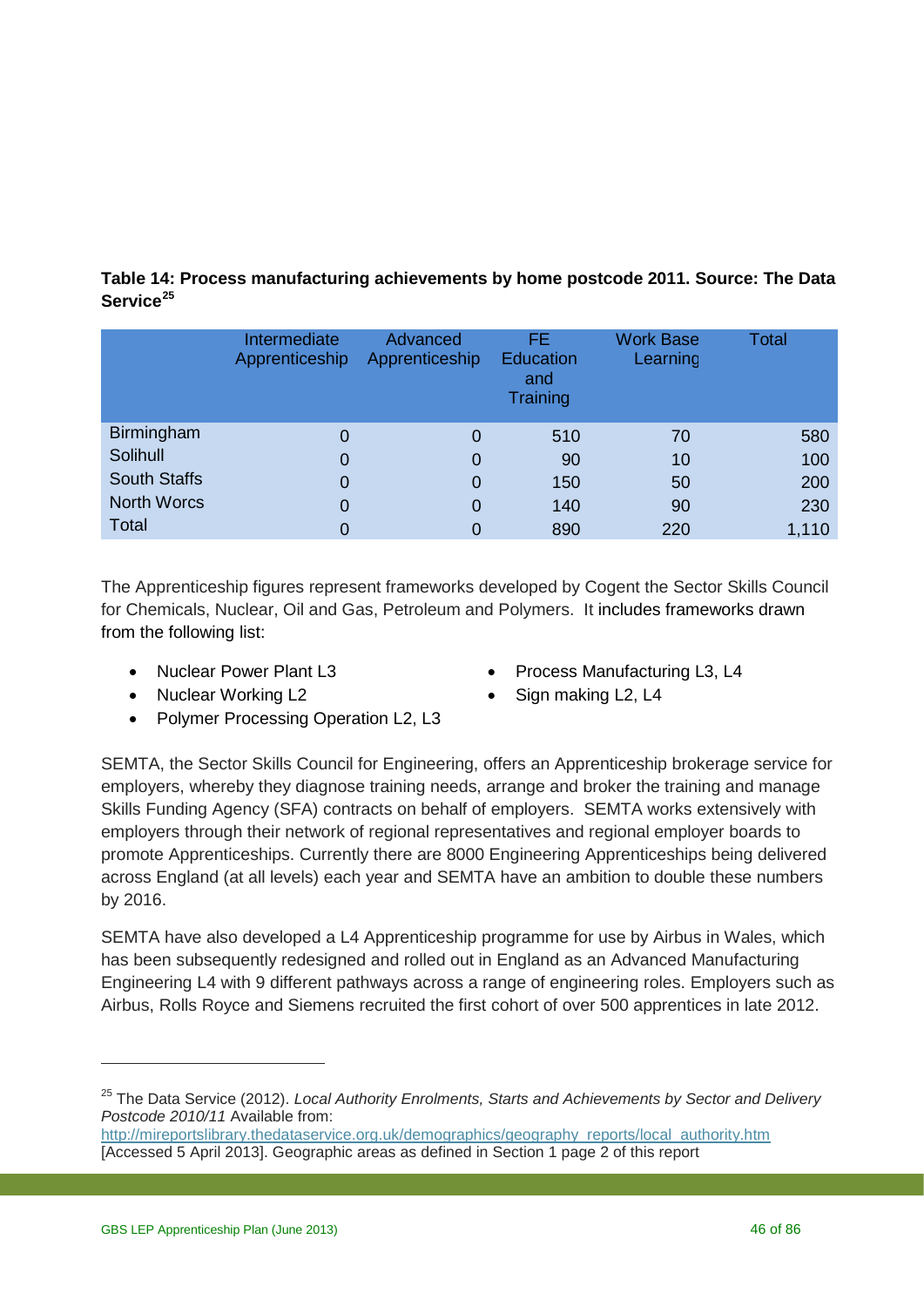A number of issues arising from this sector which work against Apprenticeship take up include:

- The poor quality of the recruits from school;
- Concerns about supporting an employee across the full period of an apprenticeship;
- Economic uncertainty;
- Fears that after investing in training, employees will leave and take their skills to an alternative, potentially higher paying competitor.

Universities also support this sector through the delivery of learning (see Appendix B for a list of relevant single honours undergraduate programmes), as well as through provision of research.

The skills supply for advanced manufacturing is likely to continue to come from the vocational education and training infrastructure, however there is also a need to develop senior managers and their ability to manage change, in order to enable them to develop effective product marketing strategies. In addition due to the rapid and high demands for new skills required by the sector it is likely that these demands will need to be met through internal staff development and through external knowledge networks

Our consultation also noted specific gaps in Engineering provision for businesses based in South Staffordshire, who reported being unable to access Engineering Apprenticeships from local providers and resorting to sending their apprentices to providers outside of the GBS LEP area such as Wolverhampton College. Some even trained new recruits entirely in house (outside of the Apprenticeship framework) in order to fill the supply gap. Furthermore in North Worcestershire, a group of manufacturing employers are discussing how they may work with North East Worcestershire College to focus the content and delivery of Apprenticeships more effectively to meet their training needs.

Similarly, employers have also echoed issues with accessing new recruits/apprentices stating that their main concern was with the younger apprentices aged  $16 - 18$ , who lacked a work-ready attitude. There was greater success with 18+ recruits/apprentices, who had already gained work experience elsewhere. Employers in our consultation were keen to point out that apprentices have good career prospects, whereby they can progress through the business and achieve successful and rewarding careers.

## **5.1.4 Summary & Key Issues (Advanced Manufacturing & Engineering)**

Key issues therefore for this sector include an ageing workforce, succession planning, on-going change in both markets and the technologies, and patchy delivery of Apprenticeships across the area. In order to address this it is important that stakeholders in this sector advocate for and work to implement the following actions within the context of this sector.

- Supporting the Skills for Growth Hub and Skills for Growth Compact.
- Promoting Apprenticeships to employers
- Consideration of developing an Apprenticeship Training Agency (ATA) or connecting to an existing ATA
- Links between employers and SEMTA to be enhanced through the Apprenticeship brokerage service.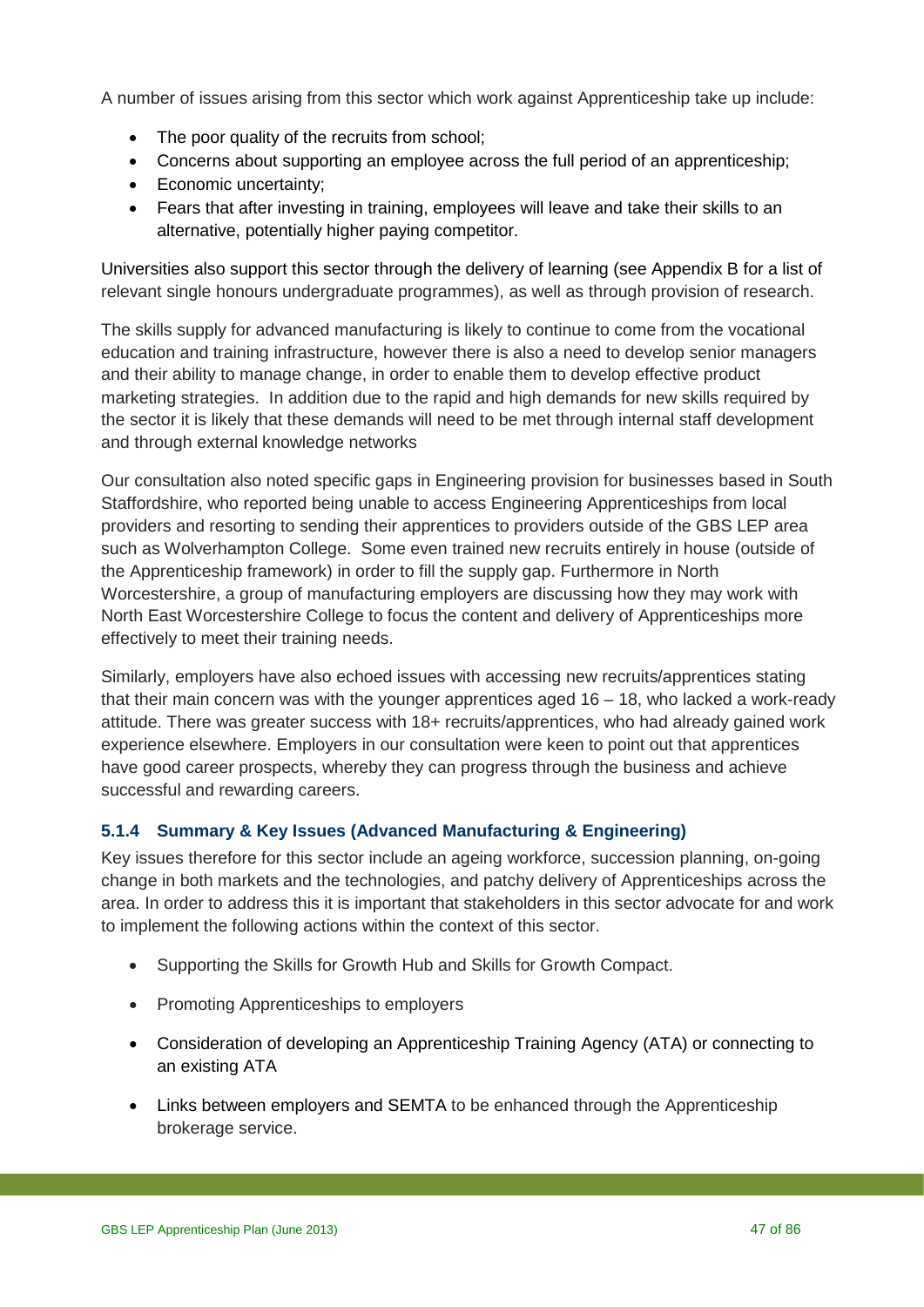- Ensuring that the priority sectors engage with Higher Apprenticeships
- Committing to the principles of sustainable Apprenticeships
- Delivering an Apprenticeship Campaign to schools
- Improving the marketing of Apprenticeships.

There are also some particular geographical issues relating to insufficient Apprenticeship provision in South Staffordshire and North Worcestershire which local ESBs may wish to attend to.

# **5.2 Life Sciences**

#### **5.2.1 National Picture**

The UK life science industry employs over 120,000 people and invests at least £4.6 billion in research and development. The combined annual turnover for the pharmaceutical, medical biotechnology and medical technology markets is more than £30billion. The Medical Technologies sector in the UK serves a market that is both complex and fast-changing. The prime consumer of healthcare products and services is the NHS, while the industry base is made up predominately of SME's. Skills for Health et al. (2010) identified that increasingly the sector will become more high-tech; more diverse; more interdisciplinary in the shape of the workforce and dependent on highly skilled specialist capability; reliant on highly developed skills in research methodologies. They found that the sector was generally reliant on higher education graduates but increasingly will rely on workforce development within the sector to meet the demanding and ever changing skills needs and indicated a likely shortage in technical skills.

Thee sector has an ageing workforce. There is considerable investment in training by the NHS, though provision does not always match need. Medical engineers, for example, undertake a 4 year apprenticeship which consists of college attendance one day per week to obtain their HNC in Electronics, on the job training and completing NVQ Level 3 qualifications. This training does not, however, specifically relate to the equipment and machinery that engineers will be involved with in major hospitals. PFI partners who have responsibility for equipment maintenance transferred to them within their respective PFI agreements are also facing the same skills issues. Local picture

The Life Sciences Campus Economic Zone based around the Queen Elizabeth Hospital Birmingham and the University of Birmingham in Edgbaston will provide the focus for the clustering of activity associated with medical technologies including the National Institute for Health Research and launch of the new Centre for Translational Inflammation Research. The Life Sciences sector contributes £180m to the local economy, is comprised of in excess of 235 businesses firms in the city, and employs over 1600 people.

Medical technology is worth £152 million to the GBS LEP area and its GVA is expected to grow at 1.9%. Despite the projected growth in value, employment in the sector is expected to decline slightly from the current level of 3600 people by 1.1% per annum. Pharmaceuticals is a smaller area to the GBS LEP than Medical Technology and is currently worth £42 million to the LEP and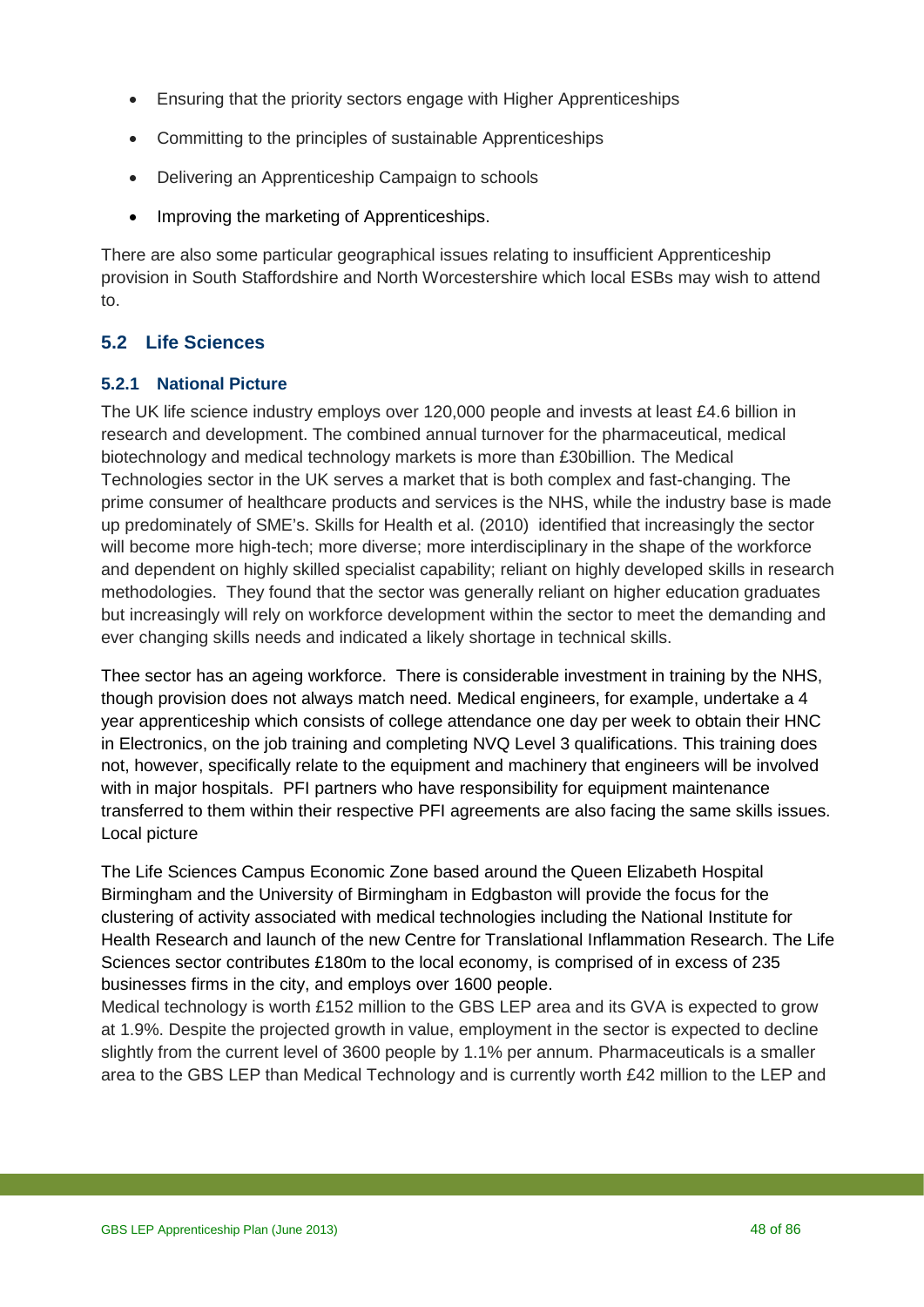employs 800 people. Its GVA is expected to grow by 5% with the number employed growing by 2.4%[26](#page-48-0).

# **5.2.2 Local picture**

The Life Sciences Campus Enterprise Zone based around the Queen Elizabeth Hospital Birmingham and the University of Birmingham in Edgbaston will provide the focus for the clustering of activity associated with medical technologies including the National Institute for Health Research and launch of the new Centre for Translational Inflammation Research. The Life Sciences sector contributes £180m to the local economy, is comprised of in excess of 235 businesses firms in the city, and employs over 1,600 people.

Medical technology is worth £152mn within the GBS LEP area and its GVA is expected to grow at 1.9% and they employ 3600 people and this is expected to decline by 1.1% per annum. Pharmaceuticals is currently worth £42mn within the LEP and hires 800 people Its GVA is expected to grow 5% with the number employed growing at 2.4%.

#### **5.2.3 Supply/Provision**

Healthcare Apprenticeship frameworks and qualifications cover roles such as Healthcare Support Services, Blood Donor Support, Dental Nursing, Pharmacy Services, Optical Retail, and Emergency Care Assistance. Cogent the Sector Skills Council (SSC) for Life Sciences do not offer an apprenticeship framework at Level 2 or 3 but have developed two Higher Apprenticeships, one in Life Sciences & Chemical Science Professionals with four pathways in Chemical Science, Life Sciences, Healthcare Science and Process Development, and one for Laboratory and Science Technicians. Cogent also offers a Technical Apprenticeship Service, which acts as a brokerage service to employers within their industry. Much of this activity is about drawing together employer demand and then interfacing with local providers to meet provision/supply demands.

|                     | Intermediate<br>Apprenticeship | Advanced<br>Apprenticeship | FE.<br><b>Education</b><br>and<br>Training | <b>Work Based</b><br>Learning | Total |
|---------------------|--------------------------------|----------------------------|--------------------------------------------|-------------------------------|-------|
| <b>Birmingham</b>   | 0                              | 20                         | 1,780                                      | 10                            | 1,810 |
| Solihull            | $\overline{0}$                 | 10                         | 140                                        | 0                             | 150   |
| <b>South Staffs</b> | $\overline{0}$                 | 10                         | 450                                        | 20                            | 480   |
| <b>North Worcs</b>  | $\overline{0}$                 | 10                         | 350                                        | 10                            | 370   |
| <b>Total</b>        | 0                              | 50                         | 2,720                                      | 40                            | 2,810 |

|  | Table 15: Healthcare Achievements by home postcode 2011. Source: The Data Service <sup>27</sup> |  |  |  |
|--|-------------------------------------------------------------------------------------------------|--|--|--|
|--|-------------------------------------------------------------------------------------------------|--|--|--|

[http://mireportslibrary.thedataservice.org.uk/demographics/geography\\_reports/local\\_authority.htm](http://mireportslibrary.thedataservice.org.uk/demographics/geography_reports/local_authority.htm)  [Accessed 5 April 2013]. Geographic areas as defined in Section 1 page 2 of this report

<span id="page-48-0"></span><sup>26</sup> *Marketing Birmingham and PA Consulting (2012). Key Sectors for Inward Investment. Final Report*. Available from: http://www.marketingbirmingham.com/marketing\_birmingham\_and\_pa\_consulting/ [Accessed 5 April 2013].

<span id="page-48-1"></span><sup>27</sup> The Data Service (2012). *Local Authority Enrolments, Starts and Achievements by Sector and Delivery Postcode 2010/11* Available from: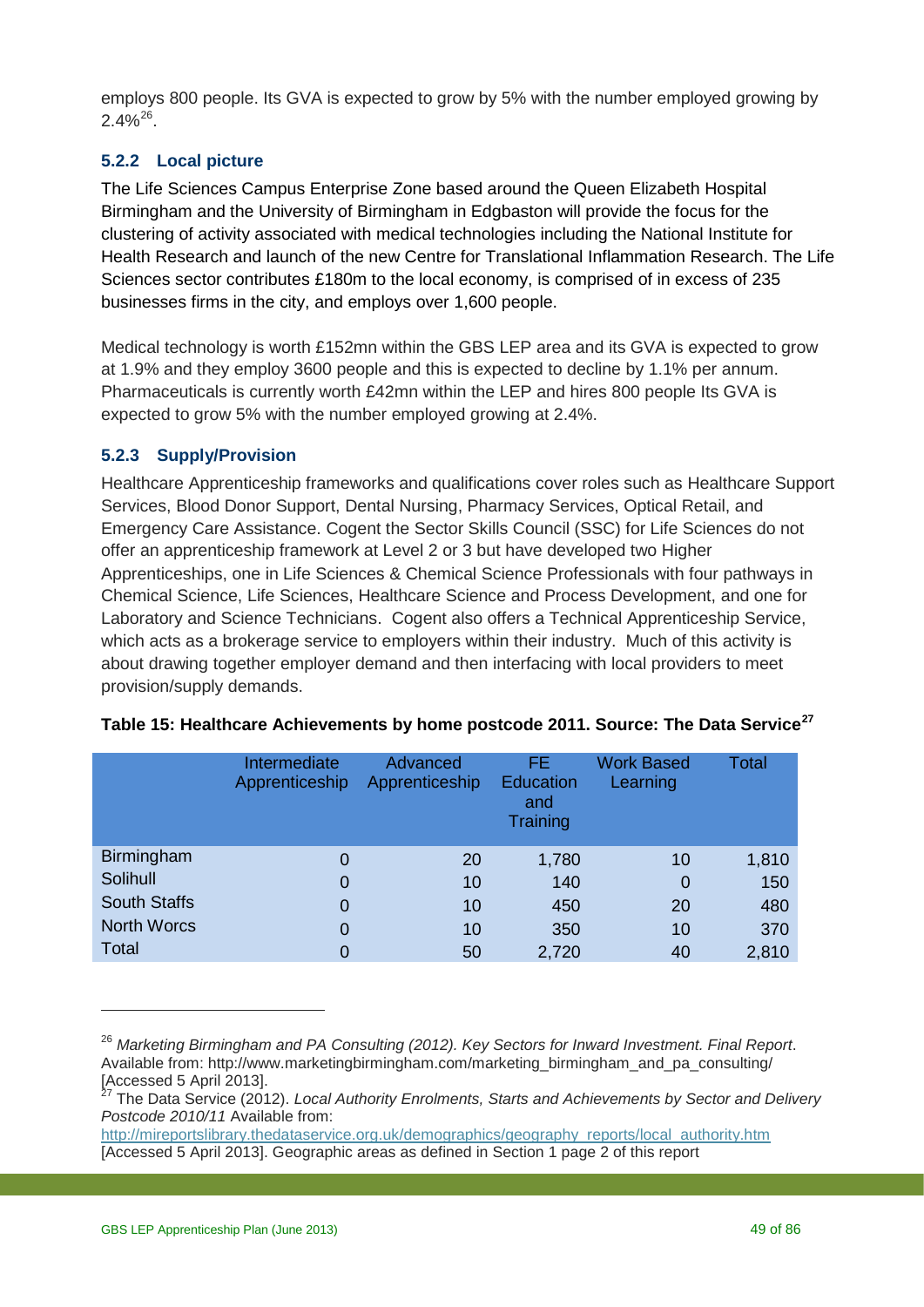Apprenticeship figures represent frameworks developed by Skills for Health the SSC for the health sector and includes frameworks drawn from the following list:

- Health (Allied Health Profession Support) L3
- Health (Assistant Practitioner) L5
- Health (Blood Donor Support) L3
- Health (Clinical Healthcare Support) L2, L3
- Health (Dental Nursing) L3
- Health (Emergency Care Assistance)  $L<sub>2</sub>$
- Health (Healthcare Support Services)  $\overline{1}$
- Health (Informatics) L 2
- Health (Maternity and Paediatric Support) L2, L3
- Health (Optical Retail) L2, L3
- Health (Pathology Support) L3
- Health (Perioperative Support) L3
- Health (Pharmacy Services) L2, L3

Universities also support this sector, through delivery of learning (see Appendix C for a list of relevant single honours undergraduate programmes), as well as through provision of research.

# **5.2.4 Summary & Key Issues (Life Science)**

Key issues for this sector include the growth in the importance of research and research skills, the general need for high level skills in this area, and the currently low volume of Apprenticeship provision in the area. In order to address this it is important that stakeholders in this sector advocate for and work to implement the following actions within the context of this sector.

- Supporting the Skills for Growth Hub and Skills for Growth Compact.
- Ensuring that the priority sectors engage with Higher Apprenticeships.
- Committing to the principles of sustainable Apprenticeships.

In addition there may also be a case for developing stronger route ways into this sector through the development of level 2 and 3 Apprenticeship frameworks. It is suggested that this might be pursued, probably in close partnership with relevant Sector Skills Councils, through the following actions.

- Working with the Sector Skills Councils (SSCs).
- Developing appropriate occupational route ways for a range of unemployed individuals to upskill and access job opportunities arising from major local developments and priority sectors.

# **5.3 ICT**

# **5.3.1 National Picture**

The skills needs of this sector are characterised by continuous technological change and development which demands high level technology specific skills. E skills have identified a future need for skills in digital security, new forms of technology, such as cloud computing, as well as high demands for Inter-personal skills, managerial, professional and technical skills over the medium term timeframe... For skills supply they recognise that there is a falling number of IT and computing related course applications and a decline in the quantity of graduates available in the labour market (particularly amongst women). On average, IT & Telecoms professionals are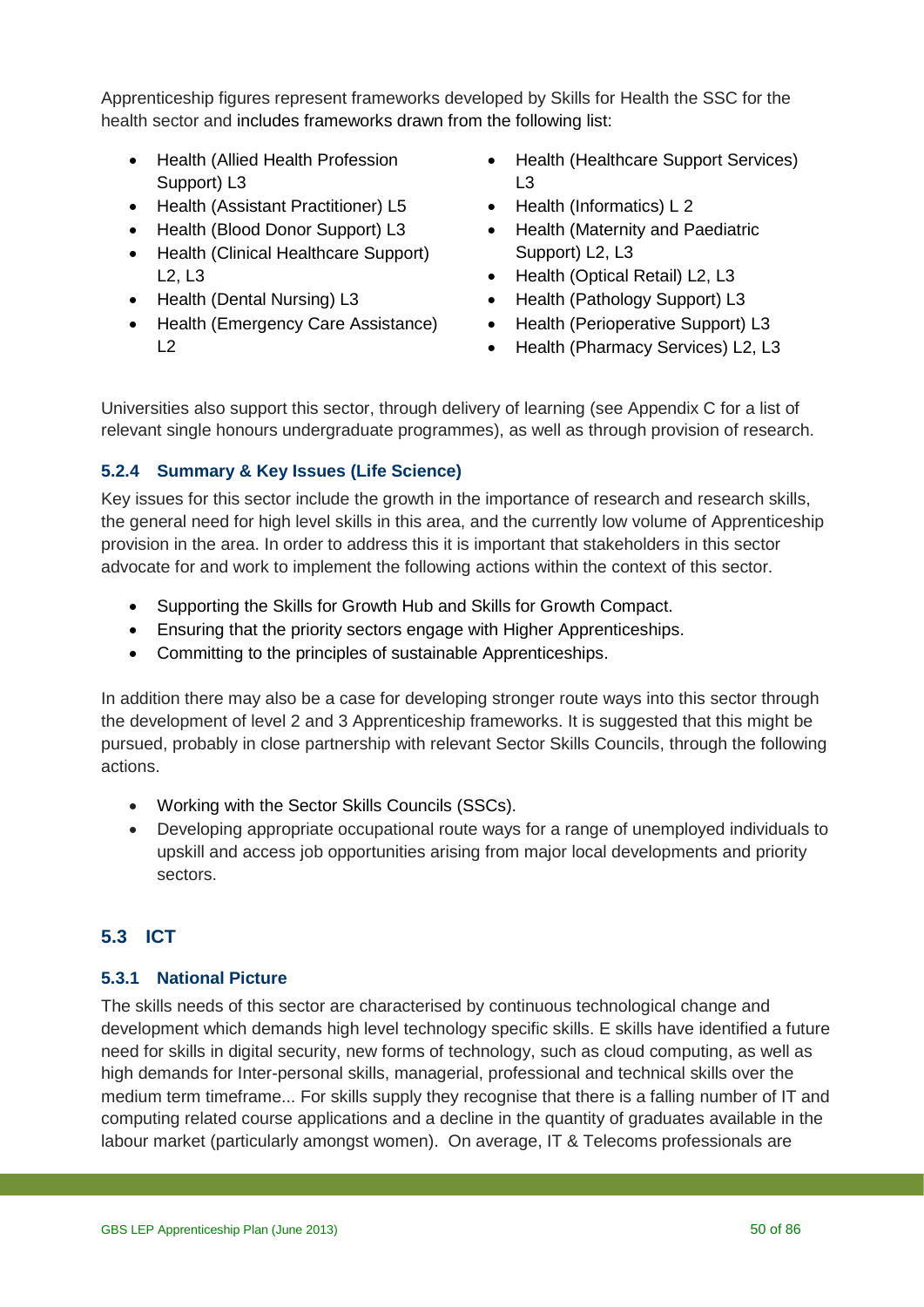qualified to a higher level than other UK workers with just over 50% holding an undergraduate or higher level degree (or equivalent). There is a history in the sector of spending more than average on training.

A survey in 2011 of 4,700 businesses by the National Skills Academy for IT $^{28}$  $^{28}$  $^{28}$  indicated that difficulties in vacant filling posts were commonly experienced especially in Programmers /Software Developers and Web Design / Development professionals. Issues with inadequate levels of Microsoft skills was the most common cause of these problems (e.g.NET/ASP.NET, Dynamics, SharePoint, Visual Basic/Visual Studio and C#) Around half of employers with skills gaps are experiencing delays developing new products or services as a result. Digital jobs, as defined by the respective SOC code, include:

- Telecommunications;
- Computer Programming;
- Consultancy and related activities;
- Information Service activities:
- Repair of Computers.

#### **5.3.2 Local Picture**

The Longbridge ITEC Park Enterprise Zone will support a range of IT and telecommunications businesses including software products, IT services, business process outsourcing, cloud computing, data mining and E-commerce etc. The ICT sector is worth £1.45bn within the GBS LEP area and this is expected to grow by 4.7% each year. It also employs 28100 and this is expected to increase by 1.3%.each year. The Skills Research Team at the West Midlands Regional Observatory<sup>29</sup>identified that ICT in the GBS LEP area was creating a wealth of opportunities: ICT security, informatics, mobile & wireless, photonics and radio frequency identification, as being key emerging markets. They argued this was creating a demand for high level leadership and relationship management, project and programme management skills, business intelligence, information analytics and architecture skills, networking and a range of specific software skills which is similar to the national picture.

For digital media they identified a need for the development of digital content for entertainment, which is creating a skills need for graduates to move into the area to train existing staff on new forms of digital content. Marketing Birmingham and PA Consulting  $(2012)^{30}$  $(2012)^{30}$  $(2012)^{30}$  found that Digital Media is worth £79mn within GBS LEP and hires 2900 people GVA CAGR of 1.6% Job number growth of 0.7% per year.

<span id="page-50-0"></span><sup>28</sup> E-Skills UK (2012). *Technology Insights 2012 United Kingdom Northern Ireland Scotland Wales*. London: E-Skills UK. Geographic areas as defined in Section 1 page 2 of this report

<span id="page-50-1"></span><sup>29</sup> Skills Research Team, West Midlands Regional Observatory (2011). *West Midlands Skills Assessment 2010 briefing Paper Four: The Supply of and Demand for Employment at a Local Level*. Birmingham: West Midlands Regional Observatory.

<span id="page-50-2"></span><sup>30</sup> *Marketing Birmingham and PA Consulting (2012). Key Sectors for Inward Investment. Final Report*. Available from: http://www.marketingbirmingham.com/marketing\_birmingham\_and\_pa\_consulting/ [Accessed 5 April 2013].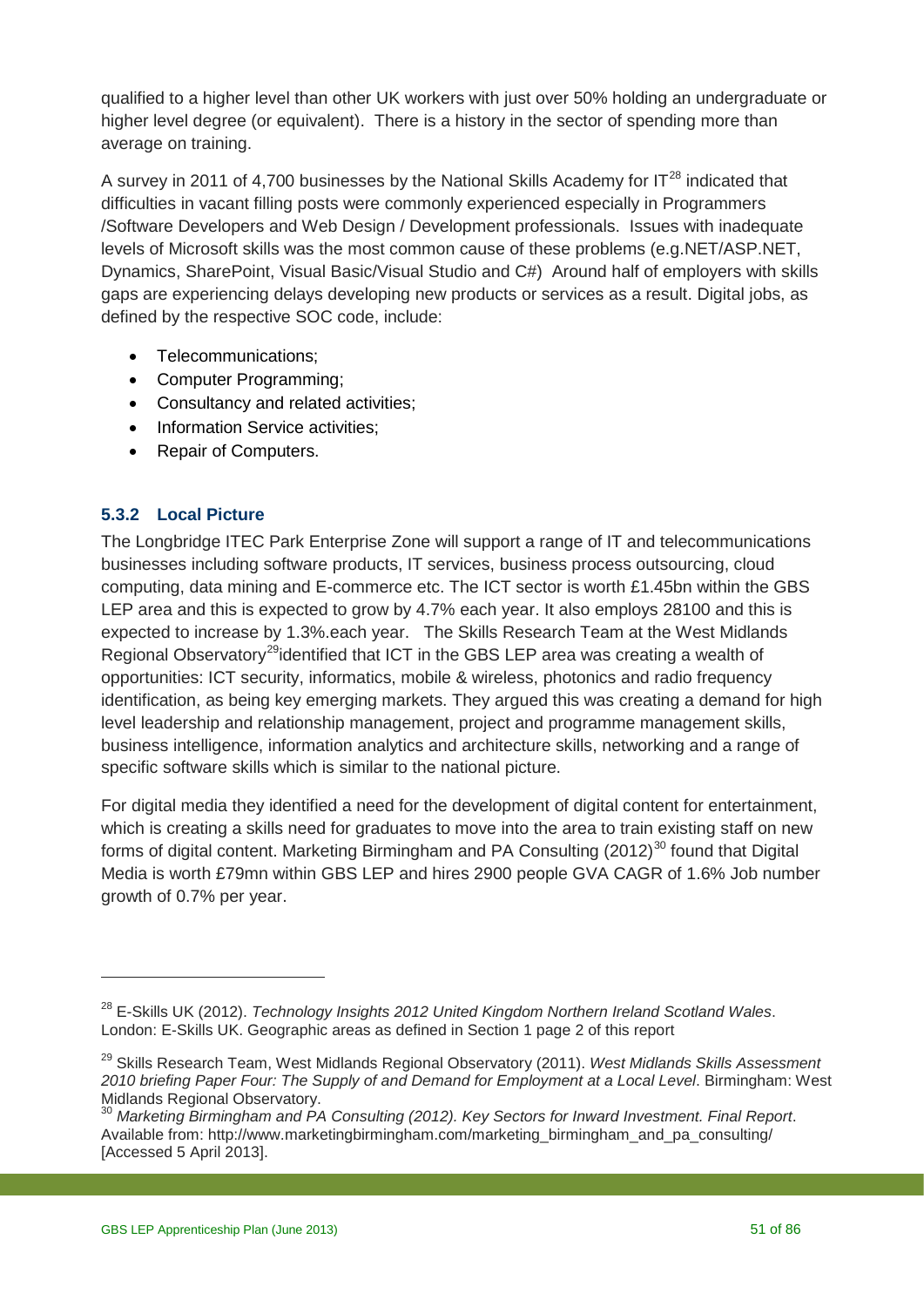## **5.3.3 Supply/Provision**

A significantly lower volume of learners are engaged with Apprenticeships than other forms of learning in the area of ICT. The sector regularly recruits new starters and there is opportunity for increased numbers of Apprenticeships to be created where there is employer confidence in supply/provision.

The IT, Software, Web & Telecoms Professionals Higher Apprenticeship at Level 4 attracts 18 year olds (directly from schools), existing workforce (generally those aged  $18 - 24$ ) who have completed an Advanced Apprenticeship and more rarely individuals over 25. The Higher Apprenticeship is proving of particular interest to mobile operators for their software developers. This is to fill a gap in a highly dynamic environment whereby graduates may already be "out of date" upon completion of their degree. The Higher Apprenticeship allows employers to more closely influence learning, ensuring apprentices are able to engage with the market and that they are customer facing from early on in the role.

**Table 16: Business Information Technology & Telecommunication achievement's by home postcode in 2011.. Source: The Data Service[31](#page-51-0)**

|                     | Intermediate<br>Apprenticeship | Advanced<br>Apprenticeship | FE.<br><b>Education</b><br>and<br>Training | <b>Work</b><br><b>Based</b><br>Learning | Total |
|---------------------|--------------------------------|----------------------------|--------------------------------------------|-----------------------------------------|-------|
| <b>Birmingham</b>   | 50                             | 280                        | 2,460                                      | 300                                     | 3,090 |
| Solihull            | 10                             | 30                         | 310                                        | 40                                      | 390   |
| <b>South Staffs</b> | 10                             | 20                         | 600                                        | 100                                     | 730   |
| <b>North Worcs</b>  | 0                              | 30                         | 330                                        | 60                                      | 420   |
| Total               | 70                             | 360                        | 3,700                                      | 500                                     | 4,630 |

Apprenticeship figures represent frameworks from E Skills the SSC for the ICT sector and includes frameworks drawn from the following list:

- IT Application Specialist L2, L3
- IT, Software, Web & Telecoms Professionals L2, L3, L4

Universities support these industries through delivery of learning (see Appendix D for a list of relevant single honours undergraduate programmes), as well as through provision of research. Birmingham City University hosts a Cisco Systems & Microsoft Academy Centre.

#### **5.3.4 Summary & Key Issues (ICT)**

Key issues for this sector include a highly dynamic technological environment, with a need for rapidly adapting high level skills. Apprenticeships, particularly Higher Apprenticeships, are promising within this sector, but their numbers remain small in relation to the size of the sector. In

<span id="page-51-0"></span><sup>31</sup> The Data Service (2012). *Local Authority Enrolments, Starts and Achievements by Sector and Delivery Postcode 2010/11* Available from:

[http://mireportslibrary.thedataservice.org.uk/demographics/geography\\_reports/local\\_authority.htm](http://mireportslibrary.thedataservice.org.uk/demographics/geography_reports/local_authority.htm)  [Accessed 5 April 2013]. Geographic areas as defined in Section 1 page 2 of this report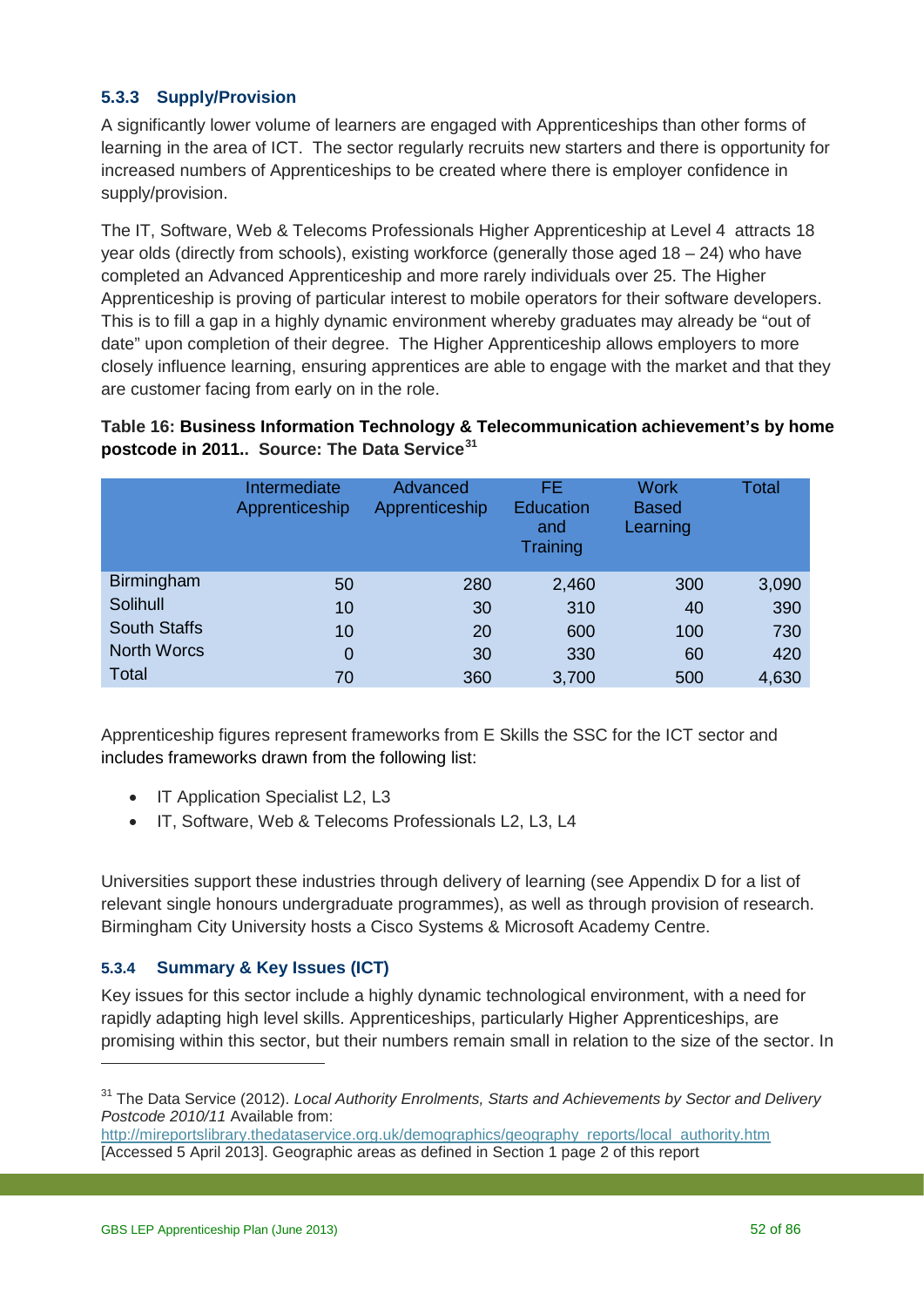order to address this it is important that stakeholders in this sector advocate for and work to implement the following actions within the context of this sector.

- Supporting the Skills for Growth Hub and Skills for Growth Compact.
- Ensuring that the priority sectors engage with Higher Apprenticeships

# **5.4 Environmental Technologies**

#### **5.4.1 National Picture**

Environmental technologies encompass a range of occupations and aspects of diverse sectoral development in relation to sustainability, including power production and control, energy, waste management, low carbon, etc.

#### **5.4.2 Local Picture**

The Tyseley Environmental Enterprise District is aimed at supporting resource recovery and low carbon technologies. The Skills Research Team at the West Midlands Regional Observatory<sup>[32](#page-52-0)</sup>indicated that the environmental technologies sector already accounted for 74,000 people in almost 4,200 companies and has the potential to be a key employer and driver for growth within the GBS LEP region in the future. They identified future employment opportunities in renewable energy technologies, recycling and waste management, as well as clean and waste water management. They identified skills needs in scientific specialists, operational waste plant specialists, installation skills relating to renewable energy systems and appropriately skilled and qualified energy assessors. They also identified more generic skills such as an ability to combine technical skills and commercial acumen, awareness of environmental technology development globally and a broad based understanding of sustainability issues. There is also a growing demand for staff that are multi-skilled and for staff that can help companies adapt to the implications of climate change.

The skills gaps identified from working with employers during our consultation related to specific job roles: design engineers and power engineers, process engineers with experience in waste treatment, CAD and software engineers with a good understanding of both current and obsolete systems, mechanical, chemical and electrical engineers with higher-level skills

#### **5.4.3 Supply/Provision**

 $\overline{a}$ 

In 2011 there were 25 Advanced and 10 Intermediate Apprenticeships being delivered, along with over 200 other achievements in energy and utility qualifications in Birmingham alone (no further data was available to comment on achievement elsewhere in the GBS LEP area).

#### **Table 17: Energy and Utility Achievement's by home postcode in 2011. (Source: The Data Service)[33](#page-52-1).**

<span id="page-52-0"></span><sup>&</sup>lt;sup>32</sup> Skills Research Team West Midlands Regional Observatory (2009). *Environmental Technologies Skills*<br>*Review: Key Findings*. Birmingham: West Midlands Regional Observatory.

<span id="page-52-1"></span>*Review: Key Findings*. Birmingham: West Midlands Regional Observatory. <sup>33</sup> The Data Service (2012). *Local Authority Enrolments, Starts and Achievements by Sector and Delivery Postcode 2010/11* Available from: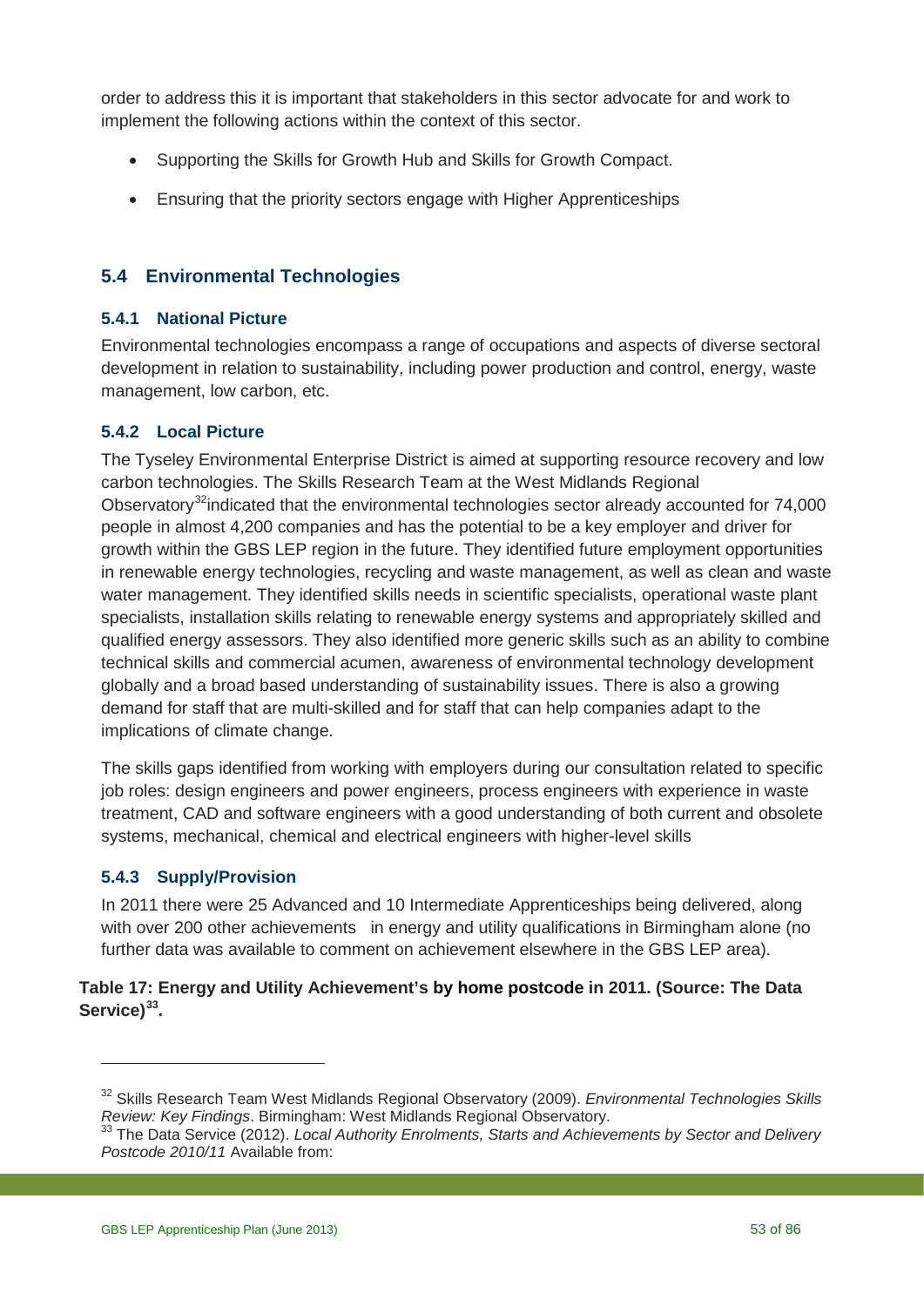|                     | Intermediate<br>Apprenticeship | Advanced<br>Apprenticeship | FE<br><b>Education</b><br>and<br>Training | <b>Work</b><br><b>Based</b><br>Learning | Total |
|---------------------|--------------------------------|----------------------------|-------------------------------------------|-----------------------------------------|-------|
| <b>Birmingham</b>   | 0                              | 0                          | 170                                       |                                         | 170   |
| Solihull            | 0                              | 0                          | O                                         | 10                                      | 10    |
| <b>South Staffs</b> | 0                              | 0                          | 1,140                                     | 0                                       | 1,140 |
| <b>North Worcs</b>  | 0                              | 0                          | O                                         | 0                                       | O     |
| <b>Total</b>        | 0                              |                            | 1,310                                     | 10                                      | 1,320 |

The Apprenticeship figures represent frameworks from SSC Energy and Utility Skills. It includes frameworks drawn from the following list:

- Power Engineering L4
- Sustainable Resource Management L 2, L3
- Smart Meter Installations (Dual Fuel) L2
- The Gas Industry L2, I3
- The Power Industry L2, L3
- The Water Industry L2, L3, L4

These frameworks are considered here due to their significance in low carbon agenda.

Energy and Utility Skills has developed two Higher Apprenticeships: the Power Engineering L4 and Sustainable Resources Operations and Management L4 (Waste). There were a number of drivers for developing the higher apprenticeships including the growing requirements for the industries in relation to environmental sustainability (e.g. low carbon); increased public awareness and commercial focus on environmental policy; energy and resource efficiency; recovering energy from waste; the European Union Landfill Directive and environmental protection. There are no prerequisite entry criteria to undertake the Higher Apprenticeships, but the frameworks are demanding and are likely to require good A-level grades from new entrants and significant experience in the power industry or appropriate transferable skills from career changers. It is anticipated that the Apprenticeship will enable the industry to respond more quickly and effectively to change. Neither of these two higher apprenticeships are currently being delivered in the GBS LEP area and promoting their value to learners and employers can be a route to identifying potential demand and enhancing the skills base in these industries

Universities support these industries through delivery of learning (see Appendix E for a list of relevant single honours undergraduate programmes), as well as through provision of research. For example, Birmingham University is working with the University of Nottingham in cutting edge research into hydrogen fuel cell storage, as a future power source for the automotive industry.

## **5.4.4 Summary & Key Issues (Environmental Technologies)**

Key issues for this sector include a poor profile for the sector and associated occupations with learners and prospective new entrants. In order to address this it is important that stakeholders in this sector advocate for and work to implement the following actions from the Skills Action Plan within the context of this sector.

-

[http://mireportslibrary.thedataservice.org.uk/demographics/geography\\_reports/local\\_authority.htm](http://mireportslibrary.thedataservice.org.uk/demographics/geography_reports/local_authority.htm)  [Accessed 5 April 2013]. Geographic areas as defined in Section 1 page 2 of this report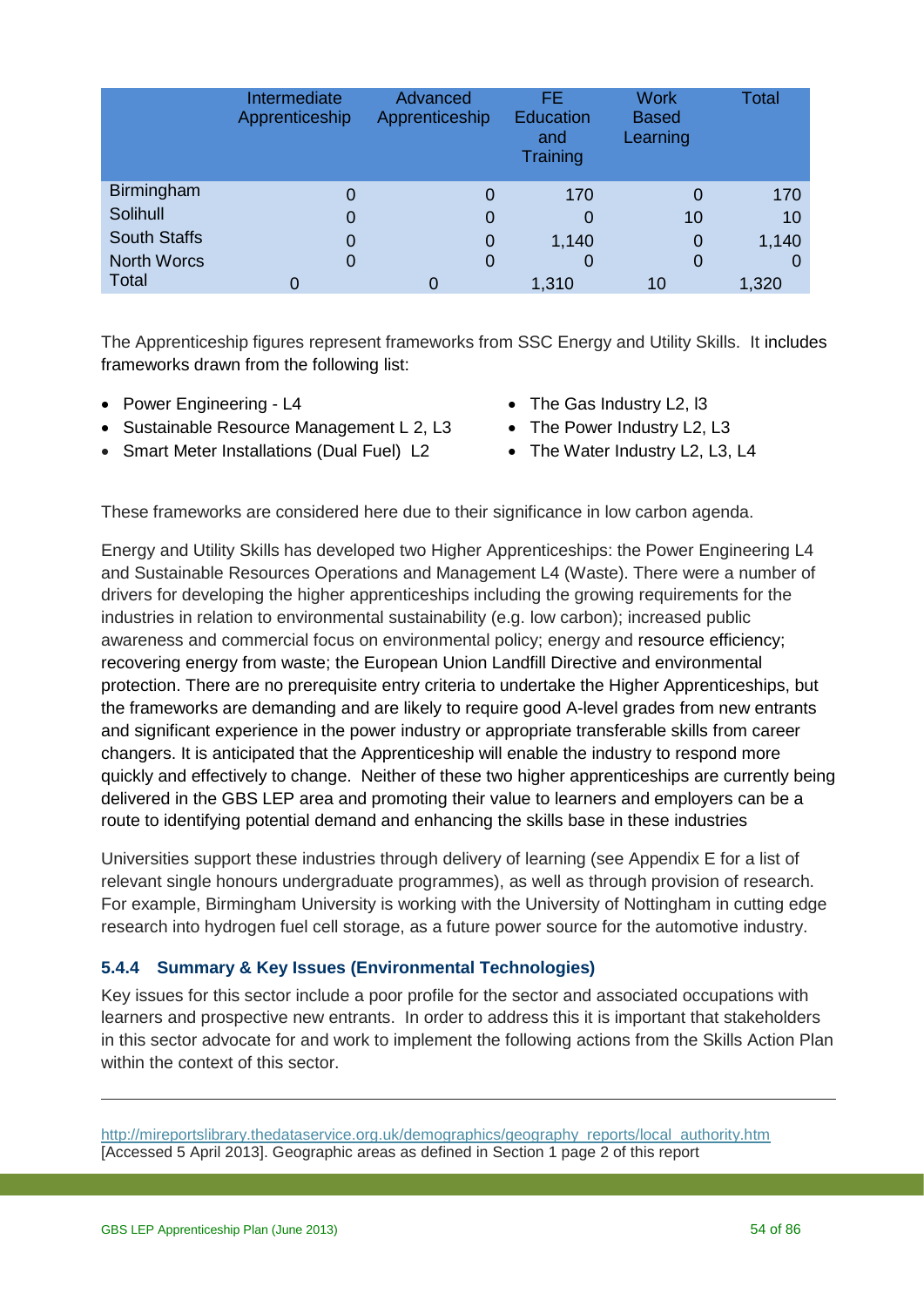- Supporting the Skills for Growth Hub and Skills for Growth Compact.
- Representing local concerns about current policy in the area of career education and guidance and work-related learning to government.
- Addressing barriers to and promoting the benefits of education/employer engagement.
- Ensuring that the priority sectors engage with Higher Apprenticeships
- Delivering an Apprenticeship Campaign to schools
- Improving the marketing of Apprenticeships.

# **5.5 Cultural Buzz**

Cultural Buzz is a wider concept beyond the definition of the economic sector. It incorporates the cultural industries and refers to the Food, Hospitality and Tourism aspects of a locality which make it desirable in which to live and locate demonstrated by theatres, cinemas, retail, bars and restaurants, visitor attractions.

The cultural industries are those sectors which fit within the foot prints of the two Sector Skills Councils Creative Skillset for media related creative activity e.g. film, television, fashion, etc.; Creative and Cultural Skills covering the arts and culture sectors and People 1<sup>st</sup> covering the Food, Hospitality and Tourism sector.

The Sector Skills Councils Creative Skillset and Creative and Cultural Skills cite the creative industries as a major economic contributor, a source of innovation and driver of regeneration in regions, cities and towns throughout England and the UK. In 2008 exports of services by the Creative Industries totalled £17.3 billion in 2008. This equated to 4.1% of all goods and services exported. They rely on a predominantly highly-skilled workforce. The skills of the workforce need to remain world class for the industries to stay competitive.

Skills shortages in the creative media sector are cited by Creative Skillset Sector Skills Assessment as:

- Multi-skilling;
- Multi-platform skills;
- Management, leadership, business and entrepreneurial skills to understand audience interests and translate it into business intelligence;
- IP and monetisation of multi-platform content;
- Broadcast engineering

In the arts and culture components of the creative industries, the common issues with recruitment are cited as:

- Applicants lack the experience;
- Applicants lack the specialist skills;
- Applicants lack the transferable skills;
- Too few or no applicants;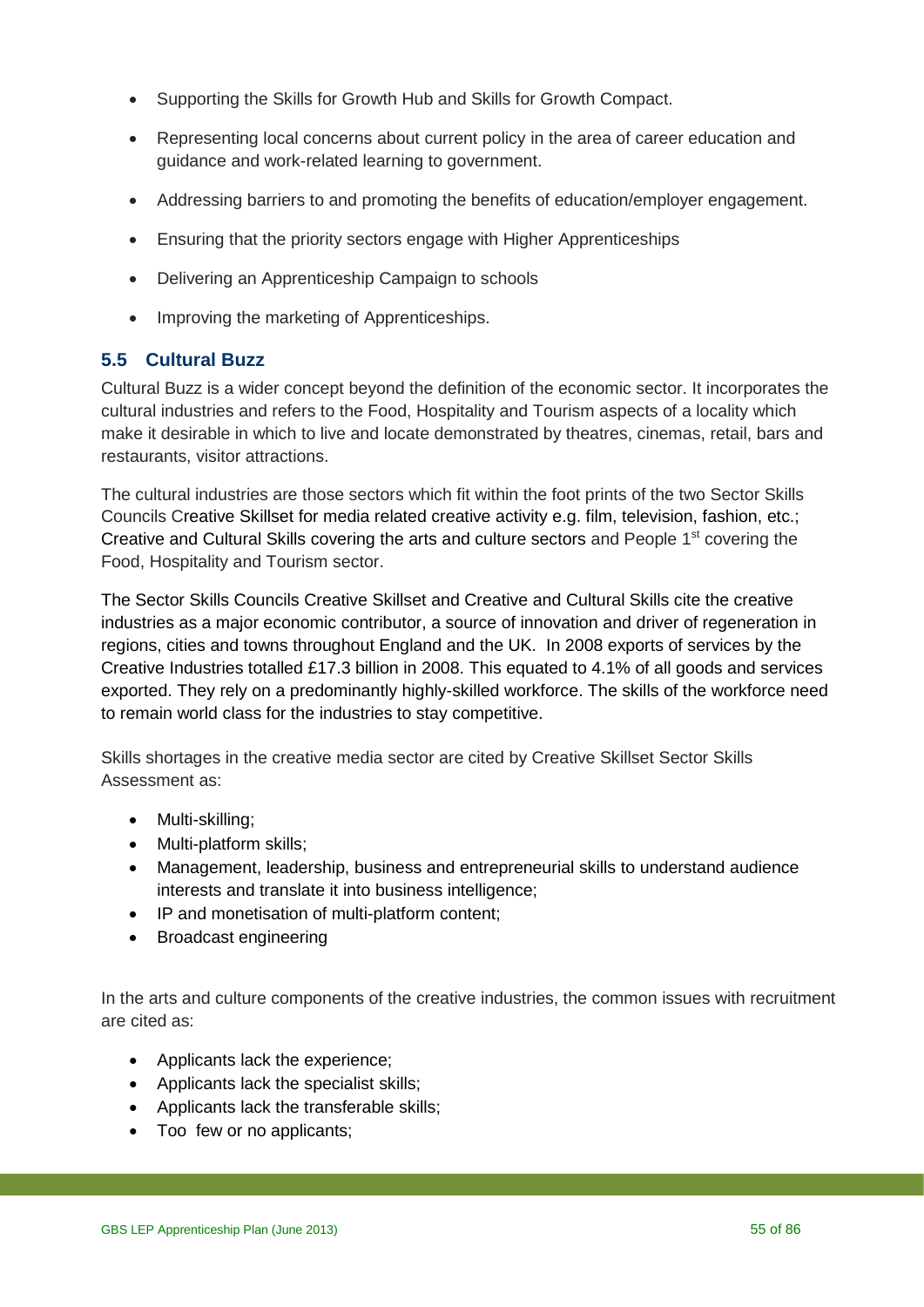• Poor attitudes and low motivation levels of applicants.

## **5.5.1 Local Picture**

The Birmingham City Centre Enterprise Zone (EZ) will support the Financial and Professional Services, ICT, Creative industries and Digital Media sectors. The GBS LEP area has a rich cultural offer including:

- Birmingham Repertory theatre
- Birmingham Royal Ballet at the Hippodrome
- Brindleyplace leisure destination in Birmingham
- Cadbury World
- City of Birmingham Symphony orchestra (CBSO)
- English Heritage properties
- Forge Mill Needle Museum
- Galleries and museums
- Motorcycle Museum
- National Indoor Arena
- National Sealife Centre
- National Trust properties
- NEC
- Solihull Arts Complex

Good examples of employer clusters that cover this sector include:

- Big Peg in the Birmingham Jewellery Quarter
- Custard Factory Arts and Media Quarter in Birmingham

The skills needs are complex, with a requirement to meet the needs of diverse audiences, as well as diverse sub-sectors, e.g. media, creative cultural, tourism, hospitality, food and drink, fashion, arts, etc.

## **5.5.2 Supply/Provision**

There are a large volume of qualifications being delivered against the creative and cultural sector requirements, quite possibly more than job roles exist within the GBS LEP area (Tables18-120). However, the underlying employability skills learned in this area can prove highly transferable:

- Creative and independent thinking:
- Market awareness;
- Communication;
- Team working.

These subjects are popular and may encourage learners to develop their skills and further their education through pursuit of subjects they find interesting. Critical to success is that career information and guidance is appropriate to supporting these learners to explore wider employment options as a result of their learning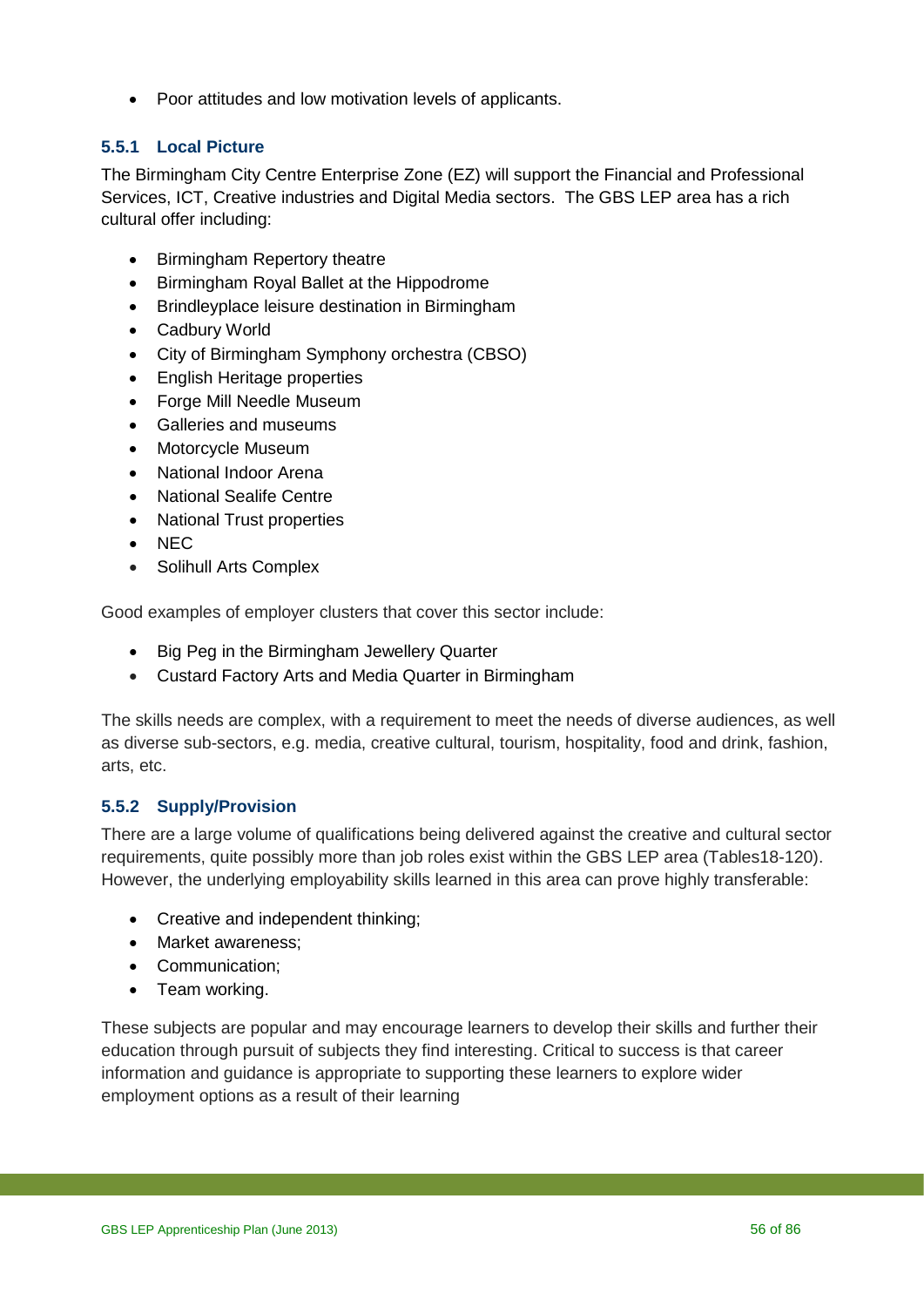|                     | Intermediate<br>Apprenticeship | Advanced<br>Apprenticeship | FE.<br><b>Education</b><br>and<br>Training | <b>Work Based</b><br>Learning | Total |
|---------------------|--------------------------------|----------------------------|--------------------------------------------|-------------------------------|-------|
| <b>Birmingham</b>   | 80                             | 30                         | 1,760                                      | 0                             | 1,870 |
| Solihull            | 0                              | 0                          | 330                                        | 0                             | 330   |
| <b>South Staffs</b> | $\Omega$                       | 0                          | 530                                        | 0                             | 530   |
| <b>North Worcs</b>  | 0                              | 0                          | 390                                        | 0                             | 390   |
| <b>Total</b>        | 80                             | 30                         | 3010                                       | 0                             | 3,120 |

**Table 18: Creative and Cultural achievements by home postcode 2011. (Source: the Data Service)[34](#page-56-0).**

Apprenticeship figures represent frameworks from Creative and Cultural Skills and includes frameworks drawn from the following list:

- Design L2,3
- Costume and Wardrobe L 2,3
- Cultural and Heritage Venue Operations L 2,3
- Technical Theatre: Lighting, Sound & Stage L2,3
- Jewellery, Silversmithing and Allied Trades L 2,3
- Live Events and Promotion L2,3
- Music Business L 2,3
- Community Arts L 2,3

#### **Table 19: Creative Media achievements by home postcode 2011. (Source: the Data Service)[35](#page-56-1).**

|                     | Intermediate<br>Apprenticeship | Advanced<br>Apprenticeship | FE.<br><b>Education</b><br>and<br>Training | <b>Work Based</b><br>Learning | Total |
|---------------------|--------------------------------|----------------------------|--------------------------------------------|-------------------------------|-------|
| <b>Birmingham</b>   | 80                             | 30                         | 1,770                                      | 0                             | 1,880 |
| Solihull            | 10                             | 10                         | 430                                        | 0                             | 450   |
| <b>South Staffs</b> | 0                              | 0                          | 550                                        | 0                             | 550   |
| <b>North Worcs</b>  | 0                              | 0                          | 420                                        | 0                             | 420   |
| Total               | 90                             | 40                         | 3,170                                      | 0                             | 3,300 |

Apprenticeship figures represent frameworks from Creative Skillset and includes frameworks drawn from the following list:

 $\overline{a}$ 

• Advertising & Marketing **• Fashion and Textiles L 2, L3** 

[http://mireportslibrary.thedataservice.org.uk/demographics/geography\\_reports/local\\_authority.htm](http://mireportslibrary.thedataservice.org.uk/demographics/geography_reports/local_authority.htm)  [Accessed 5 April 2013]. Geographic areas as defined in Section 1 page 2 of this report

<span id="page-56-0"></span><sup>34</sup> The Data Service (2012). *Local Authority Enrolments, Starts and Achievements by Sector and Delivery Postcode 2010/11* Available from:

[http://mireportslibrary.thedataservice.org.uk/demographics/geography\\_reports/local\\_authority.htm](http://mireportslibrary.thedataservice.org.uk/demographics/geography_reports/local_authority.htm)  [Accessed 5 April 2013]. Geographic areas as defined in Section 1 page 2 of this report <sup>35</sup> The Data Service (2012). *Local Authority Enrolments, Starts and Achievements by Sector and Delivery* 

<span id="page-56-1"></span>*Postcode 2010/11* Available from: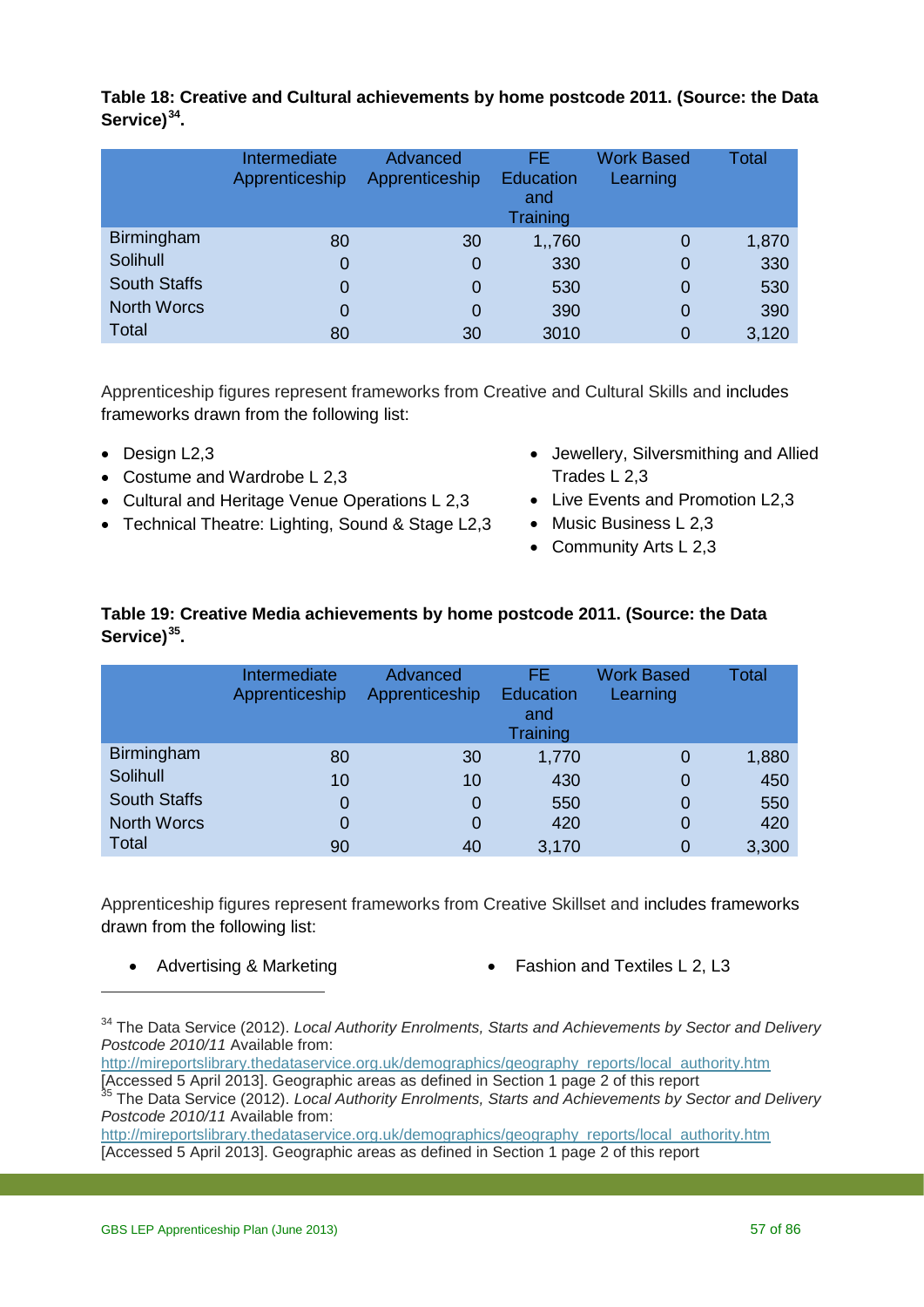Communications L4

- Creative and Digital Media L3, L4
- Fashion and Textiles: Technical L4
- Journalism L3
- Photo Imaging L3
- Set Crafts L<sub>3</sub>

As Cultural Buzz incorporates those aspects of locality which contribute to a vibrant and rewarding environment for people to live in, work in and visit, we need to also consider provision relating to Hospitality, Leisure and Tourism. (Table 19).

## **Table 20: Hospitality and Tourism Achievements by home postcode 2011. (Source: The Data Service)[36](#page-57-0).**

|                     | Intermediate<br>Apprenticeship | Advanced<br>Apprenticeship | FE.<br><b>Education</b><br>and<br>Training | <b>Work Based</b><br>Learning | Total |
|---------------------|--------------------------------|----------------------------|--------------------------------------------|-------------------------------|-------|
| Birmingham          | 170                            | 40                         | 950                                        | 260                           | 1,420 |
| Solihull            | 60                             | 10                         | 110                                        | 50                            | 230   |
| <b>South Staffs</b> | 110                            | 40                         | 520                                        | 60                            | 730   |
| <b>North Worcs</b>  | 80                             | 30                         | 480                                        | 130                           | 720   |
| Total               | 420                            | 120                        | 2,060                                      | 500                           | 3,100 |

Apprenticeship figures represent frameworks from People 1st and includes frameworks drawn from the following list:

- Catering and Professional Chefs L2, L3
	-
- Licensed Hospitality L 2, L3
- Drinks Dispense Systems L2
- Travel Services L2, L3

• Hospitality L2, L3

 $\overline{a}$ 

Universities also support these industries through delivery of learning (see Appendix F for a list of relevant single honours undergraduate programmes).

# **5.5.3 Summary & Key Issues (Cultural Buzz)**

Key skills needs in this area include the leadership, management and entrepreneurial functions. For the creative sectors this is particularly relevant in relation to the exploitation of intellectual property, co-production and international trading. There is also a strong need to balance the facility for creative programmes to engage learners with the need to ensure that all learners remain conscious of the need to use their current learning to transition to the labour market. In order to address this it is important that stakeholders in this sector advocate for and work to implement the following actions within the context of this sector.

<span id="page-57-0"></span><sup>36</sup> The Data Service (2012). *Local Authority Enrolments, Starts and Achievements by Sector and Delivery Postcode 2010/11.* Available from:

[http://mireportslibrary.thedataservice.org.uk/demographics/geography\\_reports/local\\_authority.htm](http://mireportslibrary.thedataservice.org.uk/demographics/geography_reports/local_authority.htm)  [Accessed 5 April 2013]. Geographic areas as defined in Section 1 page 2 of this report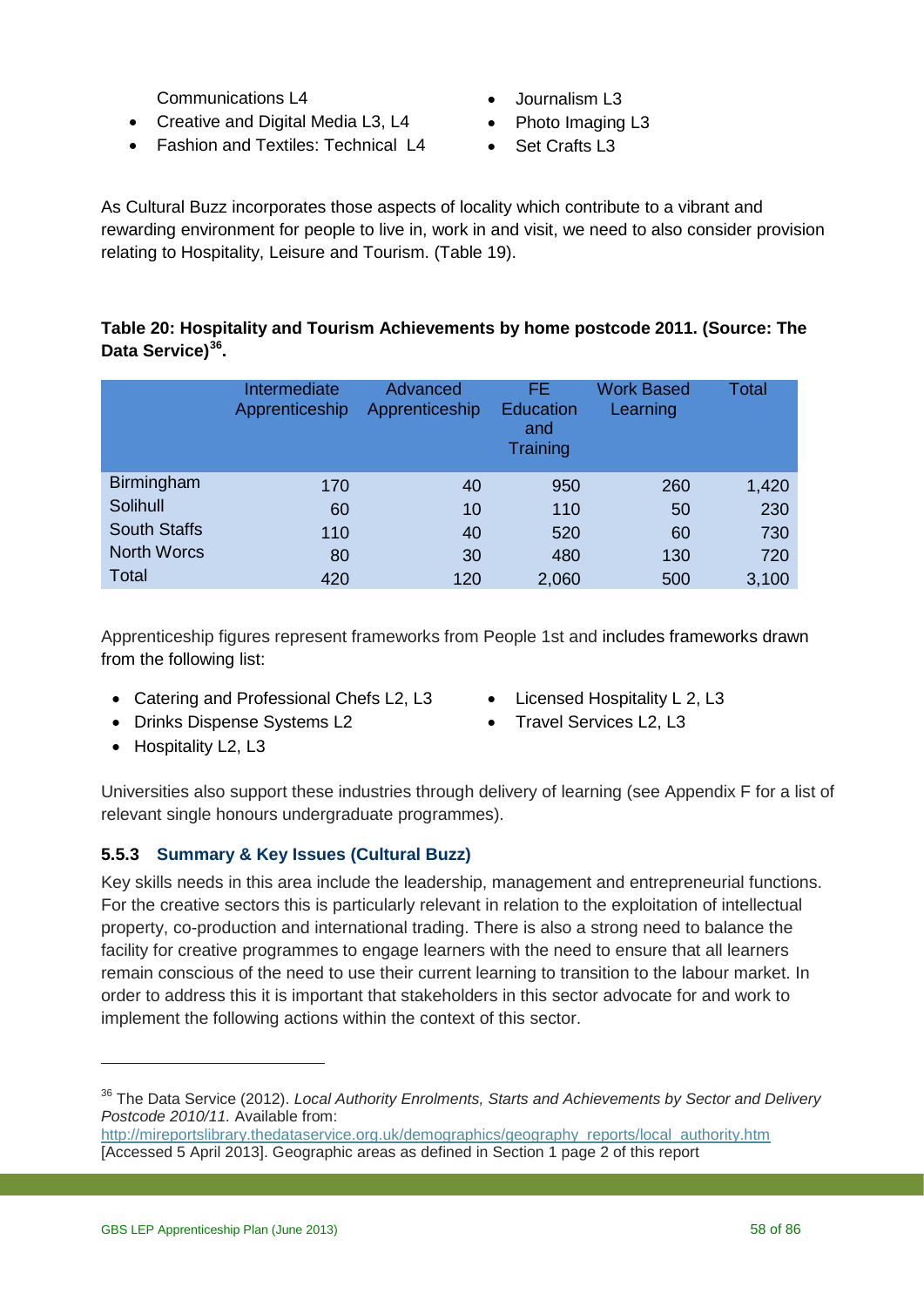- Supporting the Skills for Growth Hub and Skills for Growth Compact.
- Representing local concerns about current policy in the area of career education and guidance and work-related learning to government.
- Developing appropriate occupational route ways for a range of unemployed individuals to upskill and access job opportunities arising from major local developments and priority sectors.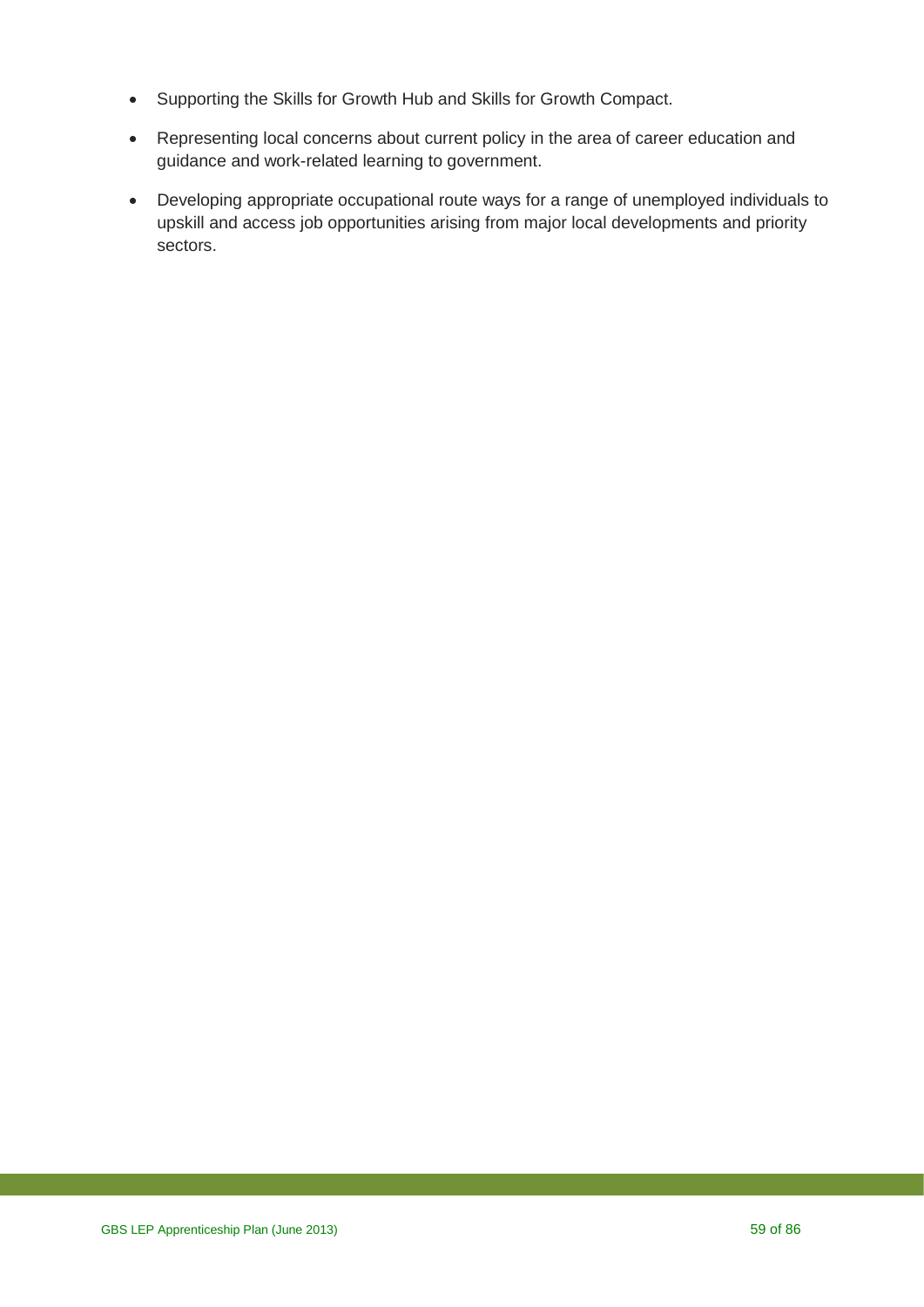# **6 Other key sectors**

The Priority Sectors are at the heart of the GBS LEP strategy for local economic growth include: Health and Social Care (particularly adult care); Transport and Logistics; Retail, Food and Drink, Construction and Financial and Professional Services. In this section we describe the current landscape of these six sectors.

## **6.1 Health and Social Care**

At a national level the Health and Social Sector is one of the largest employers, employing over 4 million people. The net output of the sector in 2010 was £92 billion, nine per cent of the UK total having grown by 2.5 per cent per annum over the previous ten years and is expected to grow by grow by 1.3 per cent between 2010 and 2020). The key driver of skill demand within the sector is demographic change (ageing population) and the need to cut costs caused by the economic downturn. The growth areas projected up to 2020 are most sections of the workforce, but particularly in managers, professionals and associate professionals.

The sector enjoys higher than average exposure to work based training (66%) and that broadly the sector had fewer future low skills shortages than other sectors, with a 60% fall predicted in jobs requiring no qualification. There is also likely to be a higher demand for qualifications across the sector. The areas where shortages are likely to be an issue are general caring staff, professionals and managers.

|                     | Intermediate<br>Apprenticeship | Advanced<br>Apprenticeship | FE.<br><b>Education</b><br>and Training | <b>Work</b><br><b>Based</b><br>Learning | Total |
|---------------------|--------------------------------|----------------------------|-----------------------------------------|-----------------------------------------|-------|
| Birmingham          | 150                            | 150                        | 150                                     | 150                                     | 600   |
| Solihull            | 30                             | 10                         | 70                                      | 170                                     | 280   |
| <b>South Staffs</b> | 60                             | 30                         | 280                                     | 420                                     | 790   |
| <b>North Worcs</b>  | 30                             | 30                         | 200                                     | 280                                     | 540   |
| Total               | 270                            | 220                        | 700                                     | 1,020                                   | 2,210 |

#### **Table 21: Adult Social Care achievements by home postcode 2011. (Source: The Data Service)[37](#page-59-0).**

Apprenticeship figures represent the Health and Social Care L2, L3 frameworks from Skills for Care:

The Skills Research Team at the West Midlands Regional Observatory<sup>[38](#page-59-1)</sup> identified similarly to the national picture that the key drivers of change in the Health & Social Care sector included the

<span id="page-59-1"></span><span id="page-59-0"></span><sup>37</sup> The Data Service (2012). *Local Authority Enrolments, Starts and Achievements by Sector and Delivery Postcode 2010/11* Available from:

[http://mireportslibrary.thedataservice.org.uk/demographics/geography\\_reports/local\\_authority.htm](http://mireportslibrary.thedataservice.org.uk/demographics/geography_reports/local_authority.htm)  [Accessed 5 April 2013]. Geographic areas as defined in Section 1 page 2 of this report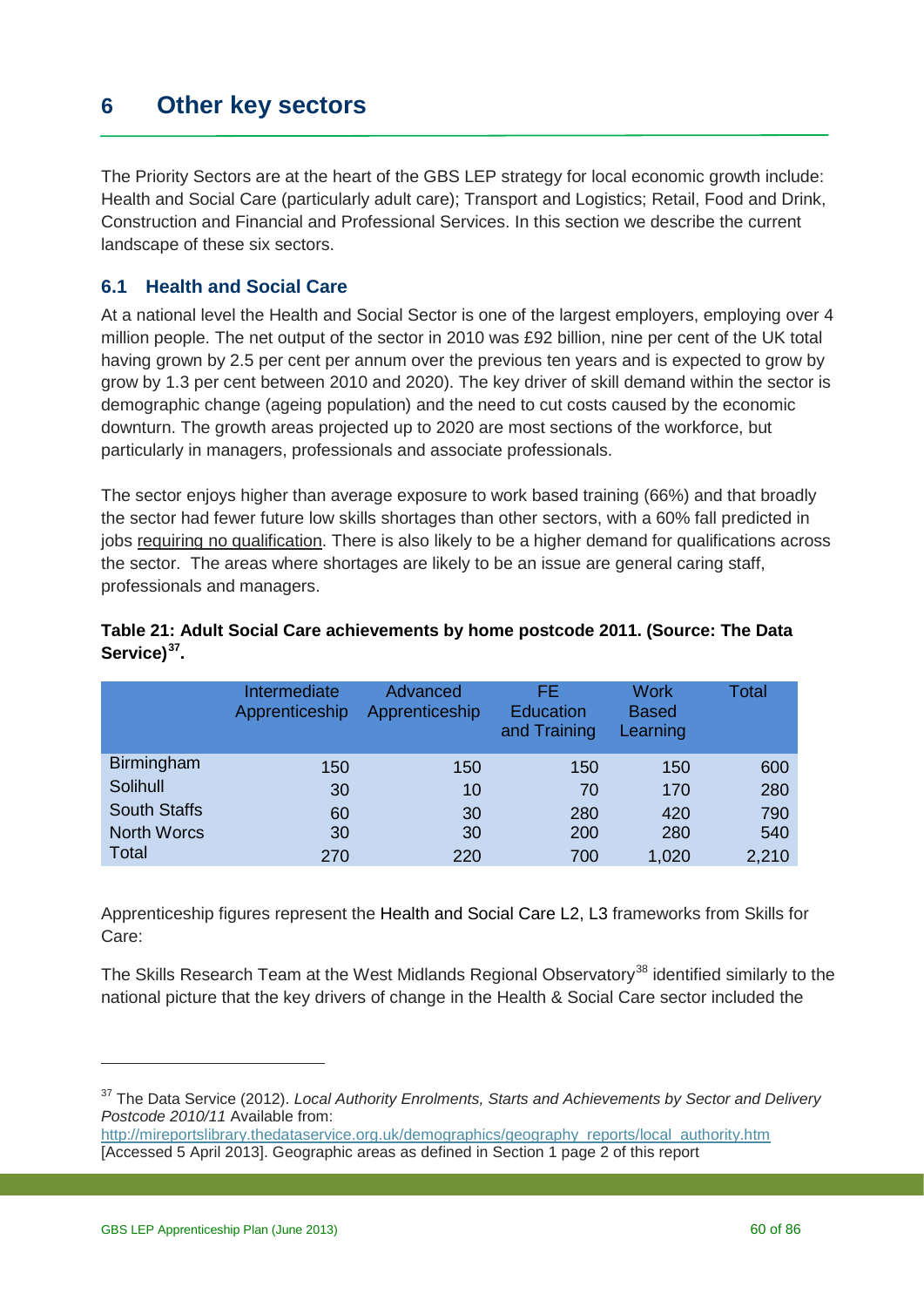demands of an ageing population, a need to achieve efficiency savings (via exploiting new technology) and service redesign. This is creating a demand for literacy and numeracy, communication and interpersonal skills, IT skills and for expertise in information sharing, leading and working in multi-agency teams.

#### **6.1.1 Summary & Key Issues (Health and Social Care)**

Key skills needs within the sector are the requirement to continue to attract large numbers of workers and to progress them within the sector. In order to address this it is important that stakeholders in this sector advocate for and work to implement the following actions within the context of this sector.

- Supporting the Skills for Growth Hub and Skills for Growth Compact.
- Developing work-based pre-Apprenticeship programmes and/or traineeships.
- Promoting Apprenticeships to employers.
- Consideration of the development of an Apprenticeship Training Agency or expansion of an already established ATA from the NAS national register.
- Developing appropriate occupational route ways for a range of unemployed individuals to upskill and access job opportunities arising from major local developments and priority sectors.

# **6.2 Construction**

Construction Skills the Sector Skills Council (SSC) for this sector reported in February 2013 that overall in the UK the sector is shrinking with sixty thousand jobs already lost and a 9% fall in output and the industry possibly tipping back into recession. It is anticipated that this trend will continue over the next five years with only the private housing, repair and maintenance and industrial sectors predicted to achieve anything like consistent growth.

As a whole, the industry will only grow at an average of 0.8%, and will not match its 2007 output peak until 2022. This weakness in performance is reflected in a predicted fall in construction employment every year from 2013-16, reaching a low of 2.36m, the lowest employment level in the industry since 2000. Recruitment to the industry is predicted to run at an average of 29,050 a year from now until 2017 – largely to fill vacancies arising from those leaving the sector. Across the UK only Greater London and the East of England can expect to see employment actively grow in this period.

For the West midlands in the period up to 2014 total construction output is expected to increase at an annual average rate of 1.5% between 2010 and 2014, at a slightly slower than the national average of 1.7%. . In 2014 total construction employment in the region is predicted to reach 182,570, up 5% on the 2010 projection with major projects such as the new Birmingham Library and development of the Enterprise Zones expecting to contribute to this growth.

-

<sup>38</sup> Skills Research Team, West Midlands Regional Observatory (2011). *West Midlands Skills Assessment 2010 briefing paper four: The Supply of and Demand for Employment at a Local Level*. Birmingham: West Midlands Regional Observatory.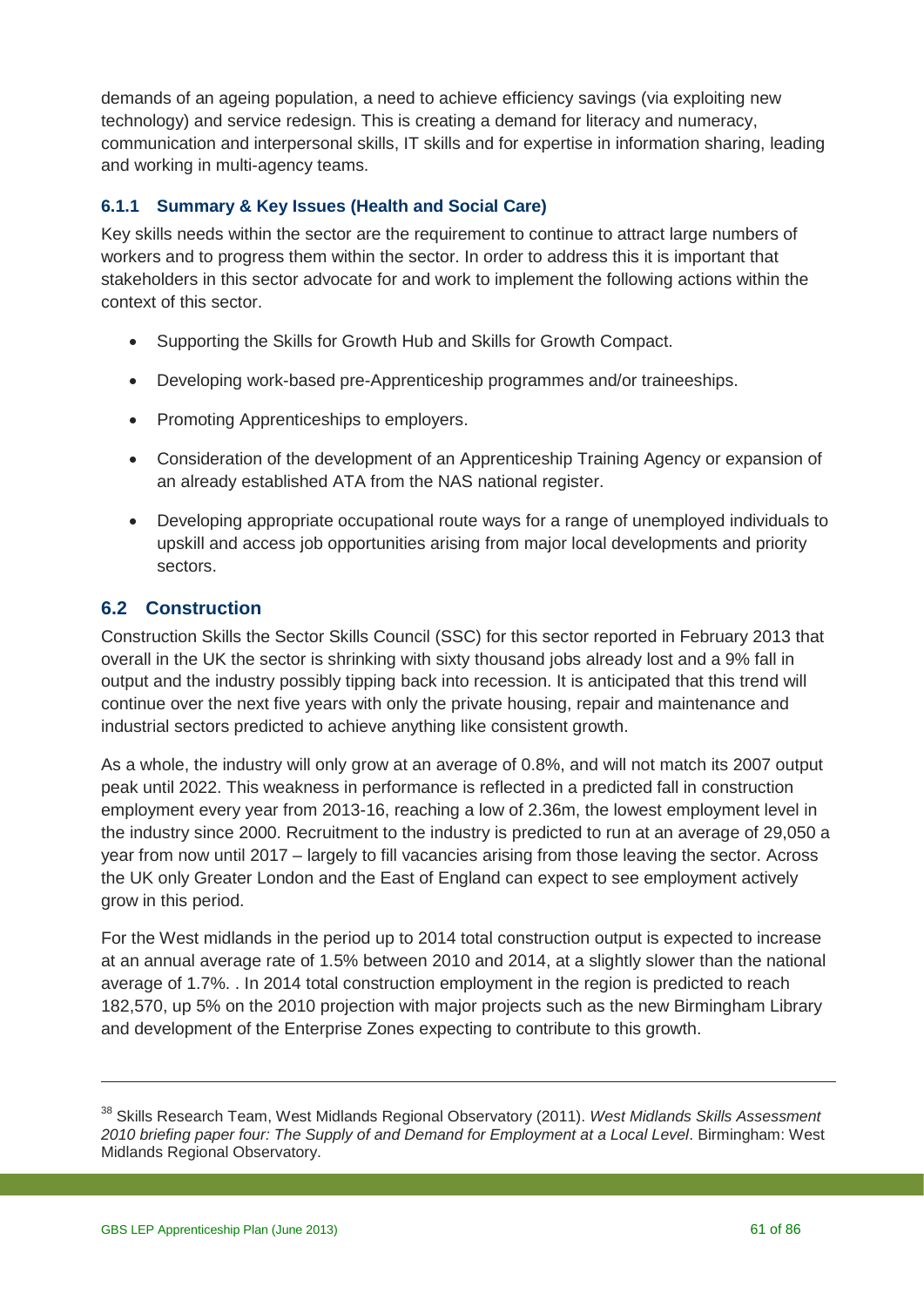The impact of this business growth on job roles will generally be an increased demand for higher level skills in:

- Senior, executive, and business process managers;
- Construction managers:
- Civil engineers ;
- Non-construction professional, technical, IT, and other office-based staff;
- Surveyors;
- Logistics;

Increased demand for lower skilled roles will include:

- Labourers;
- Plant operatives:
- Wood trades and interior fit-out;

Reduced demand is anticipated in a number of job roles including:

- Bricklayers;
- Painters and decorators:
- Plasterers and dry liners:
- Roofers;
- Electrical trades and installation.

Table 22 and Table 23 show the number of achievements and Apprenticeships completed in 2011. This shows a focus on delivery off Intermediate Apprenticeships at level 2 whereas the forecast shows a skills need is at higher level roles and this would indicate that higher level skills provision needs to be delivered than is currently on offer.

#### **Table 22: Construction achievements by home postcode in 2011. Source: The Data Service[39](#page-61-0)**

|                     | Intermediate<br>Apprenticeship | Advanced<br>Apprenticeship | FE<br><b>Education</b><br>and<br>Training | <b>Work</b><br><b>Based</b><br>Learning | Total |
|---------------------|--------------------------------|----------------------------|-------------------------------------------|-----------------------------------------|-------|
| <b>Birmingham</b>   | 110                            | 20                         | 1,800                                     | 1,230                                   | 3,160 |
| Solihull            | 30                             | 0                          | 250                                       | 210                                     | 490   |
| <b>South Staffs</b> | 80                             | 30                         | 580                                       | 460                                     | 1,150 |
| <b>North Worcs</b>  | 30                             | 20                         | 550                                       | 190                                     | 790   |
| <b>Total</b>        | 250                            | 70                         | 3,180                                     | 2,090                                   | 5,590 |

<span id="page-61-0"></span><sup>39</sup> The Data Service (2012). *Local Authority Enrolments, Starts and Achievements by Sector and Delivery Postcode 2010/11* Available from:

[http://mireportslibrary.thedataservice.org.uk/demographics/geography\\_reports/local\\_authority.htm](http://mireportslibrary.thedataservice.org.uk/demographics/geography_reports/local_authority.htm)  [Accessed 5 April 2013]. Geographic areas as defined in Section 1 page 2 of this report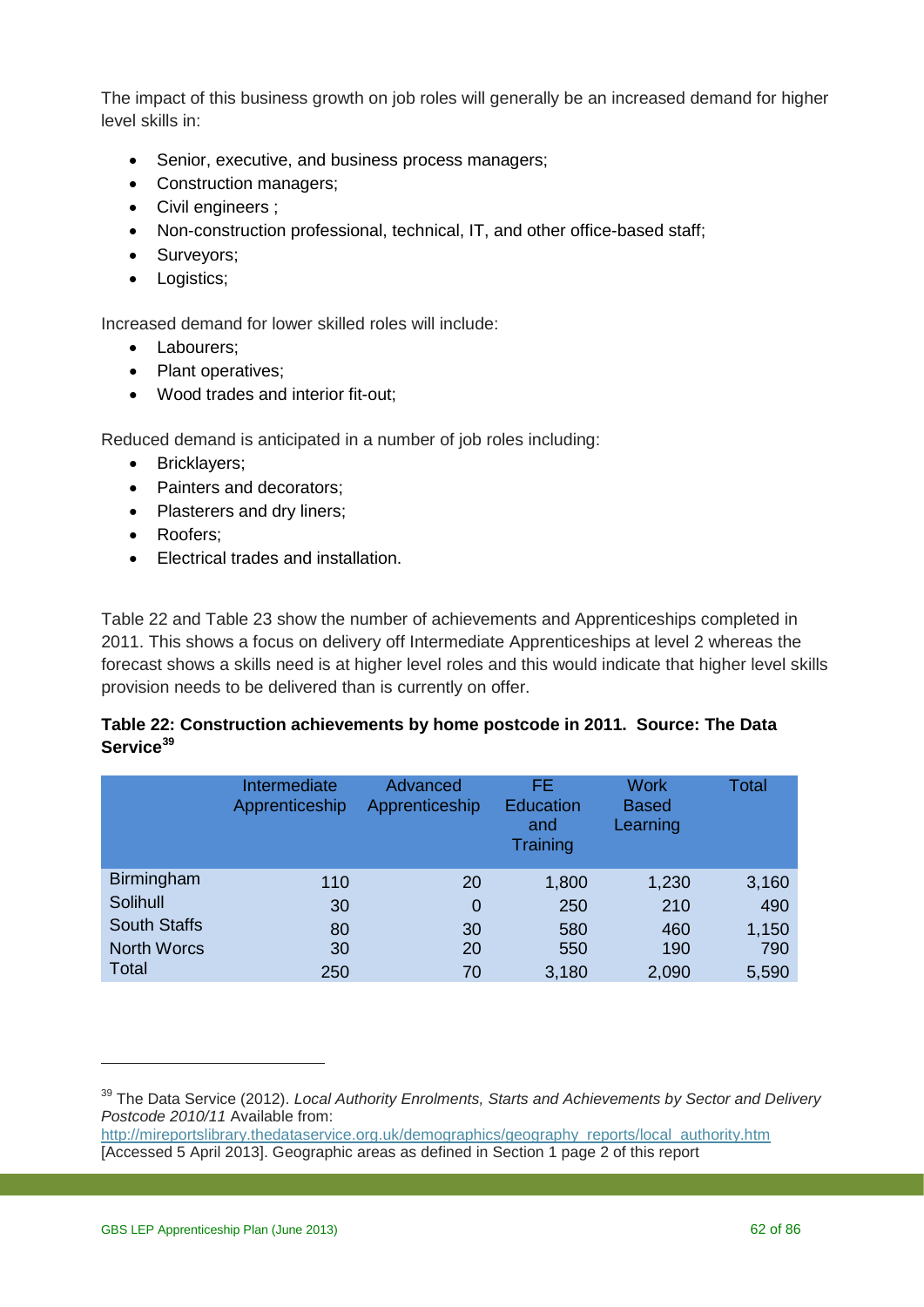Apprenticeship figures represent frameworks from Construction Skills and the Construction Industry Training Board and includes frameworks drawn from the following list:

- Construction Building L2, L3
- Construction Civil Engineering L2, L3
- Construction Specialist L2, L3
- Construction Technical and Professional L3, L4, L5

# **Table 23: Building Services Engineering achievements by home postcode in 2011. (Source: The Data Service[40\)](#page-62-0).**

|                     | Intermediate<br>Apprenticeship | Advanced<br>Apprenticeship | FE.<br><b>Education</b><br>and<br>Training | <b>Work Based</b><br>Learning | Total |
|---------------------|--------------------------------|----------------------------|--------------------------------------------|-------------------------------|-------|
| Birmingham          | 20                             | 60                         | 890                                        | 40                            | 1,010 |
| Solihull            | $\mathbf 0$                    | 20                         | 160                                        | 10                            | 190   |
| <b>South Staffs</b> | 10                             | 40                         | 190                                        | 20                            | 260   |
| <b>North Worcs</b>  | 0                              | 10                         | 50                                         | $\Omega$                      | 60    |
| Total               | 30                             | 130                        | 1,290                                      | 70                            | 1,540 |

Apprenticeship figures represent the [Engineering Construction L2](http://www.afo.sscalliance.org/frameworkslibrary/index.cfm?id=FR01268), L3 frameworks from Construction Skills.

Construction Skills, the Sector Skills Council for the sector, supported the development of the Higher Apprenticeships in Construction Operations Management, with Middlesex University's Foundation Degree as the core technical qualification. Leeds College of Construction have now developed a second route based on a newly developed QCF qualification with pathways in Construction and the Built Environment; Civil Engineering and Building Services Engineering. These programmes are available nationally through open learning or to be adopted by other providers.

# **6.2.1 Summary & Key Issues (Construction)**

Key within the sector are the requirement to continue to attract large numbers of workers and to progress them within the sector. In order to address this it is important that stakeholders in this sector advocate for and work to implement the following actions from the Skills Action Plan within the context of this sector.

- Supporting the Skills for Growth Hub and Skills for Growth Compact.
- Developing work-based pre-Apprenticeship programmes and/or traineeships.

<span id="page-62-0"></span><sup>40</sup> The Data Service (2012). *Local Authority Enrolments, Starts and Achievements by Sector and Delivery Postcode 2010/11* Available from:

[http://mireportslibrary.thedataservice.org.uk/demographics/geography\\_reports/local\\_authority.htm](http://mireportslibrary.thedataservice.org.uk/demographics/geography_reports/local_authority.htm)  [Accessed 5 April 2013]. Geographic areas as defined in Section 1 page 2 of this report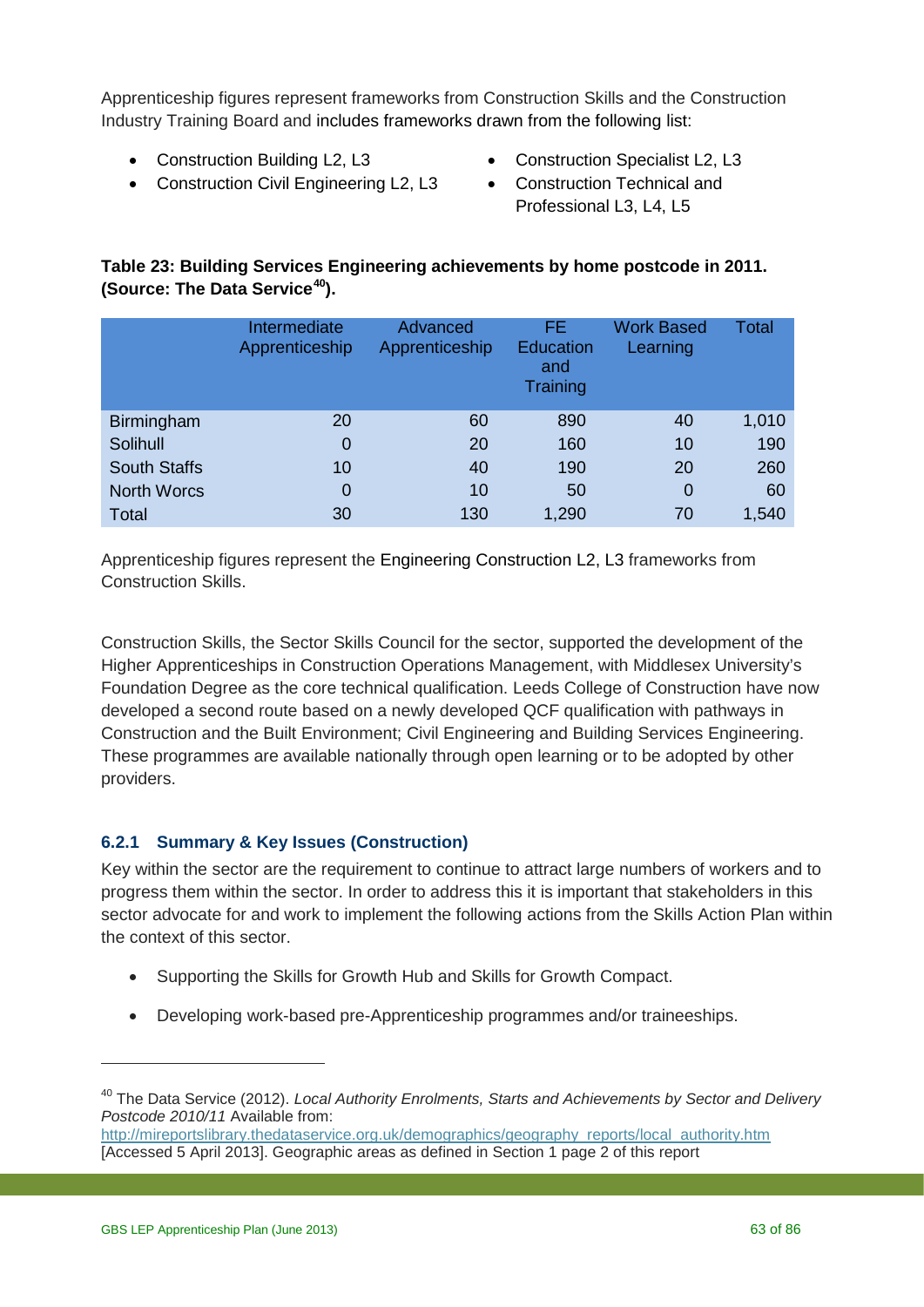- Consideration of the development of an Apprenticeship Training Agency (SFA and NAS would recommend further detailed conversations regarding the levy/grant considerations in this sector if this is pursued).
- Improving the marketing of Apprenticeships.
- Developing appropriate occupational route ways for a range of unemployed individuals to upskill and access job opportunities arising from major local developments and priority sectors.

# **6.3 Transport and Logistics**

The logistics sector covers ten subsectors, which together employs around 187,500 people across the West Midlands. This is 8% of the region's workforce. The main subsectors are wholesale, storage and warehousing, freight transport by road and national post activities. However, many logistics occupations are also found in other sectors such as Large (heavy) Goods Vehicle (LGV) divers in retail or construction. Including these people, the truer size of the sector stands at 242,600 or 10% of the region's workforce.

Research by Skills for Logistics<sup>[41](#page-63-0)</sup> the SSC for the sector identified that a large majority (83%) of the workplaces in the sector employ less than 10 people. Only 1% employs more than 200 employees. The net logistics sector workforce is anticipated to increase by 11,000 workers between 2007 and 2017 in the West Midlands. In addition replacement demand is expected to be around 75,000. In total the sector will therefore need to fill 86,000 jobs.

Across the sector employers cite lack of necessary skills and low interest in the sector as causes of hard to fill vacancies. Skills that are hard to find include technical, practical or job specific skills, customer handling skills and spoken communication skills. Nearly one in seven employers felt staff had skills gaps and they are recruiting people without the full skill set required. These skills gaps were mainly overcome by employers increasing the amount of training they provide or increasing the amount they spend on training.

Six in ten logistics employers provided some form of training or development in the previous 12 months in the West Midlands, which is slightly below the regional figure of 68%. Two fifths of employers that had provided training would have liked to have provided more. However, employers were unable to spare staff time away from their positions, along with citing a lack of funds for training as barriers.

<span id="page-63-0"></span><sup>41</sup> Skills for Logistics (2009). *Logistics Sector Profile: West Midlands*. Milton Keynes: Skills for Logistics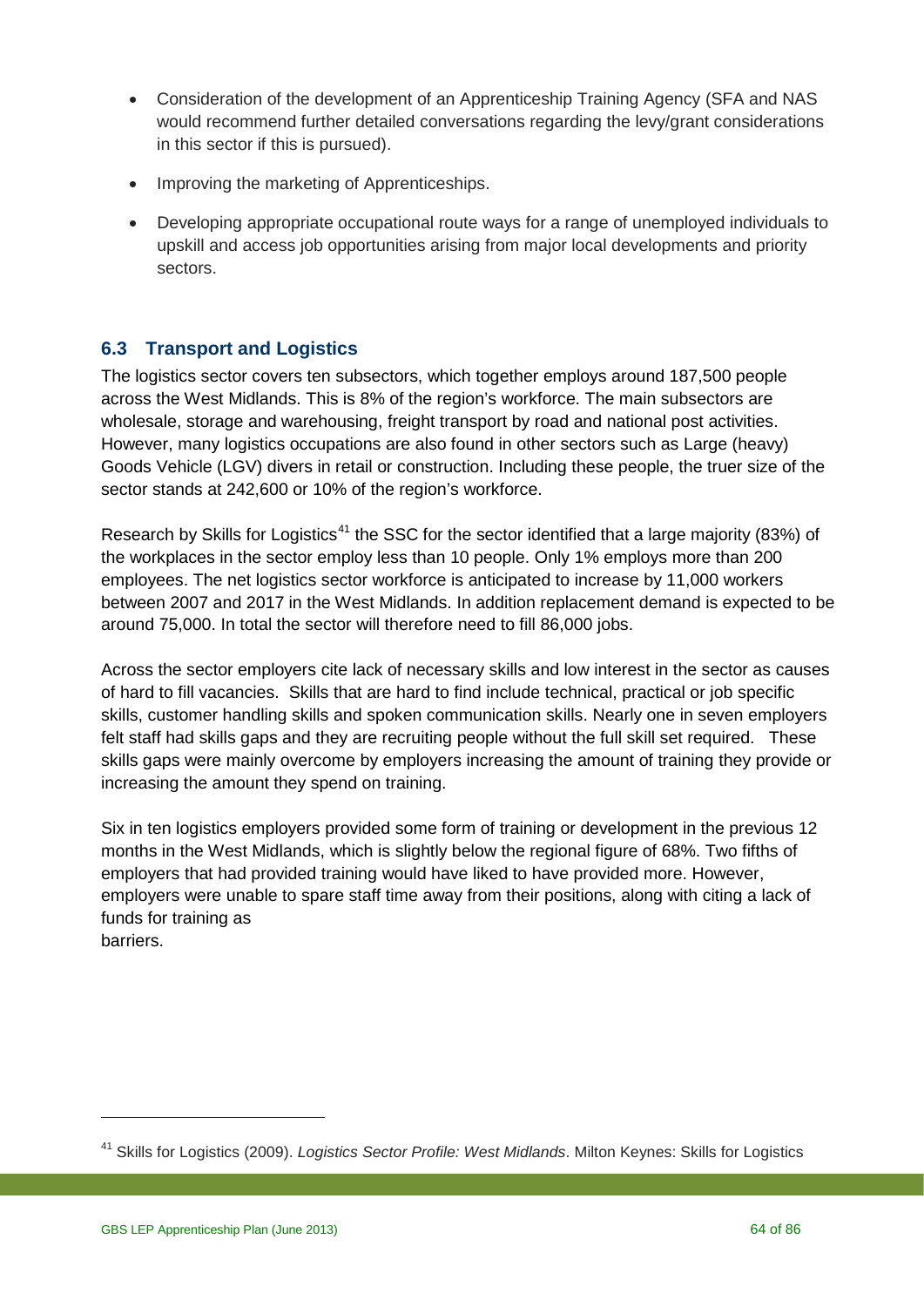|                     | Intermediate<br>Apprenticeship | Advanced<br>Apprenticeship | FE.<br><b>Education</b><br>and<br>Training | <b>Work Based</b><br>Learning | Total |
|---------------------|--------------------------------|----------------------------|--------------------------------------------|-------------------------------|-------|
| <b>Birmingham</b>   | 110                            | 0                          | 420                                        | 770                           | 1,300 |
| Solihull            | 10                             | 0                          | 20                                         | 110                           | 140   |
| <b>South Staffs</b> | 30                             | 0                          | 0                                          | 520                           | 550   |
| <b>North Worcs</b>  | 10                             | 0                          | 0                                          | 230                           | 240   |
| Total               | 160                            |                            | 440                                        | 1,630                         | 2,230 |

**Table 24: Freight Logistics and Wholesale Achievements by home postcode 2011. (Source: The Data Service)[42](#page-64-0).** 

Apprenticeship figures represent frameworks from Skills for Logistics and includes frameworks drawn from the following list:

- Commercial Moving L2 Express Logistics L5
- Driving Goods Vehicles L2, L3
- International Trade and Logistics Operations L2
- Logistics Operations L2, L3
- Mail and Package Distribution L 2
- Supply Chain Management L 2,3,5
- Traffic Office L2, L3
- Warehousing and Storage L2, L3

Given the size of this sector and its importance in the economic development of the GBS LEP area, it will need to be served well with relevant and timely skills and labour supply. The structure of the industry with a large number of small employers is most likely to benefit from the development of an Apprenticeship Training Agency (ATA) or through utilising an exisiting specialist ATA such as Logistics Apprenticeship Training Agency (LATA) or other ATA on the NAS register.

#### **6.3.1 Summary & Key Issues (Travel and Logistics)**

Key issues within the sector are the requirements to continue to attract large numbers of workers and to progress them within the sector. There are also issues relating to the image of the sector and the need to increase awareness and interest in it. In order to address this it is important that stakeholders in this sector advocate for and work to implement the following actions from the Skills Action Plan within the context of this sector.

- Supporting the Skills for Growth Hub and Skills for Growth Compact.
- Representing local concerns about current policy in the area of career education and guidance and work-related learning to government.
- Developing work-based pre-Apprenticeship programmes and/or traineeships.
- Improving the marketing of Apprenticeships.

<span id="page-64-0"></span><sup>42</sup> The Data Service (2012). *Local Authority Enrolments, Starts and Achievements by Sector and Delivery Postcode 2010/11* Available from:

[http://mireportslibrary.thedataservice.org.uk/demographics/geography\\_reports/local\\_authority.htm](http://mireportslibrary.thedataservice.org.uk/demographics/geography_reports/local_authority.htm)  [Accessed 5 April 2013]. Geographic areas as defined in Section 1 page 2 of this report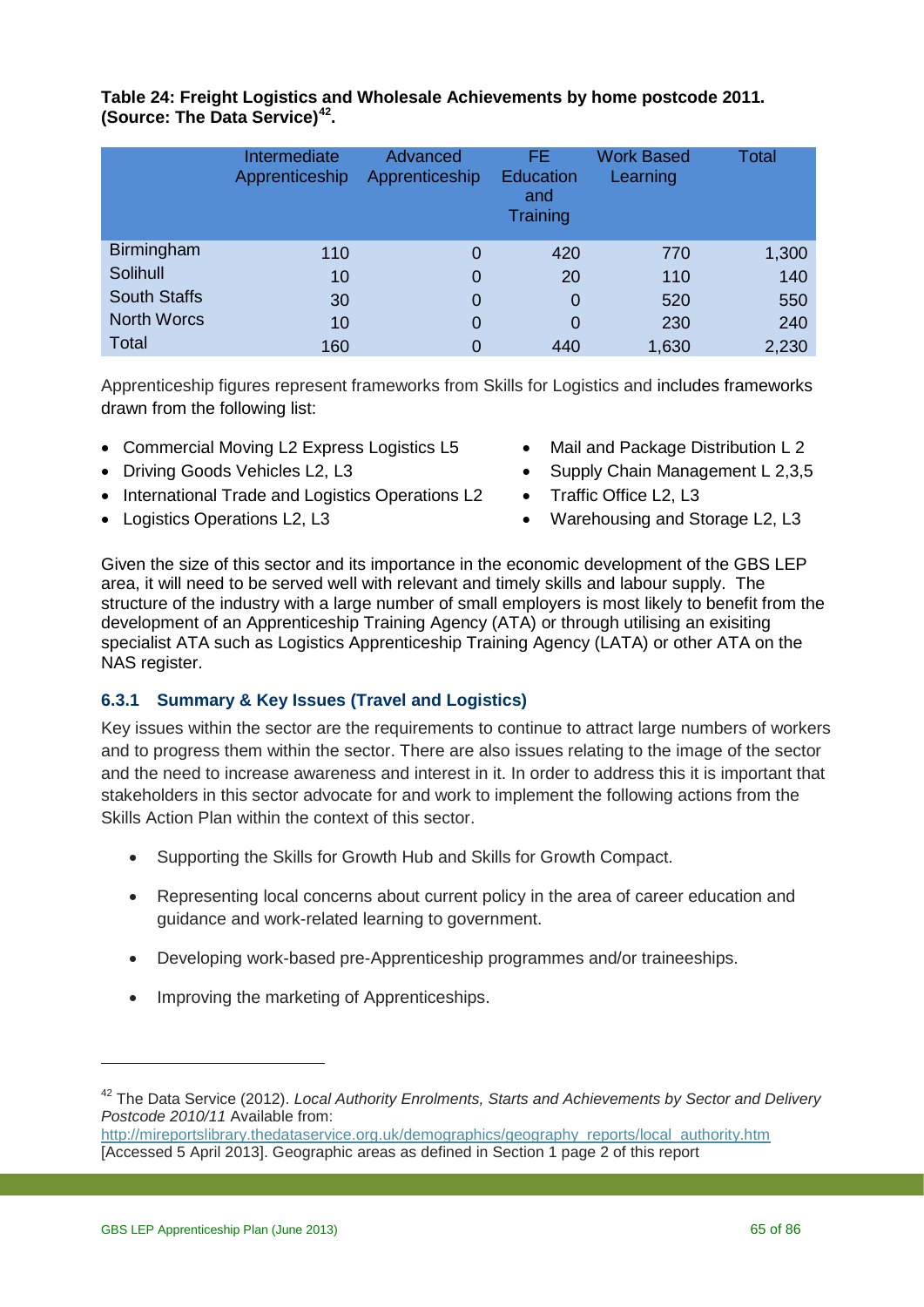- Developing appropriate occupational route ways for a range of unemployed individuals to up-skill and access job opportunities arising from major local developments and priority sectors.
- Consideration of the development of an Apprenticeship Training Agency or expansion of an already established ATA from the NAS national register.

# **6.4 Retail**

The Retail sector is the UK's largest private sector employer with 2.77million employees and a £325bn turnover (2010). A further 214,000 retail jobs are expected to be created between by 2017, with a further 1.2 million jobs needing to be filled as a result of people leaving the sector (replacement demand).

|                     | Intermediate<br>Apprenticeship | Advanced<br>Apprenticeship | FE.<br><b>Education</b><br>and<br>Training | <b>Work Based</b><br>Learning | Total |
|---------------------|--------------------------------|----------------------------|--------------------------------------------|-------------------------------|-------|
| <b>Birmingham</b>   | 160                            | 20                         | 60                                         | 290                           | 530   |
| Solihull            | 40                             | 10                         | 0                                          | 70                            | 120   |
| <b>South Staffs</b> | 90                             | 10                         | 10                                         | 190                           | 300   |
| <b>North Worcs</b>  | 100                            | 20                         | 10                                         | 130                           | 260   |
|                     | 390                            | 60                         | 80                                         | 680                           | 1210  |

#### **Table 25: Retail Achievements by home postcode 2011. (Source: The Data Service)[43.](#page-65-0)**

Apprenticeship figures represent frameworks from Skillsmart the SSC for Retail and includes frameworks drawn from the following list:

- Funeral Operations and Services L2, L3
- Retail L<sub>2</sub>, L<sub>3</sub>

Employment profile for the sector shows 50% of retail staff are employed in sales and customer service occupations and 18% of all retail staff are managers or senior officials. The sector is engaged with qualifications, 38% of retail employees have a NVQ level 3, or higher, qualification, 22% of people employed within retail have a NVQ level 2 qualification and only 11% do not hold any qualification. There is ongoing demand for Apprenticeships for new entrants satisfying the replacement demand, or as progression opportunities within the workforce.

## **6.4.1 Summary & Key Issues (Retail)**

Key issues within the sector are the requirements to continue to attract large numbers of workers and to progress them within the sector. In order to address this it is important that stakeholders in

<span id="page-65-0"></span><sup>43</sup> The Data Service (2012). *Local Authority Enrolments, Starts and Achievements by Sector and Delivery Postcode 2010/11* Available from:

[http://mireportslibrary.thedataservice.org.uk/demographics/geography\\_reports/local\\_authority.htm](http://mireportslibrary.thedataservice.org.uk/demographics/geography_reports/local_authority.htm)  [Accessed 5 April 2013]. Geographic areas as defined in Section 1 page 2 of this report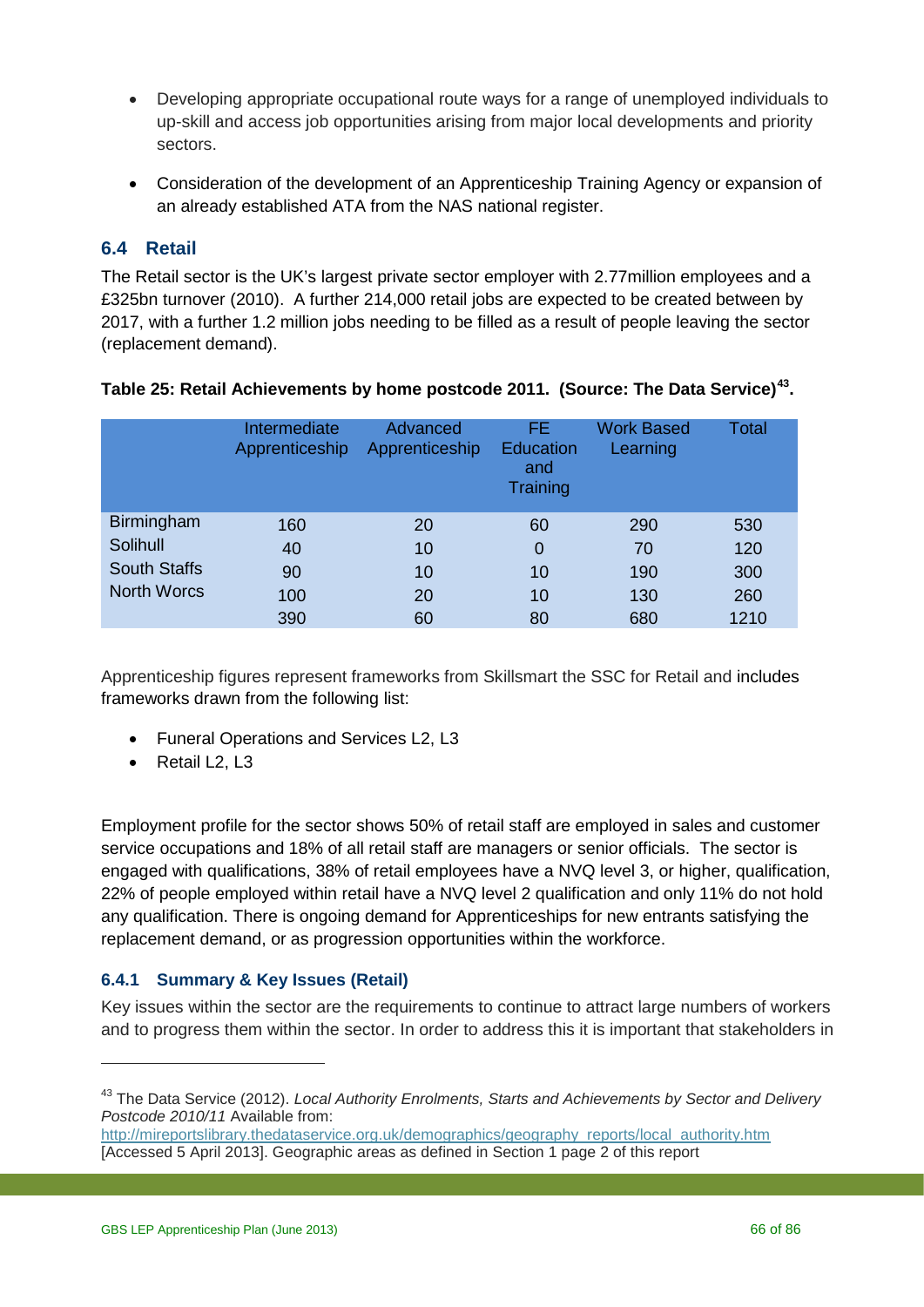this sector advocate for and work to implement the following actions within the context of this sector.

- Supporting the Skills for Growth Hub and Skills for Growth Compact.
- Developing work-based pre-Apprenticeship programmes and/or traineeships.
- Improving the marketing of Apprenticeships.
- Developing appropriate occupational route ways for a range of unemployed individuals to upskill and access job opportunities arising from major local developments and priority sectors.

## **6.5 Food and Drink Manufacture and Production**

Food and Drink production includes Milling and Baking; Meat and Poultry; Fish and Shellfish; Brewing; Fresh Produce; Dairy; Livestock Market Droving etc. The Food and Drink production sector has a turnover of more than £70bn annually in the UK and is growing by 4.7% annually and is relatively recession-proof. It also sees more than £300m spent on research and development annually. The Food Hub is located at the former IMI site in north Birmingham will provide an Enterprise Zone for processing, manufacturing and distribution businesses. North Worcestershire also has a significant concentration of these businesses.

Food and drink is one of the most resilient sectors during the recession and the quickest to show signs recovery. However to maintain future competitiveness Improve, the Sector Skills Council for Food and Drink (2010), identified a number of areas where skills development would be needed:

- There is a need to improve basic skills and employability skills amongst those in production roles across the workforce to ensure that employers have the opportunity to 'grow their own' from the existing workforce when businesses expand and require managers and supervisors;
- The industry will need high quality managers and supervisors encompassing higher level and intermediate skills (depending on their position) within all sectors and across all sizes of businesses to adopt new manufacturing and processing techniques;
- Food Scientists and Technologists (FST) with higher level skills (including variations of similar roles, e.g. food nutritionists and food health scientists etc.);
- Engineers with higher level skills that have the ability to adapt and learn about bespoke machinery which is required for complex automated systems across the industry will be needed;
- Skilled trades positions that require specialist craft skills (e.g. butchery, bakery, meat processing) with intermediate skills will be required.

#### **Table 26: Food and Drink achievements by home postcode 2011. Source: The Data Service[44](#page-66-0)**

<span id="page-66-0"></span><sup>44</sup> The Data Service (2012). *Local Authority Enrolments, Starts and Achievements by Sector and Delivery Postcode 2010/11* Available from: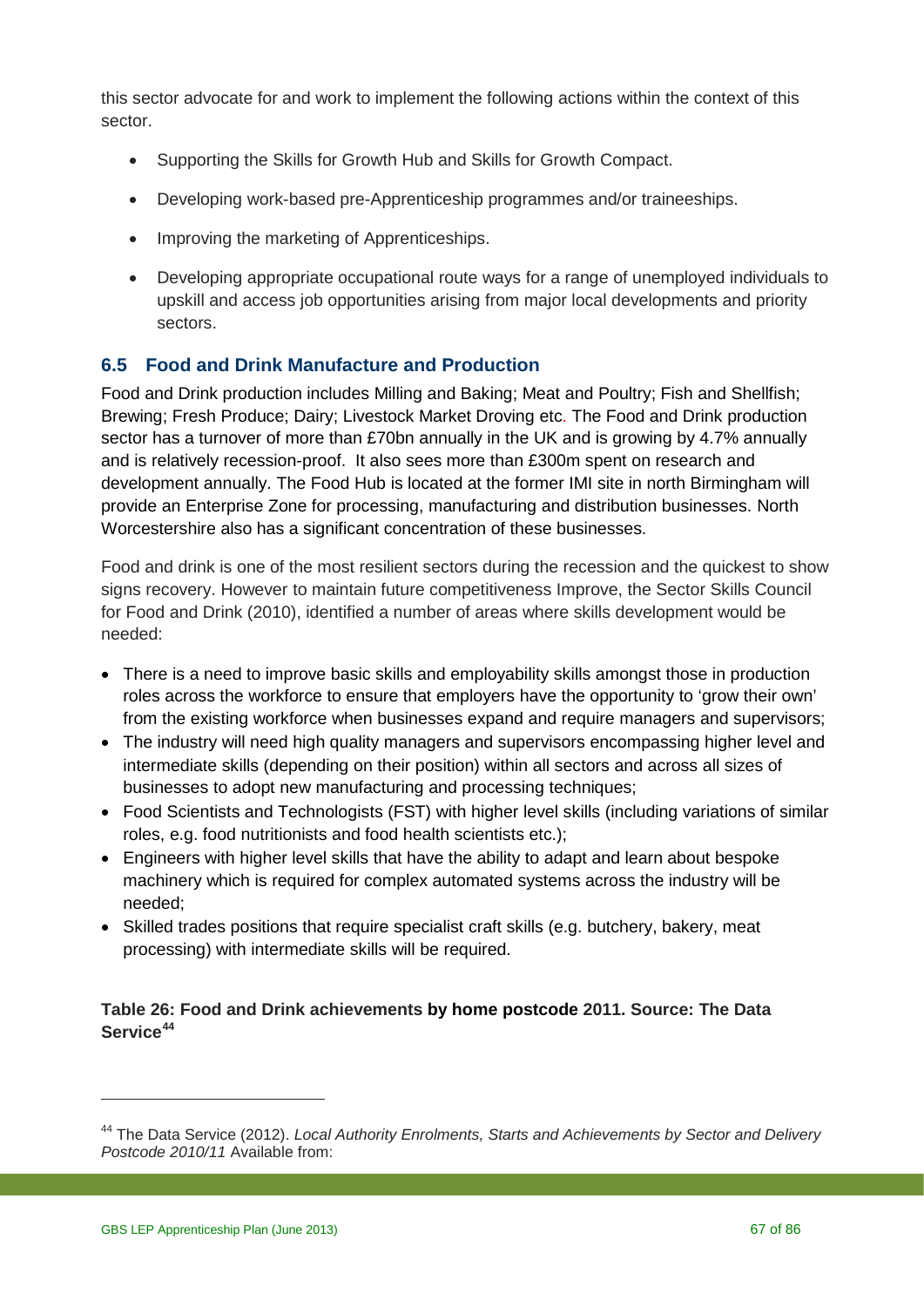|                     | Intermediate<br>Apprenticeship | Advanced<br>Apprenticeship | FE.<br><b>Education</b><br>and<br>Training | <b>Work Base</b><br>Learning | Total |
|---------------------|--------------------------------|----------------------------|--------------------------------------------|------------------------------|-------|
| <b>Birmingham</b>   | 0                              | 0                          | 80                                         | 120                          | 200   |
| Solihull            | 0                              | 0                          | 0                                          | 0                            | 0     |
| <b>South Staffs</b> | 0                              | 0                          | 0                                          | 60                           | 60    |
| <b>North Worcs</b>  | 0                              | 0                          | 0                                          | 80                           | 80    |
| <b>Total</b>        |                                |                            | 80                                         | 260                          | 340   |

Apprenticeship figures represent the Food and Drink L2, L3, L4 framework from Improve the SSC for Food and Drink Production for roles such as: Specialist Operative; Team Leader; Technical Manager. Industry specific roles include: Specialist Butcher; Specialist Meat and Poultry Processing Manager; Dairy Operative; Specialist Miller; Specialist Confectioner; Specialist Cake Decorator; Brewing Operations Manager. These frameworks focus on lean production techniques and Just in Time methodologies which contribute to reductions in waste and enhanced profitability. This is a sector that would particularly benefit from the potential of an Apprenticeship Training Agency (ATA).

The size and importance of this sector is not matched by the volume of delivery and work is needed with providers, employers and potential apprentices to support this sector.

## **6.5.1 Summary & Key Issues (Food & Drink)**

Key skills needs are the need to progress skill levels at the low skill end of the workforce whilst developing stronger provision for attracting and developing intermediate and high level skills within the sector. In order to address this it is important that stakeholders in this sector advocate for and work to implement the following actions within the context of this sector.

- Supporting the Skills for Growth Hub and Skills for Growth Compact.
- Developing work-based pre-Apprenticeship programmes and/or traineeships.
- Promoting Apprenticeships to employers.
- Ensuring the sector engages with Higher Apprenticeships.
- Developing appropriate occupational route ways for a range of unemployed individuals to upskill and access job opportunities arising from major local developments and priority sectors.

## **6.6 Financial and Professional Services**

Financial and Professional Services contributes over £4bn to the local economy with more than over 1,900 firms operating in the financial services sector employing in excess of 21,000 people. The sector has experienced a 9% growth since 2005.

-

[http://mireportslibrary.thedataservice.org.uk/demographics/geography\\_reports/local\\_authority.htm](http://mireportslibrary.thedataservice.org.uk/demographics/geography_reports/local_authority.htm)  [Accessed 5 April 2013]. Geographic areas as defined in Section 1 page 2 of this report.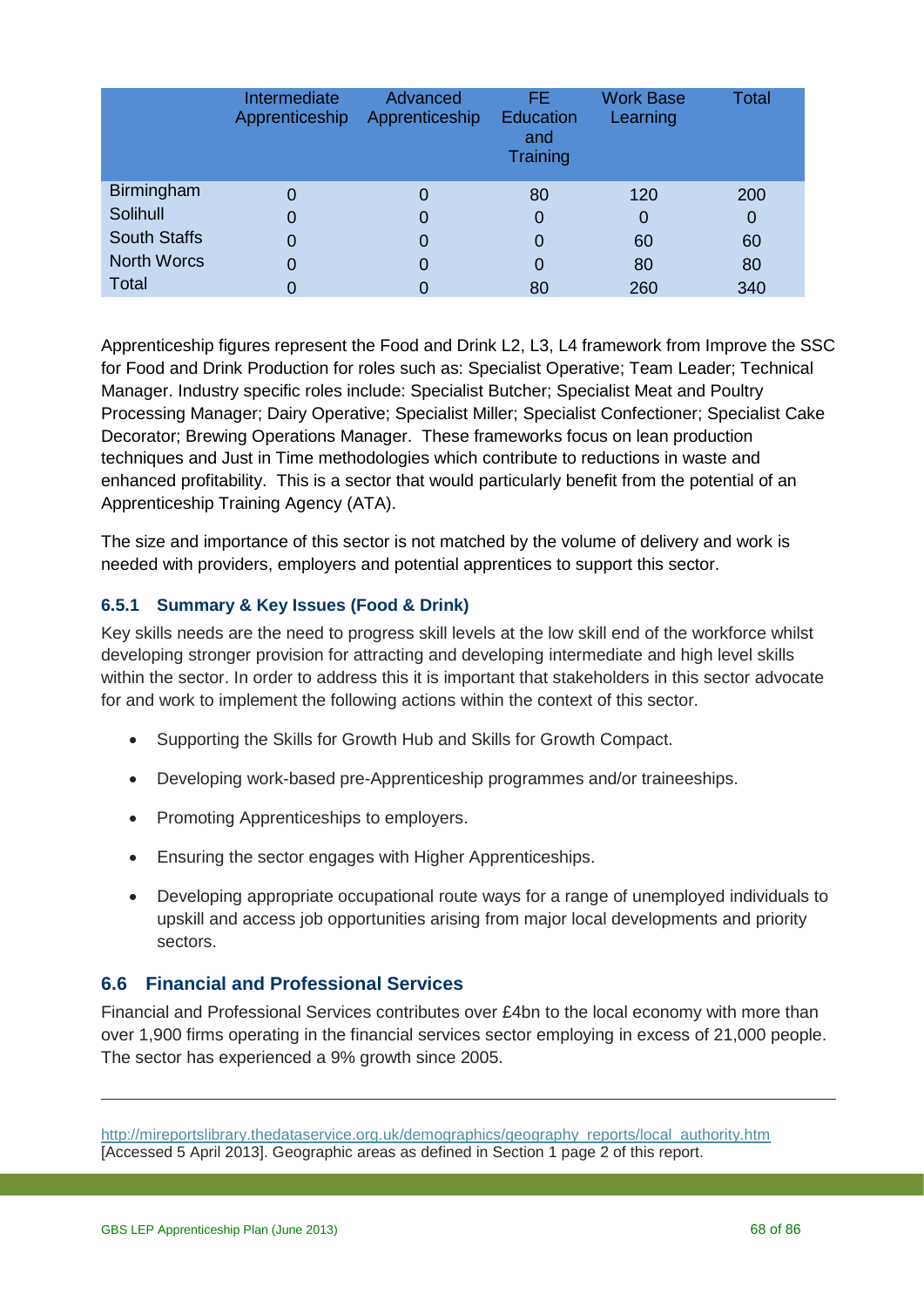|                     | Intermediate<br>Apprenticeship | Advanced<br>Apprenticeship | FE<br><b>Education</b><br>and<br>Training | <b>Work Based</b><br>Learning | Total |
|---------------------|--------------------------------|----------------------------|-------------------------------------------|-------------------------------|-------|
| <b>Birmingham</b>   | 20                             | 30                         | 1190                                      | 0                             | 1240  |
| Solihull            | 10                             | 10                         | 100                                       | 0                             | 120   |
| <b>South Staffs</b> | 20                             | 40                         | 230                                       | 0                             | 290   |
| <b>North Worcs</b>  | 20                             | 40                         | 200                                       | 0                             | 260   |
|                     | 70                             | 120                        | 1720                                      | 0                             | 1910  |

**Table 27: Financial and Professional Services achievements by home postcode 2011. Source: The Data Service[45](#page-68-0).** 

Apprenticeship figures represent frameworks from the Financial Skills Partnership and includes frameworks drawn from the following list:

- Accounting L 2, L3, L4
- Banking L4
- Bookkeeping L 2,3
- Insurance L 4
- Pavroll L<sub>2</sub>, L<sub>3</sub>
- Professional Services L4
- Professional Services L7
- Providing Financial Services L2, L3
- Providing Financial Advice L4
- Providing Mortgage Advice L3

The Accounting sector is the only one in the area with a Higher Apprenticeship framework. This is eminently suitable for school leavers with appropriate A Levels and offers a real career development opportunity as the Apprenticeship provides the required qualification to become a licensed technician and progress further. New higher apprenticeships have been development for additional roles in this sector and there is considerable opportunity for more engagement by provider and employers.

## **6.6.1 Summary & Key Issues (Financial and Professional Service)**

Key skills needs in the sector relate to intermediate to increasing the supply of high level skills. In order to address this it is important that stakeholders in this sector advocate for and work to implement the following actions within the context of this sector.

- Supporting the Skills for Growth Hub and Skills for Growth Compact.
- Ensuring that the sector engages with Higher Apprenticeships
- Promoting sector opportunities to learners

<span id="page-68-0"></span><sup>45</sup> The Data Service (2012). *Local Authority Enrolments, Starts and Achievements by Sector and Delivery Postcode 2010/11* Available from:

[http://mireportslibrary.thedataservice.org.uk/demographics/geography\\_reports/local\\_authority.htm](http://mireportslibrary.thedataservice.org.uk/demographics/geography_reports/local_authority.htm)  [Accessed 5 April 2013]. Geographic areas as defined in Section 1 page 2 of this report.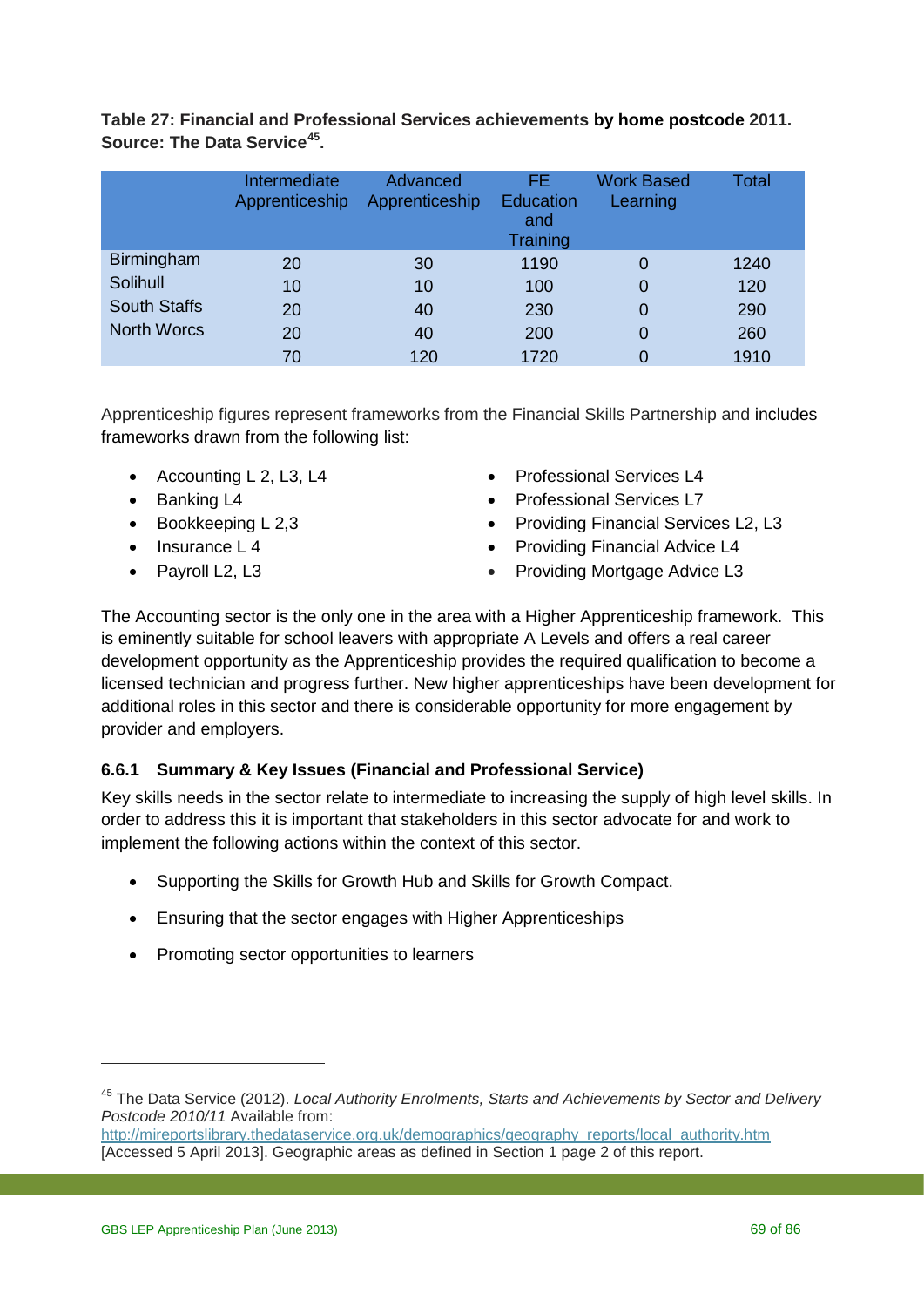# **7 Actions to Engage Employers**

A significant driver of growth in Apprenticeships uptake in recent years has been from within the existing workforce. Whilst this contributes to business efficiency and the economy as a whole, it does not necessarily drive new job creation. A focus for the actions set out in this plan is the development of new jobs at level 2, 3 or 4 (and above) with clear progression routes for the roles.

#### **7.1 Sector Champions**

A key pillar of the GBS LEP approach is the development of a series of Sector Champions representing each of the Priority Sectors. The Sector Champions will work with employers to engage them with the wider City Skills Plan and the Apprenticeship Plan. Employers, whom we consulted, were generally enthusiastic about these roles and were keen to work with the Sector Champions to define and shape future skills needs. There was support for establishing a series of sector-based groups which would work with the Sector Champions to contribute local labour market intelligence, provide a focus for engagement with schools and other education providers and cascade information to employers regarding developments, actions and initiatives.

#### **7.2 Skills for Growth Hub**

A Skills for Growth Hub is being developed in order to promote the take-up of Apprenticeships with employers, providers and prospective apprentices. The Hub will play a pivotal role in the successful delivery of this Apprenticeship Plan by:

- Promoting Apprenticeships to employers and sectors;
- Working with Sector Skills Councils to drive up demand for new frameworks and courses, in order to meet future skills needs;
- Working with Schools and Colleges to improve employability skills and ensure a "smoother" transition to Apprenticeship roles;
- Increase awareness of Apprenticeships within Schools and amongst teaching staff;
- Help to support and co-ordinate campaigns across the GBS LEP area to improve Apprenticeship take up;
- Share best practice of initiatives taking place to drive up demand for Apprenticeships;
- Work with niche industries and employers to full skills and Apprenticeship gaps;
- Provide a single point of access or information for employers, providers, learners and other stakeholders;
- Promotion of, and drive access to, funding which supports Apprenticeships, such as the AGE Grant, ESF funding, Employer Ownership Pilots, Work Programme, Big Lottery funding, etc.
- Promoting the principles of sustainable Apprenticeships to employers, by mentoring and supporting them to coach and integrate apprentices appropriately within their business;
- Delivering Apprenticeship Campaigns within Schools;
- Assisting Sector Champions with organising strategic 'Immersion' events and receiving feedback for developing new projects and initiatives;
- Supporting the development of an Apprenticeship Training Agency (ATA) or Group Training Agency (GTA), if considered appropriate where sectoral or employer demand exists. This will ensure a continuity of employment for learners or enable the risk for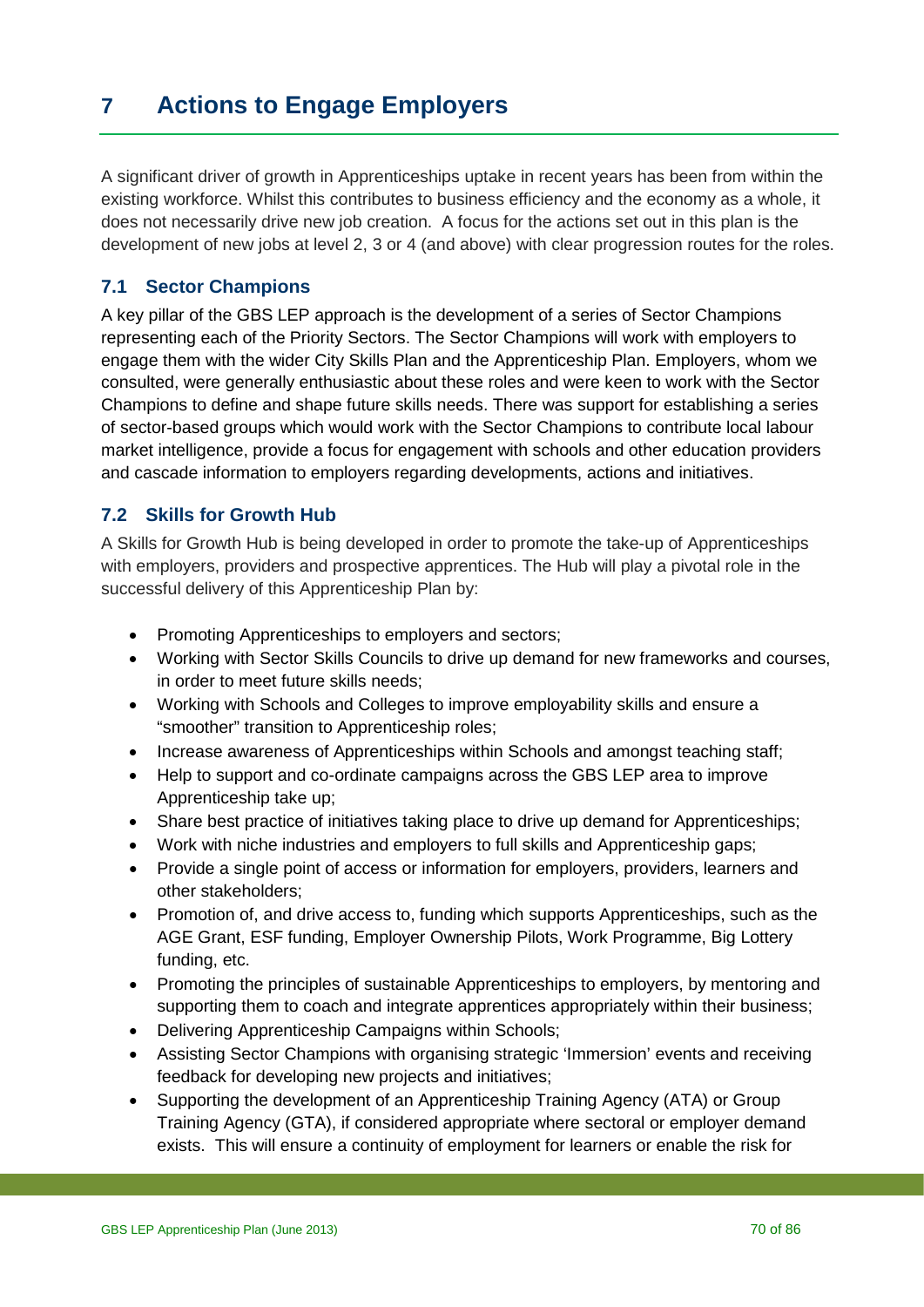some employers to be taken where they cannot take on an apprentice. The options will include assessing whether a new ATA/GTA should be developed or whether support from a current ATA on the national register can be harnessed and expanded into the GBS LEP area;

- Brokering relationships between SSCs and employers / providers for developing new provision and courses;
- Promoting Higher Apprenticeships within all industry sectors;
- Engaging with the development of an online career hub for the GBS LEP area, if considered appropriate/feasible;
- Providing access to labour market information and intelligence;
- Brokering provision, where there is demand for more services than can be supplied by one organisation;
- Engaging HEI's in establishing more higher apprenticeships;

# **7.3 Promotion of Apprenticeships**

Engagement with Apprenticeships is not uniform across the sectors and the geography of the GBSLEP area. Apprenticeship take up has been growing with employers and in some area demand is greater than provision, in that frameworks are unavailable from some local providers or the quality of potential recruits is poor. The Sector Champions will be ideally placed to work with other stakeholders (NAS, Training Providers, FE Colleges, HE, Work Programme providers, Job Centre Plus, Employment Action Teams, Business Support Agencies, Chamber of Commerce, Local Authorities, etc.) in raising the profile of apprenticeships and increasing the take up of Apprenticeships at all levels. The Skills for Growth Hub will also have a major role to play in supporting employers to engage with and access apprenticeships, through campaigns initiated in partnership with key stakeholders.

# **7.4 Working with Sector Skills Councils (SSCs)**

Sector Skills Councils offer a range of resources and services to support employers engage with apprenticeships. They also have access to a range of employers within their sectors, all of whom can approached with a view to increasing Apprenticeship numbers either within their businesses or within their supply chain. The Skills for Growth Hub will be ideally placed to work with Sector Skills Councils to create new initiatives to engage employers into Apprenticeships.

# **7.5 Engaging with SMEs**

NAS have identified that SME, micro and niche businesses are more likely to struggle to engage with Apprenticeships. This may be due to only being able to offer part-time work, being unsure in the current economic climate of being be to support an apprentice for the full period of the framework, or not being able to offer a wide enough range of learning to meet framework requirements. The development of an Apprenticeship Training Agency (ATA) can assist through providing continuity of employment for learners with sequential employers or less ideally through the use of a series of parallel employers. The Skills for Growth Hub will be ideally placed to monitor and evaluate opportunities for developing an ATA across the GBS LEP area.

# **7.6 Re-focussing Delivery by Training Providers**

The Sector Champions and their sector groups will feed into Skills for Growth Hub, provider networks and key stakeholders to influence content and delivery of Apprenticeships. This may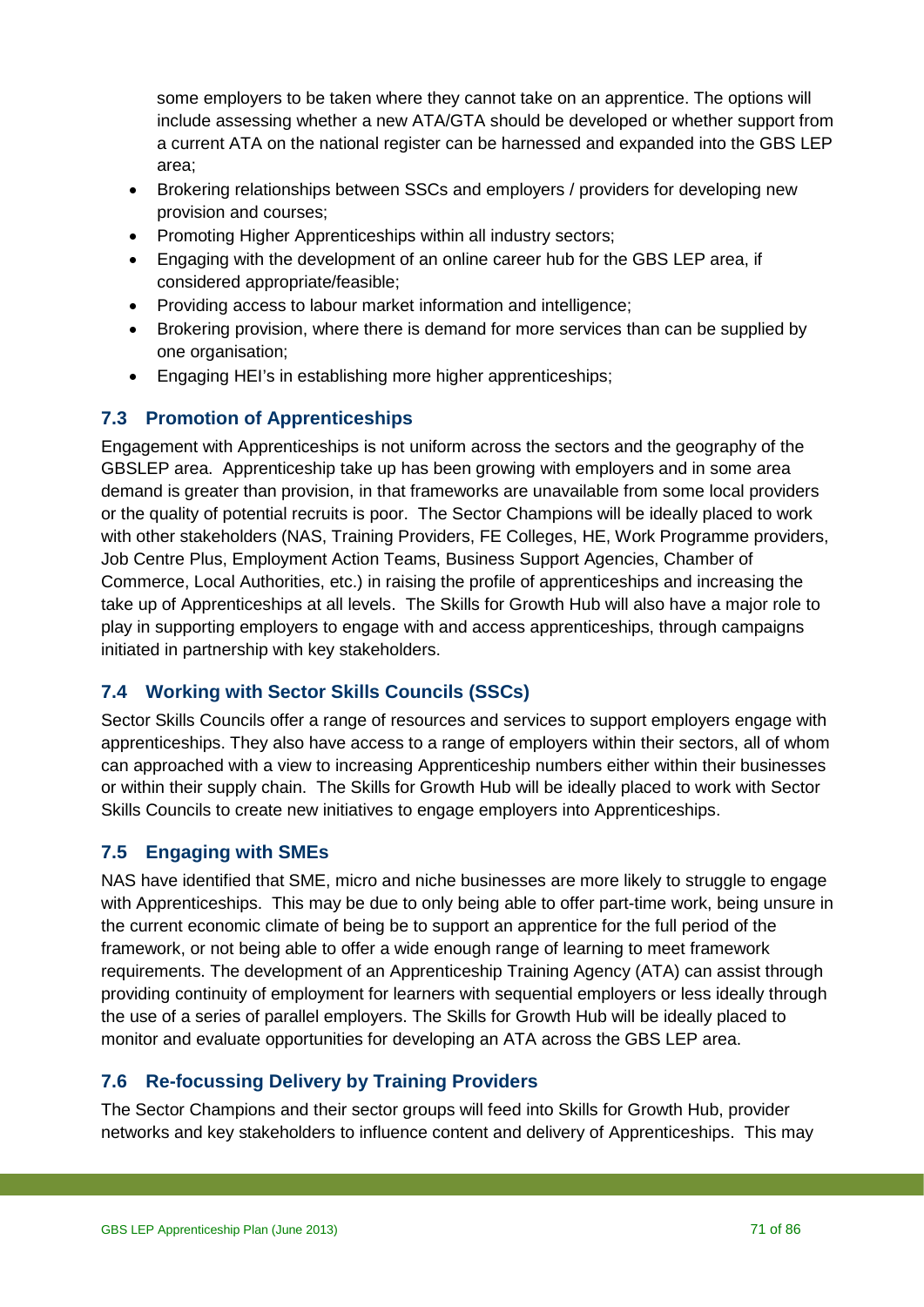take the form of building progression pathways for Apprenticeships. This may also involve refocusing or refinement of frameworks and shifting curriculum or models of delivering the programmes. Sector Champions, their Sector Groups and the Skills for Growth Hub will identify where employers have specific needs and where there are small numbers of learners in a locality to enable larger cohorts to be recruited from across the GBS LEP area.

Immersion events are aimed at developing dialogue and collaboration between employers from priority sectors and providers in the area. These one day facilitated events enable those in attendance to discuss and agree initiatives to enhance how employers and providers can work together to ensure skills gaps and skill shortages are addressed within each priority sector.

The events provide both employers and providers with an insight into the issues that each party faces. They also provided further education staff with excellent labour intelligence into what skills employers require their workforce to have.

#### **7.7 Higher Apprenticeships**

A recent NAS initiative has created a range of new apprenticeship frameworks at levels 4, 5, 6 and 7. These offer a real alternative to graduate recruitment for employers. Entry onto these frameworks may be a result of progression from an Advanced Apprenticeship or recruitment from sixth form or college. Some high level frameworks have an academic equivalent as the main technical / competence component of the qualification while others have one or more QCF qualifications. There is little awareness of these amongst employers and potential learners aiming at Higher Level Apprenticeships. Higher Apprenticeships offer real value for money to the priority sectors in meeting skills shortages and assisting with skills gaps. The Sector Champions and the Skills for Growth Hub has a role to pay in educating employers, providers and potential learners of the opportunities offered by the higher level frameworks which are becoming increasingly valued by employers as valuable learning models.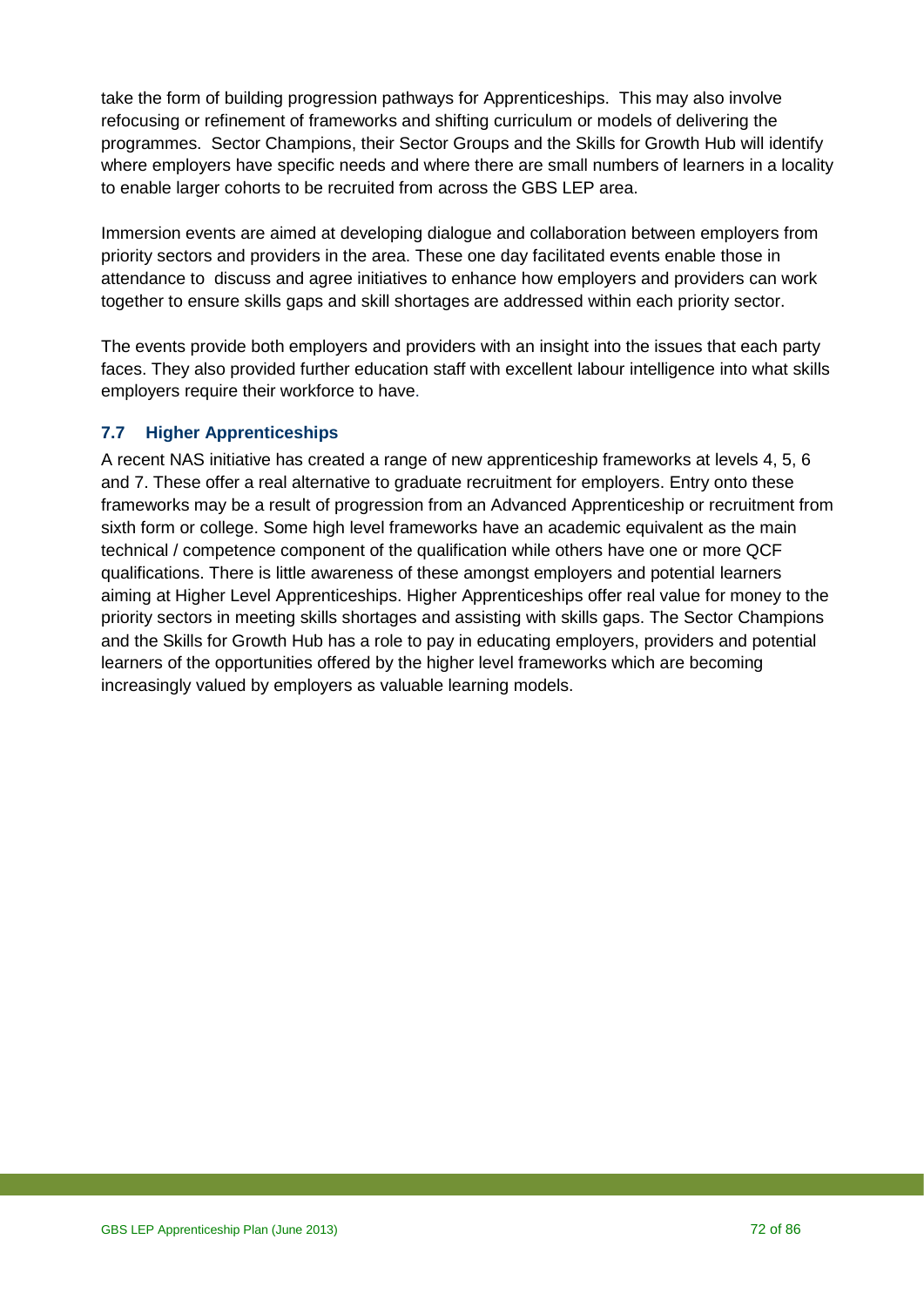# **8 Engaging with apprentices**

#### **8.1 Promoting Employer Engagement with Schools**

Research by the Education and Employers Taskforce shows there is a positive relationship between the number of employer contacts (such as careers talks or work experience) that a young person experiences in school (between the ages of 14 and 19), their confidence in progression towards their ultimate career goals. More employer contacts are also related to a reduction in the likelihood of being NEET and to better earning if the young person is working<sup>[46](#page-72-0)</sup>. The research evidence therefore suggests that employer engagement with education supports young people to make effective transitions. Given the positive impact of employer engagement it is heartening that the consultation found that many employers were interested in engaging with schools. Employers generally felt that this engagement could have long term benefits by raising awareness among students of job roles and sectors available to them as well as supporting the development of their employability skills. Many employers also reported in the consultation that they have succeeded in developing sound relationships with schools, but others reported that they have struggled to do so. Aspects which have worked against this can be summarised as:

- lack of employer awareness of the potential business benefits of engagement;
- employers being unsure how make contact with schools;
- employers being unsure about what to offer or the best way that they can work with schools;
- lack of school responsiveness;
- bureaucracy, particularly in relation to Health and Safety for work placements, school visits and locating employer equipment within schools.

Schools play a major role in influencing how a young person approaches their career and transition into work. Under the Ofsted Inspection Framework, schools have a responsibility to equip their students with the skills necessary to make them employable.

There is evidence of innovative and successful employer engagement activity taking place in schools in the GBS LEP area. We are aware of schools across the area that invite employers into the classroom to take part in projects and competitions, where students work on a real life business problems, extensive work experience is undertaken and the experiences from all of this work-related learning are re-integrated into the curriculum. It is encouraging that schools with strategic employer engagement practices tend to also score as Outstanding in Ofsted inspections.

Embedding employability learning into the curriculum will significantly impact on students' ability to be exposed to multiple sectors, to learn about different occupations, to make meaningful decisions about Apprenticeships and to be better prepared for the workplace. Students can be assisted to acquire employability skills through employer engagement activities including employer talks, visits to employer premises, projects, competitions, valuable work experience

<span id="page-72-0"></span><sup>46</sup> Mann, A. (2012). *Work Experience: Impact and Delivery - Insights from the Evidence*. London: Education and Employers Taskforce.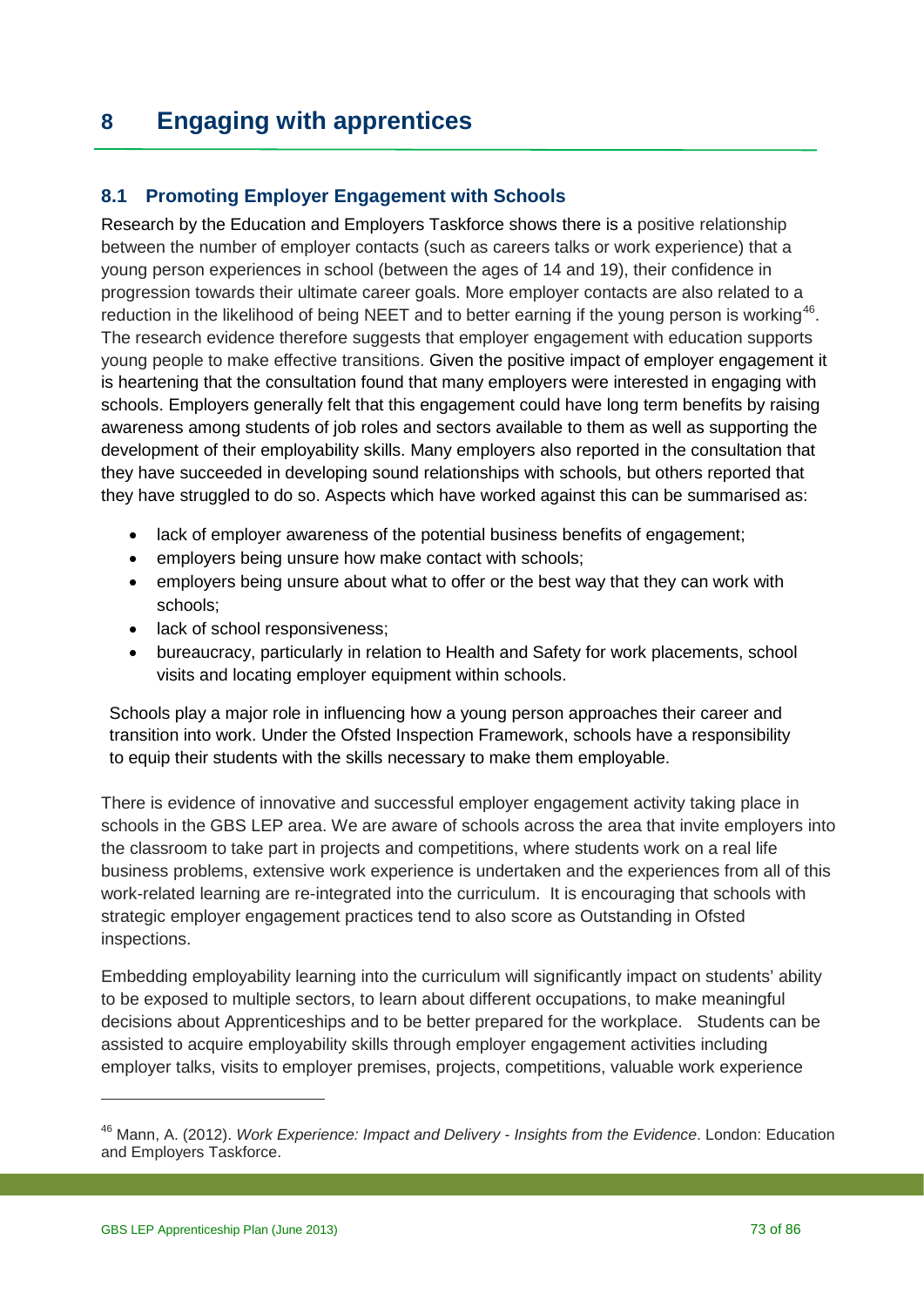placements, using live business projects in the classroom and off site, going through mock interviews, CV support etc. Some schools have staff with a remit for employer engagement but this is not common across the area. Many schools have identified that access to a shared resource would enable the school and employers to explore engagement without negative impact on other learning.

The development of school strategy in this area would also be assisted by the presence of a stronger employer voice with schools. The recruitment of a local employer or business representative to a school Governing Body provides a particularly effective way to achieve this within the current governance framework of schools. These employer Governors can also act as ambassadors with other employers in supporting engagement with schools. Recruiting an employer as a governor should be accompanied by giving that governor a strong remit to support the schools delivery of careers education and guidance, work-related learning and the development of relationships with employers.

It is important that schools recognise a range of local and national schemes that already exist in this area and make effective use of them. Schools can participate in local engagement initiatives with which employers can become involved such as the Step Up in Solihull, the BBacc in Birmingham and the Education Business Networks. These initiatives also have the potential to provide ready-made vehicle for employers to use to get started in working with schools.

There are also a range of national schemes and programmes which schools can engage with in this area. For example the *Inspiring the Future* and *Speakers for Schools* programmes are both free services run by the Education and Employers Taskforce to bring employers into schools. There are a wide range of other schemes like this that should be promoted to schools and employers.

#### **8.2 Profile raising of Apprenticeships with learners**

The consultation revealed that there is considerable misunderstanding amongst school students about Apprenticeships. Apprenticeships tend to have a poor image in schools and are often considered as only relevant for those who have lower academic capability. Some sixth formers reported that they had heard stories of bad experiences amongst friends and families and that this deters them from pursuing an Apprenticeship.

Many of the apprentices who participated in the consultation revealed that they had not chosen their particular apprenticeship with clear career goals in mind. Some felt that it was unlikely that they would stay in the field that they were undertaking an Apprenticeship in. If this is representative it suggests that a significant amount of training resource is being wasted on Apprenticeships where the learners are insufficiently prepared and have made poor or uninformed choices.

Schools are often unaware of the details of Apprenticeship programmes and few teachers have personal experience of them. The GBS LEP area colleges are working together to look at how they can promote Apprenticeships within schools. In the consultation sixth form students said they were not very excited by the idea of Apprenticeships. There was considerable ignorance of what they were, and how they could access them with many students believing that they had to find an employer who would take them on to do an Apprenticeship and having no awareness of the brokerage that exists to support this. Colleges reported that they often had to do work with prospective Apprentices in order to assist them to make applications to an Apprenticeship role.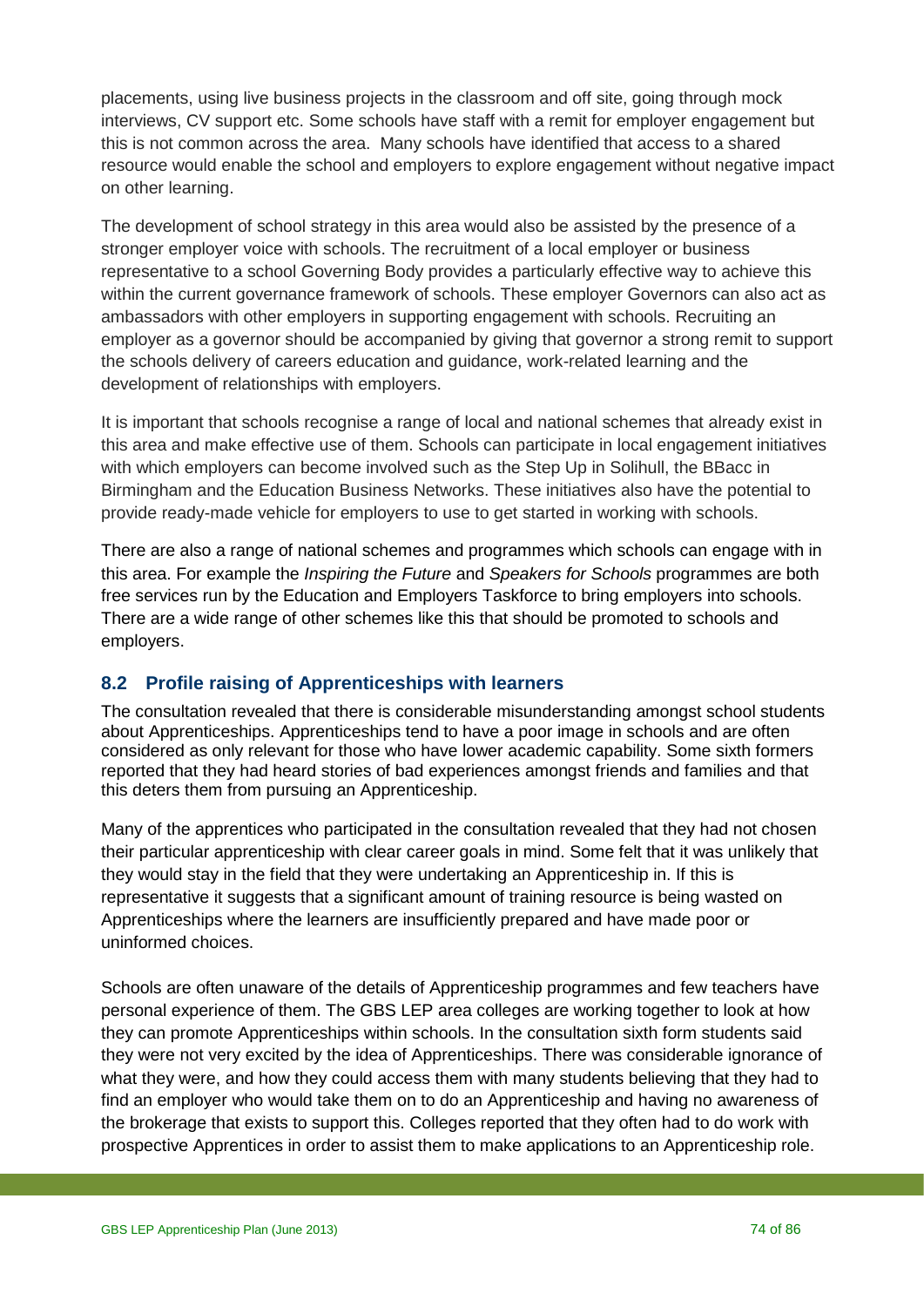There may be value in the GBSLEP promoting the careers advice that exists by phone for 13-18 year olds and face-to-face for 19 year olds to support potential Apprentices in understanding and accessing Apprenticeships. Such promotional campaign should also highlight the existence of the Apprenticeship Vacancy Matching Service website at [http://apprenticeshipvacancymatchingservice.lsc.gov.uk/.](http://apprenticeshipvacancymatchingservice.lsc.gov.uk/)

The FE colleges in the area are working on a joint marketing initiative to promote Apprenticeships to schools and sixth from students. This campaign may include print, flyers and advertising campaigns. Providers and stakeholders should aim to align their own marketing / PR campaign to the NAS national campaign and local campaigns.

#### **8.3 Promoting Apprenticeships within the workplace**

Unionlearn is committed to the promotion and delivery of quality Apprenticeships providing information and support to Apprentices and their colleagues. Unionlearn is currently delivering a project to develop the TUC's existing policy on apprenticeships and supporting affiliate unions' work on Apprenticeships across the country and developing a Smart phone App providing information and guidance for Apprentices. Skills for Growth Hub can engage with regional Unionlearn Representatives (ULRs) to share intelligence and promotion of local quality standards,

#### **8.4 Foundation learning and employability programmes**

During the consultation we engaged with people who are workless and those who support them. In general there was a strong perception that the main barriers to employment were a combination of lack of skills and lack of opportunity. Lack of opportunity was particularly an issue where major employers had closed down or left an area. However it was felt that better partnerships between providers and employers had an important role to play in supporting people to move back into work. A number of interventions were identified which it was felt could have impact:

- Work experience which enables the employer and potential employee to 'get to know each other'.
- Providers working with smaller employers, not focusing on larger employers, where there may be untapped employment opportunities;
- Pre-apprenticeships training for learners at a greater distance from the labour market, there is a need for 'pre-recruitment' training in order to get them to the required level for employment;
- Transferability for those who are workless following recent redundancy they may have significant previous work history but are now marginalised without directly transferable skills. Training could enable them to fill skills gaps and become productive more quickly in new work than a new entrant might.
- Current employability courses do not away differentiate between the different needs of those who are new to the labour market, those who are long term unemployed and those who have recently become unemployed.

Employability courses for those who are workless and seeking work, often as a result of JobCentre Plus intervention, are considered a "growth" sector for many FE colleges, and numbers are high (Table 26. The provision comprises a range of solutions training from two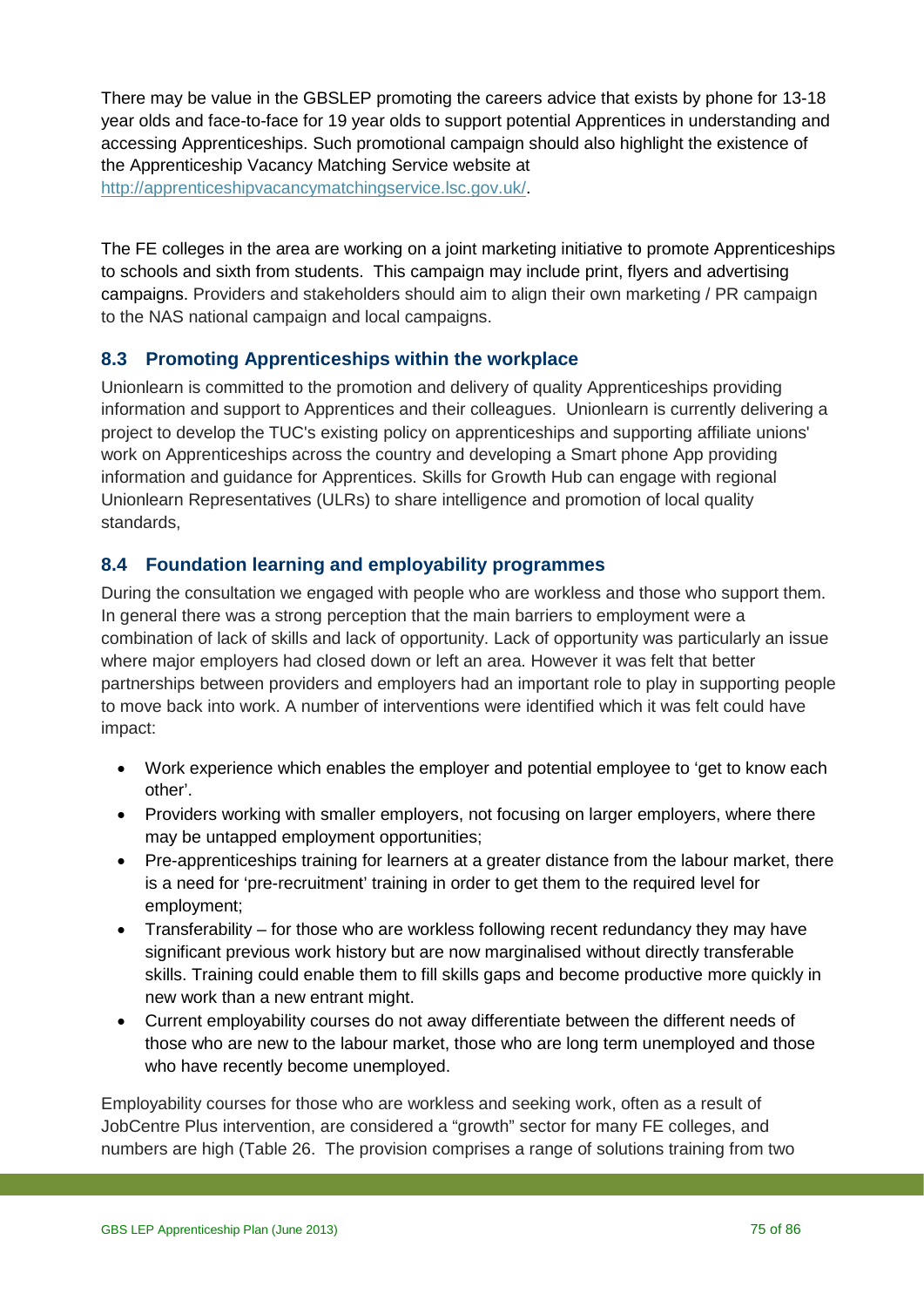weeks taught programmes up to six week programmes including significant work experience opportunity.

| Table 26: Employability Course Achievements $2010 - 11$ Source: The Da |                     |                                     |                               |              |  |  |  |
|------------------------------------------------------------------------|---------------------|-------------------------------------|-------------------------------|--------------|--|--|--|
|                                                                        |                     | <b>FE Education</b><br>and Training | <b>Work Based</b><br>Learning | <b>Total</b> |  |  |  |
|                                                                        | Birmingham          | 5,100                               | 350                           | 5,450        |  |  |  |
|                                                                        | Solihull            | 640                                 | 80                            | 720          |  |  |  |
|                                                                        | <b>South Staffs</b> | 3,840                               |                               | 3,840        |  |  |  |
|                                                                        | <b>North Worcs</b>  | 140                                 | 10                            | 150          |  |  |  |
|                                                                        |                     | 9,720                               | 440                           | 10,160       |  |  |  |
|                                                                        |                     |                                     |                               |              |  |  |  |

## **Table 26:Employability Course Achievements 2010 – 11 Source: The Data Service**

Employability courses and Foundation learning programmes are not always mapped into or lined to Apprenticeship pathways. Foundation learning and employability programmes do not always contain a work experience component in order to fully deliver on employability.

Potential apprentices who are not in work or are undertaking Foundation Learning or employability programmes may benefit from access to work experience and structured access to Apprenticeships.

### **8.5 Online career information**

The Greater Birmingham and Solihull LEP believes that online career information can assist the delivery of informed choices for transitions and support young people to engage with Apprenticeships and other vocational routes as well as conventional academic routes. Given the concerns raised in the consultation and elsewhere about the impartiality of schools and their level of awareness of Apprenticeships it is important that good quality information about Apprenticeships exists somewhere relevant for young people in Greater Birmingham and Solihull. The internet is a logically place to locate such a resource.

Currently there are a number of key websites that might support potential Apprentices to understand and engage with Apprenticeships. It is suggested that these existing websites are disseminated around key stakeholders. Useful sites include:

- The National Apprenticeship Service http://www.apprenticeships.org.uk/
- The Apprenticeship Vacancy Matching Service htts://apprenticeshipvacancymatchingservice.lsc.gov.uk/
- The National Careers Service Apprenticeship pages [https://nationalcareersservice.direct.gov.uk/advice/courses/typesoflearning/Pages/apprentices](https://nationalcareersservice.direct.gov.uk/advice/courses/typesoflearning/Pages/apprenticeships.aspx) [hips.aspx](https://nationalcareersservice.direct.gov.uk/advice/courses/typesoflearning/Pages/apprenticeships.aspx)
- The Gov.UK section on Apprenticeships https://www.gov.uk/apprenticeshipsguide/applications-and-qualifications
- Apprenticeship Frameworks Online http://www.afo.sscalliance.org/

There is considerable research that suggests that there are a large and useful range of websites out there that also support career exploration, job seeking and education/employment alignment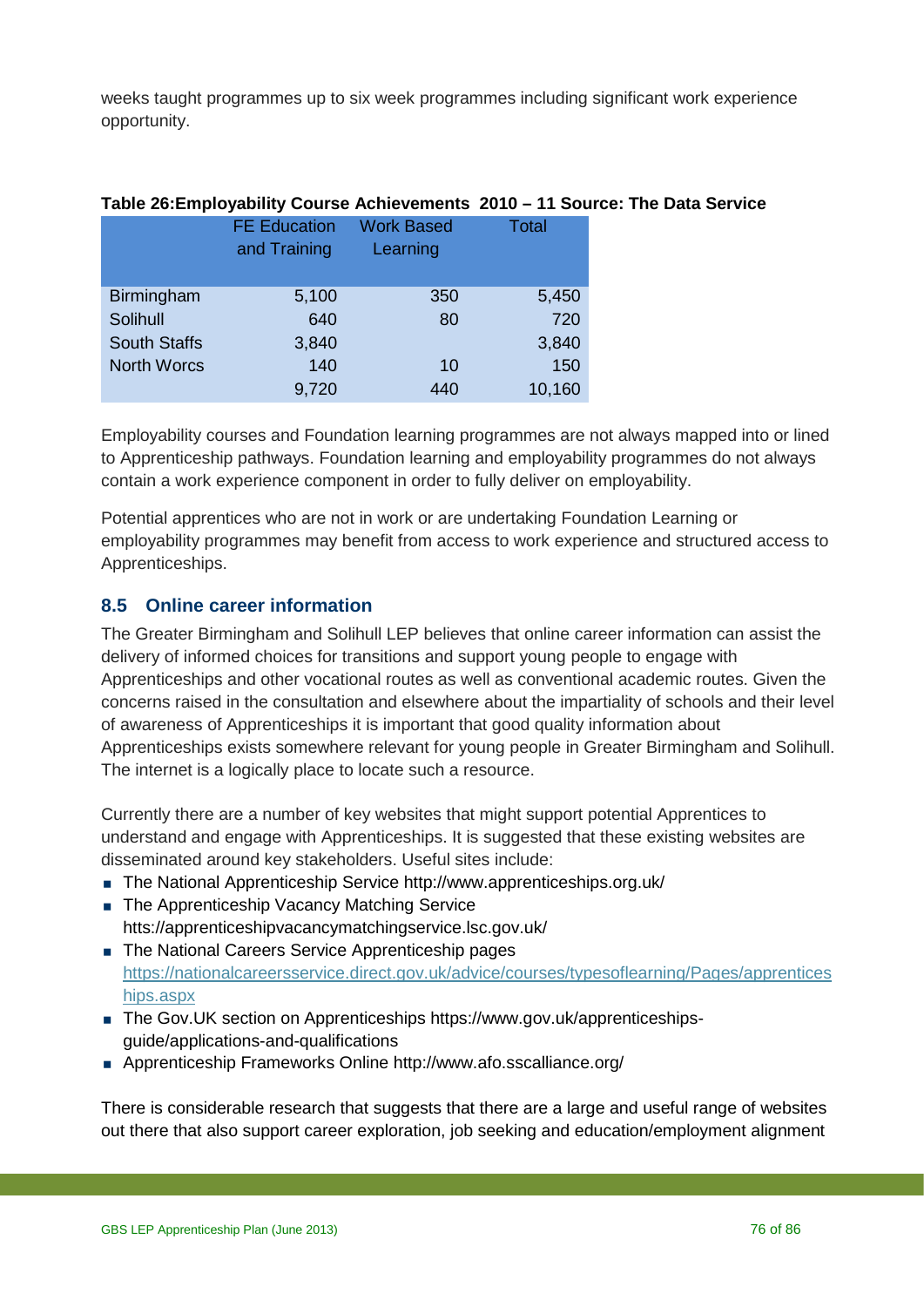more generally. However, this research also shows that the online career support market is complex, fragmented and variable in quality. There may therefore be some value in providing some kind of local portal to support individuals and their career helpers to gain an overview of what resources are available and to identify particularly useful sites.

## **9 Quality**

### **9.1 Quality principles**

Employers and learners need reassurance that the Apprenticeship programme will deliver a high quality experience for the apprentice and the wider business. Delivery by providers is quality assured through Ofsted, funding contract monitoring and Awarding Bodies. NAS have identified a number of quality principles for employers which support the Apprenticeship journey and it is possible that a set of Quality Standards are developed for GBSLEP employers based on the NAS quality principles and adopted by employers through the Skills for Growth Compact. These standards would include:

- Clear processes for each stage or element of the learning journey;
- Key performance indicators;
- How feedback from individual Apprentices, managers and other people involved in the Apprenticeship with be collected and analysed;
- When and how assessors will share their experiences;
- Processes to spot check or 'sample' Apprenticeship documentation:
- How often training delivery will be observed;
- How checks will be made that agreed processes are being followed;
- Regular review of the Common Inspection Framework and the standards described;
- Identification of who will lead the implementation and future development of the plan;
- How equality and diversity are ensured in the Apprenticeship cohort
- How disadvantaged learners may access Apprenticeships

The Richard Review (2012) identifies a number of key actions to deliver improvements in Apprenticeships:

- Redefining apprenticeships: They should be targeted only at those who are new to a job or role that requires sustained and substantial training.
- Focusing on the outcome of an apprenticeship what the apprentice can do when they complete their training - and freeing up the process by which they get there. Trusted, independent assessment is key.
- Recognised industry standards should form the basis of every apprenticeship.
- All apprentices should reach a good level in English and maths before they can complete their apprenticeship.
- Government funding must create the right incentives for apprenticeship training. The purchasing power for investing in apprenticeship training should lie with the employer.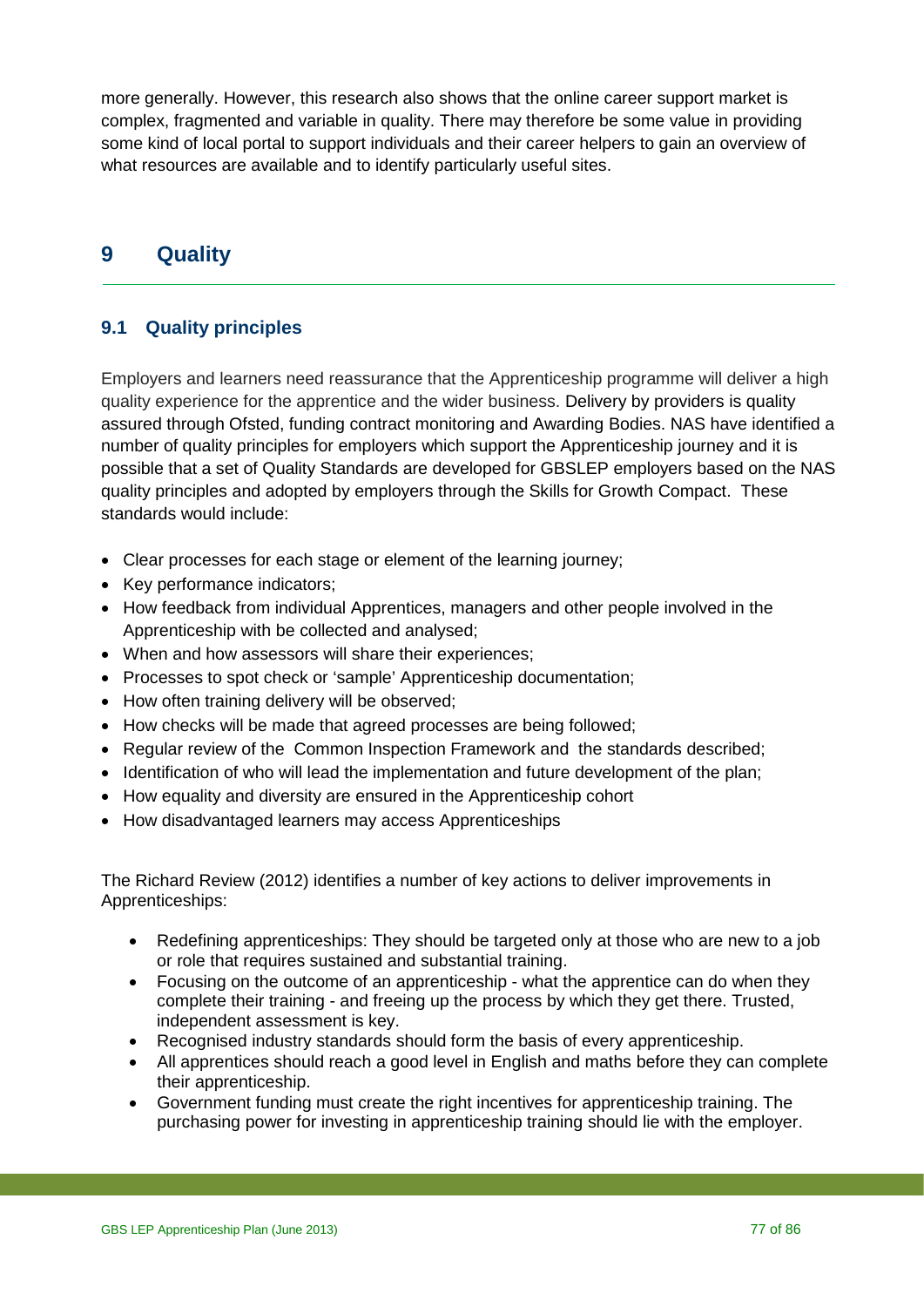• Greater diversity and innovation in training - with employers and government safeguarding quality.

This suggest there will be an increasing policy pressure on all stakeholders to improve the quality of delivery and deepen the value of Apprenticeships

#### **9.2 Equality, Diversity and Disadvantaged Apprentices**

The West Midlands Regional Observatory<sup>47</sup>also identified lack of relevant skills and qualifications, linked to factors such as disabilities and health problems and a lack of mobility as key barriers to participation in employment for disadvantaged individuals. Marangozov *et al.*, (2009) examined the under-representation of race, gender and disability in apprenticeships and found that the lack of tailored and specialist provision and a lack of awareness were key barriers to the underrepresented groups. They identified a number approaches to tackle the issue which included:

- Partnership/collaborative working between key agencies
- Securing employer commitment and addressing work place culture
- Specialised staff (role models, ambassadors and outreach)
- **Mentoring and support**
- **Parental engagement**
- **Promoting Apprenticeships through role models and different media channels**
- **Equality training for employers, staff, careers advisers and community workers**
- Targeted advertising, taster sessions and work trials.

Based on these findings the Skills Funding Agency and the National Apprenticeship Service (NAS) created the Diversity in Apprenticeship pilots which examined pilots of underrepresented groups relating to gender, ethnicity, disability, learning disabilities and difficulties (LDD), religion/belief and sexual orientation as well as uptake among vulnerable groups such as young people not in education, employment or training, young offenders and care leavers among others. A recent evaluation (Newton et al., 2012) found that the most successful approach to tackling gender stereotyping was to start interventions at a young age within school and include provision involving role models and ambassadors. For ethnic minorities they found that a one size fits all approach to different communities does not work and more work is needed to establish what works with different communities relating to different types of apprenticeship. For people with disabilities they found that supported programmes were an effective approach as well as coaching and mentoring. For young people that are NEET or ex-offenders they recommended intensive support that developed employability skills and developed their understanding of work cultures and employer expectations as well support once they have entered employment.

In Australia there are well-developed apprenticeships and traineeships which are collectively described as "Australian Apprenticeships" Recent reform has been in acted to provide increased incentives to employers who take on apprenticeships in areas identified as requiring more skills

<span id="page-77-0"></span><sup>47</sup> West Midlands Regional Observatory (2009). *Economic Inclusion Baseline Report*. West Midlands Regional Observatory.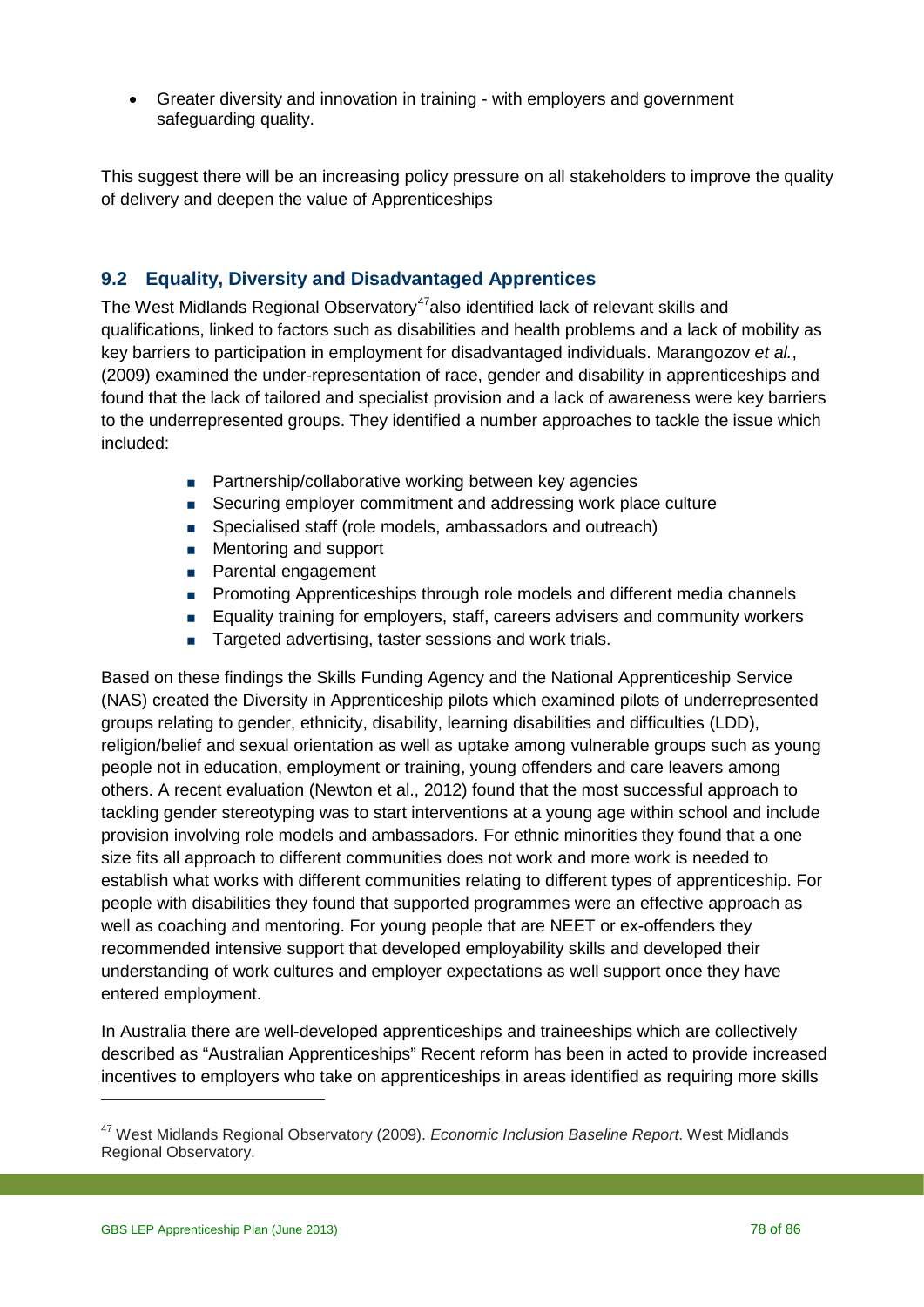in the Australian national Skills needs list and for underrepresented groups such as Indigenous Australians, the disabled ,people located in regional or remote Australia and people with poor language, literacy and numeracy skills (Commonwealth of Australia, 2011, Deloitte Access Economics Pty Ltd, 2012).

Measures which may be considered by providers and employers in addressing equality and diversity are set out by Unionlearn as follows:

- What reasonable adjustments and support services they could offer in order to make their Apprenticeship programmes accessible to disabled people.
- Encourage applications for Apprenticeships from underrepresented groups consider how marketing and recruitment strategies could help reach a wider audience.
- Review recruitment and selection criteria to ensure they don't exclude or discourage under-represented groups.
- Consider giving all 'atypical' applicants who meet the minimum selection criteria an interview, and consider using positive action to address under-representation.
- Carry out equality and diversity training for managers and others involved in recruitment.
- Introduce flexible working for all young people.
- Offer work experience to local schools, including same-sex open days.
- Ask current apprentices and employees from under-represented groups to act as role models or 'champions'.
- Target particular groups by holding recruitment days at community events.
- Look for training providers who are actively involved in training atypical apprentices, and have incorporated their views in the design, development, review and delivery of Apprenticeships.
- Target information an parents of young people from disadvantaged groups to help address their under-representation

#### **9.3 Quality partnerships**

A number of partnerships between providers exist in the GBS LEP area, notably the partnerships between funding Primes and their sub-contractors and most recently the collaborative working by college marketing departments to promote Apprenticeships in schools. There is potential for greater degrees of collaboration to be developed between providers in order to support employer needs. This collaboration could involve aspects such as:

- sharing labour market information and intelligence:
- offering integrated provision to employers here there is demand for more services than one organisation can offer;
- where a provider is unable to deliver all Apprentices required by an employer they can broker with other providers to identify learners;
- enables delivery of bespoke and specialist provision where there is small but critical demand;
- reduces competition and enhances the learner experience;
- allows for greater specialisation;
- providing a single point of access or information for employers.

#### **9.4 The work-based learning workforce**

A key driver in delivering high quality Apprenticeships is the quality of the work based learning staff (or individuals delivering the Apprenticeship qualifications and training). Research for the University of Derby Corporate, funded by NAS, synthesising data from the literature, contributors and a range of job descriptions identified that the workforce is comprised of four functional areas: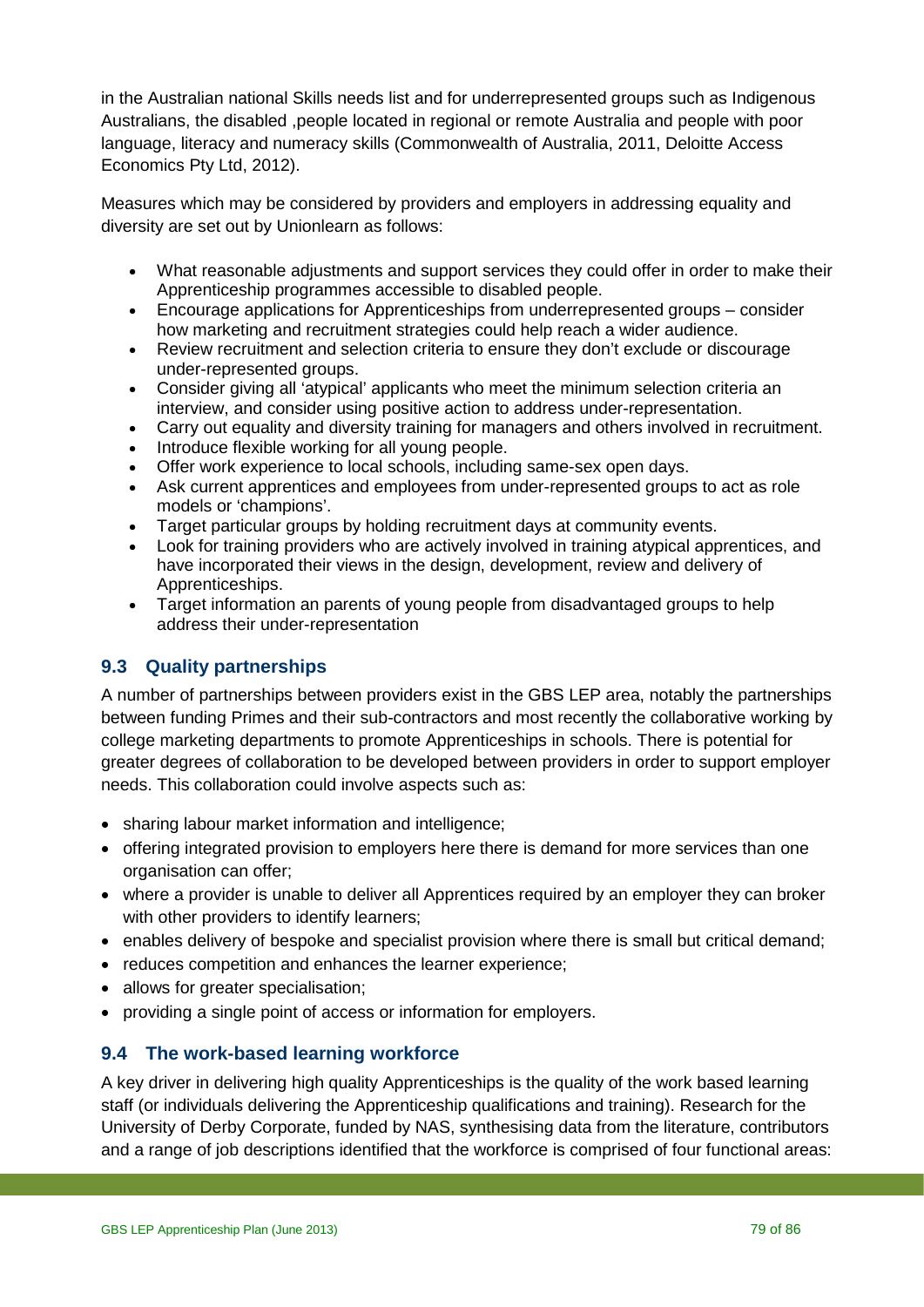| <b>Learning and</b><br><b>Assessment</b>                                        | <b>Quality Assurance</b>                                                                                    | <b>Learning Support</b>                                                                                                                                              | Learning<br><b>Development</b>                   |
|---------------------------------------------------------------------------------|-------------------------------------------------------------------------------------------------------------|----------------------------------------------------------------------------------------------------------------------------------------------------------------------|--------------------------------------------------|
| • Trainer<br>$\bullet$ Tutor<br>• Teacher<br>• Instructor<br>• Learning Adviser | • External Verifier<br>• Head of Quality<br>Assurance<br>• Lead Internal<br>Verifier<br>• Internal Verifier | • Functional skills tutor<br>Reviewer<br>$\bullet$<br>Roles with responsibility<br>$\bullet$<br>for pastoral care of<br>learners<br>Providers of career<br>$\bullet$ | • Supervisor<br>• Manager<br>• Mentor<br>• Coach |
| • Assessor                                                                      | • Lead Assessor                                                                                             | guidance                                                                                                                                                             |                                                  |

#### **Table 27 Functional of the work based learning workforce**

The research further identified three aspects which contribute to success:

- currency and expert status of the technical occupational competence of the workforce
- an understanding of the business environment in which the apprentice is engaged and how their skills acquisition impacts on the business environment
- an understanding of the economics of the work based learning sector including the requirements of funding contracts; how to spot new opportunities to deliver programmes for employers and how to develop new business can be a valuable tool in developing new business.

The research also identified that there are particular challenges for the workforce in working with higher level learners at level 4 and above, particularly in three areas. Firstly in relation to the demands on the workforce's own technical expertise, which need to be current and comprehensive and at the same or a higher level than the work being assessed. Secondly a greater degree of assessment understanding is required in order to enable judgments to be made about more complex and less routine work. Finally skills are needed in managing learner expectation and dealing with higher level learners<sup>[48](#page-79-0)</sup>.

<span id="page-79-0"></span><sup>48</sup> Sutton, M, Neary, S and Marriott, J (2012) *Professionalizing the Work Based Learning Workforce research for the high impact apprenticeships work based learning tutors programme*. Derby: UDC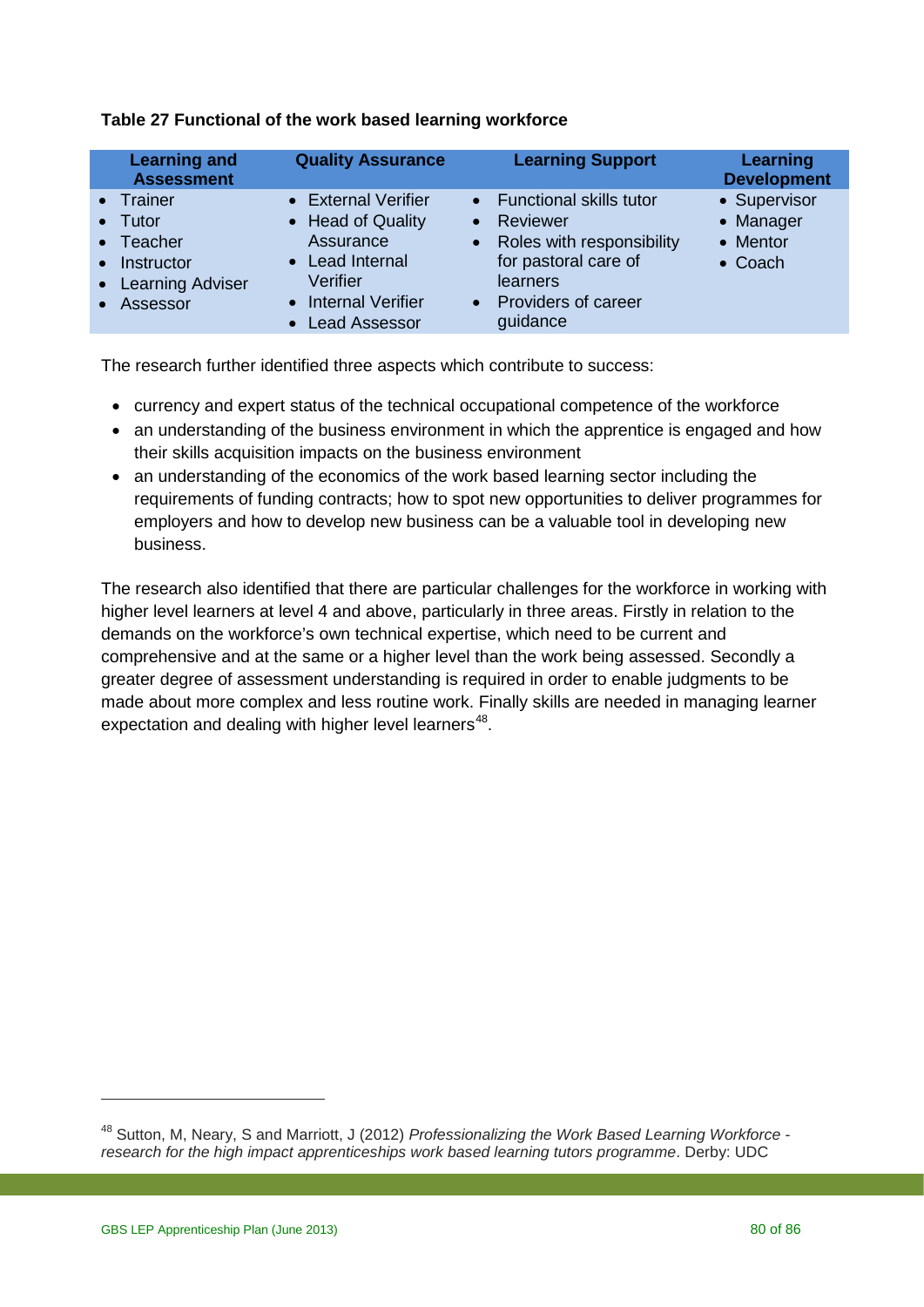### **10 Raising the profile of Apprenticeships**

The Wolf review of vocational education<sup>[49](#page-80-0)</sup> and the recent Richards Review of Apprenticeships<sup>[50](#page-80-1)</sup> both highlighted the need to expand and improve the image of apprenticeships. While a recent Federation of Small Business<sup>[51](#page-80-2)</sup> report highlighted that thirty years of continual changes to apprenticeships had undermined business confidence in apprenticeships and made them less attractive to teachers, school leavers and parents. The research made a number of recommendations including the need for good quality and comprehensive career guidance at as young an age as possible, more work experience and greater employer engagement from schools. The GBS LEP shares the concerns of these recent reports and is working to address these issues.

A recent Education and Employers Taskforce and PWC report<sup>[52](#page-80-3)</sup> highlighted four reasons why young people held negative views about apprenticeships. Firstly they are perceived by young people to limit future careers choices and academic progression, secondly they are perceived as a second best option if the young person does not get the grades to go to university. Thirdly young people are unsure how employers view apprenticeships and finally many young women perceive apprenticeships to be a male dominated route to employment. The research highlighted a number of ways that the image of apprenticeships could be improved. The first was improving access to information provided to young people at school which highlighted recent Edge Foundation research<sup>[53](#page-80-4)</sup> that found that only 22% of secondary school teachers and FE lecturers claimed to have a good or very good knowledge (as opposed to poor or very poor knowledge) about apprenticeships. They also highlighted three ways that employers could improve young people perceptions of apprenticeships, these included attending careers fairs and give careers talks to students, offering work experience and job shadowing and making recruitment process more apparent to young people.

Recommendations = using young people as ambassadors/advocates for apprenticeships and utilising case studies as a positive PR message.

<span id="page-80-0"></span><sup>&</sup>lt;sup>49</sup> Wolf, A. (2011). *Review of Vocational Education – The Wolf Report*. London: Department for Education.<br><sup>50</sup> Richard. D. (2012). *The Richard Review of Apprenticeships.* London: DBIS.

<span id="page-80-2"></span><span id="page-80-1"></span><sup>51</sup> Federation of Small Business (2012). *The Apprenticeship Journey*. London :FSB.

<span id="page-80-3"></span><sup>52</sup> Education and Employers Taskforce and PWC (2013). *Closing the Gap: How Employers can Change* 

<span id="page-80-4"></span><sup>&</sup>lt;sup>53</sup> YouGov (2012). *Edge Teacher Survey: Report.* London: Edge Foundation.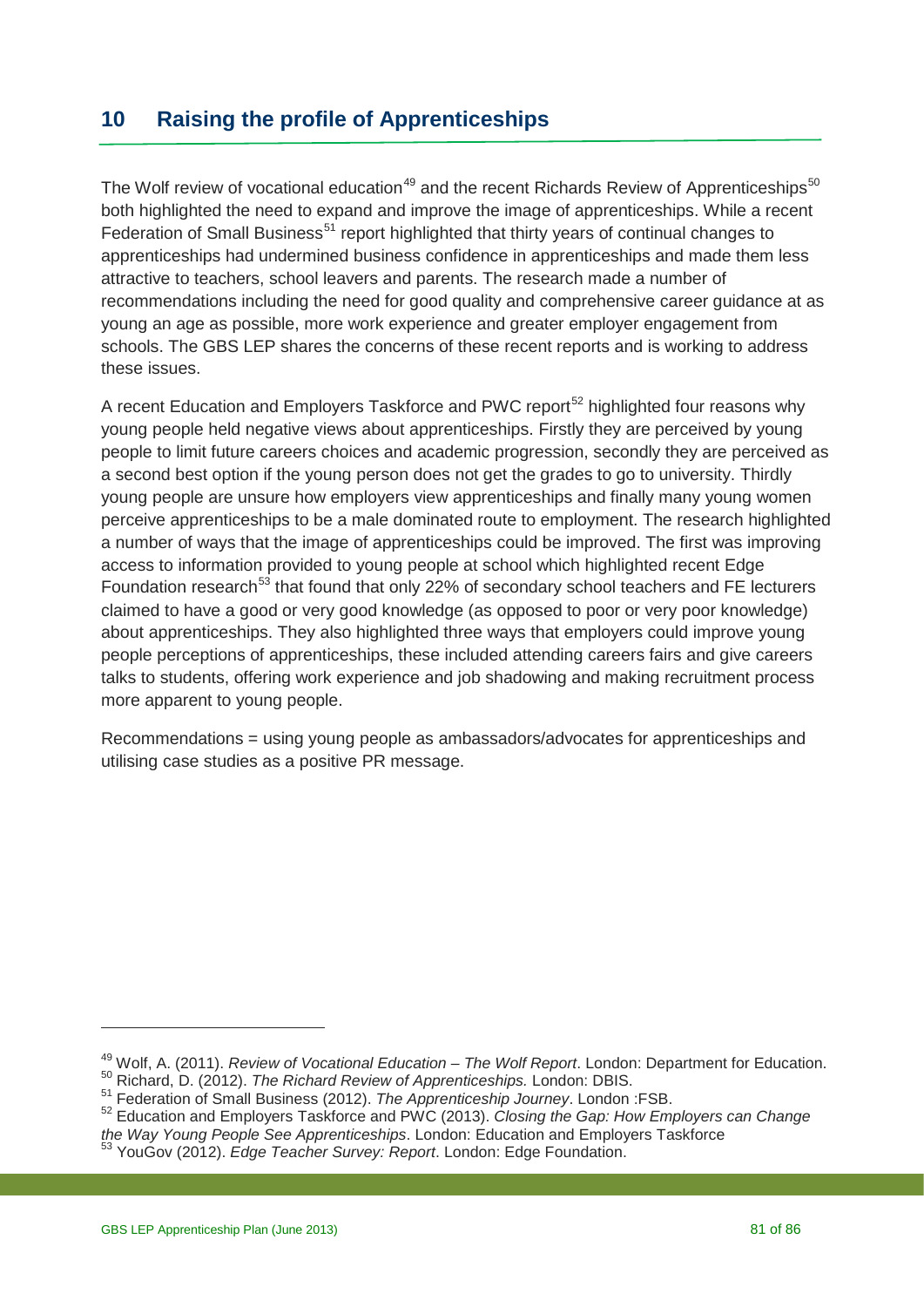### **Bibliography**

Allaker, J. and Cavill, S. (2011). *Customer Experience of the Future Jobs Fund: Findings from a Qualitative Research Study*. London: DWP.

Ball C. (2008). Graduate mobility? Who goes to work in each region?', *Graduate Market Trends, Autumn 2008.*

Birmingham City Council (2012). *The Advanced Manufacturing Sector*. Birmingham: Birmingham City Council.

Birmingham City Council (2012). *Greater Birmingham and Solihull LEP. Labour Market Briefing — December 2012*. Birmingham: Economic Research and Policy Birmingham City Council.

Birmingham Economy & Jobs O&S Committee (2012*). Scrutiny Inquiry: Closing the Skills Gap*.

Brown, J., Barber, A., Chapain, A., Gibney, J., Lutz, J. and Murie, A. (2009).*The Attractiveness of Birmingham and the West Midlands Region for the 'Creative Class' The Views of High-Skilled Employees, Managers and Transnational Migrants*. Amsterdam: Amsterdam institute for Metropolitan and International Development Studies.

<http://acre.socsci.uva.nl/results/documents/wp8.3birmingham-FINAL.pdf>

Cedefop (2010). *The Skills Demand and Supply in Europe. Medium-term Forecast up to 2020*. Luxembourg: Publications Office of the European Union.

Cedefop (2012). *Europe's Skill Challenge. Lagging Skill Demand Increases Risks of Skill Mismatch*. Cedefop Briefing. Luxembourg: Publications Office of the European Union.

CIPD (2009). *Internships That Work: A Guide for Employers*. London: CIPD.

Commonwealth of Australia (2011). *Apprenticeships for the 21st Century Expert Panel Paper.*  Commonwealth of Australia

ConstructionSkills (2011). *Training and Skills in the Construction Sector.* Kings Lynn: ConstructionSkills*.*

Creative & Cultural Skills (2010). *Creative & Cultural Skills: Sector Skills Assessment for the Creative and Cultural Industries. An Analysis of the Skills Needs of the Creative and Cultural Industries in the UK*. Creative & Cultural Skills.

Creative & Cultural Skills and Skillset (2011). *Sector Skills Assessment for the Creative Industries of the UK.* 

The Data Service (2012). *Local Authority Enrolments, Starts and Achievements by Sector and Delivery Postcode 2010/11.* Available from: [http://mireportslibrary.thedataservice.org.uk/demographics/geography\\_reports/local\\_authority.ht](http://mireportslibrary.thedataservice.org.uk/demographics/geography_reports/local_authority.htm) [m](http://mireportslibrary.thedataservice.org.uk/demographics/geography_reports/local_authority.htm) [Accessed 5 April 2013].

Davis, C., Hogarth, T. and Gambin, L. with Breuer, Z. and Garrett, R. (2012). Sector Skills Insights: Advanced Manufacturing. Wath-upon-Dearne: UKCES.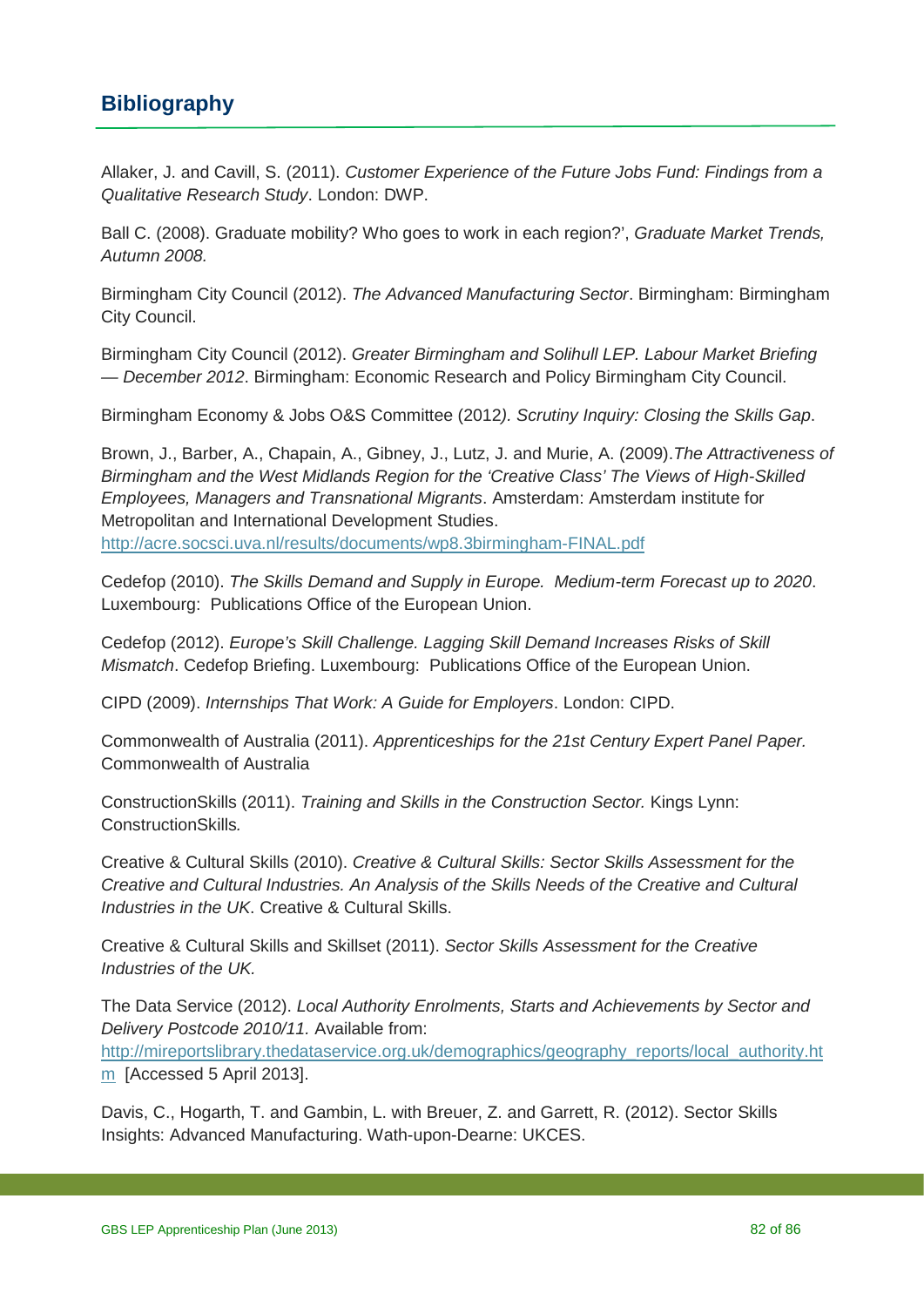Deloitte Access Economics Pty Ltd (2012). *Econometric Analysis of the Australian Apprenticeships Incentives Program*. Deloitte Access Economics Pty Ltd

Department for Business, Innovation and Skills (DBIS) (2009). *New Industry, New Jobs*. London: DBIS

Department for Business, Innovation and Skills (DBIS) (2012). *Low Carbon Environmental Goods & Services (LCEGS) Report for 2010/ 11*. London: DBIS.

East Staffordshire Borough Council (2012). *Employment Topic Paper*. East Staffordshire Borough Council. Available from:

[http://www.eaststaffsbc.gov.uk/Planning/PlanningPolicy/Documents/EvidenceBase/EconomicVibr](http://www.eaststaffsbc.gov.uk/Planning/PlanningPolicy/Documents/EvidenceBase/EconomicVibrancy/EmploymentTopicPaper.pdf) [ancy/EmploymentTopicPaper.pdf](http://www.eaststaffsbc.gov.uk/Planning/PlanningPolicy/Documents/EvidenceBase/EconomicVibrancy/EmploymentTopicPaper.pdf) [Accessed 27 March 2013].

Education and Employers Taskforce and PWC (2013). Closing the Gap: How Employers can Change the Way Young People See Apprenticeships. London: Education and Employers **Taskforce** 

E-Skills UK (2012). *Technology Insights 2012: United Kingdom Northern Ireland Scotland Wales*. London: E-Skills UK.

Federation of Small Business (2012). *The Apprenticeship Journey*. London :FSB

Fishwick, T., Lane, P. and Gardiner, L. (2011). *Future Jobs Fund An Independent National Evaluation*. London: CESI.

Froy, F. & Giguere, S. (2010). *Putting in Place Jobs that Last. A Guide to Rebuilding Quality Employment at Local Level*. Paris: Organisation for Economic Cooperation and Development.

Gambin, L., Hogarth, T., Atfield, G., Li, Y. and Owen, D., Breuer, Z. And Garrett, R. (2012a). *Sector Skills Insights: Retail*. Wath-upon-Dearne: UKCES.

Gambin, L., Hogarth, T., Atfield, G., Li, Y. and Owen, D., Breuer, Z. And Garrett, R. (2012b). *Sector Skills Insights: Construction*. Wath-upon-Dearne: UKCES.

Greater Birmingham & Solihull LEP (2011). Strategy for Growth White Paper. Available from: [http://www.tamworth.gov.uk/pdf/GBS%20LEP%20Strategy%20for%20Growth%20White%20Pap](http://www.tamworth.gov.uk/pdf/GBS%20LEP%20Strategy%20for%20Growth%20White%20Paper.pdf) [er.pdf](http://www.tamworth.gov.uk/pdf/GBS%20LEP%20Strategy%20for%20Growth%20White%20Paper.pdf) [Accessed 12 February 2013].

HM Government (2010). *Life Sciences 2010: Delivering the Blueprint*. London: HM Government.

House of Commons Education Committee (2013). Careers guidance for young people: The impact of the new duty on schools. London: House of Commons.IBM and Marketing Birmingham (2010). Results of the Inward Investment Research Project Developing a World-wide Inward Investment and Business Promotion Strategy for Birmingham.

Improve (2010) *The Food and Drink Manufacturing and Processing Industry England Sector Skills Assessment*. Improve Sector Skills Council.

Latchford, P. and Wilkinson, I. (2012). Greater Birmingham & Solihull Local Enterprise Partnership Employment & Skills Board. Business Research Report.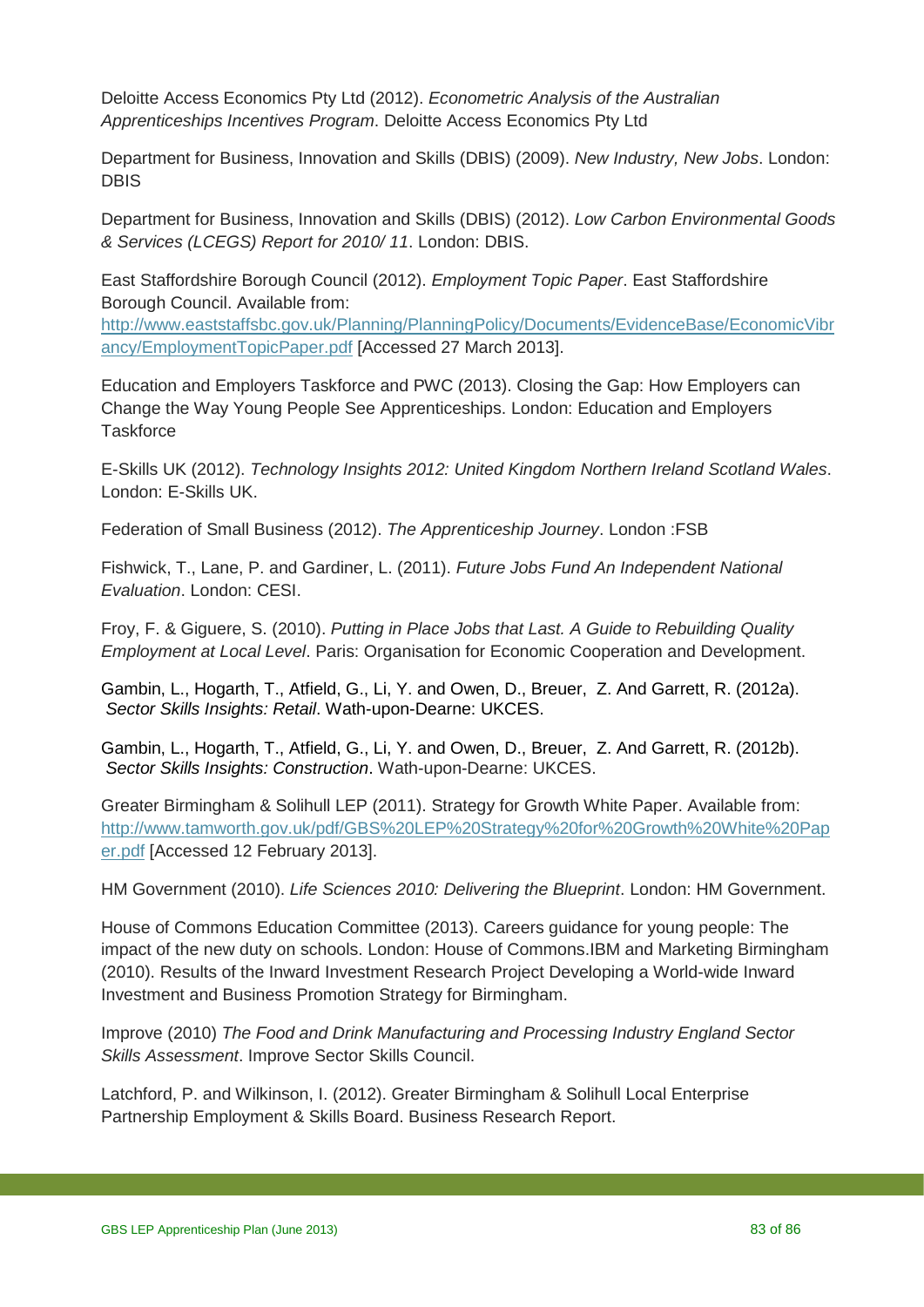Luis, M. (2009). *A Tale of Ten Cities: Attracting and Retaining Talent*. Prepared for the 2nd Annual Meeting of the International Regions Benchmarking Consortium Barcelona, Spain • November 2009. Available from:<http://www.internationalregions.org/ExSum-TalentReport.pdf> [Accessed 8th January 2013].

Mann, A. (2012) *It's who you meet: why employer contacts at school make a difference to the employment prospects of young adults* London: Employers Taskforce

Marangozov, R., Bates, P., Martin , R., Oakley, J., Sigala, M. and Cox A (2009). *Research to Shape Critical Mass Pilots to Address Under-Representation in Apprenticeships*. Coventry: Learning Skills Council.

Marketing Birmingham (2012). *Future Skills Research – Contextual Review*.

Mellors-Bourne, R. and Day, E. (2011). *Evaluation of the Graduate Talent Pool Internships Scheme*. London: BIS.

Newton, B., Miller, L., Oakley, J., Hicks, B. (2012). *Good Practice Evaluation of the Diversity in Apprenticeship Pilots. Report for NAS*. Report 496. Brighton: Institute for Employment Studies

Office for National Statistics (2012a). *Labour Market Profile Greater Birmingham and Solihull*. Available from:<https://www.nomisweb.co.uk/reports/lmp/lep/1925185545/report.aspx>[Accessed 12 February 2013].

Office for National Statistics (2012b). Business Register and Employment Survey, 2011. London: Office for National Statistics. Available from: [http://www.ons.gov.uk/ons/dcp171778\\_280655.pdf](http://www.ons.gov.uk/ons/dcp171778_280655.pdf) [Accessed 12 February 2013].

Marketing Birmingham and PA Consulting (2012). *Key Sectors for Inward Investment. Final Report*. Available from:

http://www.marketingbirmingham.com/marketing\_birmingham\_and\_pa\_consulting/ [Accessed 5 April 2013].People First (2010). *State of the Nation Report 2010*. Uxbridge: People First.

Pricewaterhouse Coopers LLP (2010). *Strategic Skills Needs in the Low Carbon Energy Generation Sector A report for the National Strategic Skills Audit for England 2010*.

Richard, D. (2012). The Richard Review of Apprenticeships. London: School for Startups. Semta (2009). *Skills and the future of Advanced Manufacturing A Summary Skills Assessment for the SSC Advanced Manufacturing Cluster*. Semta

Semta (2010a). *Sector Skills Assessment for Science, Engineering and Manufacturing Technologies*. Semta. [http://83.223.124.19/~semta/store/files/England\\_SSA\\_full\\_report\\_2010.pdf](http://83.223.124.19/~semta/store/files/England_SSA_full_report_2010.pdf) 

Semta (2010b). *Labour Market Intelligence Factsheet*.

Skills for Care and Development (2011). *UK Sector Skills Assessment for the Social Care, Children, Early Years and Young People's Workforces.*

Skills for Care and Development (2012). West Midlands Regional Report, 2012 From the National Minimum Dataset for Social Care (NMDS-SC).